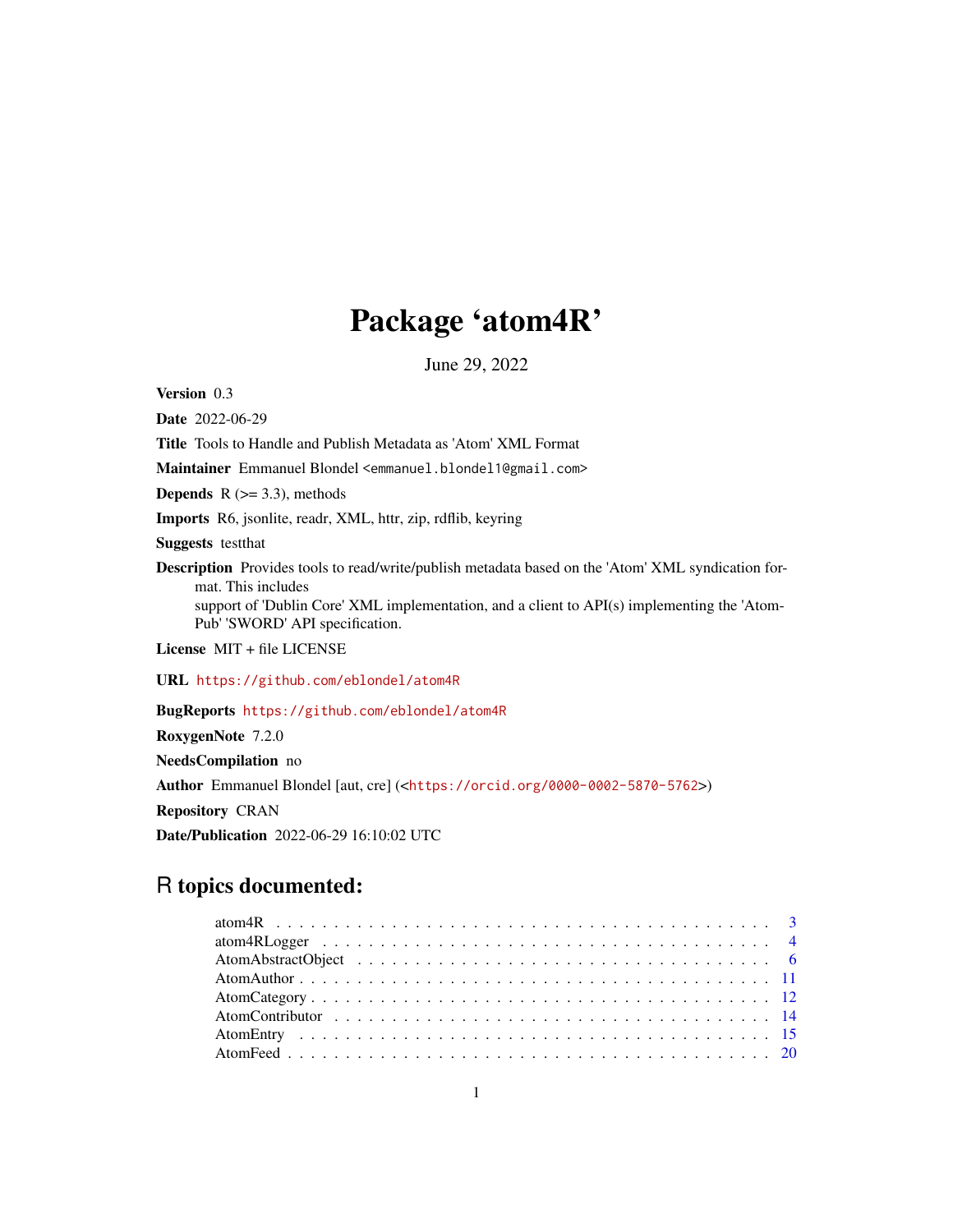| 27 |
|----|
| 30 |
| 31 |
| 33 |
| 36 |
| 37 |
| 38 |
| 39 |
| 40 |
| 41 |
| 42 |
| 43 |
| 44 |
|    |
| 45 |
| 46 |
| 47 |
| 48 |
| 49 |
| 50 |
| 51 |
| 52 |
| 53 |
| 54 |
| 55 |
| 56 |
| 57 |
| 94 |
| 95 |
| 96 |
| 97 |
|    |
|    |
|    |
|    |
|    |
|    |
|    |
|    |
|    |
|    |
|    |
|    |
|    |
|    |
|    |
|    |
|    |
|    |
|    |
|    |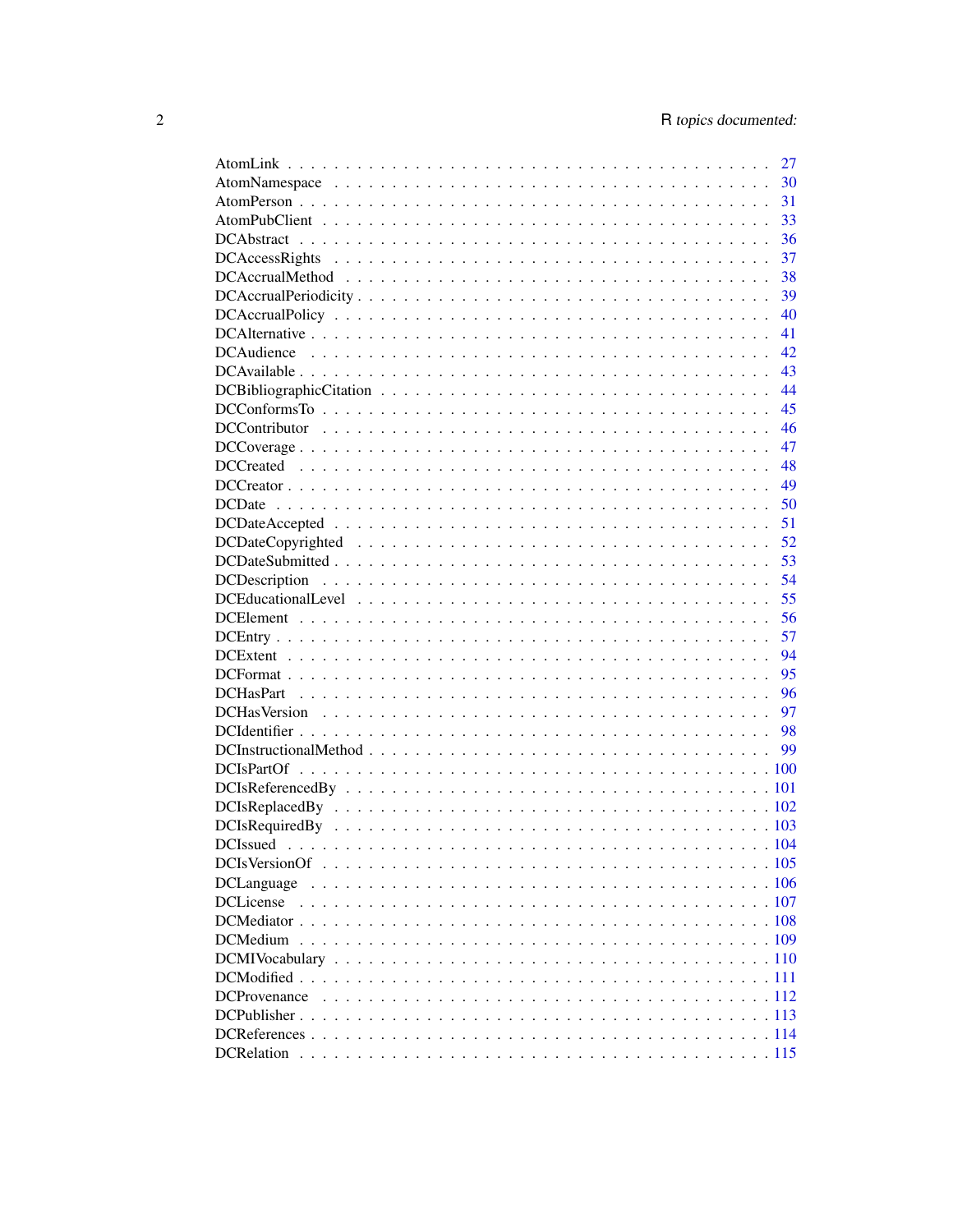#### <span id="page-2-0"></span>atom $4R$  3

#### **Index** 2008 **[144](#page-143-0)**

atom4R *Tools to Handle and Publish Metadata as Atom XML Format*

## Description

Provides tools to read/write/publish metadata based on the Atom XML syndication format. This includes support of Dublin Core XML implementation, and a client to APIs implementing the AtomPub SWORD API specification.

#### Author(s)

Emmanuel Blondel <emmanuel.blondel1@gmail.com>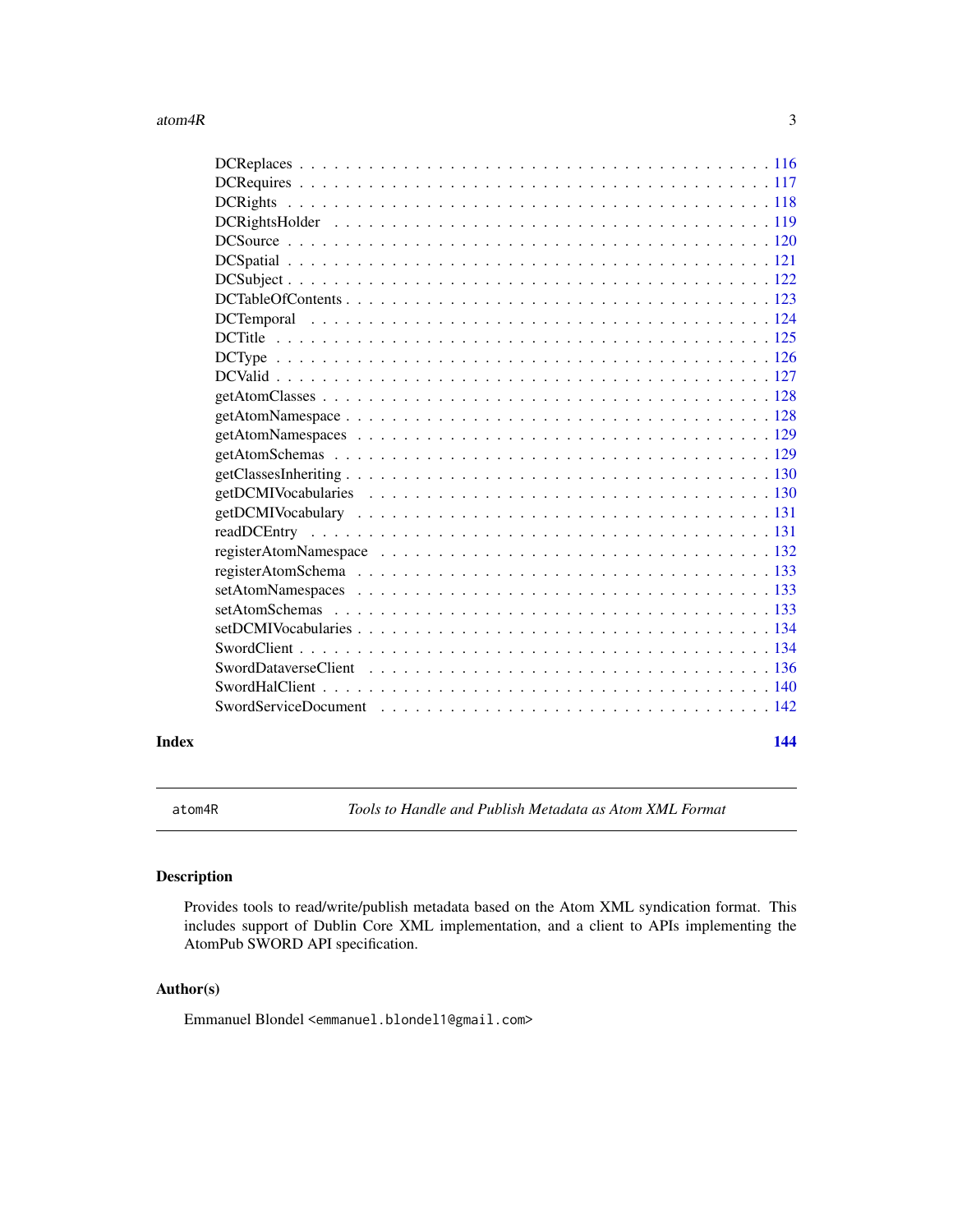<span id="page-3-0"></span>

## Description

atom4RLogger

atom4RLogger

## Format

[R6Class](#page-0-0) object.

#### Value

Object of [R6Class](#page-0-0) for modelling a simple logger

## Public fields

verbose.info If package info log messages have to be printed out verbose.debug If curl debug log messages have to be printed out loggerType the type of logger

#### Methods

#### Public methods:

- [atom4RLogger\\$logger\(\)](#page-3-1)
- [atom4RLogger\\$INFO\(\)](#page-3-2)
- [atom4RLogger\\$WARN\(\)](#page-4-0)
- [atom4RLogger\\$ERROR\(\)](#page-4-1)
- [atom4RLogger\\$new\(\)](#page-4-2)
- [atom4RLogger\\$getClassName\(\)](#page-4-3)
- [atom4RLogger\\$getClass\(\)](#page-4-4)
- [atom4RLogger\\$clone\(\)](#page-4-5)

#### <span id="page-3-1"></span>Method logger(): Provides log messages

*Usage:* atom4RLogger\$logger(type, text) *Arguments:* type type of log ("INFO", "WARN", "ERROR") text the log message text

<span id="page-3-2"></span>Method INFO(): Provides INFO log messages

*Usage:* atom4RLogger\$INFO(text)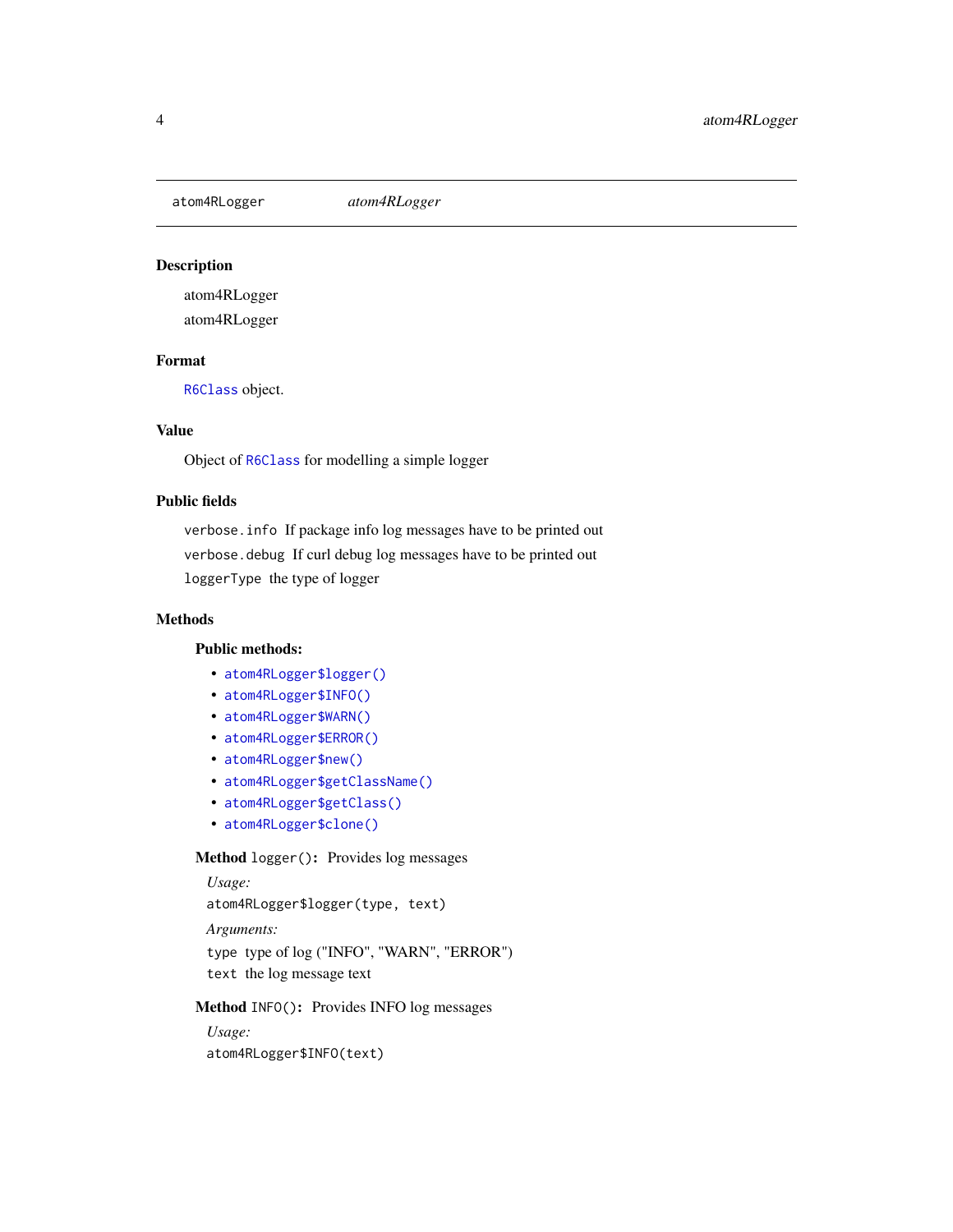## atom4RLogger 5

*Arguments:* text the log message text

## <span id="page-4-0"></span>Method WARN(): Provides WARN log messages

*Usage:* atom4RLogger\$WARN(text) *Arguments:* text the log message text

## <span id="page-4-1"></span>Method ERROR(): Provides ERROR log messages

*Usage:* atom4RLogger\$ERROR(text) *Arguments:* text the log message text

#### <span id="page-4-2"></span>Method new(): Initalizes the logger

*Usage:* atom4RLogger\$new(logger = NULL) *Arguments:*

logger logger type "INFO", "DEBUG" or NULL

## <span id="page-4-3"></span>Method getClassName(): Get class name

*Usage:* atom4RLogger\$getClassName() *Returns:* object of class data.frame

## <span id="page-4-4"></span>Method getClass(): Get class

*Usage:* atom4RLogger\$getClass() *Returns:* object of class [R6Class](#page-0-0)

<span id="page-4-5"></span>Method clone(): The objects of this class are cloneable with this method.

*Usage:* atom4RLogger\$clone(deep = FALSE) *Arguments:* deep Whether to make a deep clone.

## Note

Logger class used internally by atom4R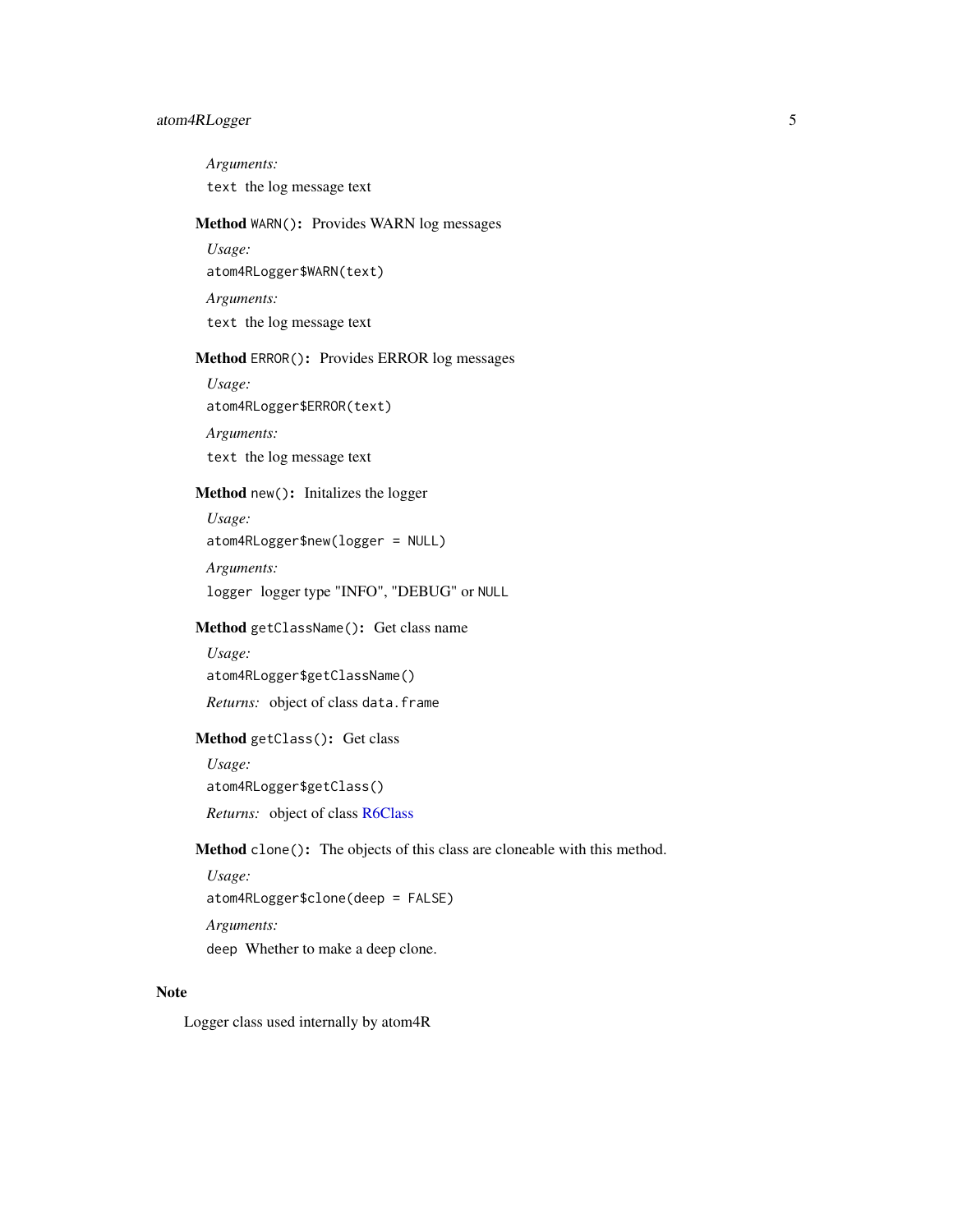#### <span id="page-5-1"></span><span id="page-5-0"></span>Description

This class models an atom abstract object

#### Format

[R6Class](#page-0-0) object.

#### Details

AtomAbstractObject

#### Value

Object of [R6Class](#page-0-0) for modelling an Atom abstract Object

#### Super class

[atom4R::atom4RLogger](#page-0-0) -> AtomAbstractObject

#### Public fields

wrap wrapping XML element element element namespace namespace defaults defaults attrs attrs printAttrs attrs to print parentAttrs parent attrs

## Methods

#### Public methods:

- [AtomAbstractObject\\$new\(\)](#page-6-0)
- [AtomAbstractObject\\$setIsDocument\(\)](#page-6-1)
- [AtomAbstractObject\\$isDocument\(\)](#page-6-2)
- [AtomAbstractObject\\$getRootElement\(\)](#page-6-3)
- [AtomAbstractObject\\$getNamespace\(\)](#page-7-0)
- [AtomAbstractObject\\$createElement\(\)](#page-7-1)
- [AtomAbstractObject\\$addListElement\(\)](#page-7-2)
- [AtomAbstractObject\\$delListElement\(\)](#page-7-3)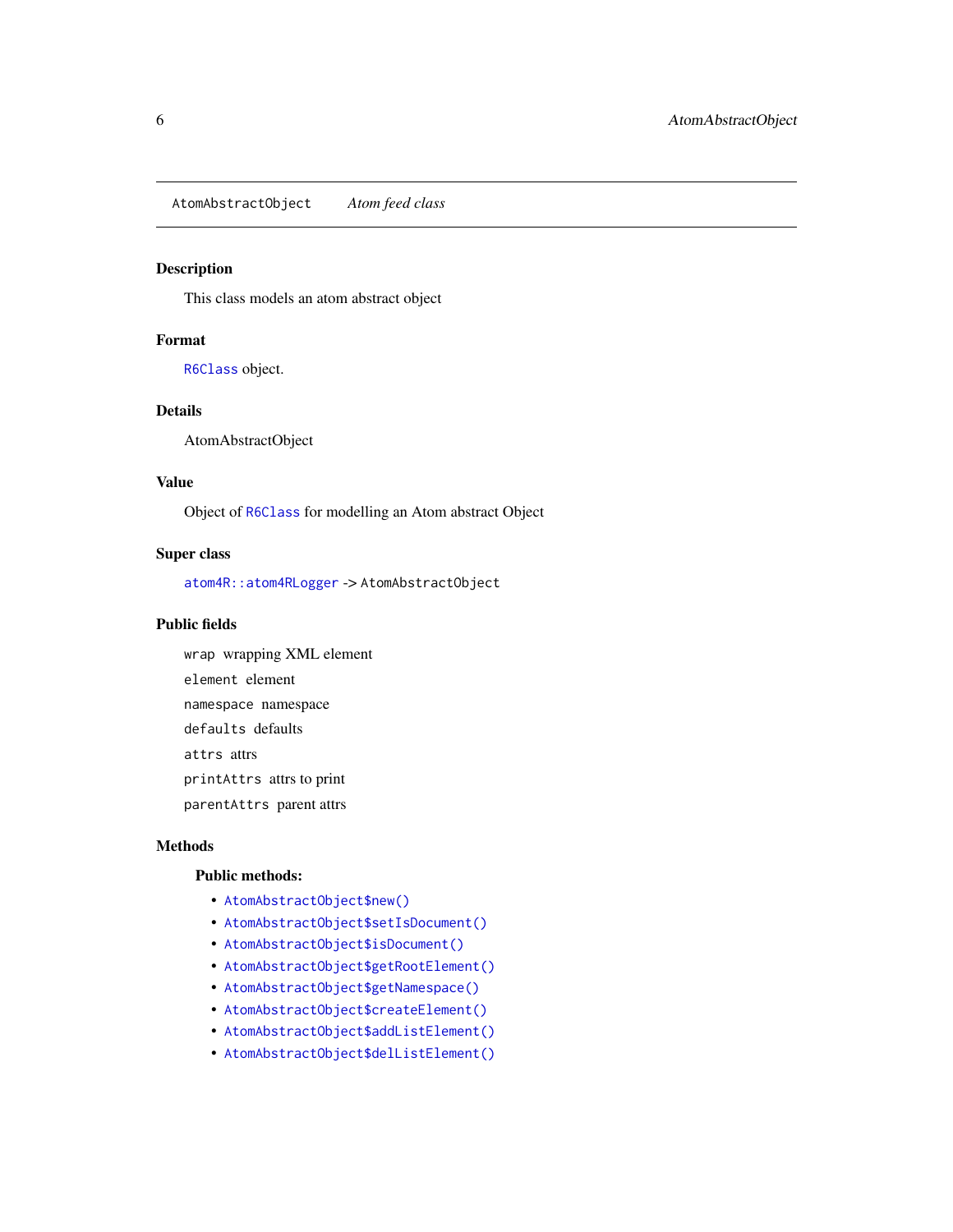- [AtomAbstractObject\\$contains\(\)](#page-7-4)
- [AtomAbstractObject\\$print\(\)](#page-7-5)
- [AtomAbstractObject\\$decode\(\)](#page-8-0)
- [AtomAbstractObject\\$encode\(\)](#page-8-1)
- [AtomAbstractObject\\$validate\(\)](#page-8-2)
- [AtomAbstractObject\\$save\(\)](#page-8-3)
- [AtomAbstractObject\\$isFieldInheritedFrom\(\)](#page-8-4)
- [AtomAbstractObject\\$getClassName\(\)](#page-9-0)
- [AtomAbstractObject\\$getClass\(\)](#page-9-1)
- [AtomAbstractObject\\$getNamespaceDefinition\(\)](#page-9-2)
- [AtomAbstractObject\\$getXmlElement\(\)](#page-9-3)
- [AtomAbstractObject\\$clone\(\)](#page-9-4)

## <span id="page-6-0"></span>Method new(): Initializes an object of class [AtomAbstractObject](#page-5-1)

```
Usage:
AtomAbstractObject$new(
  xml = NULL,element = NULL,
  namespace = NULL,
  atts = list(),
 defaults = list(),wrap = TRUE,
  logger = "INFO"
)
Arguments:
xml object of class XMLInternalNode-class
element element
namespace namespace
attrs attrs
defaults defaults
wrap wrap
logger logger type
```
#### <span id="page-6-1"></span>Method setIsDocument(): Set if object is a document or not

*Usage:*

AtomAbstractObject\$setIsDocument(isDocument)

*Arguments:*

isDocument object of class logical

#### <span id="page-6-2"></span>Method isDocument(): Informs if the object is a document

<span id="page-6-3"></span>*Usage:* AtomAbstractObject\$isDocument() *Returns:* object of class logical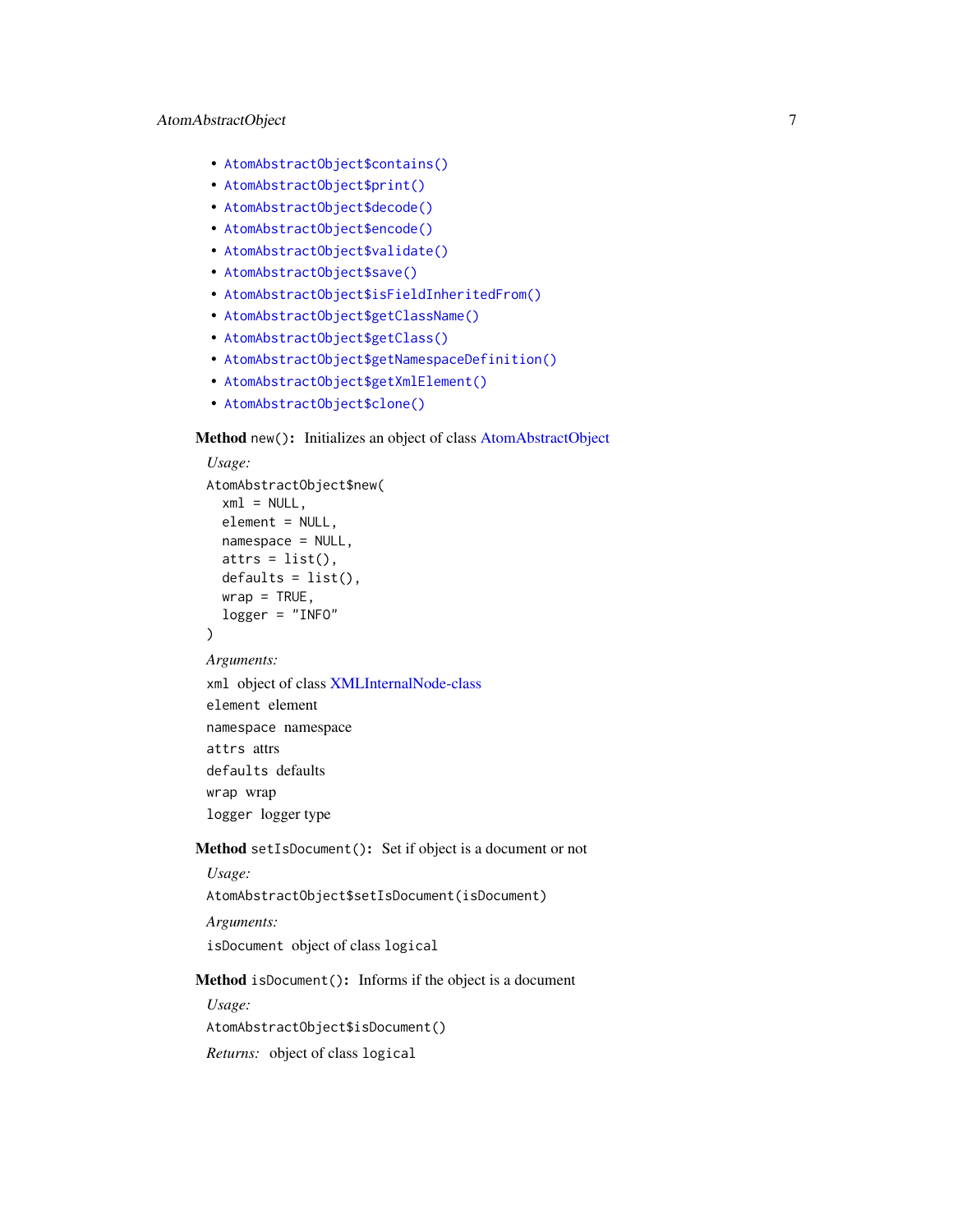Method getRootElement(): Get root XML element

*Usage:*

AtomAbstractObject\$getRootElement()

*Returns:* object of class character

#### <span id="page-7-0"></span>Method getNamespace(): Get XML namespace

*Usage:*

AtomAbstractObject\$getNamespace()

*Returns:* object of class character

<span id="page-7-1"></span>Method createElement(): Creates an element

*Usage:*

AtomAbstractObject\$createElement(element, type = "text")

*Arguments:*

element element

type type. Default is "text"

*Returns:* the typed element

#### <span id="page-7-2"></span>Method addListElement(): Add a metadata element to an element list

*Usage:*

AtomAbstractObject\$addListElement(field, metadataElement)

- *Arguments:*
- field field

metadataElement metadata element to add

*Returns:* TRUE if added, FALSE otherwise

#### <span id="page-7-3"></span>Method delListElement(): Deletes a metadata element from an element list

*Usage:*

AtomAbstractObject\$delListElement(field, metadataElement)

*Arguments:*

field field

metadataElement metadata element to add

*Returns:* TRUE if deleted, FALSE otherwise

## <span id="page-7-4"></span>Method contains(): Indicates if an element list contains or not an element

*Usage:*

AtomAbstractObject\$contains(field, metadataElement)

*Arguments:*

field field

metadataElement metadata element to add

<span id="page-7-5"></span>*Returns:* TRUE if contained, FALSE otherwise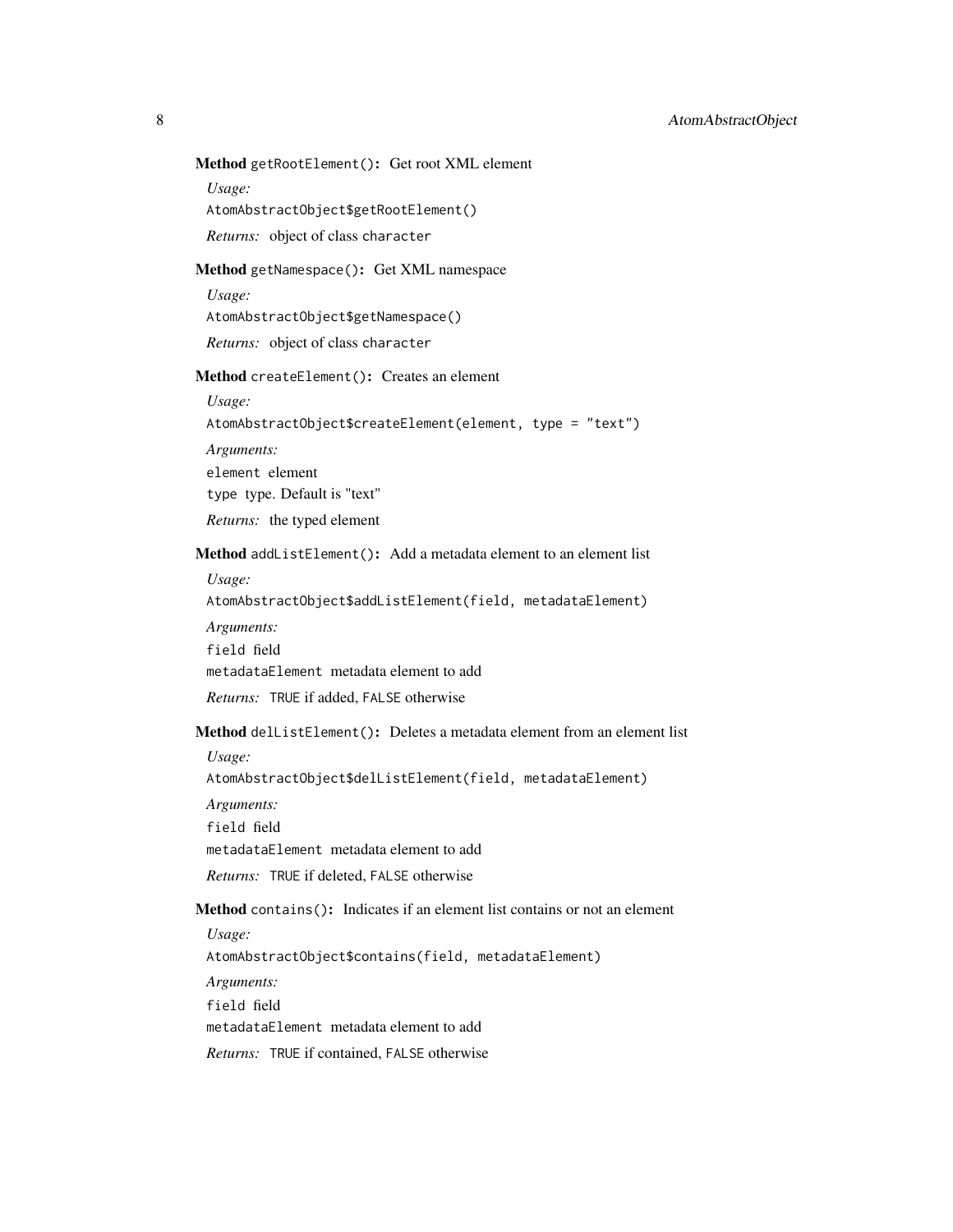Method print(): Prints the element

*Usage:*

AtomAbstractObject\$print(..., depth = 1)

*Arguments:*

... any parameter to pass to print method depth printing depth

<span id="page-8-0"></span>Method decode(): Decodes the object from an XML representation

*Usage:* AtomAbstractObject\$decode(xml) *Arguments:* xml object of class [XMLInternalNode-class](#page-0-0) from XML

<span id="page-8-1"></span>Method encode(): Encodes the object as XML

```
Usage:
AtomAbstractObject$encode(
 addNS = TRUE,validate = TRUE,
 strict = FALSE,
  encoding = "UTF-8"
\lambda
```
*Arguments:*

addNS whether namespace has to be added. Default is TRUE validate whether validation has to be done vs. XML schemas. Default is TRUE strict whether strict validation has to be operated (raise an error if invalid). Default is FALSE encoding encoding. Default is "UTF-8"

<span id="page-8-2"></span>Method validate(): Validates the object / XML vs. XML schemas

*Usage:*

AtomAbstractObject\$validate(xml = NULL, strict = FALSE)

*Arguments:*

xml object of class [XMLInternalNode-class](#page-0-0) from XML

strict strict validation or not

*Returns:* TRUE if valid, FALSE otherwise

<span id="page-8-3"></span>Method save(): Saves the object as XML file

```
Usage:
AtomAbstractObject$save(file, ...)
Arguments:
file file name
... any parameter to pass to encode() method
```
<span id="page-8-4"></span>Method isFieldInheritedFrom(): Indicates the class from which field is inherited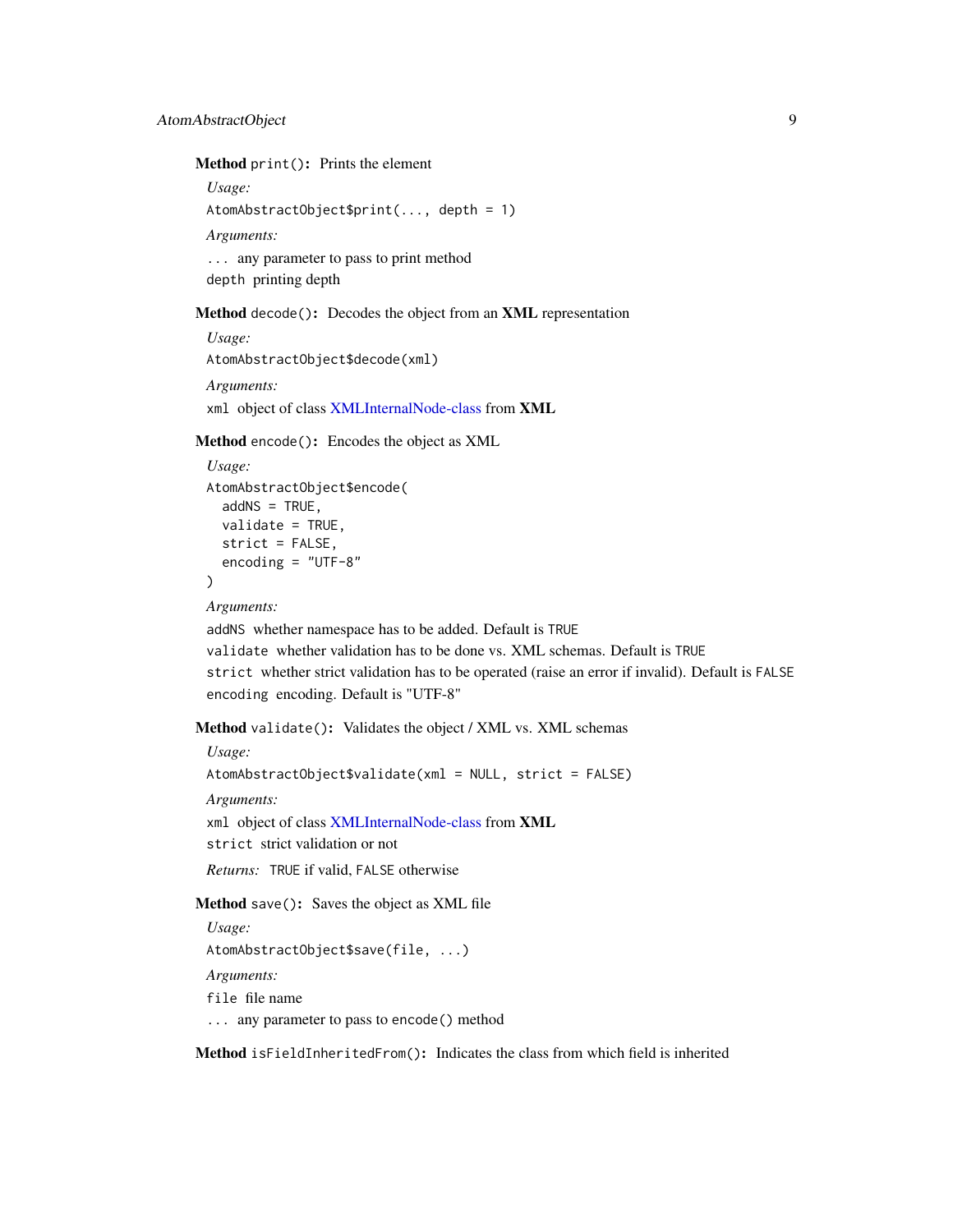*Usage:*

AtomAbstractObject\$isFieldInheritedFrom(field)

*Arguments:*

field field

*Returns:* an object of class [R6Class,](#page-0-0) or NULL

#### <span id="page-9-0"></span>Method getClassName(): Get class name

*Usage:*

AtomAbstractObject\$getClassName()

*Returns:* object of class character

#### <span id="page-9-1"></span>Method getClass(): Get class

*Usage:* AtomAbstractObject\$getClass() *Returns:* object of class [R6Class](#page-0-0)

#### <span id="page-9-2"></span>Method getNamespaceDefinition(): Get namespace definition

*Usage:*

AtomAbstractObject\$getNamespaceDefinition(recursive = FALSE)

*Arguments:*

recursive recursive

*Returns:* a named list of the XML namespaces

## <span id="page-9-3"></span>Method getXmlElement(): Get XML element name

*Usage:*

AtomAbstractObject\$getXmlElement()

*Returns:* object of class character

<span id="page-9-4"></span>Method clone(): The objects of this class are cloneable with this method.

*Usage:*

AtomAbstractObject\$clone(deep = FALSE)

*Arguments:*

deep Whether to make a deep clone.

#### Note

abstract class used internally by atom4R

#### Author(s)

Emmanuel Blondel <emmanuel.blondel1@gmail.com>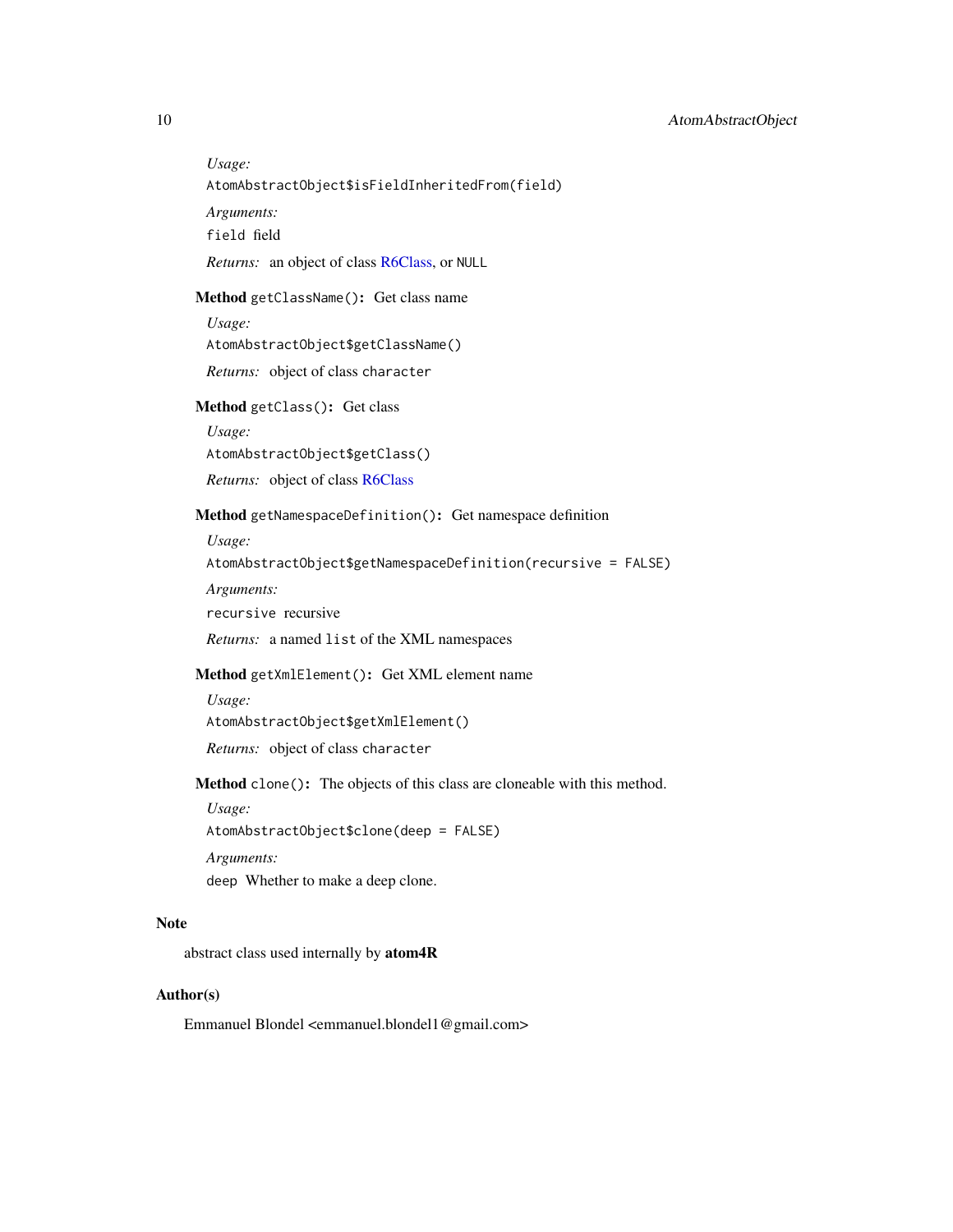<span id="page-10-3"></span><span id="page-10-0"></span>

#### Description

This class models an Atom Author

## Format

[R6Class](#page-0-0) object.

#### Details

AtomAuthor

#### Value

Object of [R6Class](#page-0-0) for modelling an Atom Author

## Super classes

[atom4R::atom4RLogger](#page-0-0) -> [atom4R::AtomAbstractObject](#page-0-0) -> [atom4R::AtomPerson](#page-0-0) -> AtomAuthor

## Methods

## Public methods:

- [AtomAuthor\\$new\(\)](#page-10-1)
- [AtomAuthor\\$clone\(\)](#page-10-2)

## <span id="page-10-1"></span>Method new(): Initializes an [AtomAuthor](#page-10-3)

*Usage:* AtomAuthor\$new(xml = NULL, name = NULL, uri = NULL, email = NULL) *Arguments:* xml object of class [XMLInternalNode-class](#page-0-0) from XML name name uri uri email email

<span id="page-10-2"></span>Method clone(): The objects of this class are cloneable with this method.

*Usage:* AtomAuthor\$clone(deep = FALSE) *Arguments:* deep Whether to make a deep clone.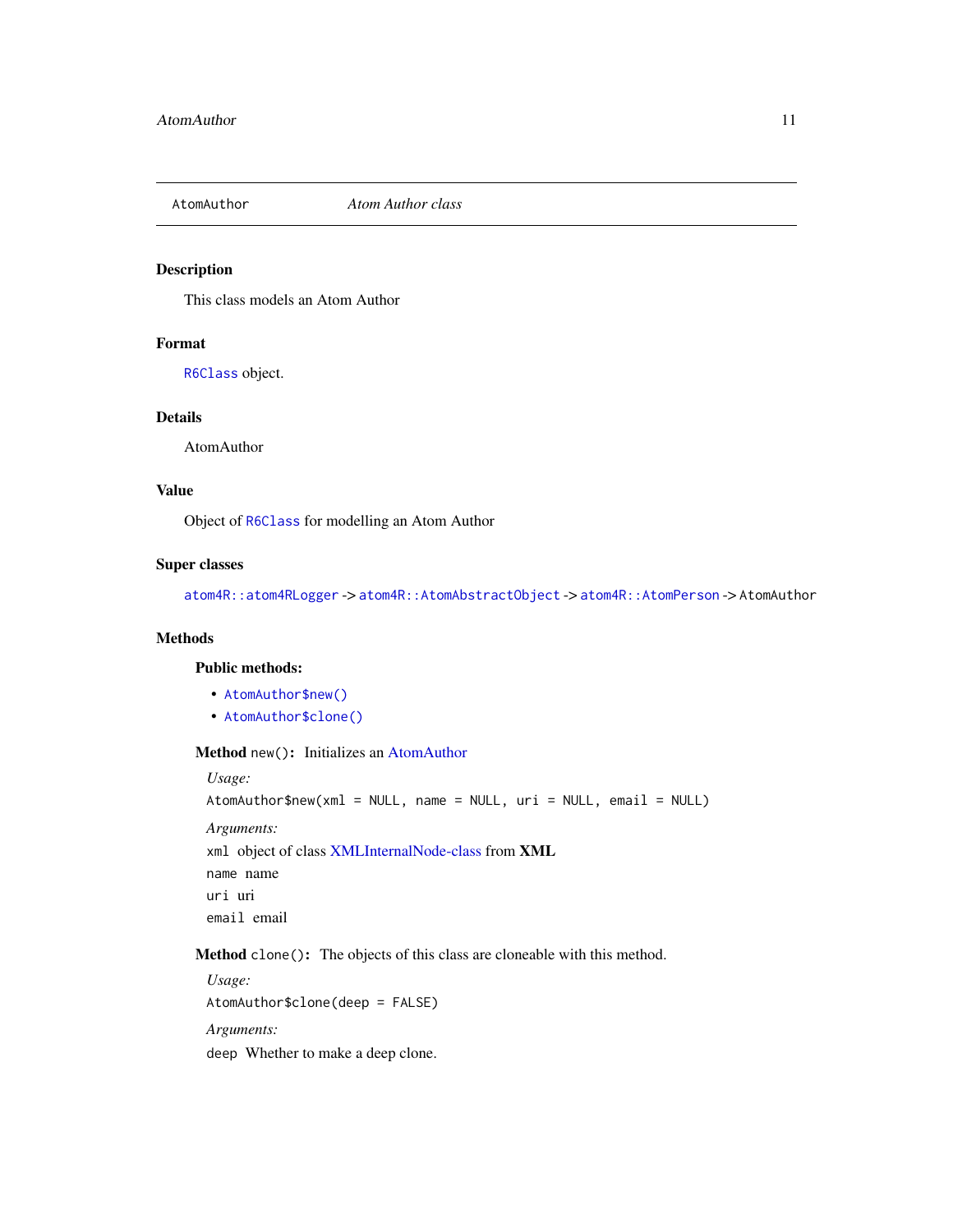## Author(s)

Emmanuel Blondel <emmanuel.blondel1@gmail.com>

## Examples

```
## Not run:
 author <- AtomAuthor$new(name = "John Doe", email = "john.doe@atom4R.com")
```
## End(Not run)

<span id="page-11-2"></span>AtomCategory *Atom Category class*

## Description

This class models an atom Category

## Format

R6Class object.

#### Details

AtomCategory

#### Value

Object of R6Class for modelling an Atom Category

#### Super classes

[atom4R::atom4RLogger](#page-0-0) -> [atom4R::AtomAbstractObject](#page-0-0) -> AtomCategory

#### Public fields

attrs attrs

value value

#### Methods

## Public methods:

- [AtomCategory\\$new\(\)](#page-11-1)
- [AtomCategory\\$setTerm\(\)](#page-12-0)
- [AtomCategory\\$setScheme\(\)](#page-12-1)
- [AtomCategory\\$setLabel\(\)](#page-12-2)
- <span id="page-11-1"></span>• [AtomCategory\\$clone\(\)](#page-12-3)

<span id="page-11-0"></span>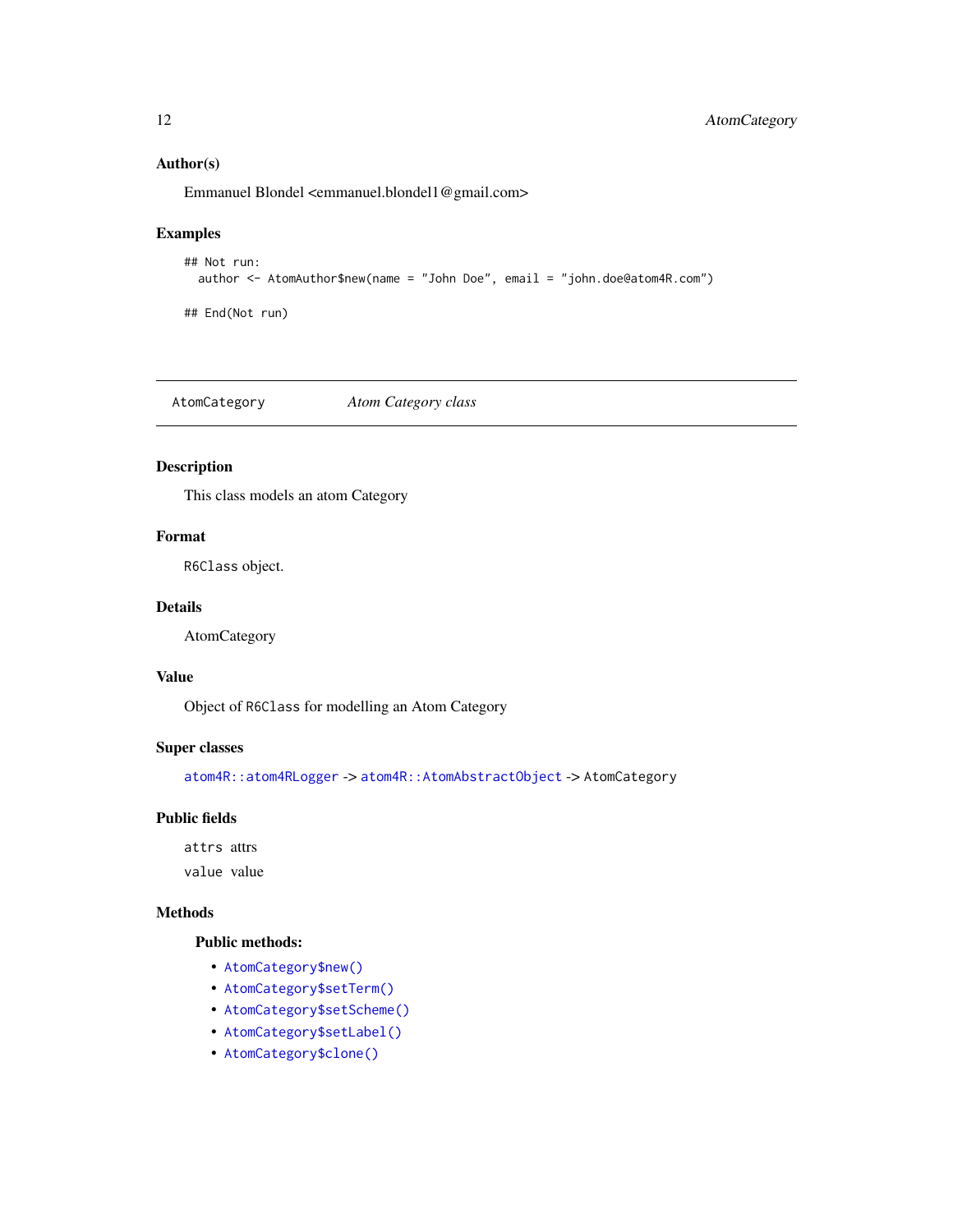## AtomCategory 13

Method new(): Initializes an [AtomCategory](#page-11-2)

```
Usage:
 AtomCategory$new(
   xml = NULL,value = NULL,
   term = NULL,
   scheme = NULL,
   label = NULL\mathcal{L}Arguments:
 xml object of class XMLInternalNode-class from XML
 value value
 term term
 scheme scheme
 label label
Method setTerm(): Set term
 Usage:
 AtomCategory$setTerm(term)
```
<span id="page-12-0"></span>*Arguments:* term term

## <span id="page-12-1"></span>Method setScheme(): Set scheme

*Usage:* AtomCategory\$setScheme(scheme) *Arguments:* scheme scheme

## <span id="page-12-2"></span>Method setLabel(): Set label

*Usage:* AtomCategory\$setLabel(label) *Arguments:* label label

## <span id="page-12-3"></span>Method clone(): The objects of this class are cloneable with this method.

*Usage:* AtomCategory\$clone(deep = FALSE) *Arguments:* deep Whether to make a deep clone.

#### Author(s)

Emmanuel Blondel <emmanuel.blondel1@gmail.com>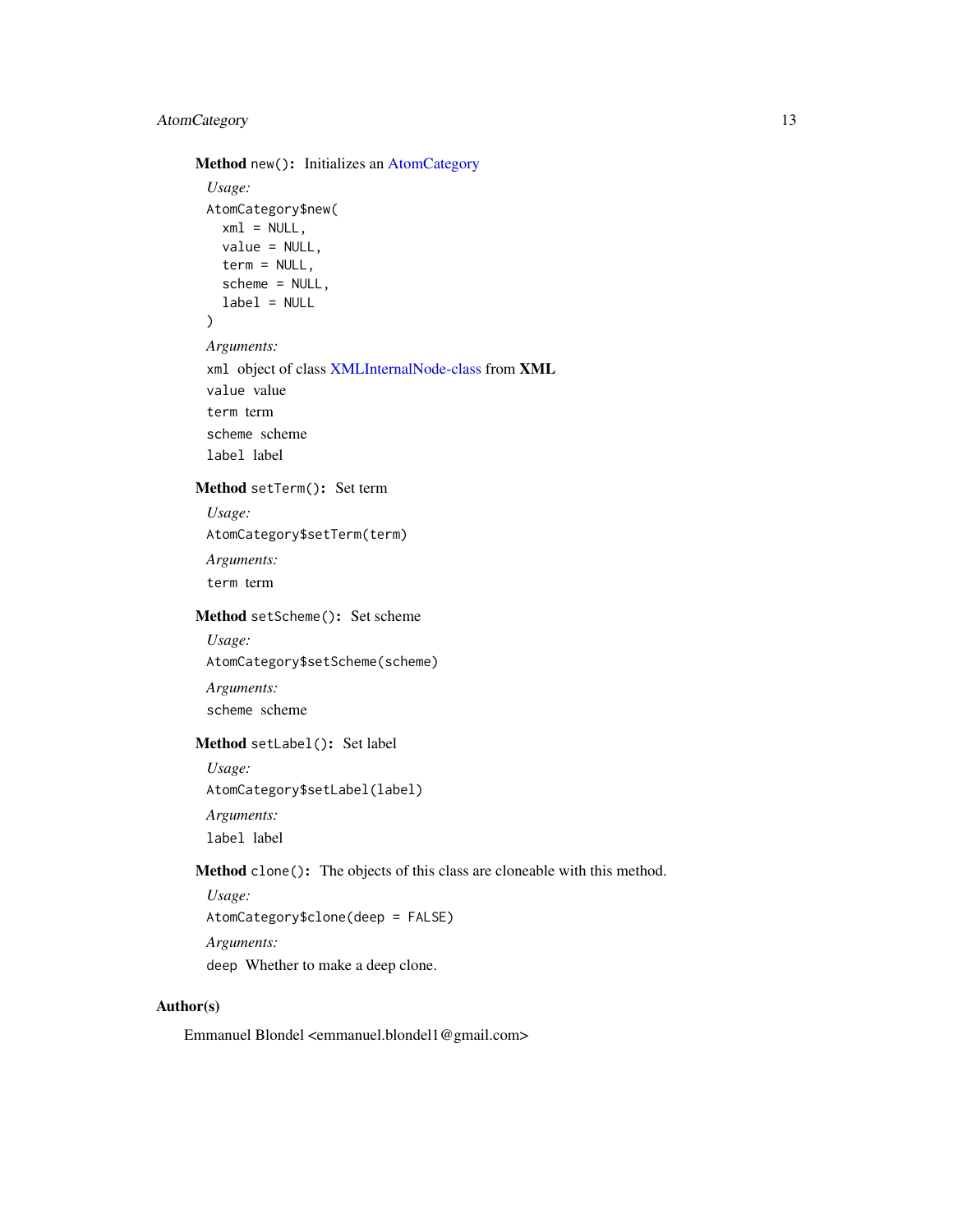<span id="page-13-3"></span><span id="page-13-0"></span>AtomContributor *Atom Contributorr class*

#### Description

This class models an Atom Contributor

#### Format

[R6Class](#page-0-0) object.

#### Details

AtomContributor

#### Value

Object of [R6Class](#page-0-0) for modelling an Atom Contributor

## Super classes

[atom4R::atom4RLogger](#page-0-0) -> [atom4R::AtomAbstractObject](#page-0-0) -> [atom4R::AtomPerson](#page-0-0) -> AtomContributor

## Methods

## Public methods:

- [AtomContributor\\$new\(\)](#page-13-1)
- [AtomContributor\\$clone\(\)](#page-13-2)

## <span id="page-13-1"></span>Method new(): Initializes an [AtomContributor](#page-13-3)

*Usage:*

AtomContributor\$new(xml = NULL, name = NULL, uri = NULL, email = NULL) *Arguments:* xml object of class [XMLInternalNode-class](#page-0-0) from XML name name uri uri email email

<span id="page-13-2"></span>Method clone(): The objects of this class are cloneable with this method.

*Usage:* AtomContributor\$clone(deep = FALSE) *Arguments:* deep Whether to make a deep clone.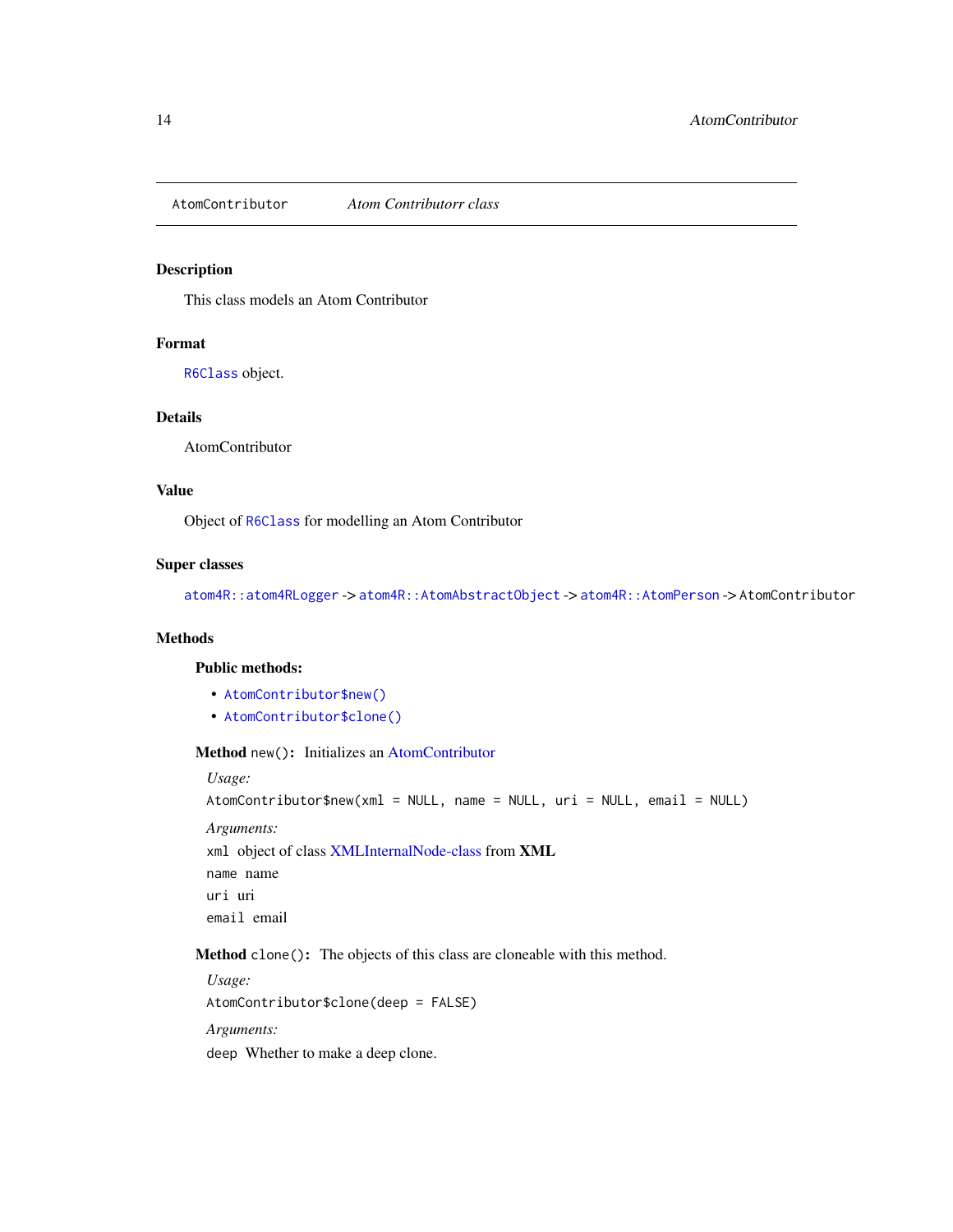## <span id="page-14-0"></span>Author(s)

Emmanuel Blondel <emmanuel.blondel1@gmail.com>

#### Examples

```
## Not run:
 contrib <- AtomContributor$new(name = "John Doe", email = "john.doe@atom4R.com")
```
## End(Not run)

<span id="page-14-1"></span>

AtomEntry *Atom Entry class*

## Description

This class models an atom Entry

#### Format

[R6Class](#page-0-0) object.

## Details

AtomEntry

#### Value

Object of [R6Class](#page-0-0) for modelling an Atom Entry

## Super classes

[atom4R::atom4RLogger](#page-0-0) -> [atom4R::AtomAbstractObject](#page-0-0) -> AtomEntry

## Public fields

id identifier updated Update date/time published Publication date/time title Title summary Summary rights Rights source Source author Author(s) contributor Contributor(s) category Category content Content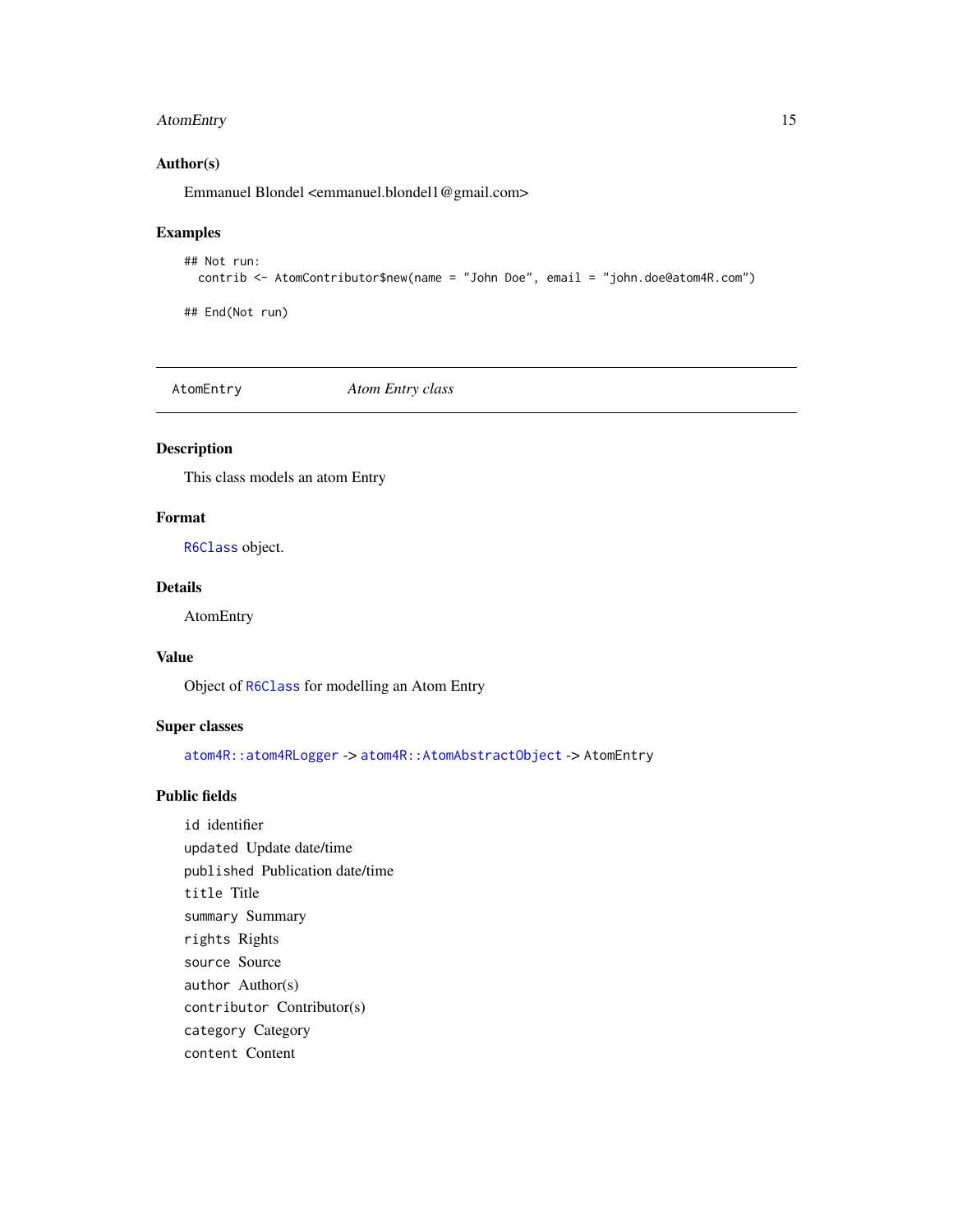## Methods

#### Public methods:

- [AtomEntry\\$new\(\)](#page-15-0)
- [AtomEntry\\$setId\(\)](#page-15-1)
- [AtomEntry\\$setUpdated\(\)](#page-15-2)
- [AtomEntry\\$setPublished\(\)](#page-15-3)
- [AtomEntry\\$setTitle\(\)](#page-16-0)
- [AtomEntry\\$setSummary\(\)](#page-16-1)
- [AtomEntry\\$setRights\(\)](#page-16-2)
- [AtomEntry\\$setSource\(\)](#page-16-3)
- [AtomEntry\\$addAuthor\(\)](#page-16-4)
- [AtomEntry\\$delAuthor\(\)](#page-16-5)
- [AtomEntry\\$addContributor\(\)](#page-17-0)
- [AtomEntry\\$delContributor\(\)](#page-17-1)
- [AtomEntry\\$addCategory\(\)](#page-17-2)
- [AtomEntry\\$delCategory\(\)](#page-17-3)
- [AtomEntry\\$addLink\(\)](#page-17-4)
- [AtomEntry\\$delLink\(\)](#page-18-0)
- [AtomEntry\\$setContent\(\)](#page-18-1)
- [AtomEntry\\$clone\(\)](#page-18-2)

#### <span id="page-15-0"></span>Method new(): Initializes an [AtomEntry](#page-14-1)

*Usage:* AtomEntry\$new(xml = NULL)

*Arguments:*

xml object of class [XMLInternalNode-class](#page-0-0) from XML

## <span id="page-15-1"></span>Method setId(): Set ID

*Usage:* AtomEntry\$setId(id) *Arguments:* id id

#### <span id="page-15-2"></span>Method setUpdated(): Set updated date

*Usage:*

AtomEntry\$setUpdated(updated)

*Arguments:* updated object of class Date or POSIXt

#### <span id="page-15-3"></span>Method setPublished(): Set published date

*Usage:*

AtomEntry\$setPublished(published)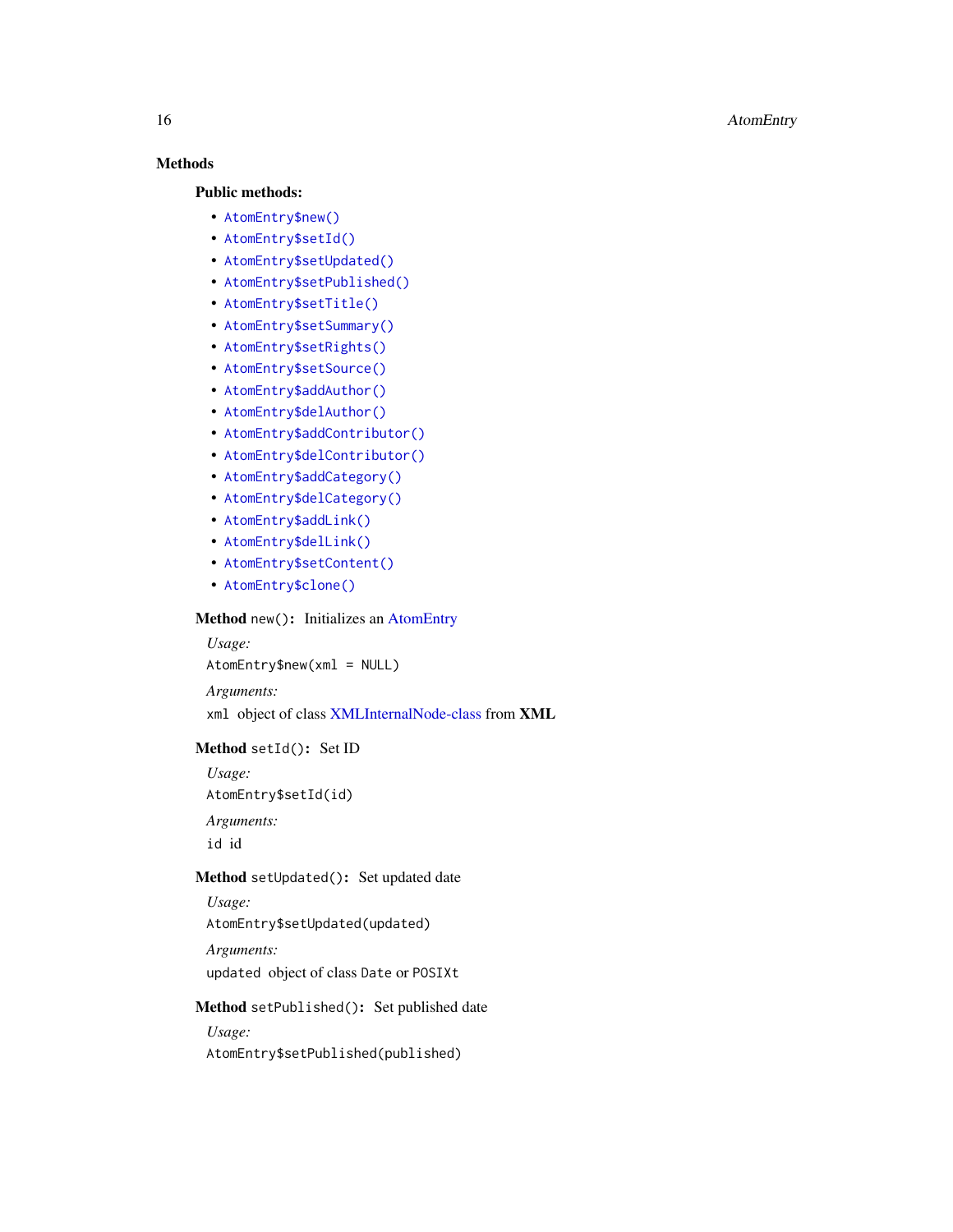*Arguments:* published object of class Date or POSIXt

## <span id="page-16-0"></span>Method setTitle(): Set title

*Usage:* AtomEntry\$setTitle(title, type = "text") *Arguments:* title title type type. Default is "text"

<span id="page-16-1"></span>Method setSummary(): Set summary

*Usage:* AtomEntry\$setSummary(summary, type = "text") *Arguments:* summary summary type type. Default is "text"

## <span id="page-16-2"></span>Method setRights(): Set rights

*Usage:* AtomEntry\$setRights(rights, type = "text") *Arguments:* rights rights type type. Default is "text"

<span id="page-16-3"></span>Method setSource(): Set source

*Usage:* AtomEntry\$setSource(source, type = "text") *Arguments:* source source type type. Default is "text"

<span id="page-16-4"></span>Method addAuthor(): Adds author

*Usage:* AtomEntry\$addAuthor(author) *Arguments:* author object of class [AtomAuthor](#page-10-3) *Returns:* TRUE if added, FALSE otherwise

<span id="page-16-5"></span>Method delAuthor(): Deletes author *Usage:* AtomEntry\$delAuthor(author) *Arguments:*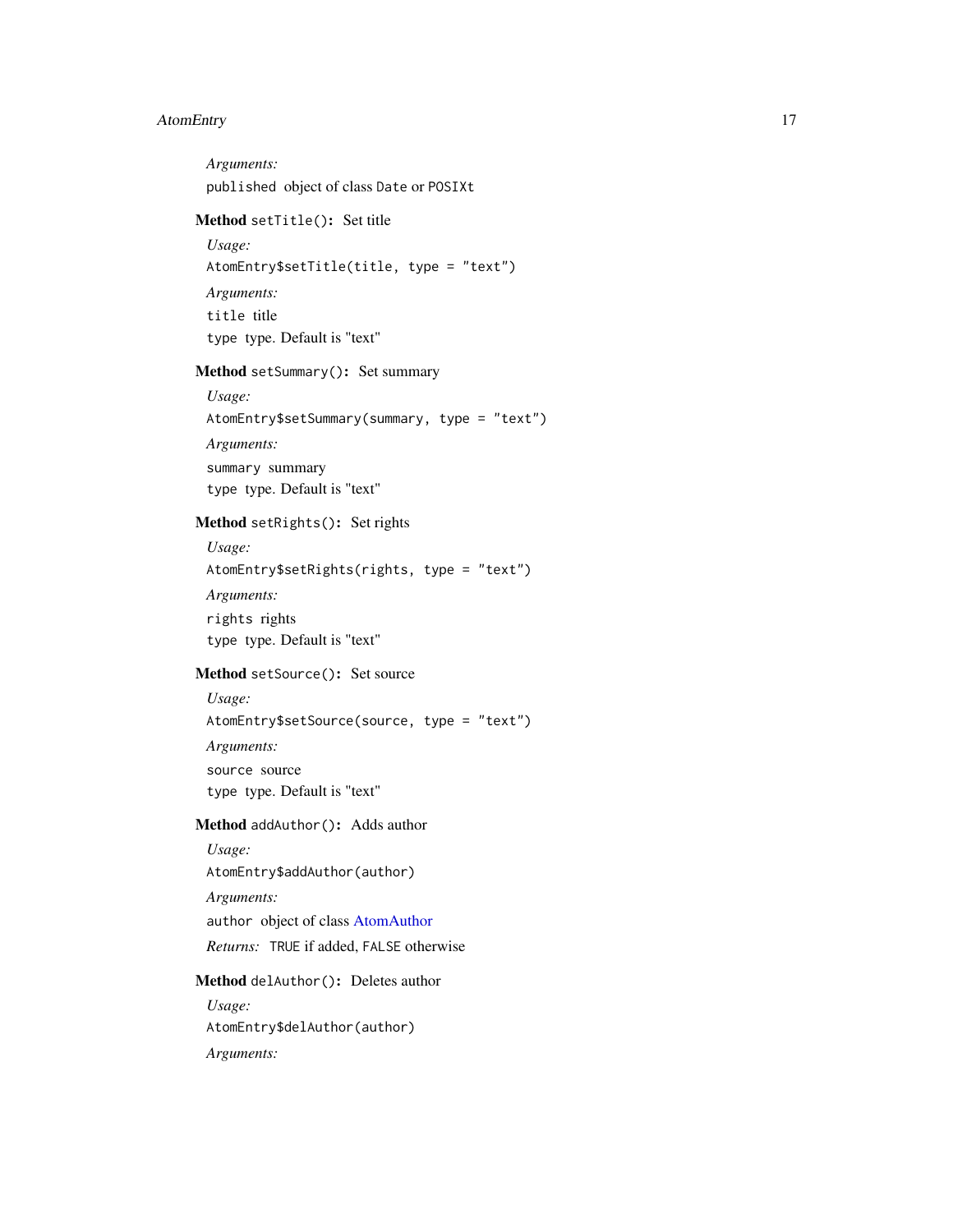author object of class [AtomAuthor](#page-10-3)

*Returns:* TRUE if deleted, FALSE otherwise

## <span id="page-17-0"></span>Method addContributor(): Adds contributor

*Usage:*

AtomEntry\$addContributor(contributor)

*Arguments:*

contributor object of class [AtomContributor](#page-13-3)

*Returns:* TRUE if added, FALSE otherwise

### <span id="page-17-1"></span>Method delContributor(): Deletes contributor

*Usage:* AtomEntry\$delContributor(contributor) *Arguments:*

contributor object of class [AtomContributor](#page-13-3)

*Returns:* TRUE if deleted, FALSE otherwise

## <span id="page-17-2"></span>Method addCategory(): Adds category

*Usage:* AtomEntry\$addCategory(value, term, scheme = NULL, label = NULL) *Arguments:* value value term term scheme scheme label label *Returns:* TRUE if added, FALSE otherwise

#### <span id="page-17-3"></span>Method delCategory(): Deletes category

*Usage:* AtomEntry\$delCategory(value, term, scheme = NULL, label = NULL) *Arguments:* value value term term scheme scheme label label *Returns:* TRUE if deleted, FALSE otherwise

## <span id="page-17-4"></span>Method addLink(): Adds link

*Usage:* AtomEntry\$addLink(link, rel = "alternate", type = "text/html") *Arguments:*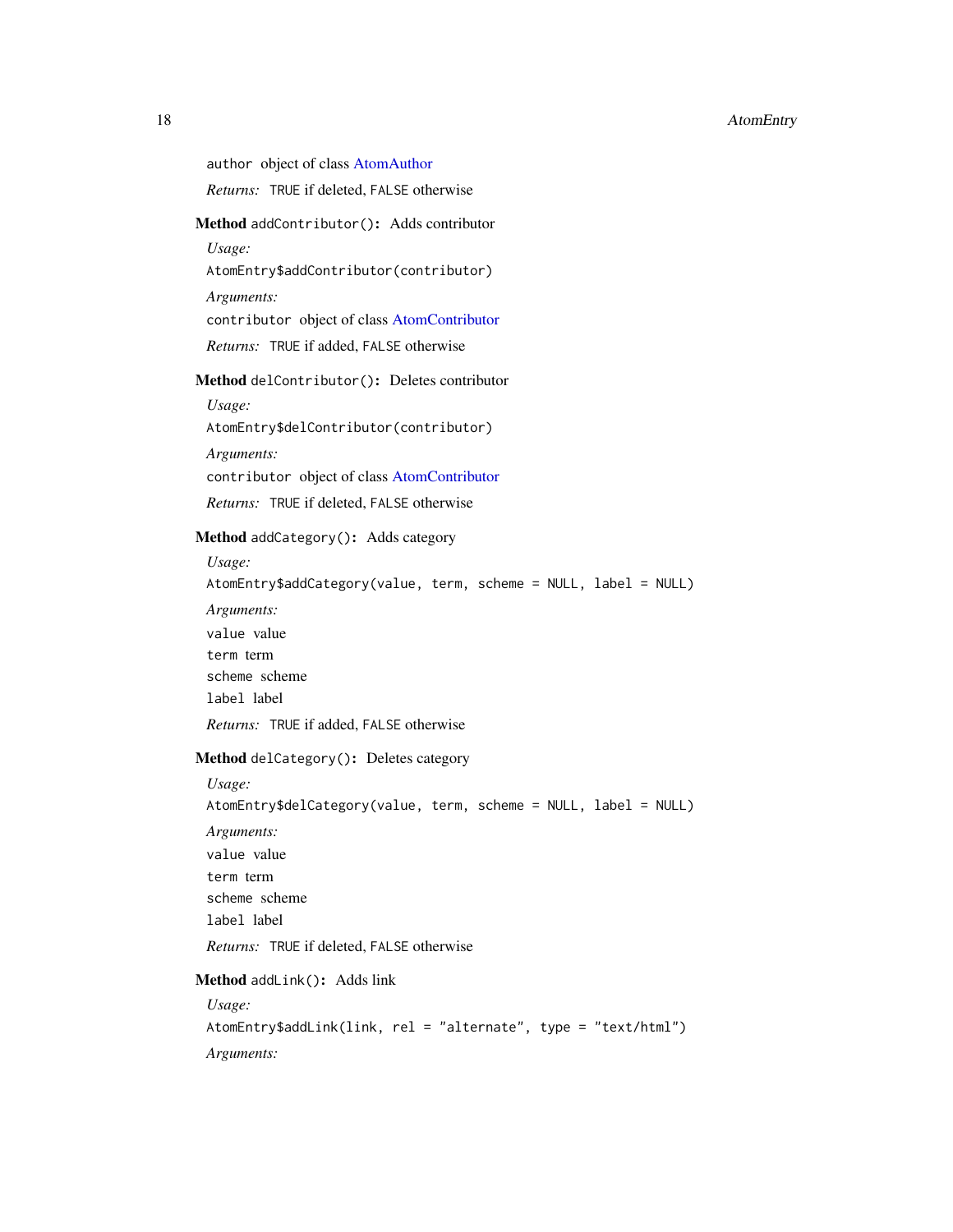link link rel relation. Default is "alternate" type type. Default is "text/html" *Returns:* TRUE if added, FALSE otherwise

<span id="page-18-0"></span>Method delLink(): Deletes link

*Usage:* AtomEntry\$delLink(link, rel = "alternate", type = "text/html") *Arguments:* link link rel relation. Default is "alternate" type type. Default is "text/html" *Returns:* TRUE if deleted, FALSE otherwise

#### <span id="page-18-1"></span>Method setContent(): Set content

*Usage:* AtomEntry\$setContent(content) *Arguments:* content content

<span id="page-18-2"></span>Method clone(): The objects of this class are cloneable with this method.

*Usage:* AtomEntry\$clone(deep = FALSE) *Arguments:*

deep Whether to make a deep clone.

## Author(s)

Emmanuel Blondel <emmanuel.blondel1@gmail.com>

## Examples

```
## Not run:
 #encoding
 atom <- AtomEntry$new()
 atom$setId("my-atom-entry")
 atom$setTitle("My Atom feed entry")
 atom$setSummary("My Atom feed entry very comprehensive abstract")
 author1 <- AtomAuthor$new(
  name = "John Doe",
  uri = "http://www.atomxml.com/johndoe",
  email = "johndoe@atom4R.com"
 \lambdaatom$addAuthor(author1)
 author2 <- AtomAuthor$new(
  name = "John Doe's sister",
```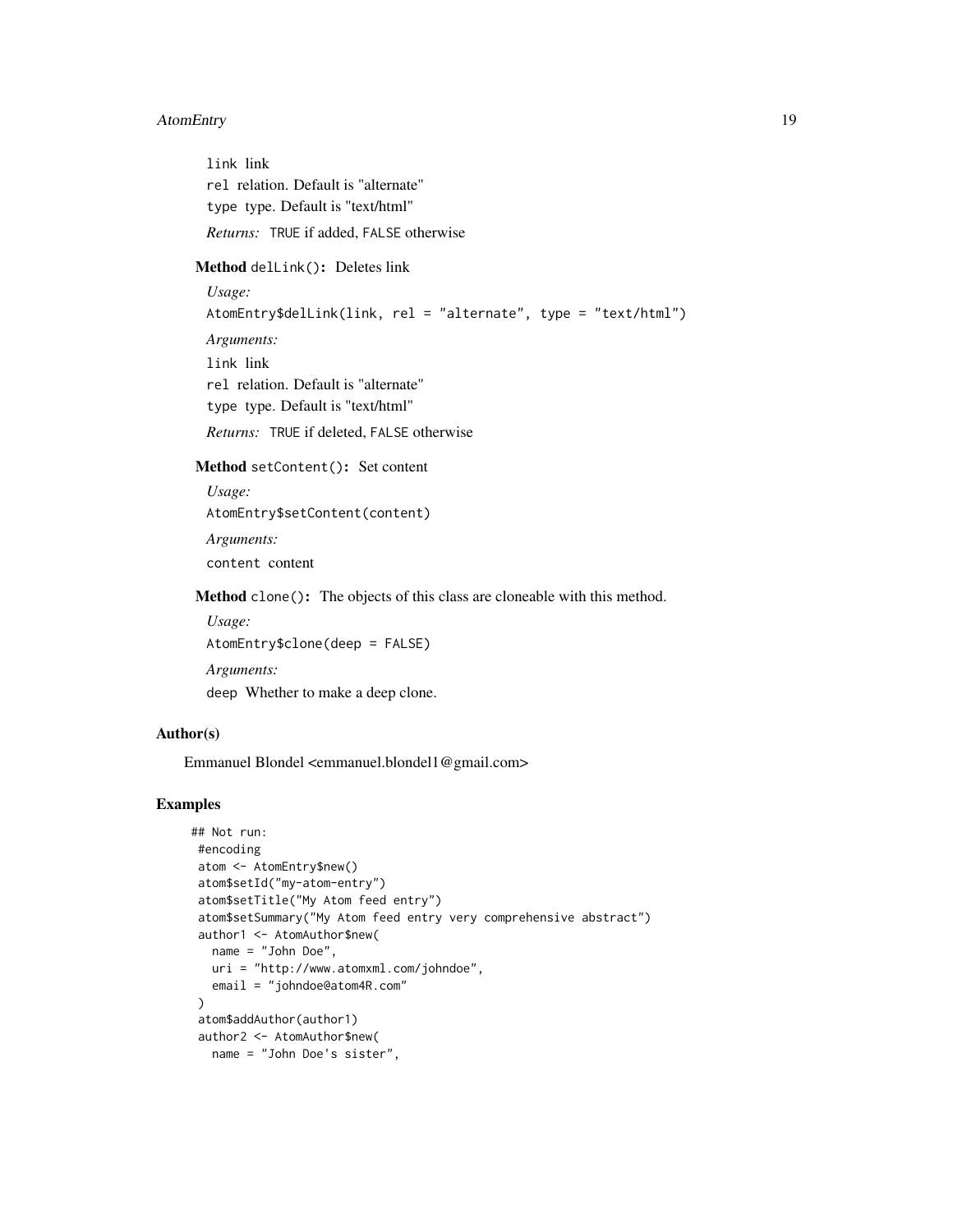```
uri = "http://www.atomxml.com/johndoesister",
   email = "johndoesister@atom4R.com"
 )
 atom$addAuthor(author2)
 contrib1 <- AtomContributor$new(
   name = "Contrib1",
   uri = "http://www.atomxml.com/contrib1",
   email = "contrib1@atom4R.com"
 \lambdaatom$addContributor(contrib1)
 contrib2 <- AtomContributor$new(
   name = "Contrib2",
   uri = "http://www.atomxml.com/contrib2",
   email = "contrib2@atom4R.com"
 )
 atom$addContributor(contrib2)
 atom$addCategory("draft", "dataset")
 atom$addCategory("world", "spatial")
 atom$addCategory("fisheries", "domain")
 xml <- atom$encode()
## End(Not run)
```
<span id="page-19-1"></span>AtomFeed *Atom feed class*

#### Description

This class models an atom feed

#### Format

[R6Class](#page-0-0) object.

## Details

AtomFeed

## Value

Object of [R6Class](#page-0-0) for modelling an Atom feed

## Methods

new(xml) This method is used to create an Atom Feed setId(id) Set identifier setUpdated(updated) Set update date (object of class 'character' or 'POSIX')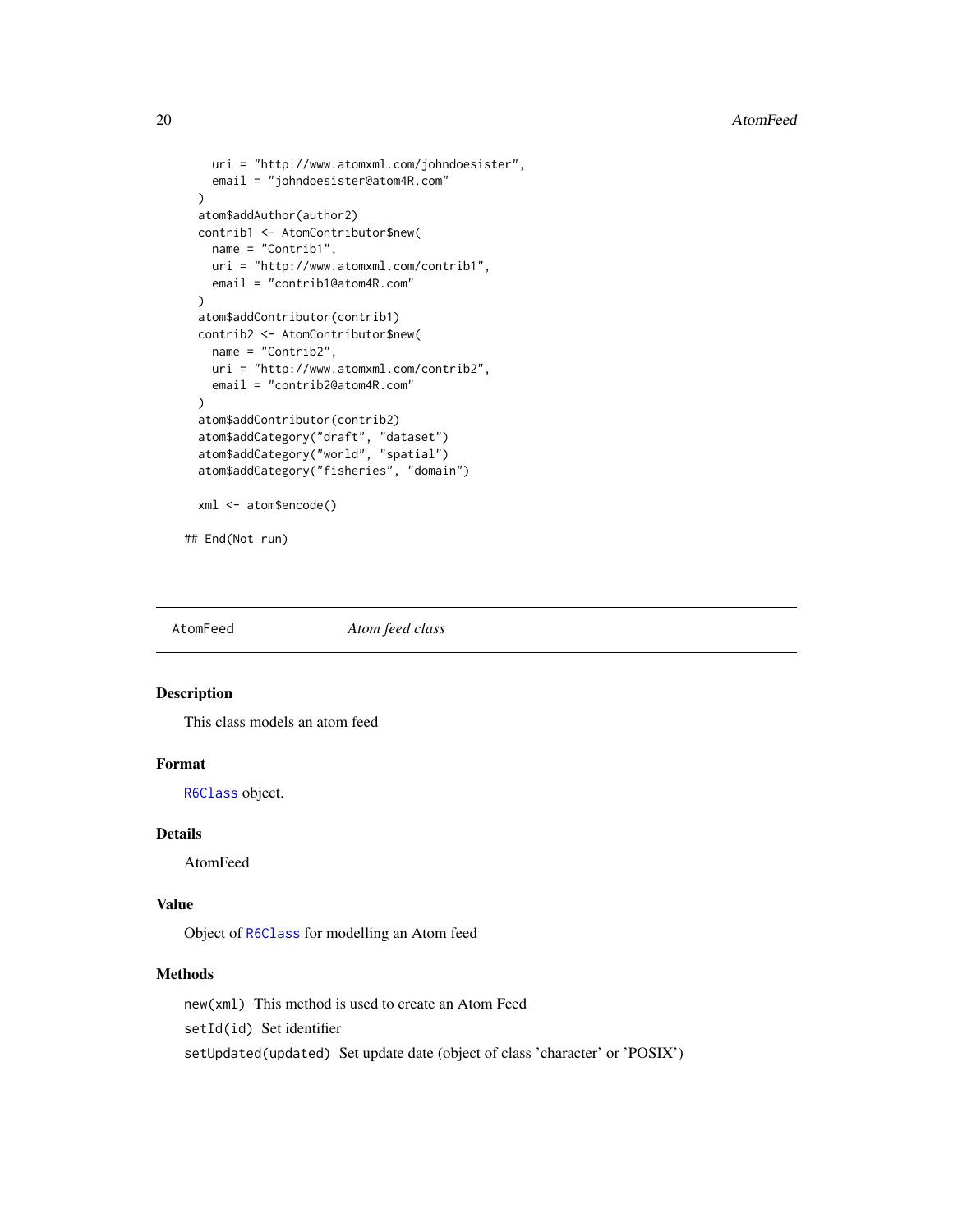addLink(link, rel, type) Adds a link. Default rel value is set to "alternate". Default type value is set to "text/html" delLink(link, rel, type) Deletes a link setSelfLink(link) Sets a self-relation link setAlternateLink(link, type) Sets an alternate-relation link. Default type is "text/html" setTitle(title) Set title setSubtitle(subtitle) Set subtitle addAuthor(author) Adds an author, object of class AtomAuthor delAuthor(author) Deletes an author, object of class AtomAuthor addContributor(contributor) Adds a contributor, object of class AtomContributor delContributor(contributor) Deletes a contributor, object of class AtomContributor setGenerator(generator, type) Sets generator setIcon(icon) Sets icon addCategory(term, scheme, label) Adds a category delCategory(term, scheme, label) Deletes a category addEntry(entry) Adds an entry, object of class AtomEntry delEntry(entry) Deletes an entry, object of class AtomEntry

#### Super classes

[atom4R::atom4RLogger](#page-0-0) -> [atom4R::AtomAbstractObject](#page-0-0) -> AtomFeed

#### Public fields

id Identifier updated Update date published Publication date title Title subtitle Subtitle rights Rights (license, use, ...) author Author person contributor Contributor person generator Generator icon Icon logo Logo category Category link links entry List of entries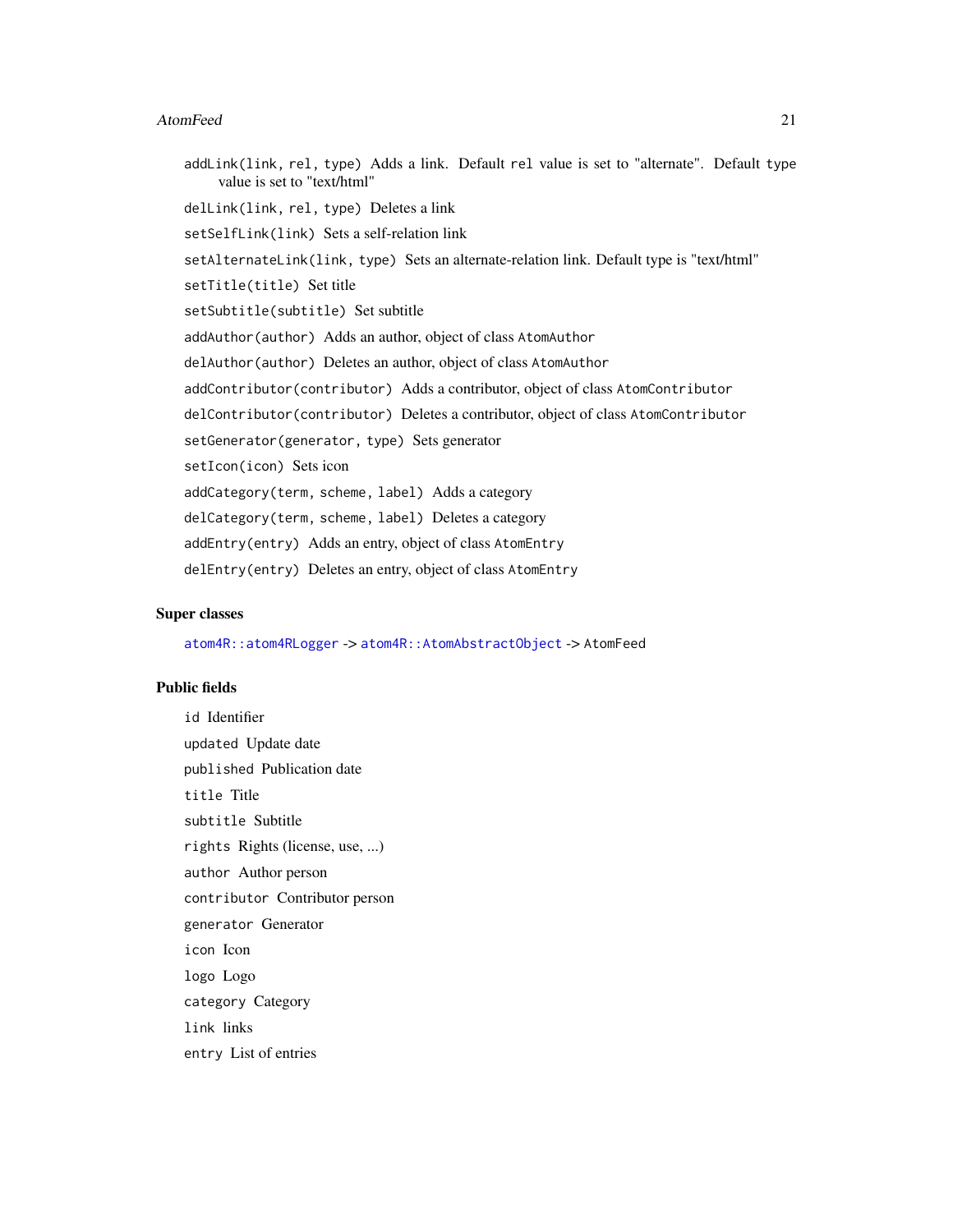## Methods

#### Public methods:

- [AtomFeed\\$new\(\)](#page-21-0)
- [AtomFeed\\$setId\(\)](#page-21-1)
- [AtomFeed\\$setUpdated\(\)](#page-21-2)
- [AtomFeed\\$setPublished\(\)](#page-21-3)
- [AtomFeed\\$addLink\(\)](#page-22-0)
- [AtomFeed\\$delLink\(\)](#page-22-1)
- [AtomFeed\\$setSelfLink\(\)](#page-22-2)
- [AtomFeed\\$setAlternateLink\(\)](#page-22-3)
- [AtomFeed\\$setTitle\(\)](#page-22-4)
- [AtomFeed\\$setSubtitle\(\)](#page-23-0)
- [AtomFeed\\$setRights\(\)](#page-23-1)
- [AtomFeed\\$addAuthor\(\)](#page-23-2)
- [AtomFeed\\$delAuthor\(\)](#page-23-3)
- [AtomFeed\\$addContributor\(\)](#page-23-4)
- [AtomFeed\\$delContributor\(\)](#page-23-5)
- [AtomFeed\\$setGenerator\(\)](#page-24-0)
- [AtomFeed\\$setIcon\(\)](#page-24-1)
- [AtomFeed\\$addCategory\(\)](#page-24-2)
- [AtomFeed\\$delCategory\(\)](#page-24-3)
- [AtomFeed\\$addEntry\(\)](#page-24-4)
- [AtomFeed\\$delEntry\(\)](#page-25-0)
- [AtomFeed\\$clone\(\)](#page-25-1)

## <span id="page-21-0"></span>Method new(): Initializes a [AtomFeed](#page-19-1)

*Usage:* AtomFeed\$new(xml = NULL) *Arguments:* xml object of class [XMLInternalNode-class](#page-0-0) from XML

## <span id="page-21-1"></span>Method setId(): Set ID

*Usage:*

AtomFeed\$setId(id)

*Arguments:*

id id

## <span id="page-21-2"></span>Method setUpdated(): Set updated date

*Usage:*

AtomFeed\$setUpdated(updated)

*Arguments:*

<span id="page-21-3"></span>updated object of class Date or POSIXt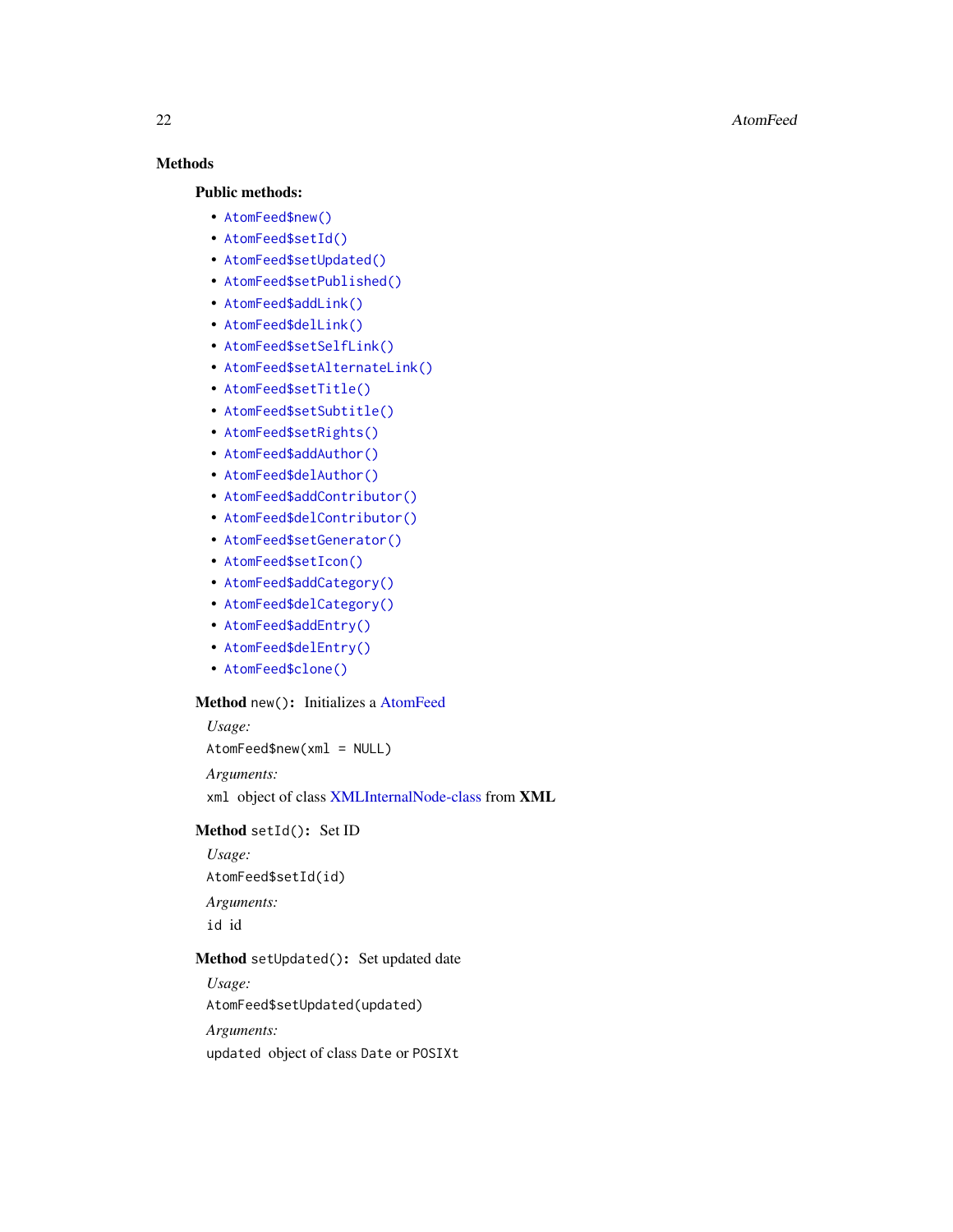#### Method setPublished(): Set published date

*Usage:* AtomFeed\$setPublished(published) *Arguments:* published object of class Date or POSIXt

#### <span id="page-22-0"></span>Method addLink(): Adds link

*Usage:* AtomFeed\$addLink(link, rel = "alternate", type = "text/html") *Arguments:* link link rel relation. Default is "alternate" type type. Default is "text/html" *Returns:* TRUE if added, FALSE otherwise

#### <span id="page-22-1"></span>Method delLink(): Deletes link

*Usage:* AtomFeed\$delLink(link, rel = "alternate", type = "text/html") *Arguments:* link link rel relation. Default is "alternate" type type. Default is "text/html" *Returns:* TRUE if deleted, FALSE otherwise Method setSelfLink(): Set self link

<span id="page-22-2"></span>*Usage:* AtomFeed\$setSelfLink(link) *Arguments:* link link *Returns:* TRUE if set, FALSE otherwise

#### <span id="page-22-3"></span>Method setAlternateLink(): Set alternate link

*Usage:* AtomFeed\$setAlternateLink(link, type = "text/html") *Arguments:* link link type type. Default is "text/html" *Returns:* TRUE if set, FALSE otherwise

## <span id="page-22-4"></span>Method setTitle(): Set title

*Usage:*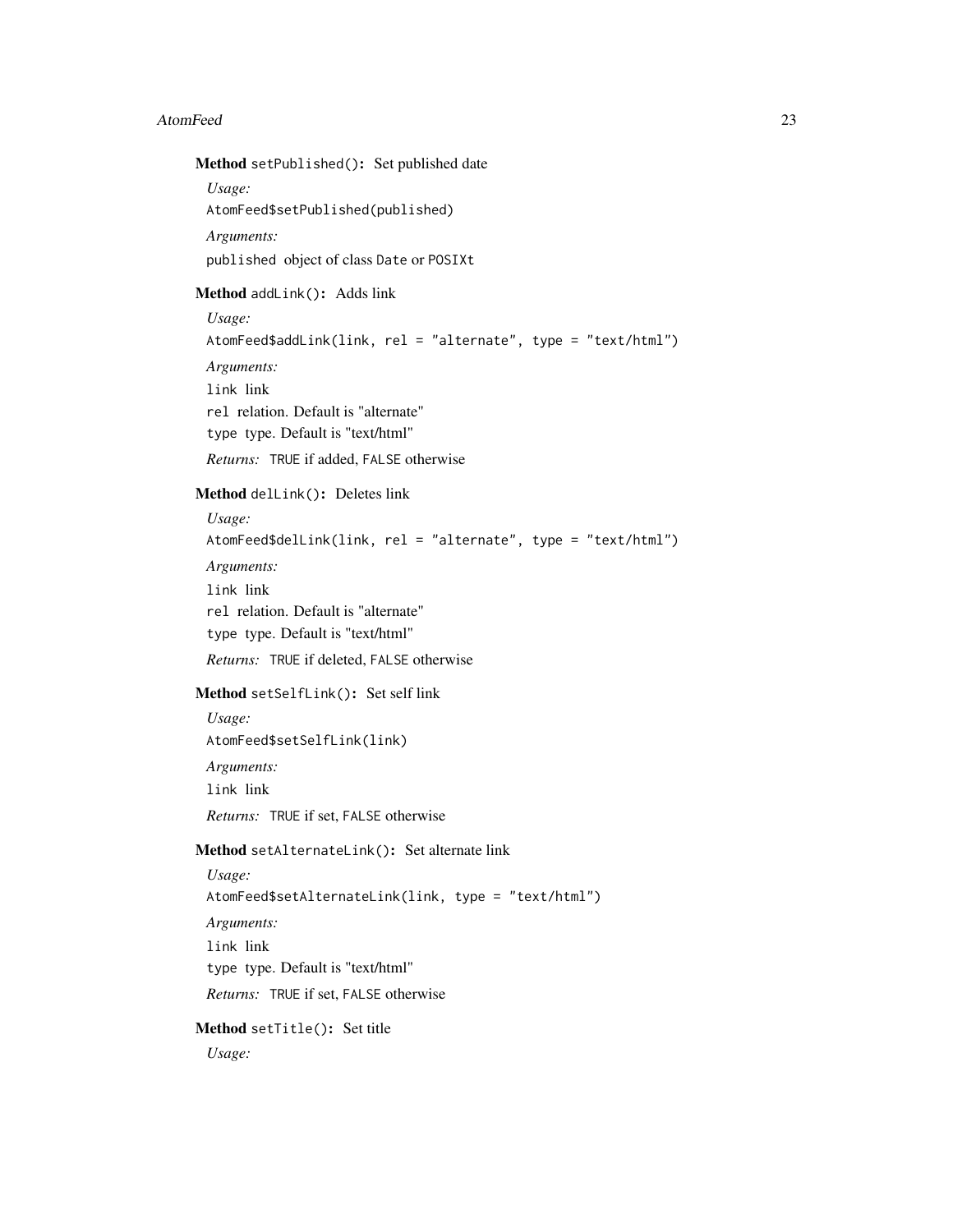```
AtomFeed$setTitle(title, type = "text")
Arguments:
title title
type type. Default is "text"
```
<span id="page-23-0"></span>Method setSubtitle(): Set subtitle

*Usage:* AtomFeed\$setSubtitle(subtitle, type = "text") *Arguments:* subtitle subtitle type type. Default is "text"

<span id="page-23-1"></span>Method setRights(): Set rights

*Usage:* AtomFeed\$setRights(rights, type = "text") *Arguments:* rights rights type type. Default is "text"

<span id="page-23-2"></span>Method addAuthor(): Adds author

*Usage:* AtomFeed\$addAuthor(author) *Arguments:* author object of class [AtomAuthor](#page-10-3) *Returns:* TRUE if added, FALSE otherwise

#### <span id="page-23-3"></span>Method delAuthor(): Deletes author

*Usage:* AtomFeed\$delAuthor(author) *Arguments:* author object of class [AtomAuthor](#page-10-3) *Returns:* TRUE if deleted, FALSE otherwise

<span id="page-23-4"></span>Method addContributor(): Adds contributor

*Usage:*

AtomFeed\$addContributor(contributor)

*Arguments:*

contributor object of class [AtomContributor](#page-13-3)

*Returns:* TRUE if added, FALSE otherwise

<span id="page-23-5"></span>Method delContributor(): Deletes contributor *Usage:*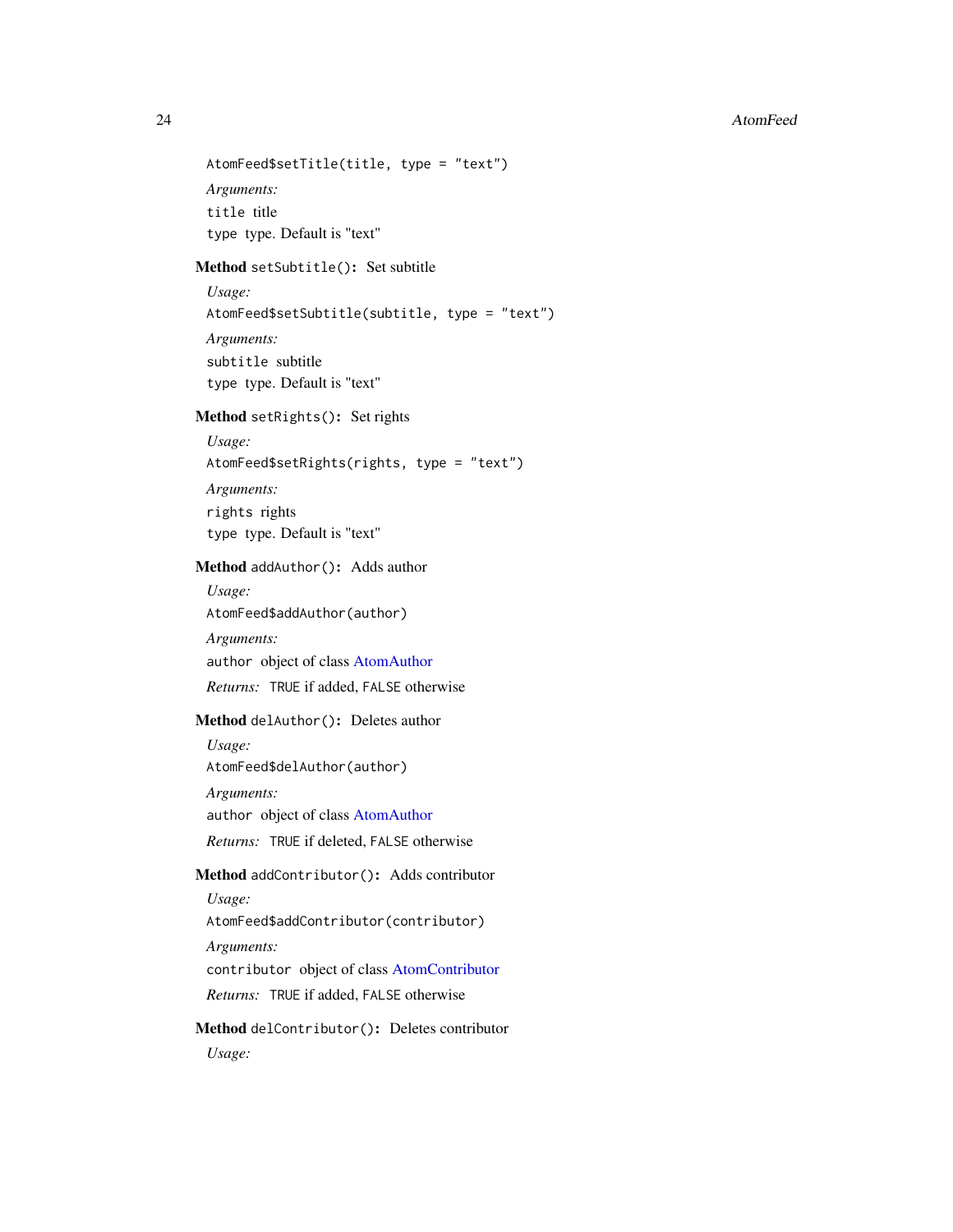AtomFeed\$delContributor(contributor)

*Arguments:*

contributor object of class [AtomContributor](#page-13-3)

*Returns:* TRUE if deleted, FALSE otherwise

#### <span id="page-24-0"></span>Method setGenerator(): Set generator

*Usage:* AtomFeed\$setGenerator(generator, type = "text") *Arguments:* generator generator type type. Default is "text"

## <span id="page-24-1"></span>Method setIcon(): Set icon

*Usage:* AtomFeed\$setIcon(icon) *Arguments:* icon icon

## <span id="page-24-2"></span>Method addCategory(): Adds category

*Usage:* AtomFeed\$addCategory(value, term, scheme = NULL, label = NULL) *Arguments:* value value term term scheme scheme label label *Returns:* TRUE if added, FALSE otherwise

## <span id="page-24-3"></span>Method delCategory(): Deletes category

*Usage:* AtomFeed\$delCategory(value, term, scheme = NULL, label = NULL) *Arguments:* value value term term scheme scheme label label *Returns:* TRUE if deleted, FALSE otherwise Method addEntry(): Adds an entry

<span id="page-24-4"></span>*Usage:* AtomFeed\$addEntry(entry) *Arguments:*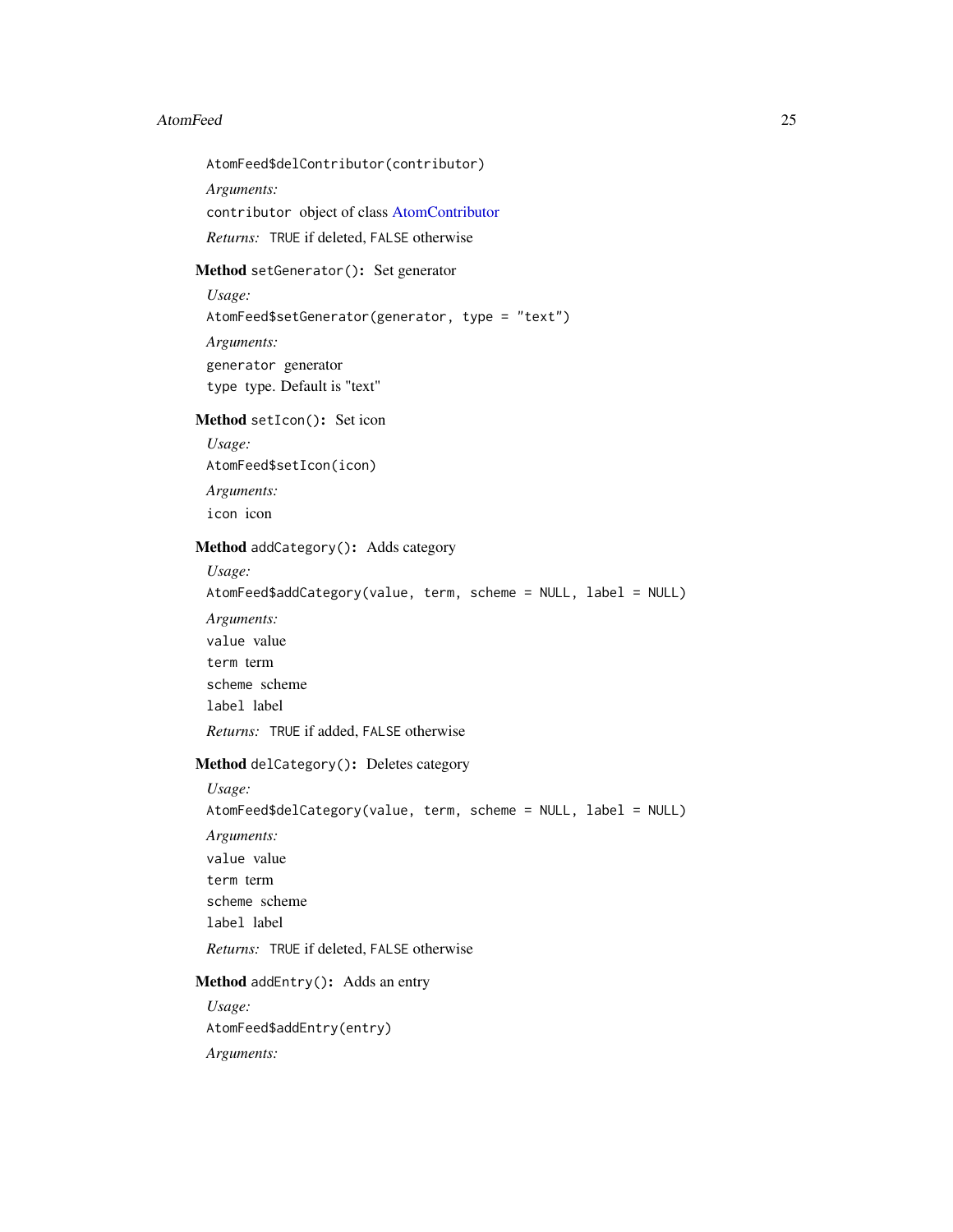entry object of class [AtomEntry](#page-14-1)

*Returns:* TRUE if added, FALSE otherwise

<span id="page-25-0"></span>Method delEntry(): Deletes an entry

*Usage:*

AtomFeed\$delEntry(entry)

*Arguments:*

entry object of class [AtomEntry](#page-14-1)

*Returns:* TRUE if deleted, FALSE otherwise

<span id="page-25-1"></span>Method clone(): The objects of this class are cloneable with this method.

*Usage:*

AtomFeed\$clone(deep = FALSE)

*Arguments:*

deep Whether to make a deep clone.

## Author(s)

Emmanuel Blondel <emmanuel.blondel1@gmail.com>

#### Examples

```
#encoding
atom <- AtomFeed$new()
atom$setId("my-atom-feed")
atom$setTitle("My Atom feed title")
atom$setSubtitle("MyAtom feed subtitle")
author1 <- AtomAuthor$new(
 name = "John Doe",
 uri = "http://www.atomxml.com/johndoe",
  email = "johndoe@atom4R.com"
)
atom$addAuthor(author1)
author2 <- AtomAuthor$new(
 name = "John Doe's sister",
 uri = "http://www.atomxml.com/johndoesister",
  email = "johndoesister@atom4R.com"
\mathcal{L}atom$addAuthor(author2)
contrib1 <- AtomContributor$new(
 name = "Contrib1",
 uri = "http://www.atomxml.com/contrib1",
 email = "contrib1@atom4R.com"
)
atom$addContributor(contrib1)
contrib2 <- AtomContributor$new(
 name = "Contrib2",
 uri = "http://www.atomxml.com/contrib2",
  email = "contrib2@atom4R.com"
```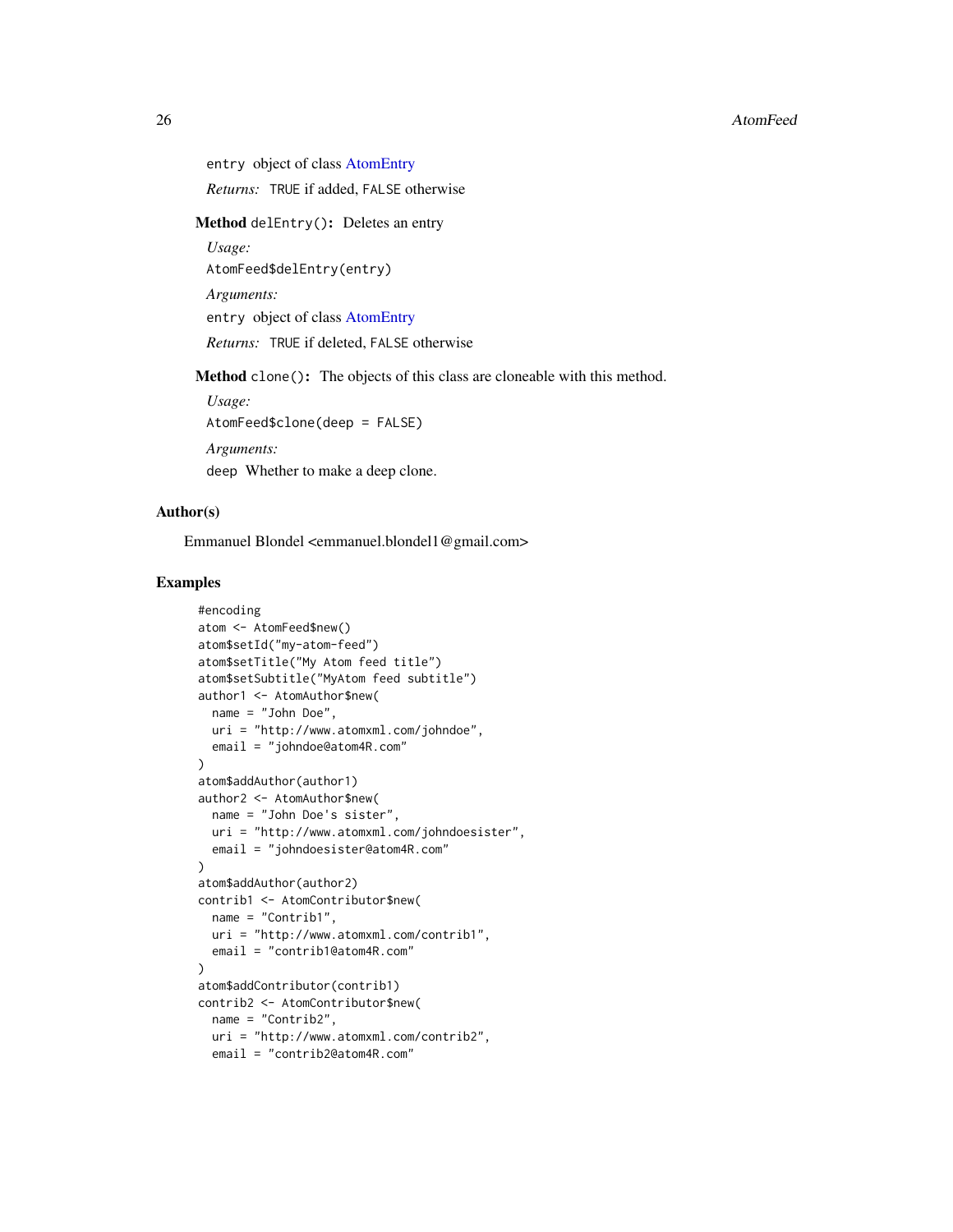```
)
atom$addContributor(contrib2)
atom$setIcon("https://via.placeholder.com/300x150.png/03f/fff?text=atom4R")
atom$setSelfLink("http://example.com/atom.feed")
atom$setAlternateLink("http://example.com/my-atom-feed")
atom$addCategory("draft", "dataset")
atom$addCategory("world", "spatial")
atom$addCategory("fisheries", "domain")
#add entry
entry <- AtomEntry$new()
entry$setId("my-atom-entry")
entry$setTitle("My Atom feed entry")
entry$setSummary("My Atom feed entry very comprehensive abstract")
author1 <- AtomAuthor$new(
  name = "John Doe",
 uri = "http://www.atomxml.com/johndoe",
  email = "johndoe@atom4R.com"
)
entry$addAuthor(author1)
author2 <- AtomAuthor$new(
 name = "John Doe's sister",
 uri = "http://www.atomxml.com/johndoesister",
 email = "johndoesister@atom4R.com"
)
entry$addAuthor(author2)
contrib1 <- AtomContributor$new(
 name = "Contrib1",
 uri = "http://www.atomxml.com/contrib1",
  email = "contrib1@atom4R.com"
)
entry$addContributor(contrib1)
contrib2 <- AtomContributor$new(
 name = "Contrib2",
 uri = "http://www.atomxml.com/contrib2",
  email = "contrib2@atom4R.com"
\lambdaentry$addContributor(contrib2)
entry$addCategory("draft", "dataset")
entry$addCategory("world", "spatial")
entry$addCategory("fisheries", "domain")
atom$addEntry(entry)
xml <- atom$encode()
```
<span id="page-26-1"></span>AtomLink *Atom Link class*

#### Description

This class models an atom Link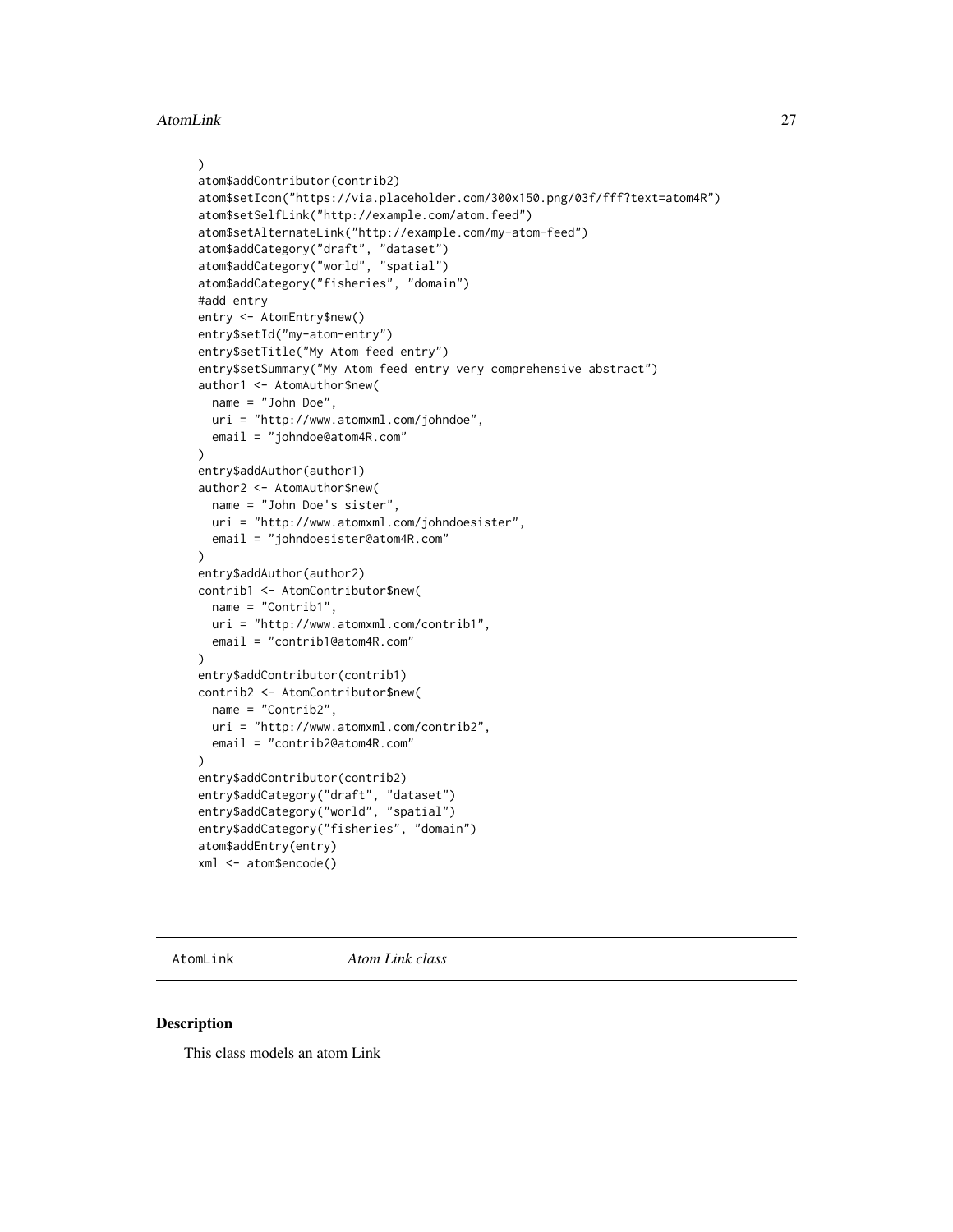#### 28 AtomLink

## Format

[R6Class](#page-0-0) object.

## Details

AtomLink

## Value

Object of [R6Class](#page-0-0) for modelling an Atom Link

## Super classes

[atom4R::atom4RLogger](#page-0-0) -> [atom4R::AtomAbstractObject](#page-0-0) -> AtomLink

#### Public fields

attrs attrs

## Methods

Public methods:

- [AtomLink\\$new\(\)](#page-27-0)
- [AtomLink\\$setRel\(\)](#page-28-0)
- [AtomLink\\$setType\(\)](#page-28-1)
- [AtomLink\\$setHref\(\)](#page-28-2)
- [AtomLink\\$setHreflang\(\)](#page-28-3)
- [AtomLink\\$setTitle\(\)](#page-28-4)
- [AtomLink\\$setLength\(\)](#page-28-5)
- [AtomLink\\$clone\(\)](#page-28-6)

## <span id="page-27-0"></span>Method new(): Initializes an [AtomLink](#page-26-1)

```
Usage:
AtomLink$new(
  xml = NULL,rel = NULL,type = NULL,href = NULL,
  hreflang = NULL,
  title = NULL,
  length = NULL
)
Arguments:
xml object of class XMLInternalNode-class from XML
rel rel
```
type type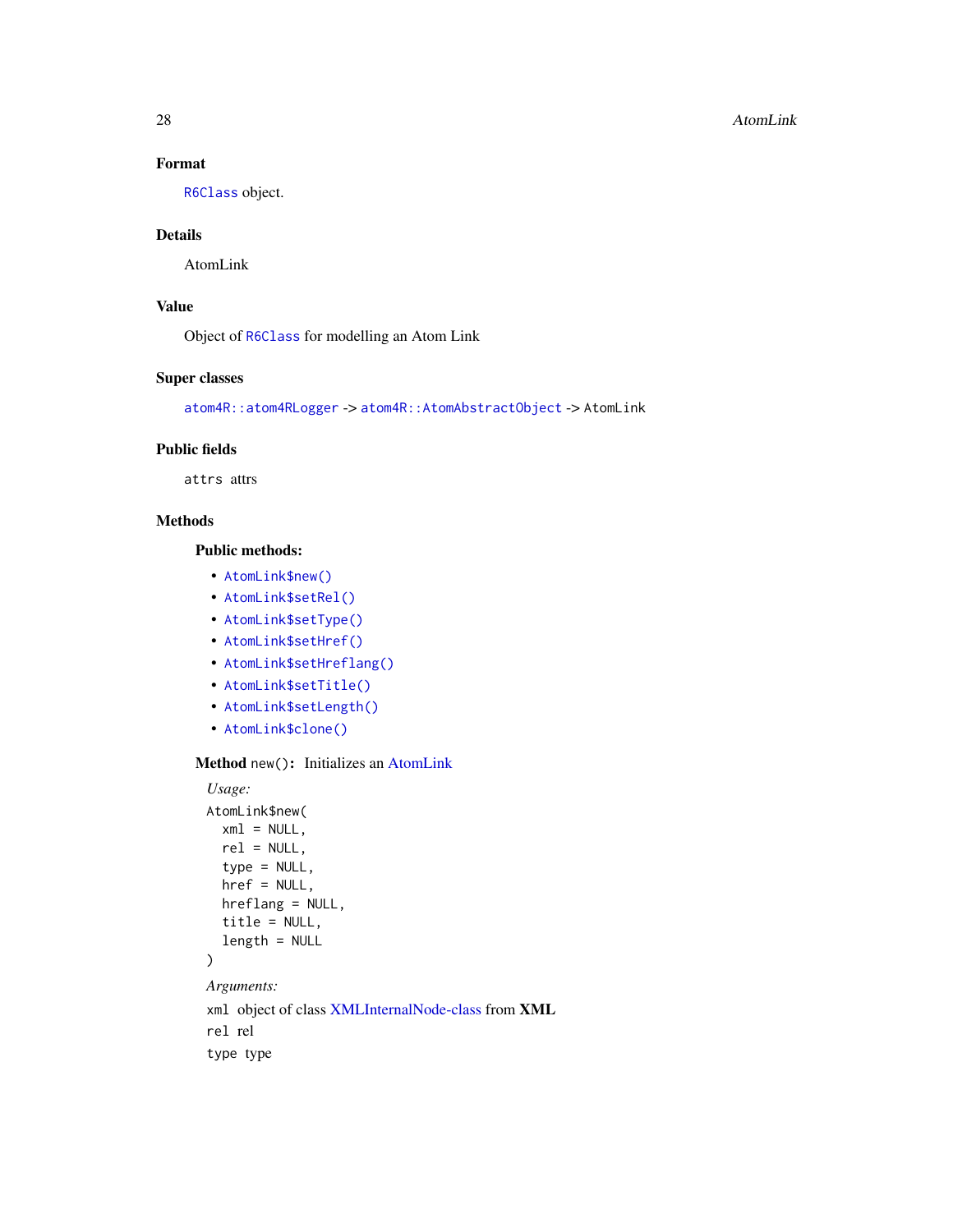#### AtomLink 29

<span id="page-28-6"></span><span id="page-28-5"></span><span id="page-28-4"></span><span id="page-28-3"></span><span id="page-28-2"></span><span id="page-28-1"></span><span id="page-28-0"></span>href href hreflang hreflang title title length length Method setRel(): Set relation *Usage:* AtomLink\$setRel(rel) *Arguments:* rel rel Method setType(): Set type *Usage:* AtomLink\$setType(type) *Arguments:* type type Method setHref(): Set href *Usage:* AtomLink\$setHref(href) *Arguments:* href href Method setHreflang(): Set href lang *Usage:* AtomLink\$setHreflang(hreflang) *Arguments:* hreflang hreflang Method setTitle(): Set title *Usage:* AtomLink\$setTitle(title) *Arguments:* title title Method setLength(): Set length *Usage:* AtomLink\$setLength(length) *Arguments:* length length Method clone(): The objects of this class are cloneable with this method. *Usage:* AtomLink\$clone(deep = FALSE) *Arguments:* deep Whether to make a deep clone.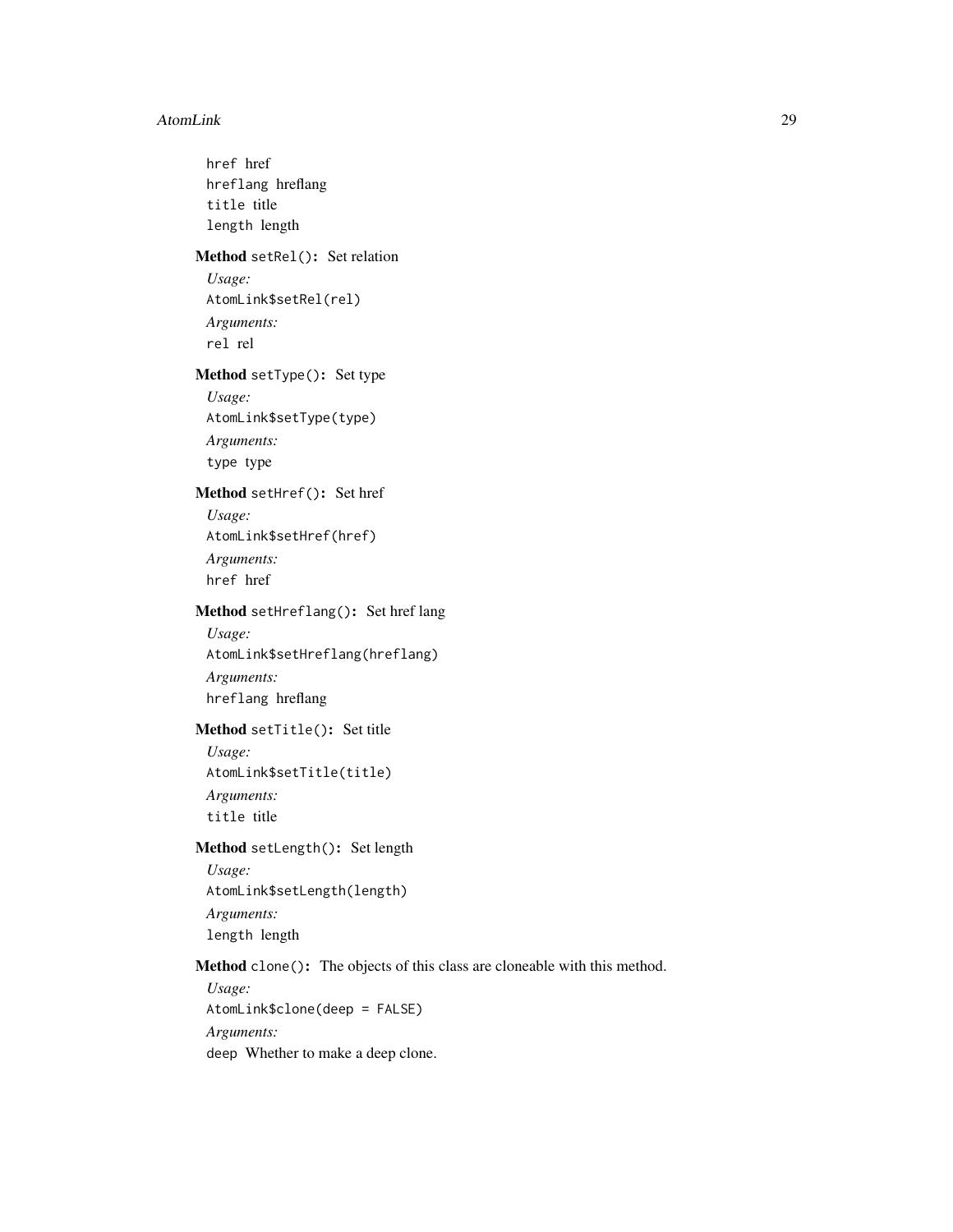## <span id="page-29-0"></span>Author(s)

Emmanuel Blondel <emmanuel.blondel1@gmail.com>

<span id="page-29-4"></span>AtomNamespace *AtomNamespace*

#### Description

AtomNamespace AtomNamespace

## Format

[R6Class](#page-0-0) object.

## Value

Object of [R6Class](#page-0-0) for modelling an Atom Namespace

## Public fields

id id uri uri

#### Methods

#### Public methods:

- [AtomNamespace\\$new\(\)](#page-29-1)
- [AtomNamespace\\$getDefinition\(\)](#page-29-2)
- [AtomNamespace\\$clone\(\)](#page-29-3)

## <span id="page-29-1"></span>Method new(): Initializes an [AtomNamespace](#page-29-4)

*Usage:* AtomNamespace\$new(id, uri) *Arguments:* id id uri uri

#### <span id="page-29-2"></span>Method getDefinition(): Get definition

*Usage:* AtomNamespace\$getDefinition() *Returns:* a named list defining the namespace

<span id="page-29-3"></span>Method clone(): The objects of this class are cloneable with this method.

*Usage:* AtomNamespace\$clone(deep = FALSE) *Arguments:* deep Whether to make a deep clone.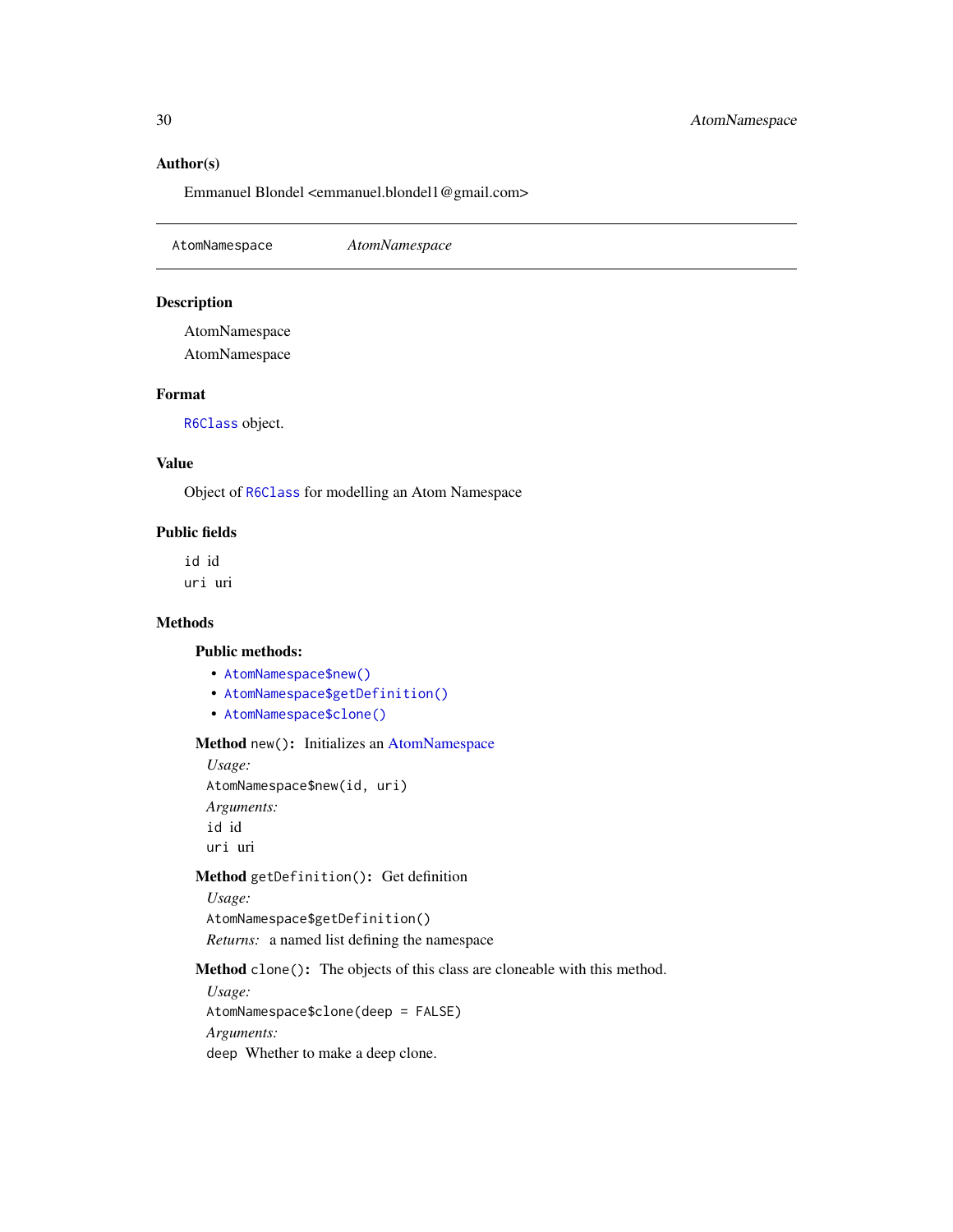#### <span id="page-30-0"></span>AtomPerson 31

## Note

ISO class used internally by atom4R for specifying XML namespaces

## Author(s)

Emmanuel Blondel <emmanuel.blondel1@gmail.com>

<span id="page-30-2"></span>AtomPerson *Atom Person class*

## Description

This class models an Atom Person

#### Format

[R6Class](#page-0-0) object.

#### Details

AtomPerson

## Value

Object of [R6Class](#page-0-0) for modelling an Atom Person

#### Super classes

[atom4R::atom4RLogger](#page-0-0) -> [atom4R::AtomAbstractObject](#page-0-0) -> AtomPerson

#### Public fields

name name uri uri

email email

#### Methods

#### Public methods:

- [AtomPerson\\$new\(\)](#page-30-1)
- [AtomPerson\\$setName\(\)](#page-31-0)
- [AtomPerson\\$setUri\(\)](#page-31-1)
- [AtomPerson\\$setEmail\(\)](#page-31-2)
- [AtomPerson\\$clone\(\)](#page-31-3)

<span id="page-30-1"></span>Method new(): Initializes an [AtomPerson](#page-30-2)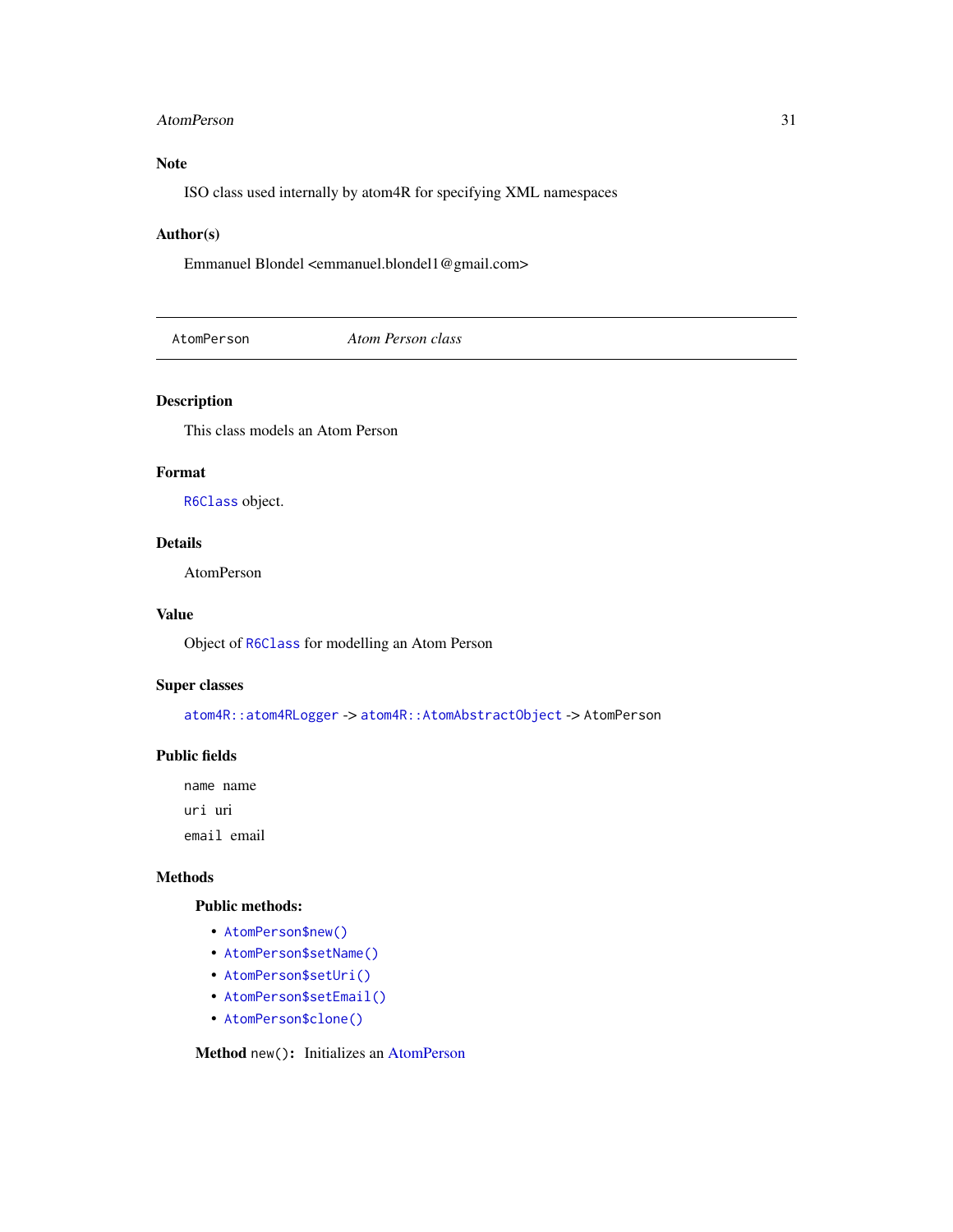#### 32 AtomPerson

*Usage:* AtomPerson\$new(xml = NULL, name = NULL, uri = NULL, email = NULL) *Arguments:* xml object of class [XMLInternalNode-class](#page-0-0) from XML name name uri uri email email

## <span id="page-31-0"></span>Method setName(): Set name

*Usage:* AtomPerson\$setName(name) *Arguments:* name name

#### <span id="page-31-1"></span>Method setUri(): Set URI

*Usage:*

AtomPerson\$setUri(uri)

*Arguments:* uri uri

## <span id="page-31-2"></span>Method setEmail(): Set email

*Usage:* AtomPerson\$setEmail(email) *Arguments:* email email

## <span id="page-31-3"></span>Method clone(): The objects of this class are cloneable with this method.

*Usage:*

AtomPerson\$clone(deep = FALSE)

*Arguments:*

deep Whether to make a deep clone.

#### Note

Abstract class used internally for person-like classes

## Author(s)

Emmanuel Blondel <emmanuel.blondel1@gmail.com>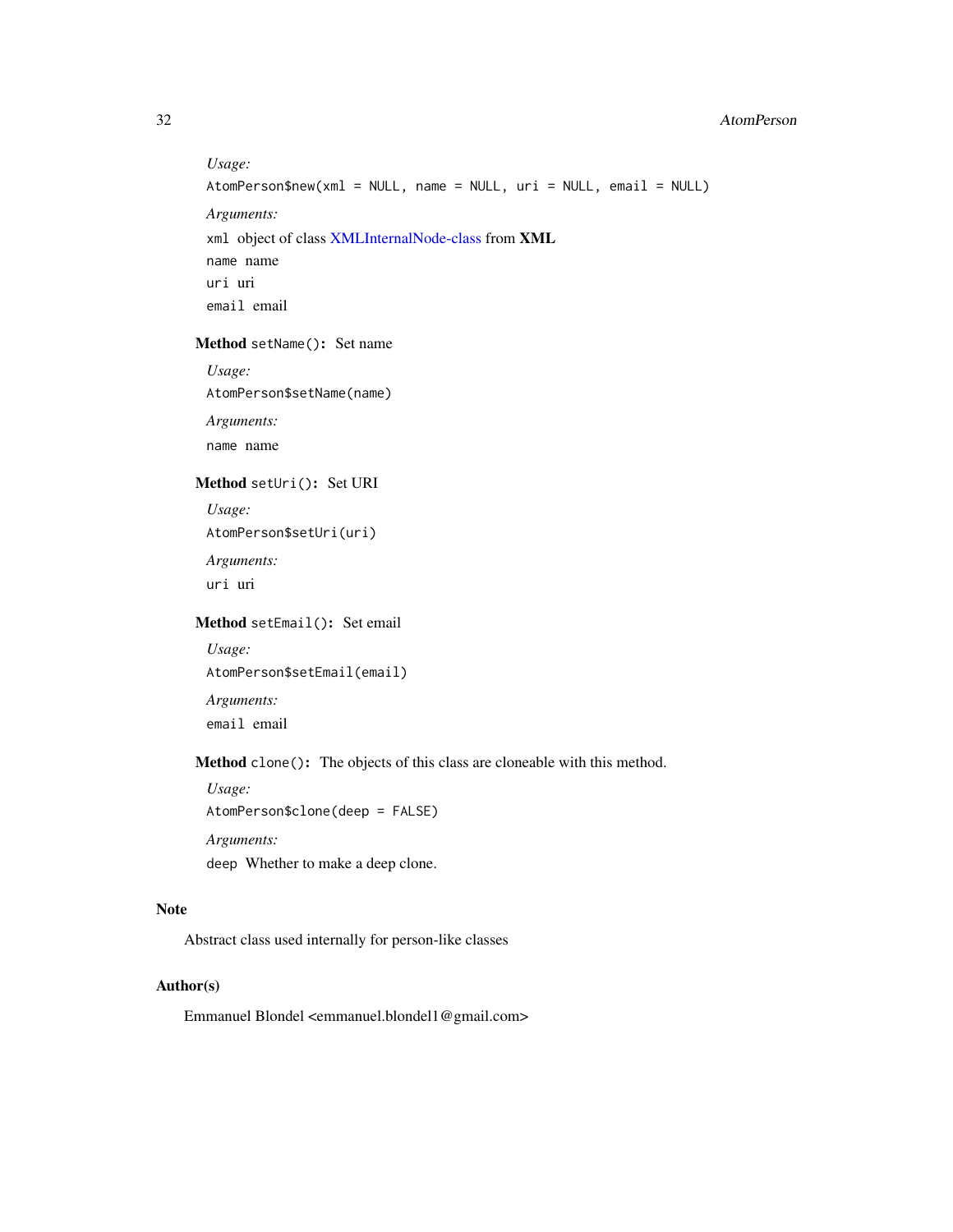<span id="page-32-1"></span><span id="page-32-0"></span>AtomPubClient *AtomPubClient class*

#### Description

This class models an AtomPub service client

#### Format

[R6Class](#page-0-0) object.

#### Details

AtomPubClient

#### Value

Object of [R6Class](#page-0-0) for modelling an AtomPub client

#### Methods

new(url, user, pwd, token, keyring\_backend) This method is to instantiate an AtomPub Client. The keyring\_backend can be set to use a different backend for storing the Atom pub user token with keyring (Default value is 'env').

The logger can be either NULL, "INFO" (with minimum logs), or "DEBUG" (for complete curl http calls logs)

- getUser() Retrieves user (if any specified).
- getPwd() Retrieves user password (if any user specified).
- getToken() Retrieves user token.
- getServiceDocument() Gets service document description. Unimplemented in abstract classes.
- listCollections(pretty) Lists the available collections. Use pretty to return a "data.frame" insteaf of a list.
- getCollectionMembers(collectionId) List members of a collection. Unimplemented in abstract classes.

#### Super class

[atom4R::atom4RLogger](#page-0-0) -> AtomPubClient

#### Public fields

service service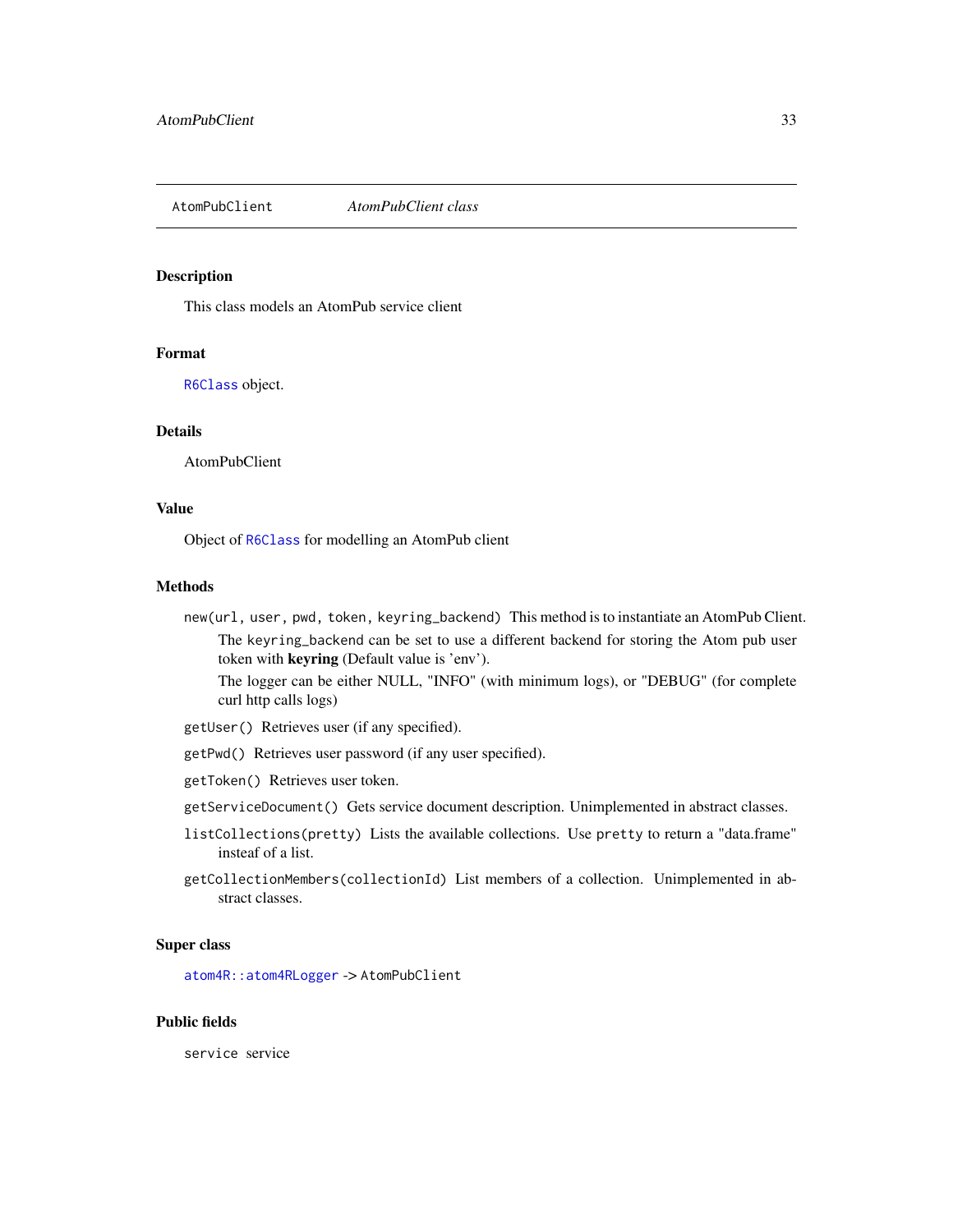## Methods

#### Public methods:

- [AtomPubClient\\$new\(\)](#page-33-0)
- [AtomPubClient\\$getUser\(\)](#page-33-1)
- [AtomPubClient\\$getPwd\(\)](#page-33-2)
- [AtomPubClient\\$getToken\(\)](#page-33-3)
- [AtomPubClient\\$getServiceDocument\(\)](#page-34-0)
- [AtomPubClient\\$listCollections\(\)](#page-34-1)
- [AtomPubClient\\$getCollectionMembers\(\)](#page-34-2)
- [AtomPubClient\\$clone\(\)](#page-34-3)

<span id="page-33-0"></span>Method new(): This method is to instantiate an Sword Client. By default the version is set to "2".

The keyring\_backend can be set to use a different backend for storing the SWORD API user token with keyring (Default value is 'env').

The logger allows to specify the level of log (default is NULL), either "INFO" for **atom4R** logs or "DEBUG" for verbose HTTP client (curl) logs.

```
Usage:
AtomPubClient$new(
  url,
  user = NULL,
  pwd = NULL,token = NULL,
  logger = NULL,
  keyring_backend = "env"
)
Arguments:
url url
user user
pwd pwd
token token
logger logger
keyring_backend keyring backend. Default is 'env'
```
## <span id="page-33-1"></span>Method getUser(): Get user

*Usage:* AtomPubClient\$getUser() *Returns:* object of class character

<span id="page-33-2"></span>Method getPwd(): Get password

<span id="page-33-3"></span>*Usage:* AtomPubClient\$getPwd() *Returns:* object of class character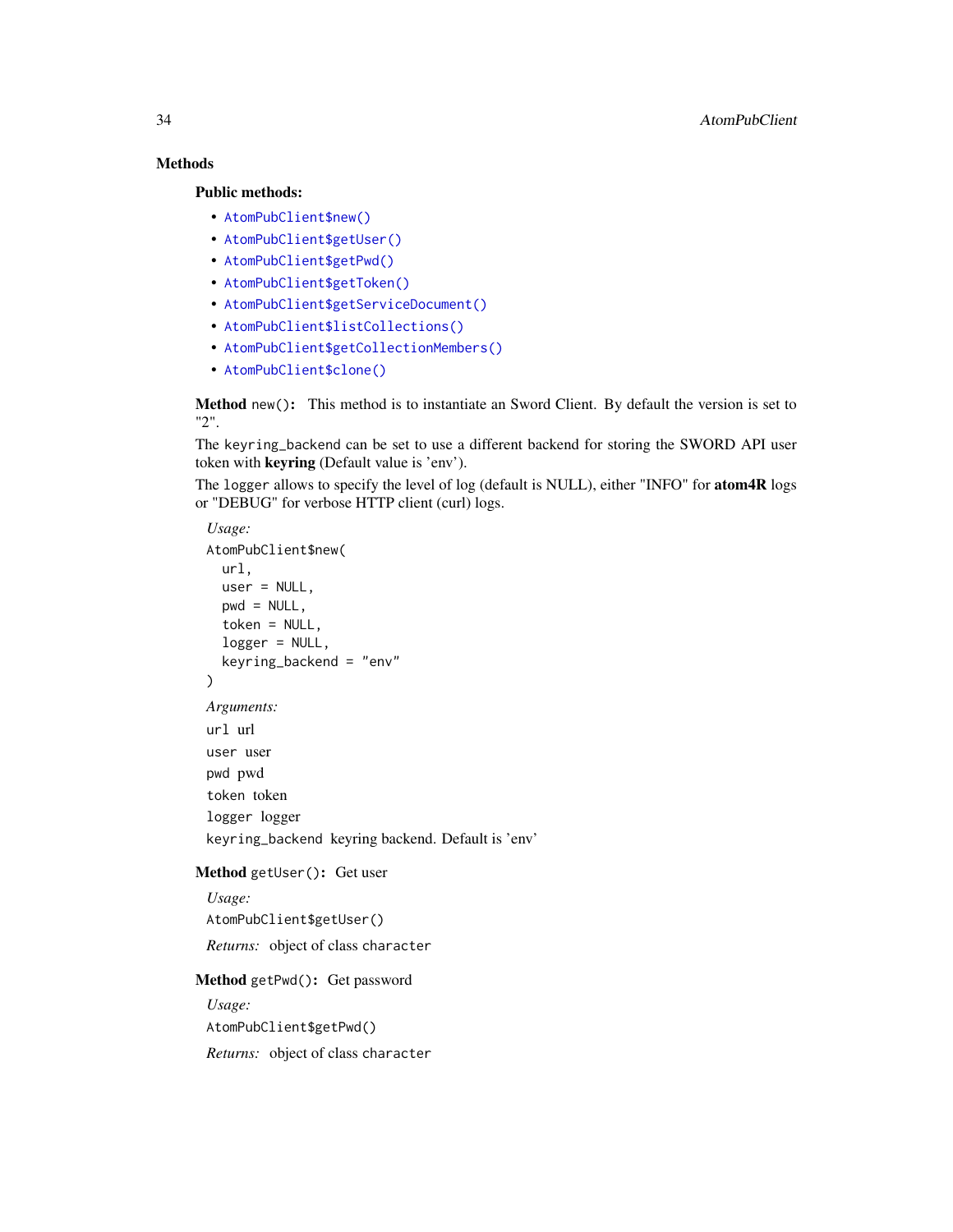#### AtomPubClient 35

#### Method getToken(): Get token

*Usage:*

AtomPubClient\$getToken()

*Returns:* object of class character

<span id="page-34-0"></span>Method getServiceDocument(): Get service document

*Usage:* AtomPubClient\$getServiceDocument()

*Arguments:* force force Force getting/refreshing of service document

*Returns:* object of class [SwordServiceDocument](#page-141-1)

<span id="page-34-1"></span>Method listCollections(): List collections

*Usage:*

AtomPubClient\$listCollections(pretty = FALSE)

*Arguments:*

pretty pretty

*Returns:* a list of collections, or data.frame

<span id="page-34-2"></span>Method getCollectionMembers(): Get collection members. Unimplemented abstract method at [AtomPubClient](#page-32-1) level

*Usage:* AtomPubClient\$getCollectionMembers()

<span id="page-34-3"></span>Method clone(): The objects of this class are cloneable with this method.

*Usage:* AtomPubClient\$clone(deep = FALSE)

*Arguments:*

deep Whether to make a deep clone.

#### Note

Abstract class used internally for AtomPub (Atom Publishing Protocol) clients

#### Author(s)

Emmanuel Blondel <emmanuel.blondel1@gmail.com>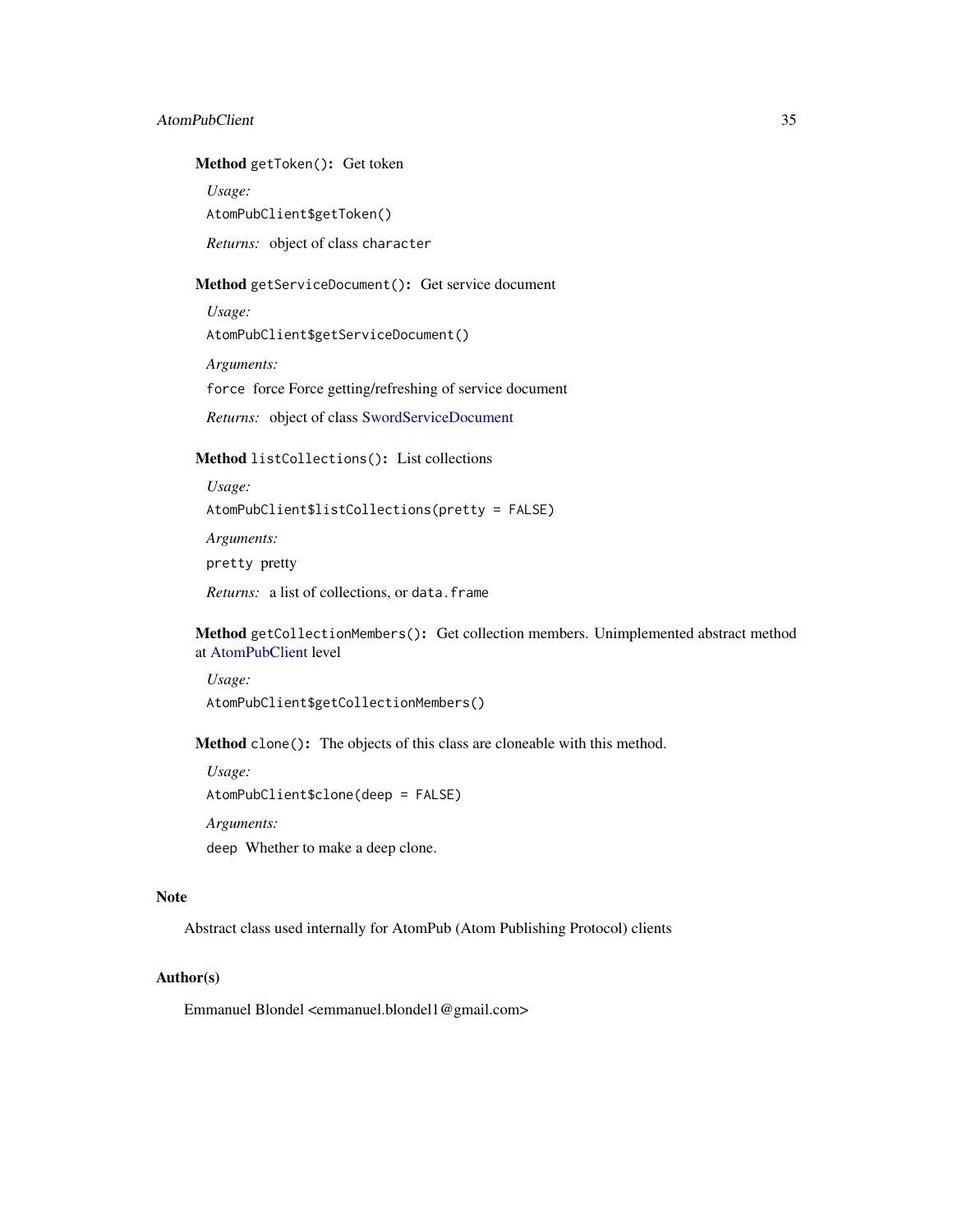<span id="page-35-3"></span><span id="page-35-0"></span>DCAbstract *DCAbstract*

## Description

This class models an DublinCore 'abstract' element

## Format

[R6Class](#page-0-0) object.

#### Value

Object of [R6Class](#page-0-0) for modelling an Dublin Core 'abstract' element

## Super classes

```
atom4R::atom4RLogger -> atom4R::AtomAbstractObject -> atom4R::DCElement -> atom4R::DCDescription
-> DCAbstract
```
#### Methods

#### Public methods:

- [DCAbstract\\$new\(\)](#page-35-1)
- [DCAbstract\\$clone\(\)](#page-35-2)

<span id="page-35-1"></span>Method new(): Initializes an object of class [DCAbstract](#page-35-3)

```
Usage:
DCAbstract$new(xml = NULL, value = NULL)
Arguments:
xml object of class XMLInternalNode-class from XML
value value
```
<span id="page-35-2"></span>Method clone(): The objects of this class are cloneable with this method.

*Usage:* DCAbstract\$clone(deep = FALSE) *Arguments:*

deep Whether to make a deep clone.

## References

Dublin Core Metadata Initiative. https://www.dublincore.org/specifications/dublin-core/dcmi-terms/terms/abstract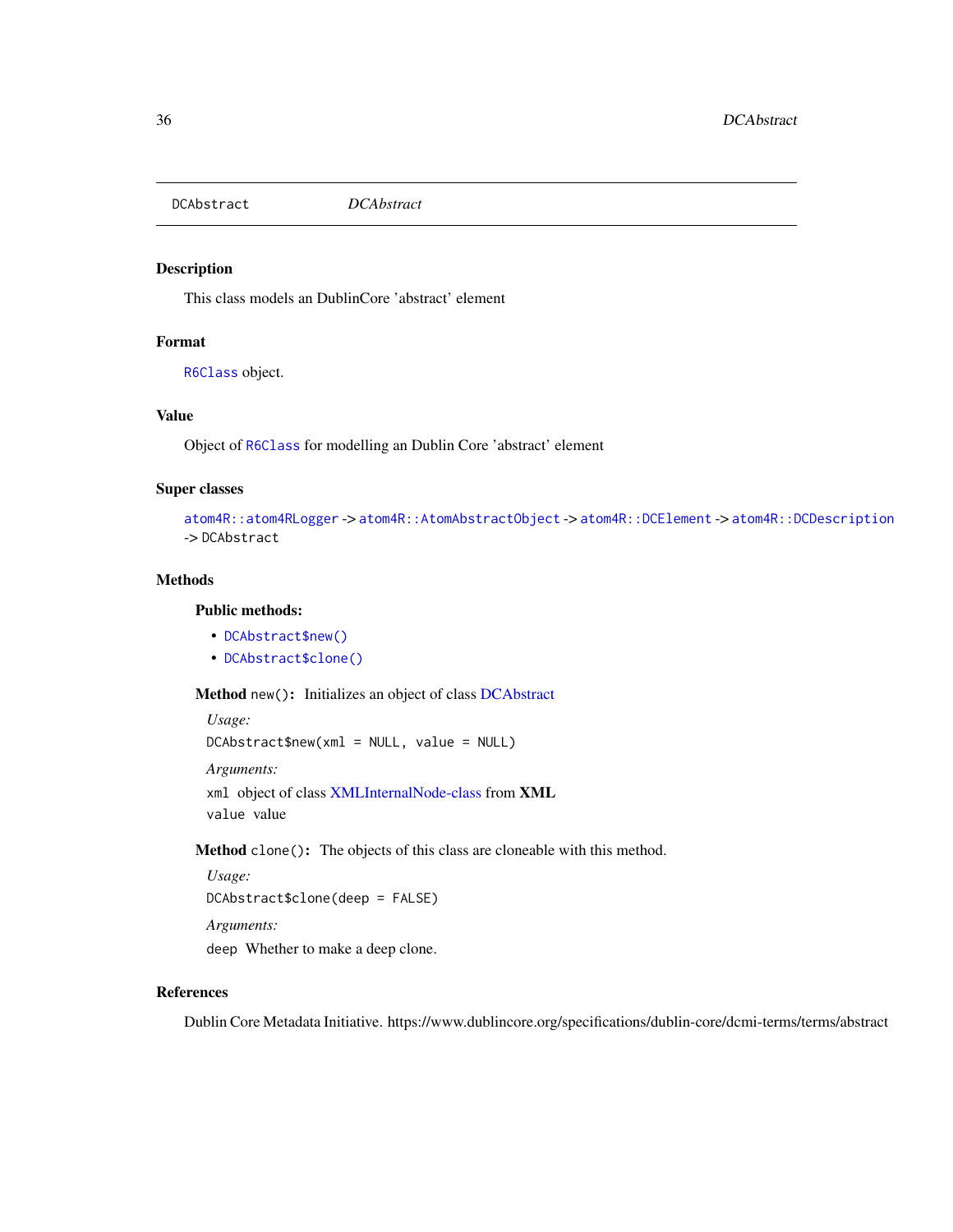<span id="page-36-2"></span>DCAccessRights *DCAccessRights*

#### Description

This class models an DublinCore 'accessRights' element

# Format

[R6Class](#page-0-0) object.

## Value

Object of [R6Class](#page-0-0) for modelling an Dublin Core 'accessRights' element

#### Super classes

```
atom4R::atom4RLogger -> atom4R::AtomAbstractObject -> atom4R::DCElement -> atom4R::DCRights
-> DCAccessRights
```
# Methods

#### Public methods:

- [DCAccessRights\\$new\(\)](#page-36-0)
- [DCAccessRights\\$clone\(\)](#page-36-1)

<span id="page-36-0"></span>Method new(): Initializes an object of class [DCAccessRights](#page-36-2)

*Usage:* DCAccessRights\$new(xml = NULL, value = NULL) *Arguments:* xml object of class [XMLInternalNode-class](#page-0-0) from XML value value

<span id="page-36-1"></span>Method clone(): The objects of this class are cloneable with this method.

```
Usage:
DCAccessRights$clone(deep = FALSE)
Arguments:
deep Whether to make a deep clone.
```
# References

Dublin Core Metadata Initiative. https://www.dublincore.org/specifications/dublin-core/dcmi-terms/terms/accessRights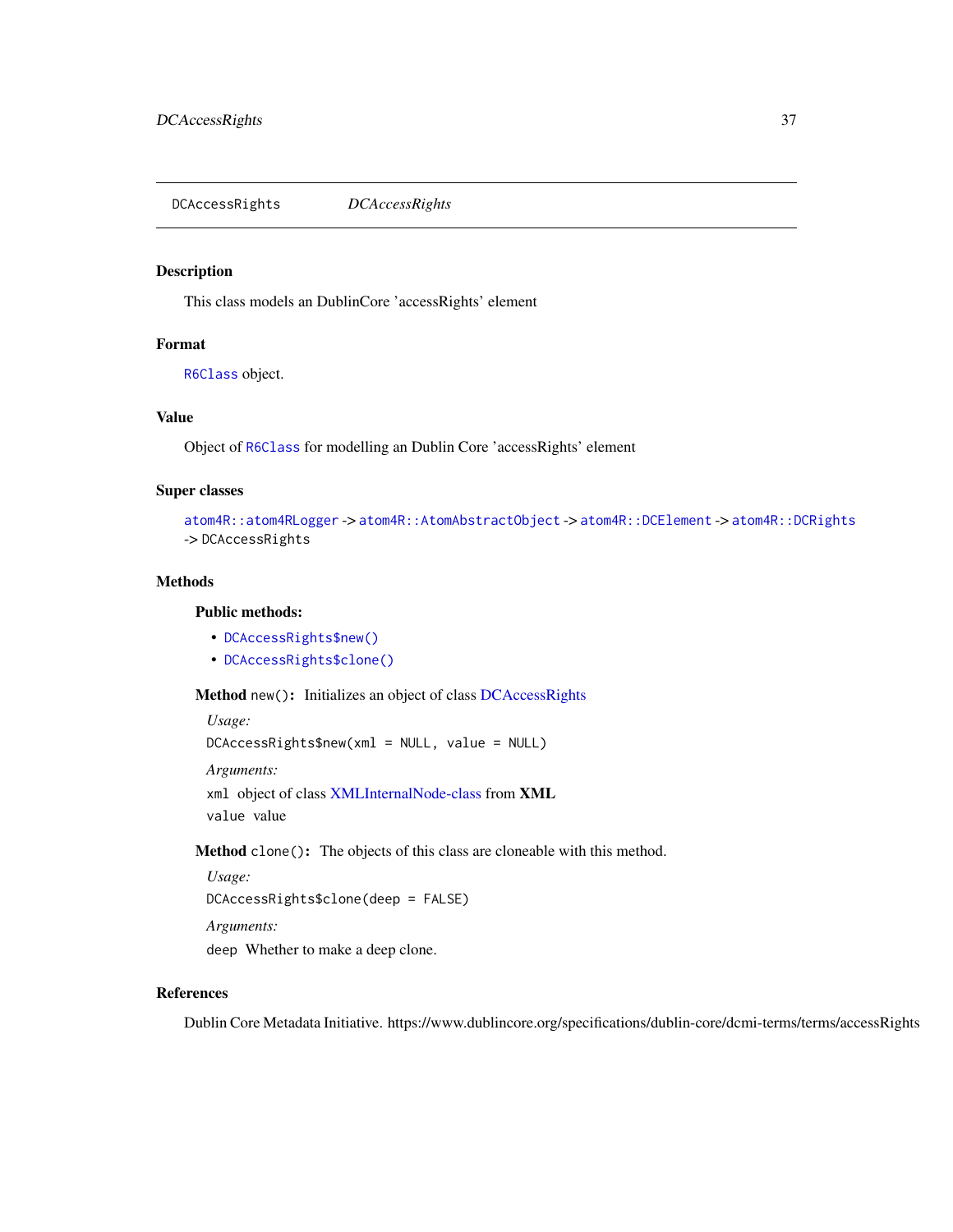<span id="page-37-2"></span>DCAccrualMethod *DCAccrualMethod*

## Description

This class models an DublinCore 'accrualMethod' element

# Format

[R6Class](#page-0-0) object.

# Value

Object of [R6Class](#page-0-0) for modelling an Dublin Core 'accrualMethod' element

## Super classes

[atom4R::atom4RLogger](#page-0-0) -> [atom4R::AtomAbstractObject](#page-0-0) -> [atom4R::DCElement](#page-0-0) -> DCAccrualMethod

# Methods

# Public methods:

- [DCAccrualMethod\\$new\(\)](#page-37-0)
- [DCAccrualMethod\\$clone\(\)](#page-37-1)

<span id="page-37-0"></span>Method new(): Initializes an object of class [DCAccrualMethod](#page-37-2)

```
Usage:
DCAccrualMethod$new(xml = NULL, value = NULL)
Arguments:
xml object of class XMLInternalNode-class from XML
value value
```
<span id="page-37-1"></span>Method clone(): The objects of this class are cloneable with this method.

```
Usage:
DCAccrualMethod$clone(deep = FALSE)
Arguments:
deep Whether to make a deep clone.
```
## References

Dublin Core Metadata Initiative. https://www.dublincore.org/specifications/dublin-core/dcmi-terms/terms/accrualMethod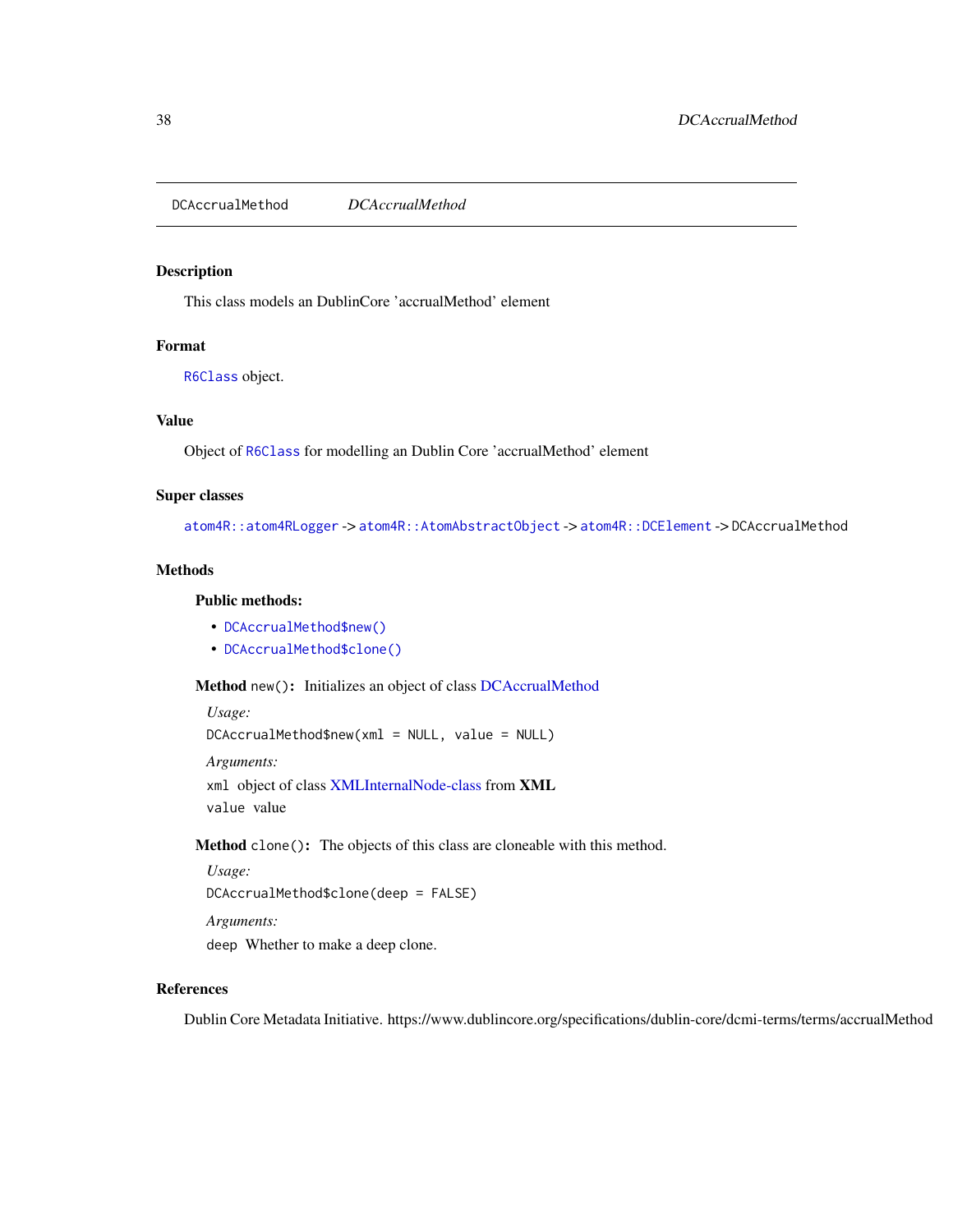<span id="page-38-2"></span>DCAccrualPeriodicity *DCAccrualPeriodicity*

# Description

This class models an DublinCore 'accrualPeriodicity' element

## Format

[R6Class](#page-0-0) object.

#### Value

Object of [R6Class](#page-0-0) for modelling an Dublin Core 'accrualPeriodicity' element

## Super classes

[atom4R::atom4RLogger](#page-0-0) -> [atom4R::AtomAbstractObject](#page-0-0) -> [atom4R::DCElement](#page-0-0) -> DCAccrualPeriodicity

# Methods

## Public methods:

- [DCAccrualPeriodicity\\$new\(\)](#page-38-0)
- [DCAccrualPeriodicity\\$clone\(\)](#page-38-1)

<span id="page-38-0"></span>Method new(): Initializes an object of class [DCAccrualPeriodicity](#page-38-2)

```
Usage:
DCAccrualPeriodicity$new(xml = NULL, value = NULL)
Arguments:
xml object of class XMLInternalNode-class from XML
value value
```
<span id="page-38-1"></span>Method clone(): The objects of this class are cloneable with this method.

*Usage:* DCAccrualPeriodicity\$clone(deep = FALSE) *Arguments:* deep Whether to make a deep clone.

#### References

Dublin Core Metadata Initiative. https://www.dublincore.org/specifications/dublin-core/dcmi-terms/terms/accrualPeriodicity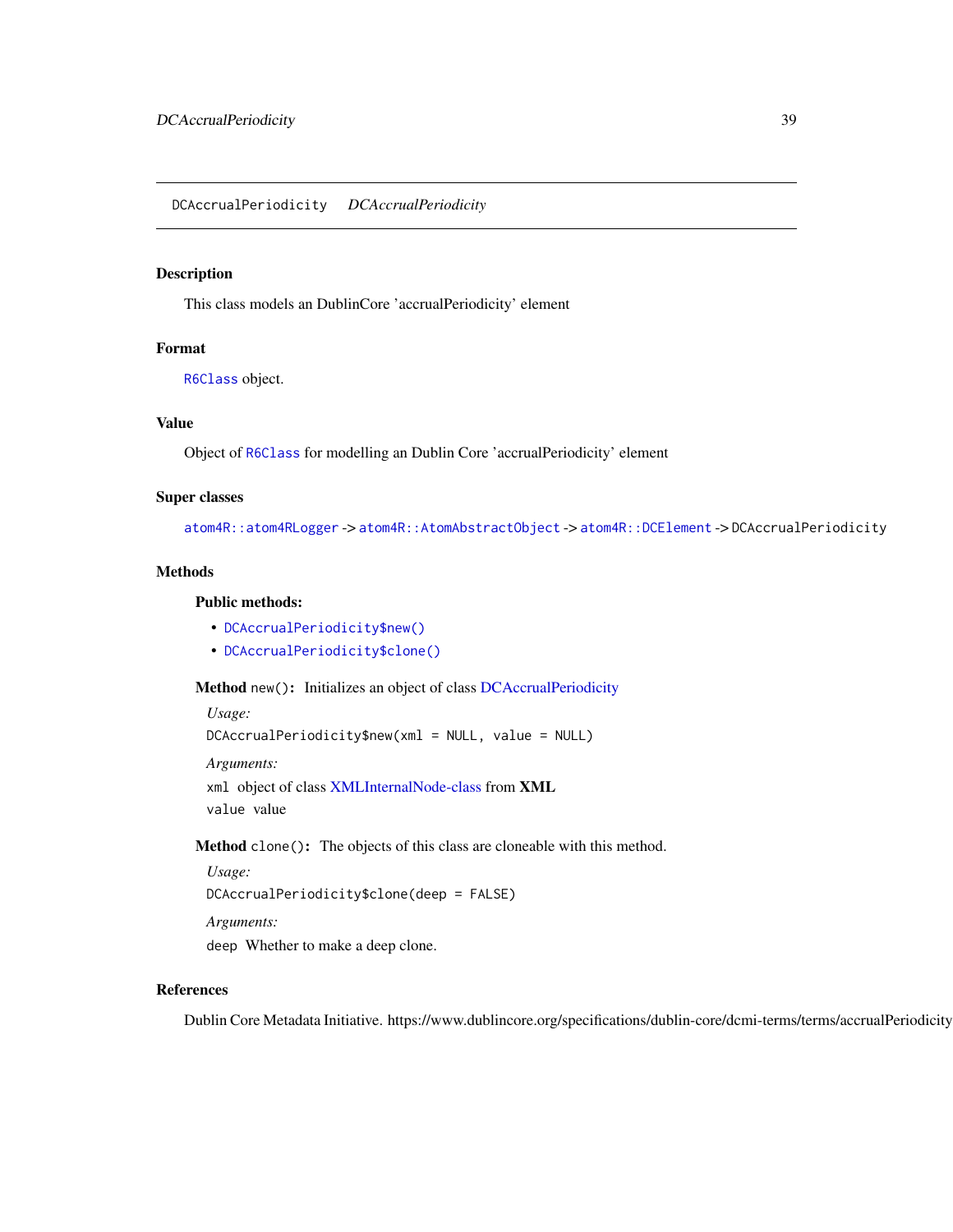<span id="page-39-2"></span>DCAccrualPolicy *DCAccrualPolicy*

# Description

This class models an DublinCore 'accrualPolicy' element

#### Format

[R6Class](#page-0-0) object.

#### Value

Object of [R6Class](#page-0-0) for modelling an Dublin Core 'accrualPolicy' element

# Super classes

[atom4R::atom4RLogger](#page-0-0) -> [atom4R::AtomAbstractObject](#page-0-0) -> [atom4R::DCElement](#page-0-0) -> DCAccrualPolicy

## Methods

## Public methods:

- [DCAccrualPolicy\\$new\(\)](#page-39-0)
- [DCAccrualPolicy\\$clone\(\)](#page-39-1)

<span id="page-39-0"></span>Method new(): Initializes an object of class [DCAccrualPolicy](#page-39-2)

```
Usage:
DCAccrualPolicy$new(xml = NULL, value = NULL)
Arguments:
xml object of class XMLInternalNode-class from XML
value value
```
<span id="page-39-1"></span>Method clone(): The objects of this class are cloneable with this method.

```
Usage:
DCAccrualPolicy$clone(deep = FALSE)
Arguments:
deep Whether to make a deep clone.
```
## References

Dublin Core Metadata Initiative. https://www.dublincore.org/specifications/dublin-core/dcmi-terms/terms/accrualPolicy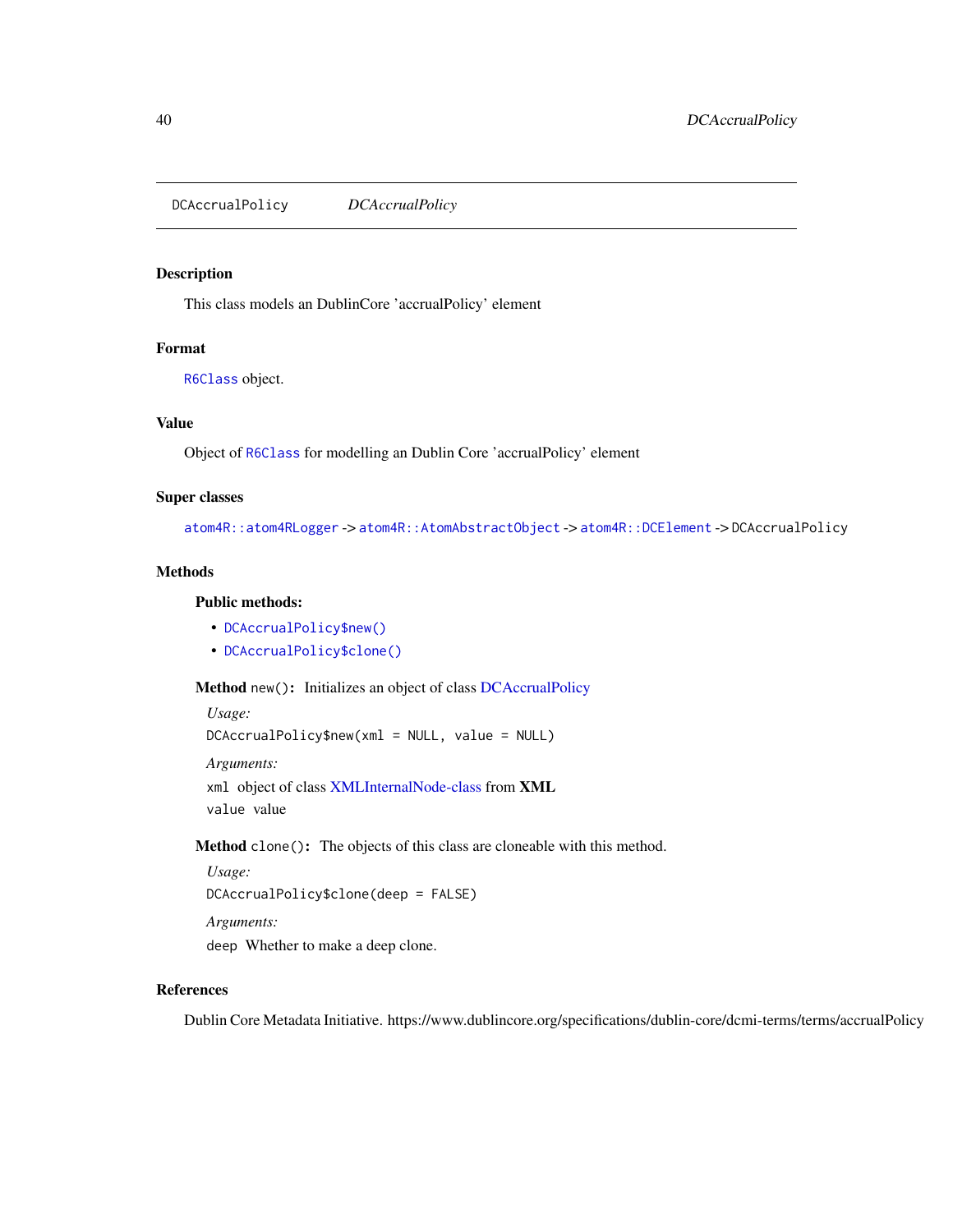<span id="page-40-2"></span>DCAlternative *DCAlternative*

# Description

This class models an DublinCore 'alternative' element

# Format

[R6Class](#page-0-0) object.

## Value

Object of [R6Class](#page-0-0) for modelling an Dublin Core 'alternative' element

# Super classes

```
atom4R::atom4RLogger -> atom4R::AtomAbstractObject -> atom4R::DCElement -> atom4R::DCTitle
-> DCAlternative
```
# Methods

# Public methods:

- [DCAlternative\\$new\(\)](#page-40-0)
- [DCAlternative\\$clone\(\)](#page-40-1)

<span id="page-40-0"></span>Method new(): Initializes an object of class [DCAlternative](#page-40-2)

*Usage:* DCAlternative\$new(xml = NULL, value = NULL) *Arguments:* xml object of class [XMLInternalNode-class](#page-0-0) from XML value value

<span id="page-40-1"></span>Method clone(): The objects of this class are cloneable with this method.

```
Usage:
DCAlternative$clone(deep = FALSE)
Arguments:
```
deep Whether to make a deep clone.

# References

Dublin Core Metadata Initiative. https://www.dublincore.org/specifications/dublin-core/dcmi-terms/terms/alternative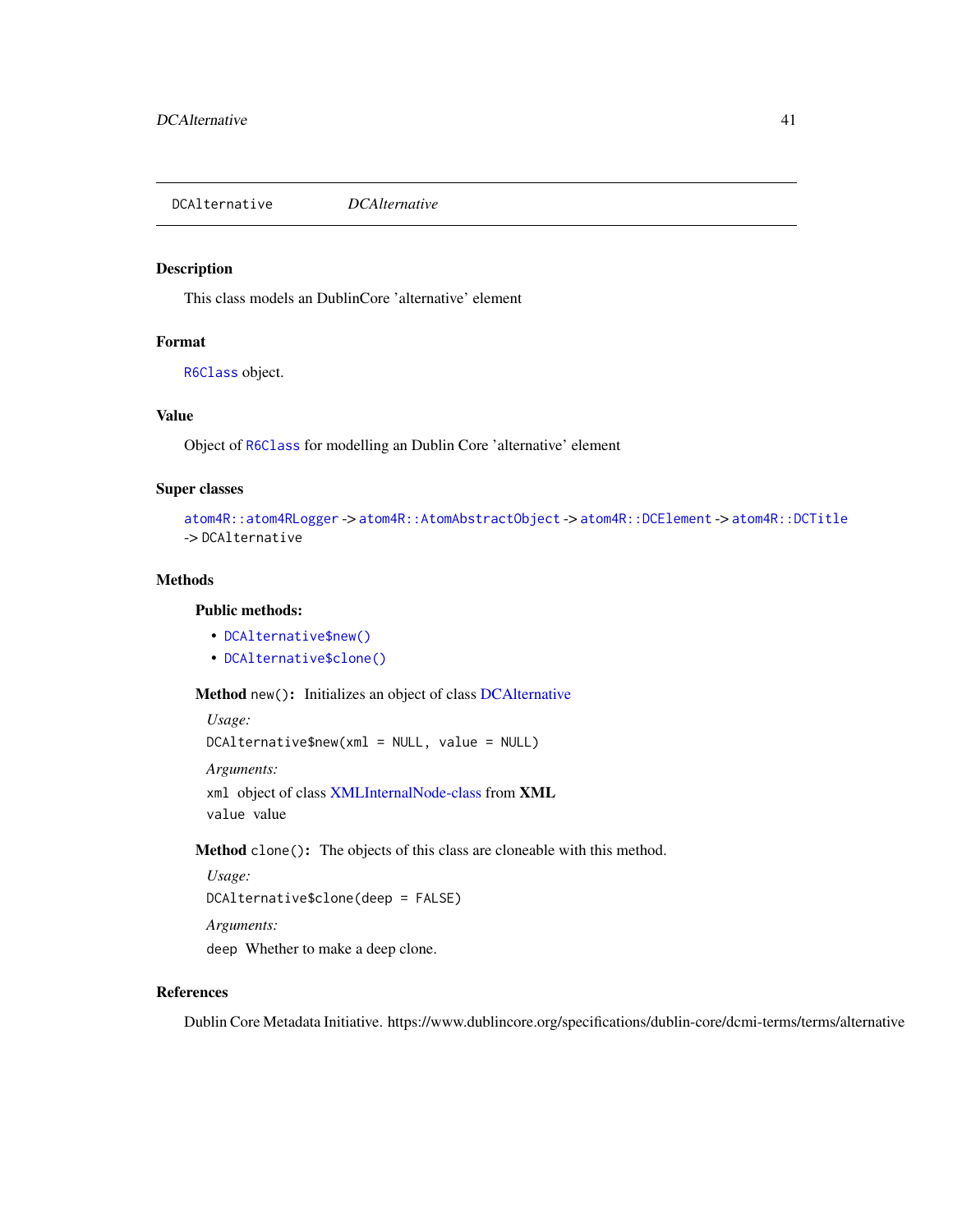<span id="page-41-2"></span>

# Description

This class models an DublinCore 'audience' element

## Format

[R6Class](#page-0-0) object.

#### Value

Object of [R6Class](#page-0-0) for modelling an Dublin Core 'audience' element

## Super classes

[atom4R::atom4RLogger](#page-0-0) -> [atom4R::AtomAbstractObject](#page-0-0) -> [atom4R::DCElement](#page-0-0) -> DCAudience

# Methods

# Public methods:

- [DCAudience\\$new\(\)](#page-41-0)
- [DCAudience\\$clone\(\)](#page-41-1)

<span id="page-41-0"></span>Method new(): Initializes an object of class [DCAudience](#page-41-2)

```
Usage:
DCAudience$new(xml = NULL, term = NULL, value = NULL)
Arguments:
xml object of class XMLInternalNode-class from XML
term term
value value
```
<span id="page-41-1"></span>Method clone(): The objects of this class are cloneable with this method.

*Usage:* DCAudience\$clone(deep = FALSE) *Arguments:* deep Whether to make a deep clone.

## References

Dublin Core Metadata Initiative. https://www.dublincore.org/specifications/dublin-core/dcmi-terms/terms/audience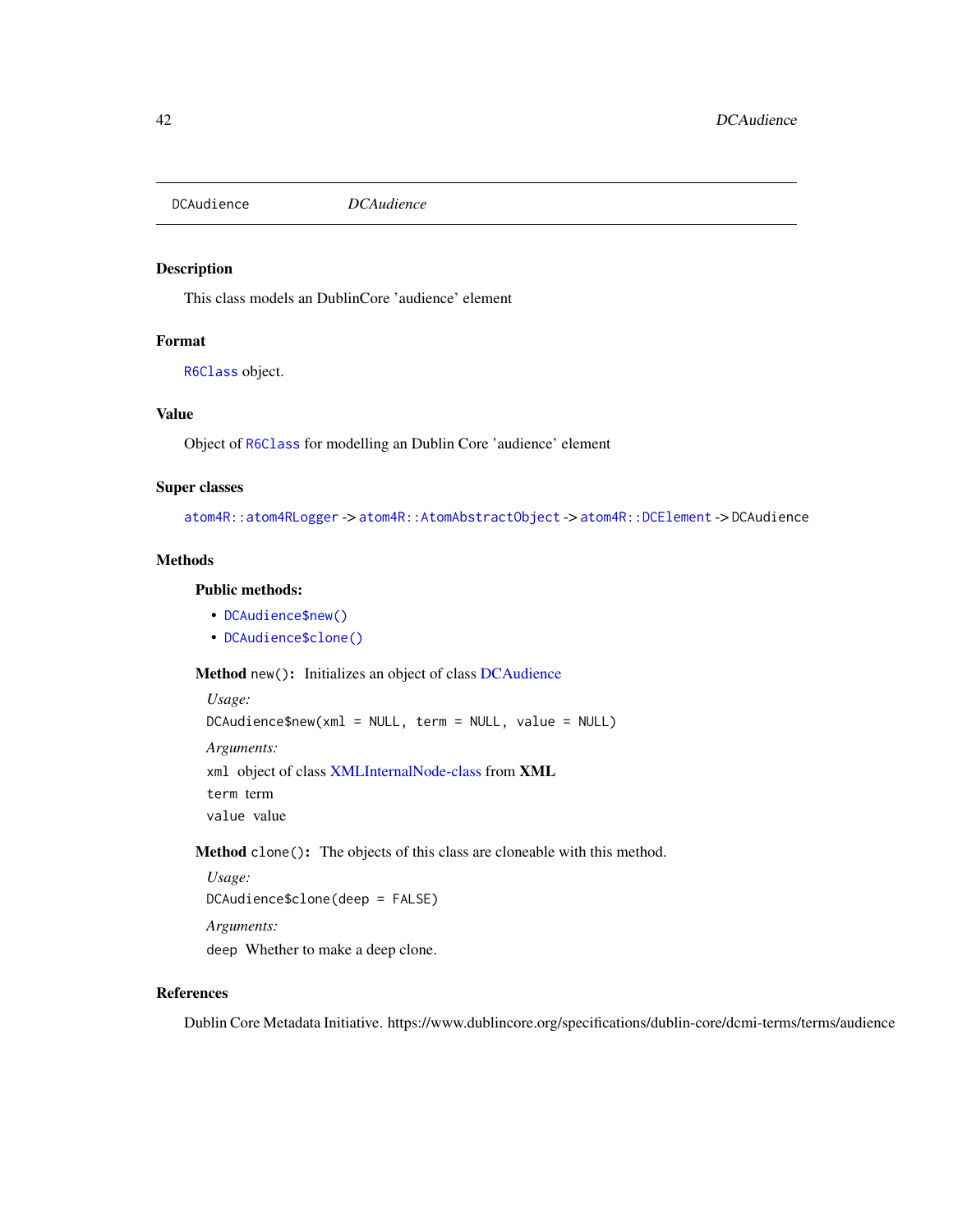<span id="page-42-2"></span>DCAvailable *DCAvailable*

# Description

This class models an DublinCore 'available' element

# Format

[R6Class](#page-0-0) object.

## Value

Object of [R6Class](#page-0-0) for modelling an Dublin Core 'available' element

# Super classes

```
atom4R::atom4RLogger -> atom4R::AtomAbstractObject -> atom4R::DCElement -> atom4R::DCDate
-> DCAvailable
```
# Methods

# Public methods:

- [DCAvailable\\$new\(\)](#page-42-0)
- [DCAvailable\\$clone\(\)](#page-42-1)

<span id="page-42-0"></span>Method new(): Initializes an object of class [DCAvailable](#page-42-2)

```
Usage:
DCAvailable$new(xml = NULL, value = NULL)
Arguments:
xml object of class XMLInternalNode-class from XML
value value
```
<span id="page-42-1"></span>Method clone(): The objects of this class are cloneable with this method.

```
Usage:
DCAvailable$clone(deep = FALSE)
Arguments:
```
deep Whether to make a deep clone.

# References

Dublin Core Metadata Initiative. https://www.dublincore.org/specifications/dublin-core/dcmi-terms/terms/available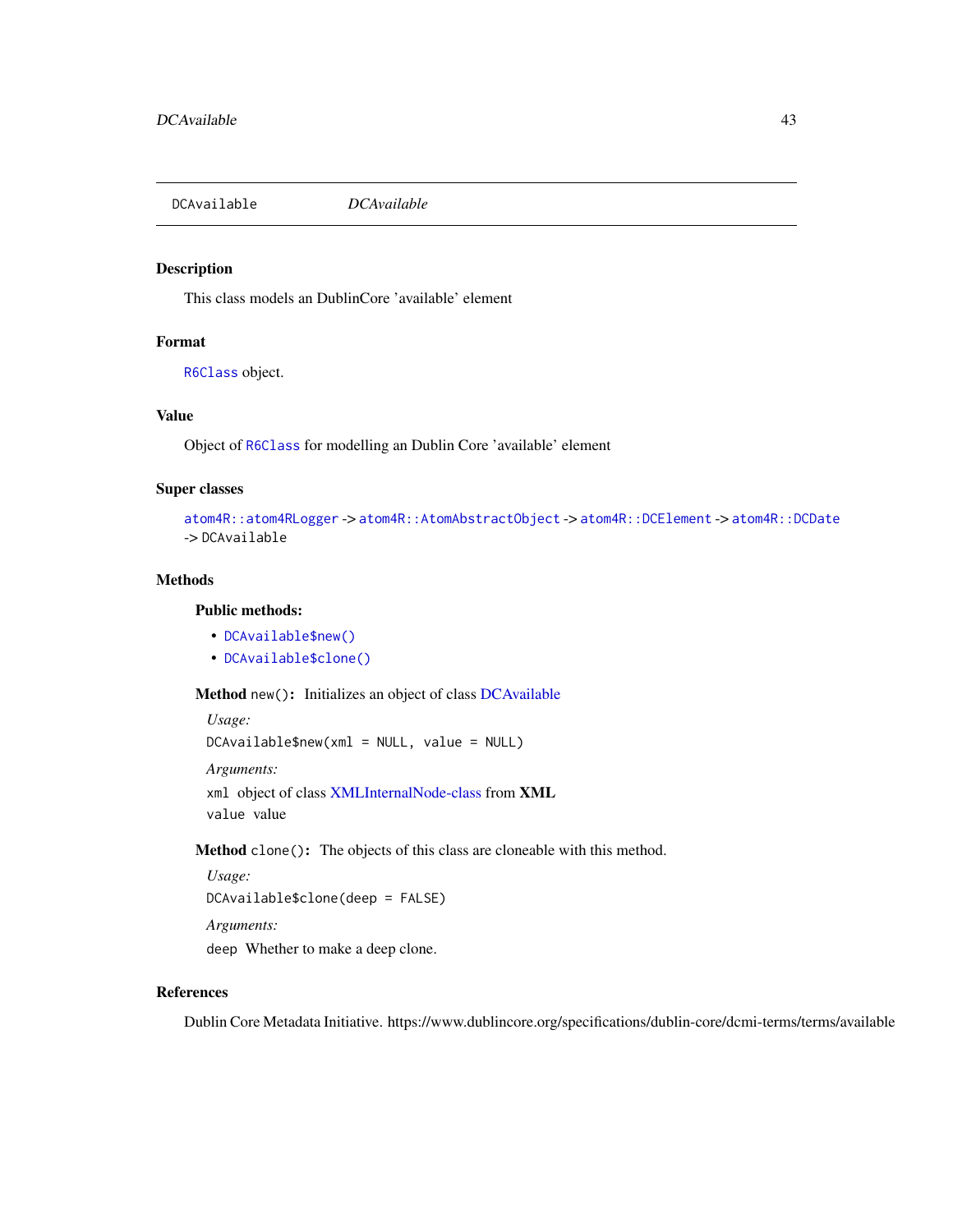<span id="page-43-2"></span>DCBibliographicCitation

*DCBibliographicCitation*

## Description

This class models an DublinCore 'bibliographicCitation' element

#### Format

[R6Class](#page-0-0) object.

#### Value

Object of [R6Class](#page-0-0) for modelling an Dublin Core 'bibliographicCitation' element

## Super classes

```
atom4R::atom4RLogger -> atom4R::AtomAbstractObject -> atom4R::DCElement -> atom4R::DCIdentifier
-> DCBibliographicCitation
```
## **Methods**

#### Public methods:

- [DCBibliographicCitation\\$new\(\)](#page-43-0)
- [DCBibliographicCitation\\$clone\(\)](#page-43-1)

<span id="page-43-0"></span>Method new(): Initializes an object of class [DCBibliographicCitation](#page-43-2)

*Usage:*

DCBibliographicCitation\$new(xml = NULL, value = NULL)

*Arguments:*

xml object of class [XMLInternalNode-class](#page-0-0) from XML value value

<span id="page-43-1"></span>Method clone(): The objects of this class are cloneable with this method.

```
Usage:
```
DCBibliographicCitation\$clone(deep = FALSE)

*Arguments:*

deep Whether to make a deep clone.

## References

Dublin Core Metadata Initiative. https://www.dublincore.org/specifications/dublin-core/dcmi-terms/terms/bibliographicCitation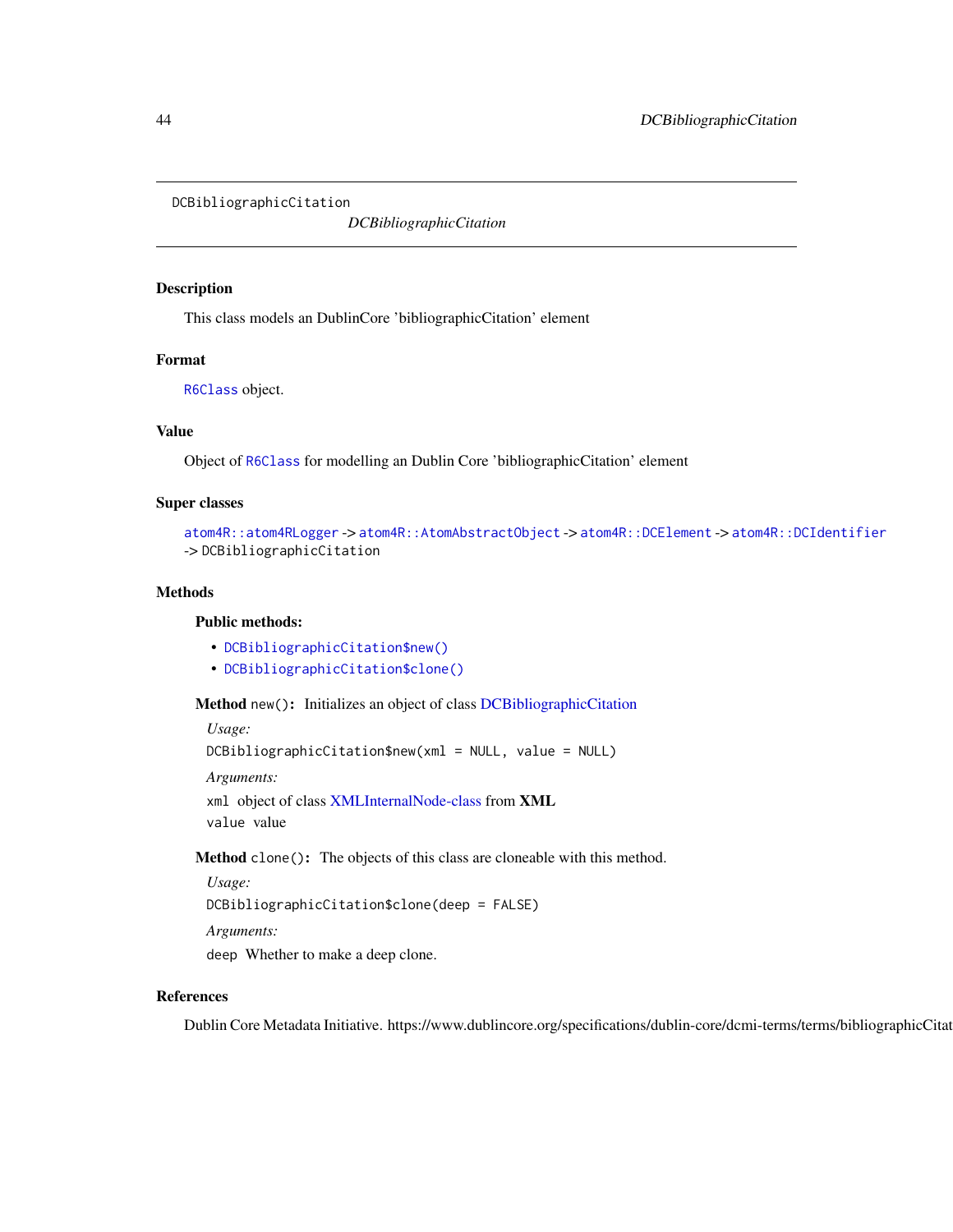<span id="page-44-2"></span>DCConformsTo *DCConformsTo*

#### Description

This class models an DublinCore 'conformsTo' element

## Format

[R6Class](#page-0-0) object.

## Value

Object of [R6Class](#page-0-0) for modelling an Dublin Core 'conformsTo' element

#### Super classes

```
atom4R::atom4RLogger -> atom4R::AtomAbstractObject -> atom4R::DCElement -> atom4R::DCRelation
-> DCConformsTo
```
# Methods

#### Public methods:

- [DCConformsTo\\$new\(\)](#page-44-0)
- [DCConformsTo\\$clone\(\)](#page-44-1)

<span id="page-44-0"></span>Method new(): Initializes an object of class [DCConformsTo](#page-44-2)

*Usage:* DCConformsTo\$new(xml = NULL, value = NULL) *Arguments:* xml object of class [XMLInternalNode-class](#page-0-0) from XML value value

<span id="page-44-1"></span>Method clone(): The objects of this class are cloneable with this method.

```
Usage:
DCConformsTo$clone(deep = FALSE)
Arguments:
deep Whether to make a deep clone.
```
# References

Dublin Core Metadata Initiative. https://www.dublincore.org/specifications/dublin-core/dcmi-terms/terms/conformsTo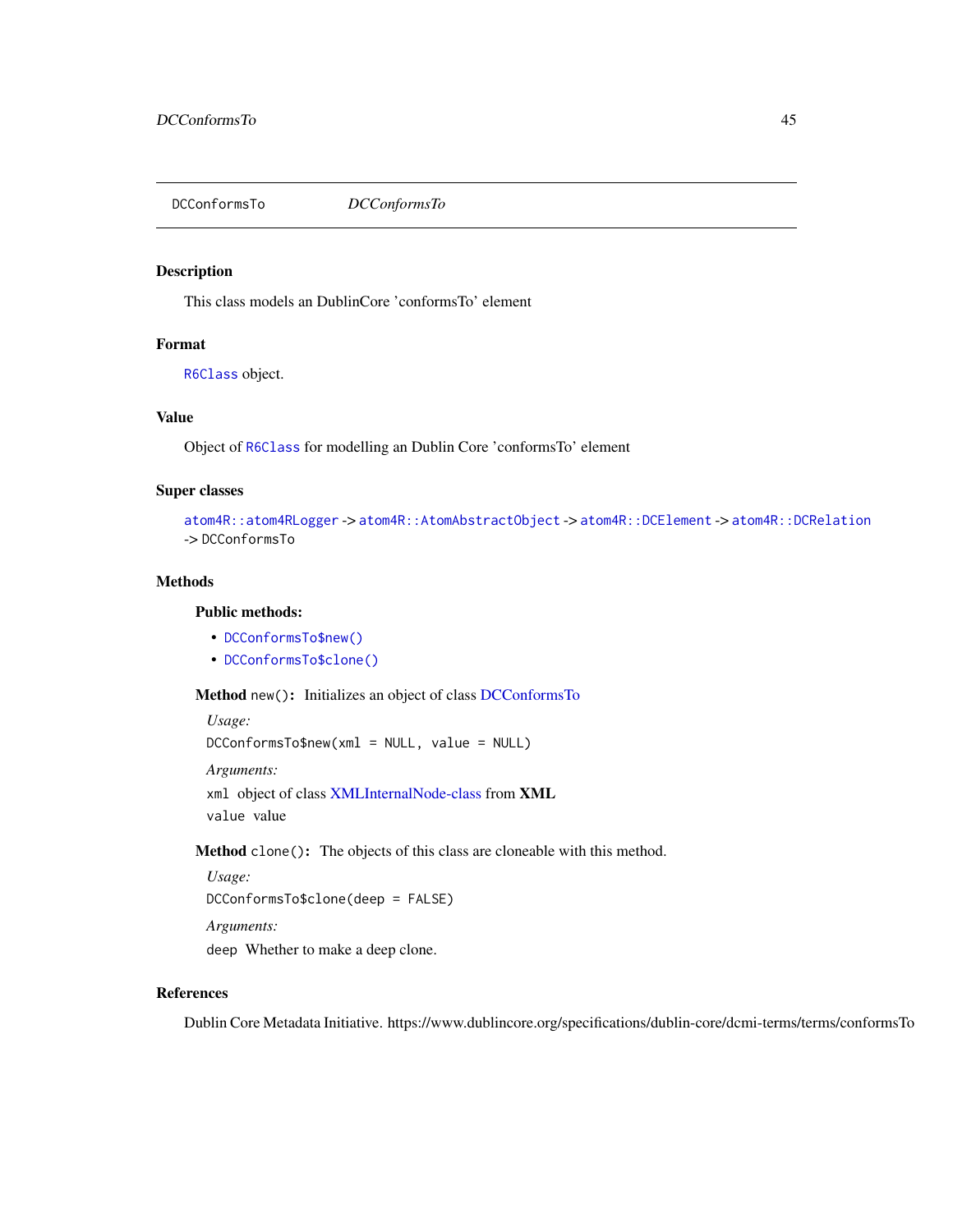<span id="page-45-2"></span>DCContributor *DCContributor*

## Description

This class models an DublinCore 'contributor' element

# Format

[R6Class](#page-0-0) object.

# Value

Object of [R6Class](#page-0-0) for modelling an Dublin Core 'contributor' element

#### Super classes

[atom4R::atom4RLogger](#page-0-0) -> [atom4R::AtomAbstractObject](#page-0-0) -> [atom4R::DCElement](#page-0-0) -> DCContributor

# **Methods**

# Public methods:

- [DCContributor\\$new\(\)](#page-45-0)
- [DCContributor\\$clone\(\)](#page-45-1)

<span id="page-45-0"></span>Method new(): This method is used to create an Dublin core 'contributor' element. Use dc to TRUE to use Dublin core namespace instead of DC terms.

*Usage:*

 $DCContribution$ \$new(xml = NULL, value = NULL, dc = FALSE)

*Arguments:*

xml object of class [XMLInternalNode-class](#page-0-0) from XML

value value

dc use DC namespace?

<span id="page-45-1"></span>Method clone(): The objects of this class are cloneable with this method.

```
Usage:
DCContributor$clone(deep = FALSE)
```
*Arguments:*

deep Whether to make a deep clone.

# References

Dublin Core Metadata Initiative. https://www.dublincore.org/specifications/dublin-core/dcmi-terms/terms/contributor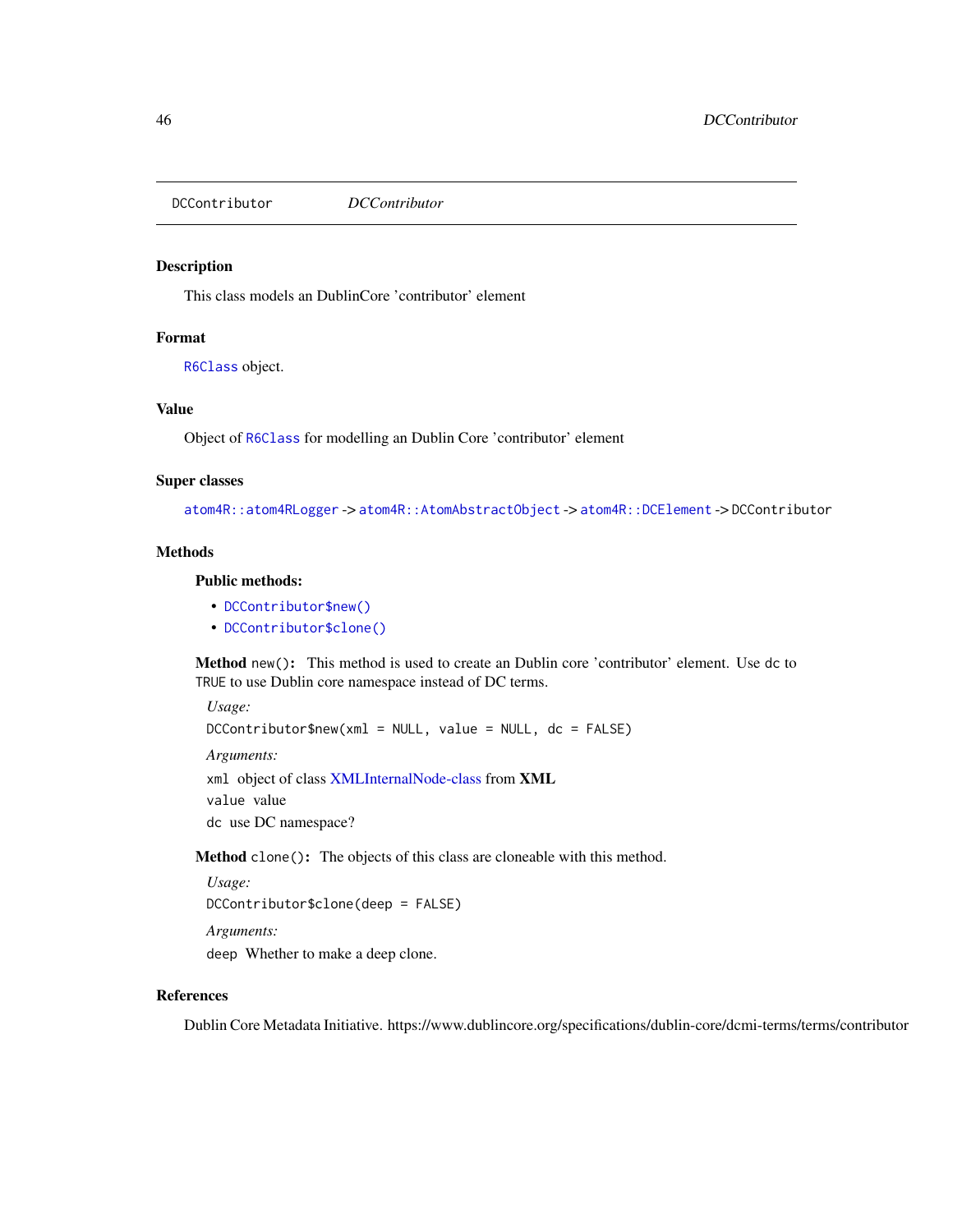<span id="page-46-2"></span>DCCoverage *DCCoverage*

## Description

This class models an DublinCore Terms 'coverage' element

# Format

[R6Class](#page-0-0) object.

# Value

Object of [R6Class](#page-0-0) for modelling an Dublin Core Terms 'coverage' element

## Super classes

[atom4R::atom4RLogger](#page-0-0) -> [atom4R::AtomAbstractObject](#page-0-0) -> [atom4R::DCElement](#page-0-0) -> DCCoverage

#### **Methods**

# Public methods:

- [DCCoverage\\$new\(\)](#page-46-0)
- [DCCoverage\\$clone\(\)](#page-46-1)

<span id="page-46-0"></span>Method new(): This method is used to create an Dublin core 'coverage' element. Use dc to TRUE to use Dublin core namespace instead of DC terms.

*Usage:* DCCoverage\$new(xml = NULL, term = NULL, value = NULL, dc = FALSE) *Arguments:* xml object of class [XMLInternalNode-class](#page-0-0) from XML term term value value dc use DC namespace?

<span id="page-46-1"></span>Method clone(): The objects of this class are cloneable with this method.

*Usage:* DCCoverage\$clone(deep = FALSE) *Arguments:* deep Whether to make a deep clone.

## References

Dublin Core Metadata Initiative. https://www.dublincore.org/specifications/dublin-core/dcmi-terms/terms/coverage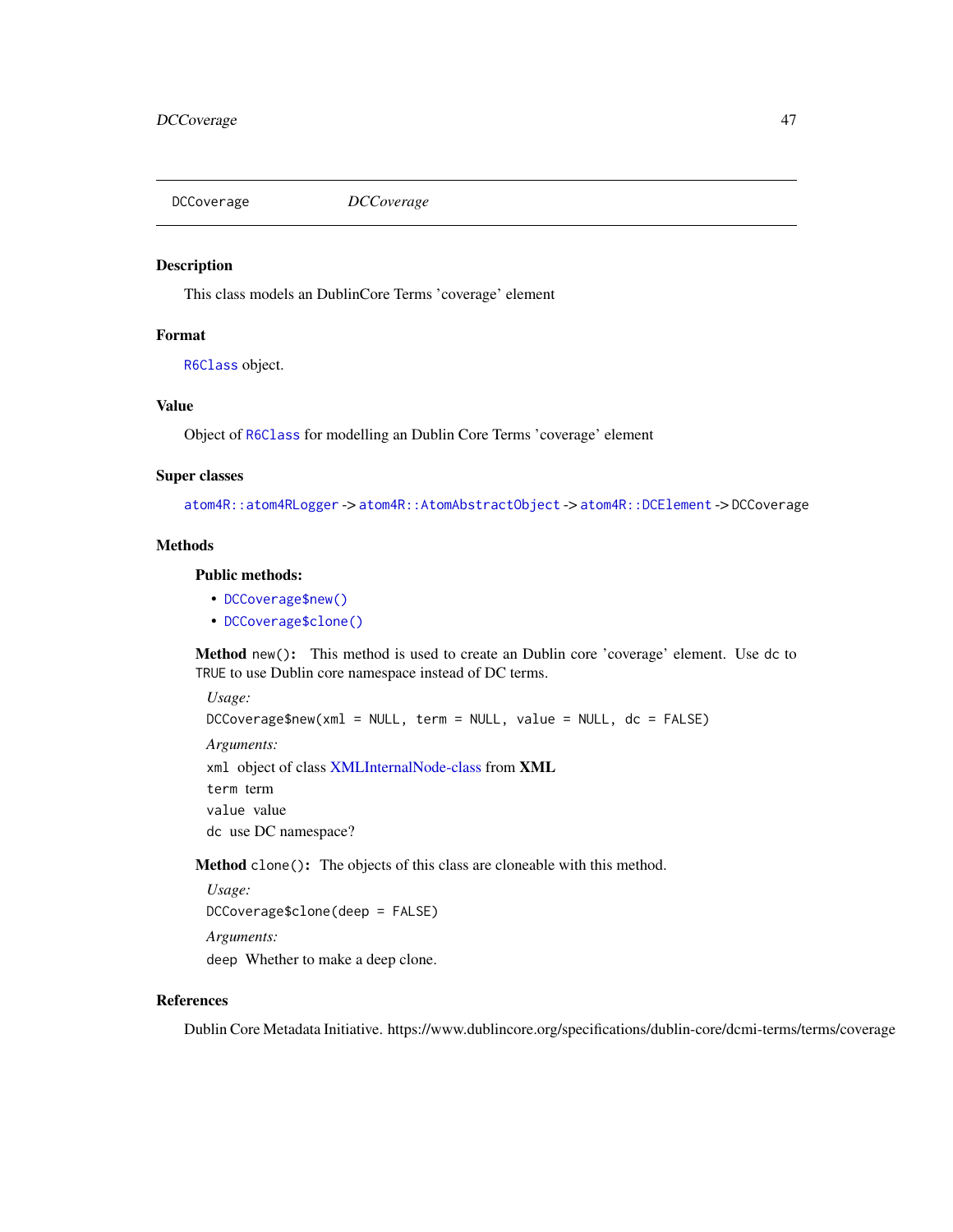<span id="page-47-2"></span>DCCreated *DCCreated*

# Description

This class models an DublinCore Terms 'date' element

# Format

[R6Class](#page-0-0) object.

## Value

Object of [R6Class](#page-0-0) for modelling an Dublin Core Terms 'date' element

# Super classes

```
atom4R::atom4RLogger -> atom4R::AtomAbstractObject -> atom4R::DCElement -> atom4R::DCDate
-> DCCreated
```
# Methods

# Public methods:

- [DCCreated\\$new\(\)](#page-47-0)
- [DCCreated\\$clone\(\)](#page-47-1)

<span id="page-47-0"></span>Method new(): Initializes an object of class [DCCreated](#page-47-2)

```
Usage:
DCCreated$new(xml = NULL, value = NULL)
Arguments:
xml object of class XMLInternalNode-class from XML
value value
```
<span id="page-47-1"></span>Method clone(): The objects of this class are cloneable with this method.

```
Usage:
DCCreated$clone(deep = FALSE)
Arguments:
```
deep Whether to make a deep clone.

# References

Dublin Core Metadata Initiative. https://www.dublincore.org/specifications/dublin-core/dcmi-terms/terms/created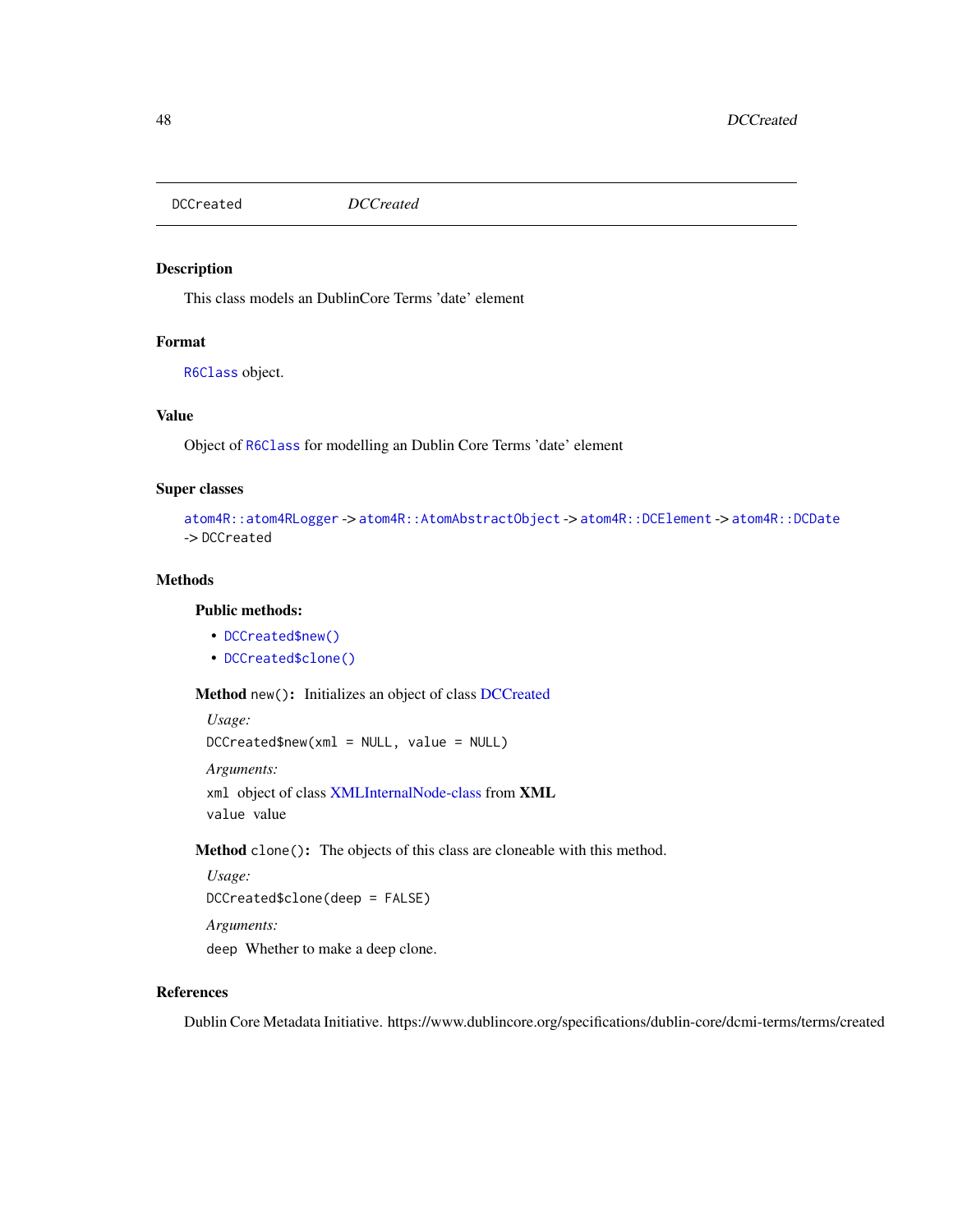<span id="page-48-2"></span>

## Description

This class models an DublinCore 'creator' element

# Format

[R6Class](#page-0-0) object.

# Value

Object of [R6Class](#page-0-0) for modelling an Dublin Core 'creator' element

#### Super classes

[atom4R::atom4RLogger](#page-0-0) -> [atom4R::AtomAbstractObject](#page-0-0) -> [atom4R::DCElement](#page-0-0) -> DCCreator

# **Methods**

# Public methods:

- [DCCreator\\$new\(\)](#page-48-0)
- [DCCreator\\$clone\(\)](#page-48-1)

<span id="page-48-0"></span>Method new(): This method is used to create an Dublin core 'creator' element. Use dc to TRUE to use Dublin core namespace instead of DC terms.

DCCreator\$new(xml = NULL, value = NULL, dc = FALSE)

*Usage:*

*Arguments:*

xml object of class [XMLInternalNode-class](#page-0-0) from XML value value

dc use DC namespace?

<span id="page-48-1"></span>Method clone(): The objects of this class are cloneable with this method.

```
Usage:
DCCreator$clone(deep = FALSE)
Arguments:
deep Whether to make a deep clone.
```
# References

Dublin Core Metadata Initiative. https://www.dublincore.org/specifications/dublin-core/dcmi-terms/terms/creator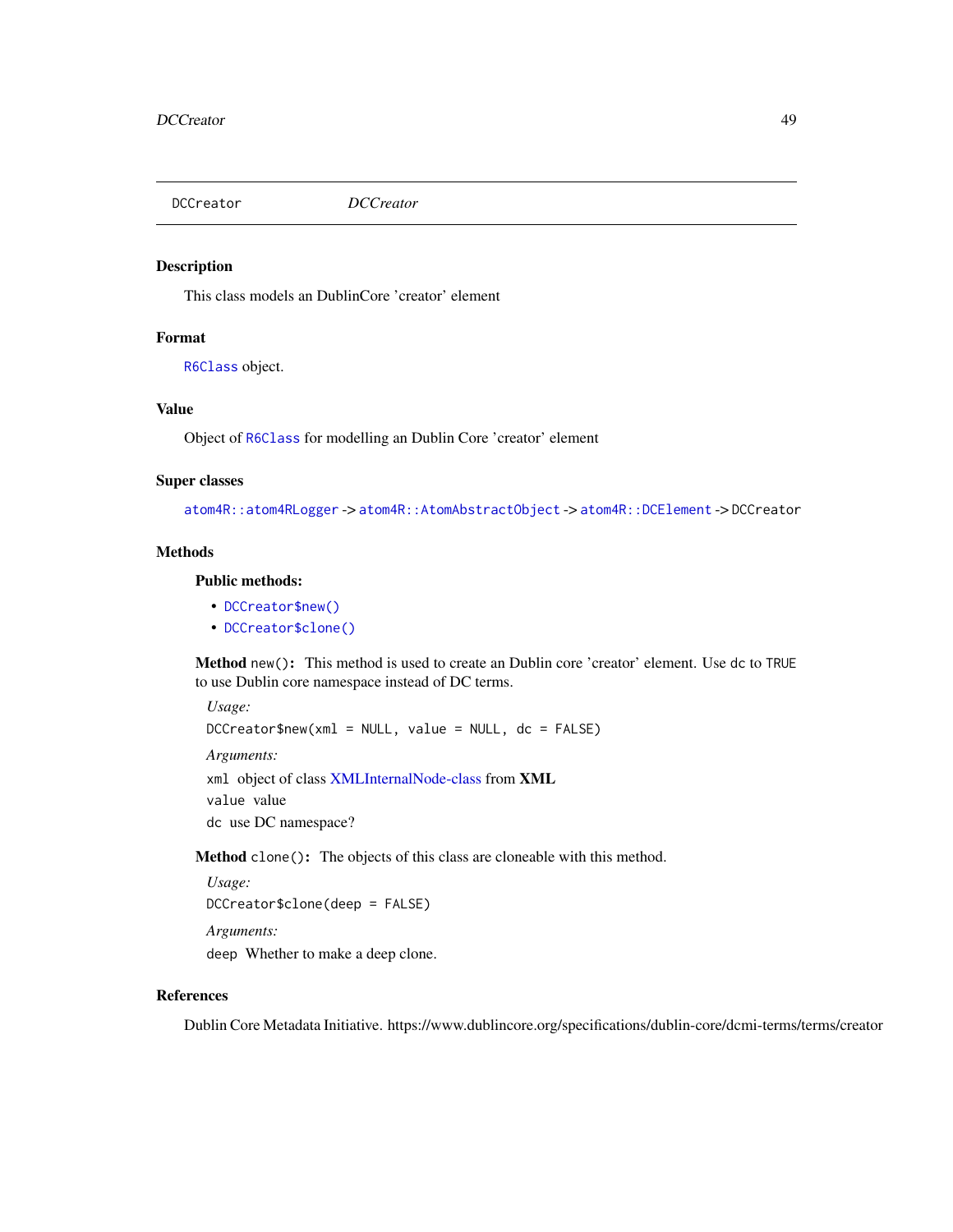<span id="page-49-2"></span>DCDate *DCDate*

### Description

This class models an DublinCore 'date' element

## Format

[R6Class](#page-0-0) object.

# Value

Object of [R6Class](#page-0-0) for modelling an Dublin Core 'date' element

# Super classes

[atom4R::atom4RLogger](#page-0-0) -> [atom4R::AtomAbstractObject](#page-0-0) -> [atom4R::DCElement](#page-0-0) -> DCDate

## **Methods**

# Public methods:

- [DCDate\\$new\(\)](#page-49-0)
- [DCDate\\$clone\(\)](#page-49-1)

<span id="page-49-0"></span>Method new(): This method is used to create an Dublin core 'date' element. Use dc to TRUE to use Dublin core namespace instead of DC terms.

*Usage:* DCDate\$new(xml = NULL, term = NULL, value = NULL, dc = FALSE) *Arguments:* xml object of class [XMLInternalNode-class](#page-0-0) from XML term term value value dc use DC namespace?

<span id="page-49-1"></span>Method clone(): The objects of this class are cloneable with this method.

*Usage:* DCDate\$clone(deep = FALSE) *Arguments:* deep Whether to make a deep clone.

# References

Dublin Core Metadata Initiative. https://www.dublincore.org/specifications/dublin-core/dcmi-terms/terms/date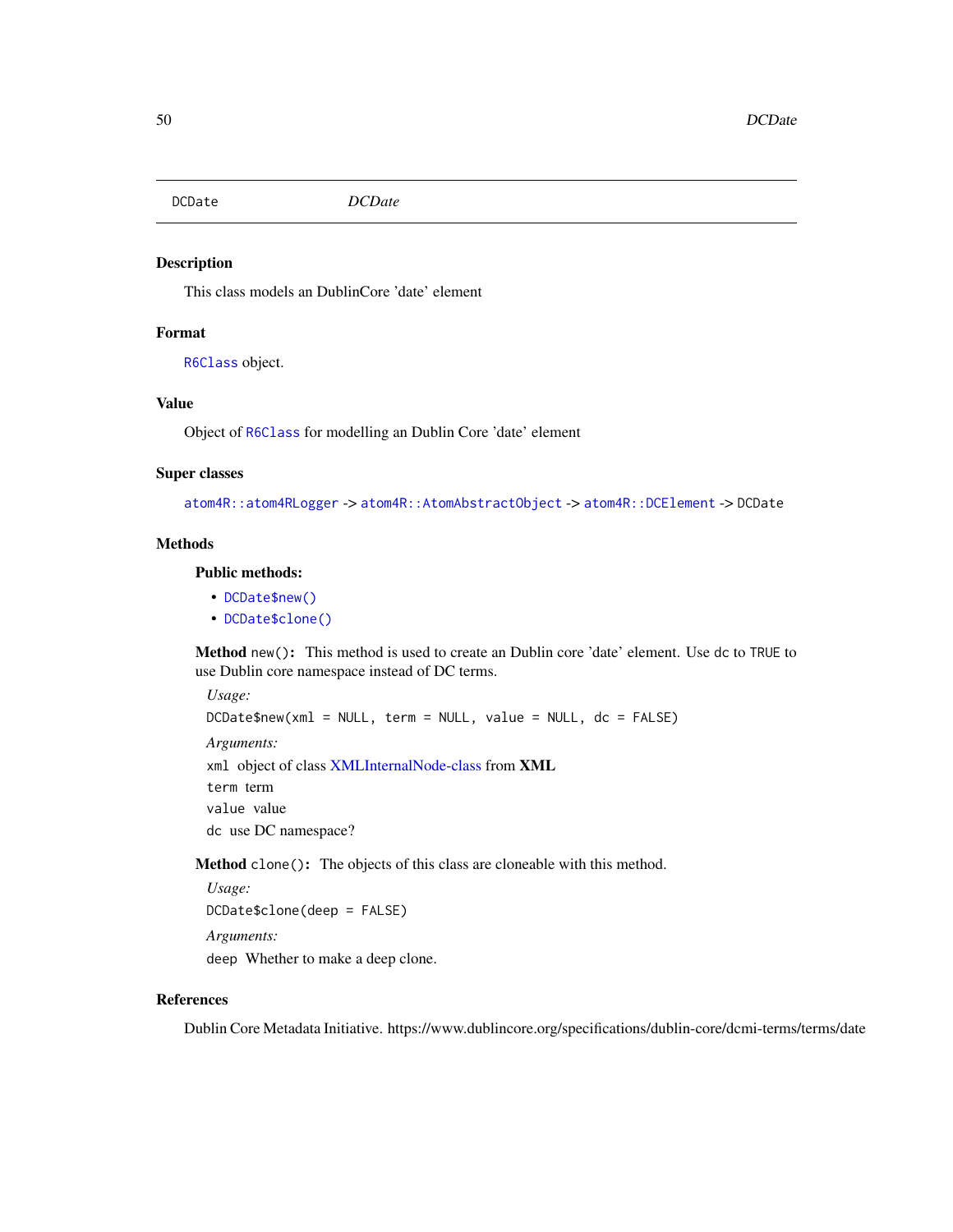<span id="page-50-2"></span>DCDateAccepted *DCDateAccepted*

#### Description

This class models an DublinCore 'dateAccepted' element

## Format

[R6Class](#page-0-0) object.

## Value

Object of [R6Class](#page-0-0) for modelling an Dublin Core 'dateAccepted' element

#### Super classes

```
atom4R::atom4RLogger -> atom4R::AtomAbstractObject -> atom4R::DCElement -> atom4R::DCDate
-> DCDateAccepted
```
# Methods

#### Public methods:

- [DCDateAccepted\\$new\(\)](#page-50-0)
- [DCDateAccepted\\$clone\(\)](#page-50-1)

<span id="page-50-0"></span>Method new(): Initializes an object of class [DCDateAccepted](#page-50-2)

*Usage:* DCDateAccepted\$new(xml = NULL, value = NULL) *Arguments:* xml object of class [XMLInternalNode-class](#page-0-0) from XML value value

<span id="page-50-1"></span>Method clone(): The objects of this class are cloneable with this method.

```
Usage:
DCDateAccepted$clone(deep = FALSE)
Arguments:
deep Whether to make a deep clone.
```
# References

Dublin Core Metadata Initiative. https://www.dublincore.org/specifications/dublin-core/dcmi-terms/terms/dateAccepted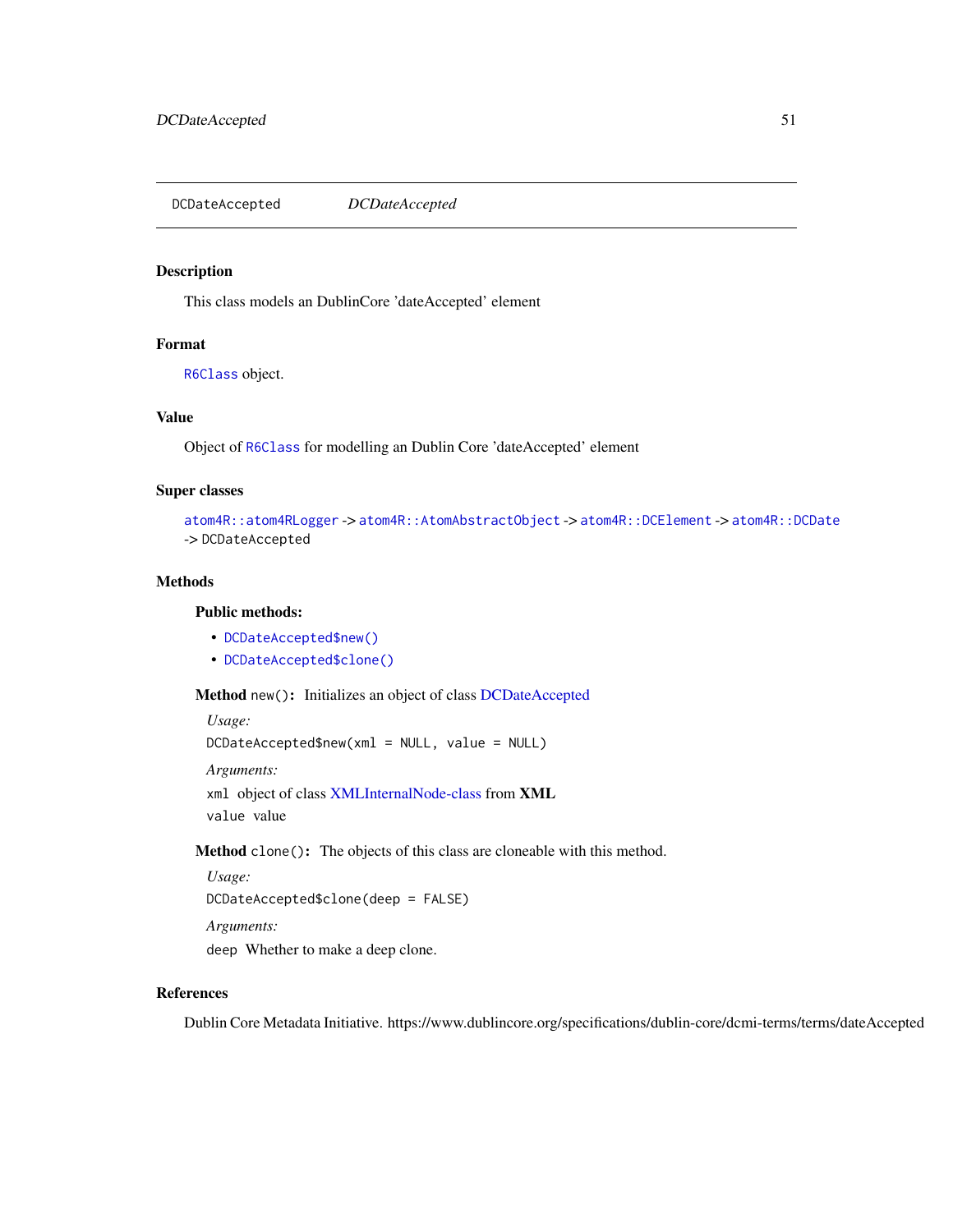<span id="page-51-2"></span>DCDateCopyrighted *DCDateCopyrighted*

## Description

This class models an DublinCore 'dateCopyrighted' element

# Format

[R6Class](#page-0-0) object.

## Value

Object of [R6Class](#page-0-0) for modelling an Dublin Core 'dateCopyrighted' element

#### Super classes

```
atom4R::atom4RLogger -> atom4R::AtomAbstractObject -> atom4R::DCElement -> atom4R::DCDate
-> DCDateCopyrighted
```
# Methods

#### Public methods:

- [DCDateCopyrighted\\$new\(\)](#page-51-0)
- [DCDateCopyrighted\\$clone\(\)](#page-51-1)

<span id="page-51-0"></span>Method new(): Initializes an object of class [DCDateCopyrighted](#page-51-2)

*Usage:*

DCDateCopyrighted\$new(xml = NULL, value = NULL)

*Arguments:*

xml object of class [XMLInternalNode-class](#page-0-0) from XML value value

<span id="page-51-1"></span>Method clone(): The objects of this class are cloneable with this method.

```
Usage:
DCDateCopyrighted$clone(deep = FALSE)
Arguments:
```
deep Whether to make a deep clone.

# References

Dublin Core Metadata Initiative. https://www.dublincore.org/specifications/dublin-core/dcmi-terms/terms/dateCopyrighted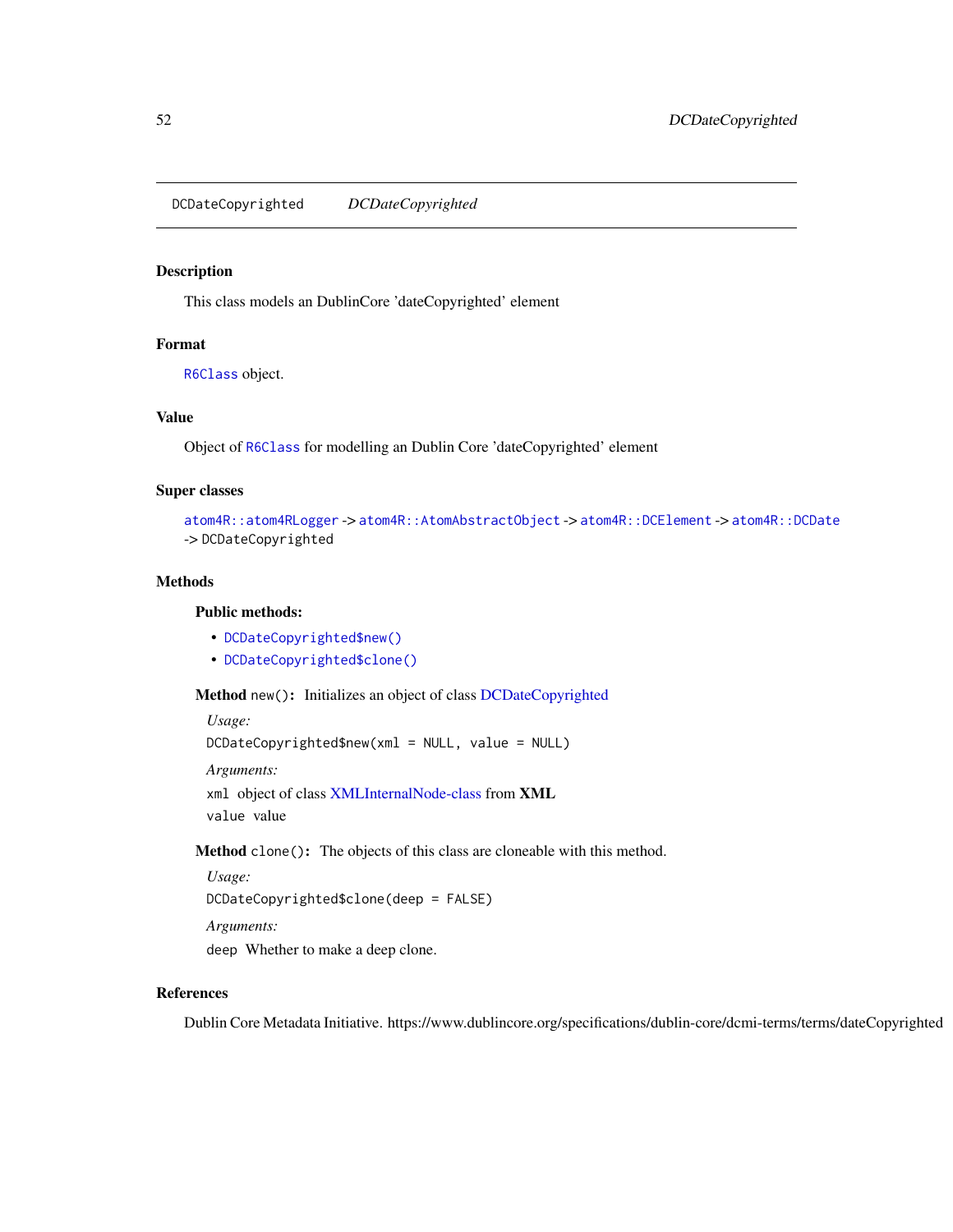<span id="page-52-2"></span>DCDateSubmitted *DCDateSubmitted*

# Description

This class models an DublinCore 'dateSubmitted' element

# Format

[R6Class](#page-0-0) object.

## Value

Object of [R6Class](#page-0-0) for modelling an Dublin Core 'dateSubmitted' element

# Super classes

```
atom4R::atom4RLogger -> atom4R::AtomAbstractObject -> atom4R::DCElement -> atom4R::DCDate
-> DCDateSubmitted
```
# Methods

# Public methods:

- [DCDateSubmitted\\$new\(\)](#page-52-0)
- [DCDateSubmitted\\$clone\(\)](#page-52-1)

<span id="page-52-0"></span>Method new(): Initializes an object of class [DCDateSubmitted](#page-52-2)

```
Usage:
DCDateSubmitted$new(xml = NULL, value = NULL)
Arguments:
xml object of class XMLInternalNode-class from XML
value value
```
<span id="page-52-1"></span>Method clone(): The objects of this class are cloneable with this method.

```
Usage:
DCDateSubmitted$clone(deep = FALSE)
```
*Arguments:* deep Whether to make a deep clone.

# References

Dublin Core Metadata Initiative. https://www.dublincore.org/specifications/dublin-core/dcmi-terms/terms/dateSubmitted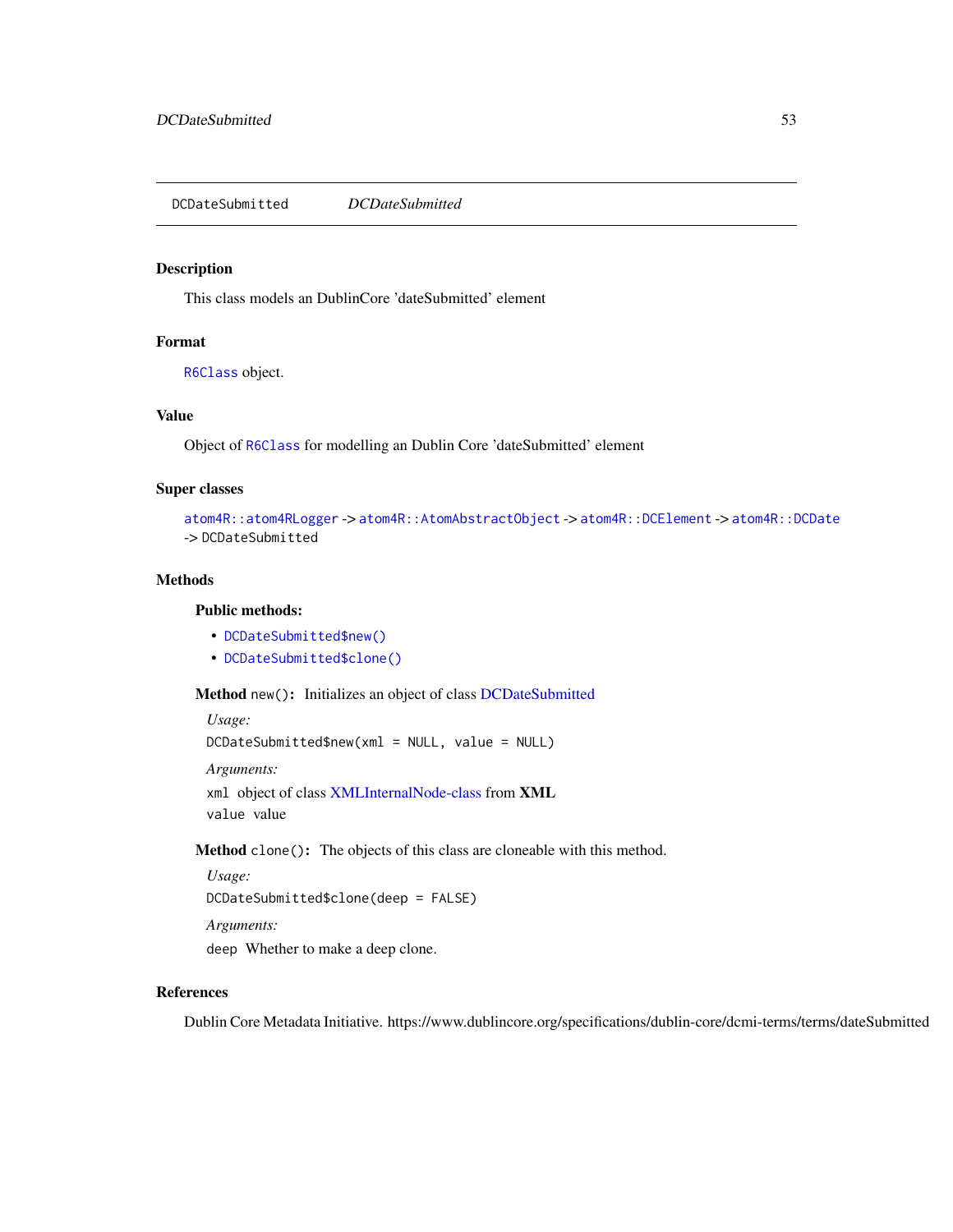DCDescription *DCDescription*

## Description

This class models an DublinCore 'description' element

## Format

[R6Class](#page-0-0) object.

# Value

Object of [R6Class](#page-0-0) for modelling an Dublin Core 'description' element

#### Super classes

[atom4R::atom4RLogger](#page-0-0) -> [atom4R::AtomAbstractObject](#page-0-0) -> [atom4R::DCElement](#page-0-0) -> DCDescription

#### **Methods**

# Public methods:

- [DCDescription\\$new\(\)](#page-53-0)
- [DCDescription\\$clone\(\)](#page-53-1)

<span id="page-53-0"></span>Method new(): This method is used to create an Dublin core 'description' element. Use dc to TRUE to use Dublin core namespace instead of DC terms.

*Usage:* DCDescription\$new(xml = NULL, term = NULL, value = NULL, dc = FALSE) *Arguments:* xml object of class [XMLInternalNode-class](#page-0-0) from XML term term value value dc use DC namespace?

<span id="page-53-1"></span>Method clone(): The objects of this class are cloneable with this method.

```
Usage:
DCDescription$clone(deep = FALSE)
Arguments:
deep Whether to make a deep clone.
```
# References

Dublin Core Metadata Initiative. https://www.dublincore.org/specifications/dublin-core/dcmi-terms/terms/description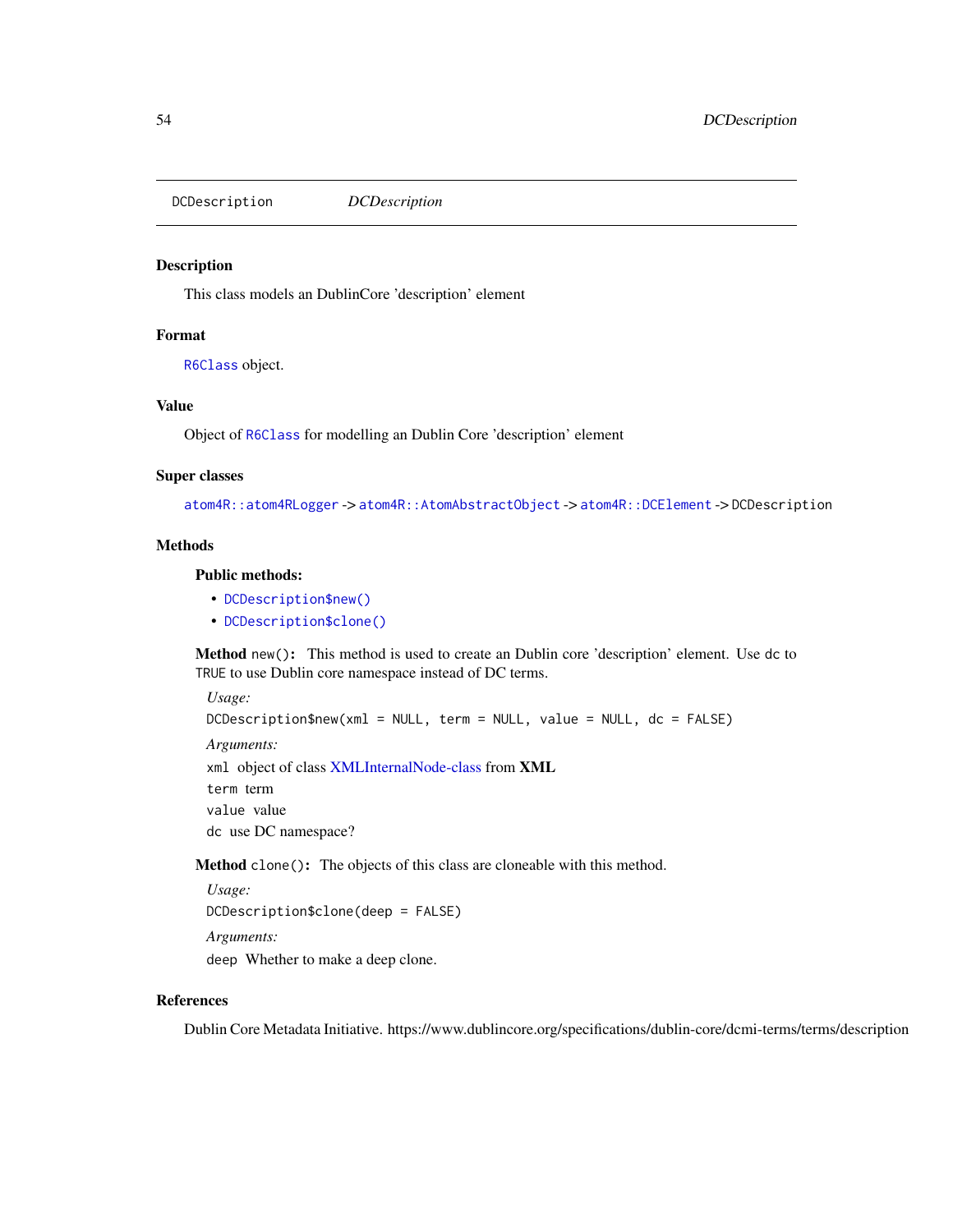## <span id="page-54-2"></span>Description

This class models an DublinCore 'educationalLevel' element

# Format

[R6Class](#page-0-0) object.

## Value

Object of [R6Class](#page-0-0) for modelling an Dublin Core 'educationalLevel' element

## Super classes

```
atom4R::atom4RLogger -> atom4R::AtomAbstractObject -> atom4R::DCElement -> atom4R::DCAudience
-> DCEducationalLevel
```
# Methods

# Public methods:

- [DCEducationalLevel\\$new\(\)](#page-54-0)
- [DCEducationalLevel\\$clone\(\)](#page-54-1)

<span id="page-54-0"></span>Method new(): Initializes an object of class [DCEducationalLevel](#page-54-2)

*Usage:*

DCEducationalLevel\$new(xml = NULL, value = NULL)

*Arguments:*

xml object of class [XMLInternalNode-class](#page-0-0) from XML value value

<span id="page-54-1"></span>Method clone(): The objects of this class are cloneable with this method.

*Usage:*

```
DCEducationalLevel$clone(deep = FALSE)
```
*Arguments:* deep Whether to make a deep clone.

# References

Dublin Core Metadata Initiative. https://www.dublincore.org/specifications/dublin-core/dcmi-terms/terms/educationalLevel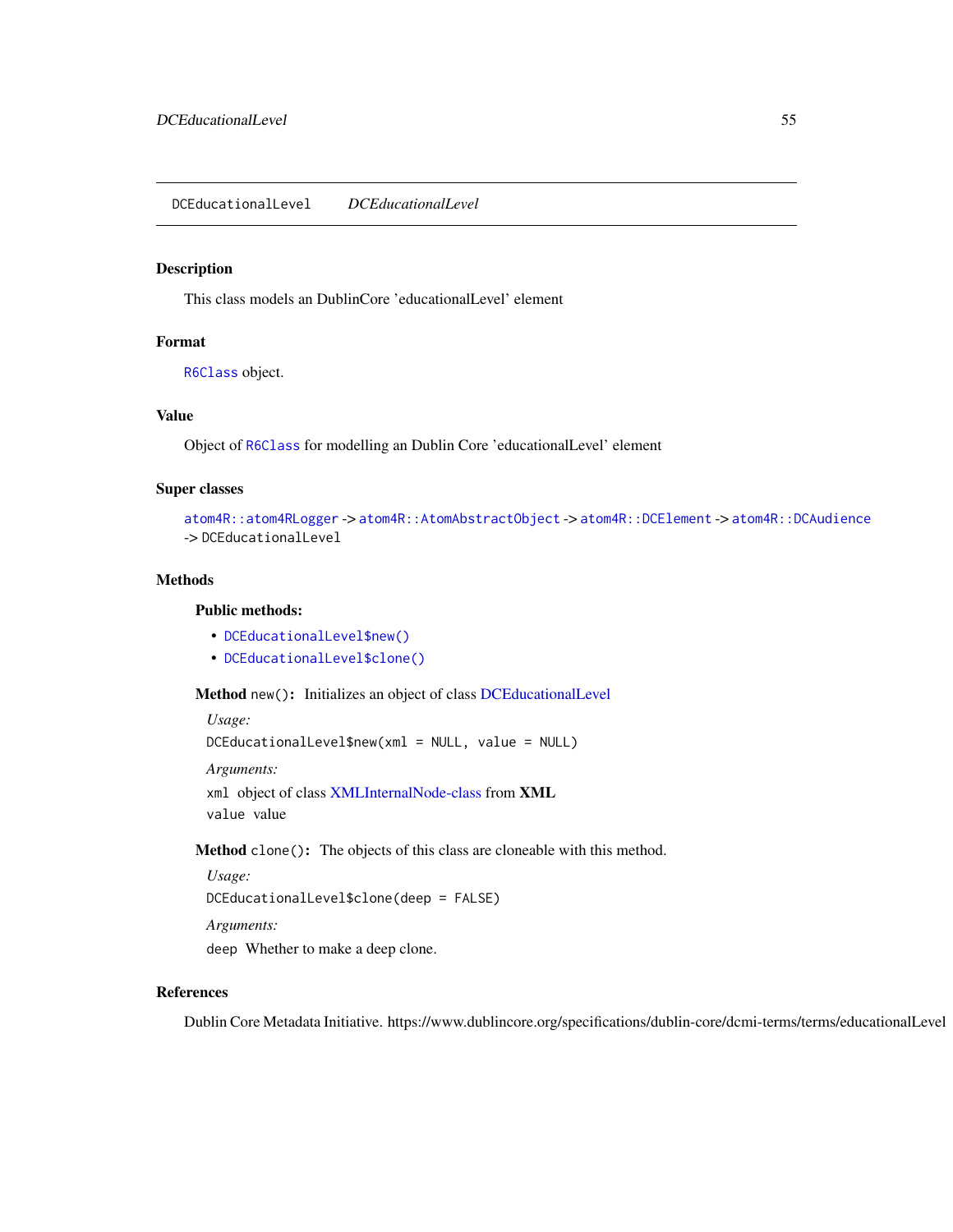<span id="page-55-1"></span>

# Description

This class models an DublinCore element

## Format

[R6Class](#page-0-0) object.

# Details

DCElement

# Value

Object of [R6Class](#page-0-0) for modelling an Dublin Core element

# Super classes

[atom4R::atom4RLogger](#page-0-0) -> [atom4R::AtomAbstractObject](#page-0-0) -> DCElement

#### Public fields

value value

# Methods

# Public methods:

- [DCElement\\$new\(\)](#page-55-0)
- [DCElement\\$clone\(\)](#page-56-0)

<span id="page-55-0"></span>Method new(): Initializes an abstract [DCElement](#page-55-1)

```
Usage:
DCElement$new(
  xml = NULL,term = NULL,
  value = NULL,
  vocabulary = NULL,
  extended = FALSE
\mathcal{L}Arguments:
xml object of class XMLInternalNode-class from XML
term term
value value
```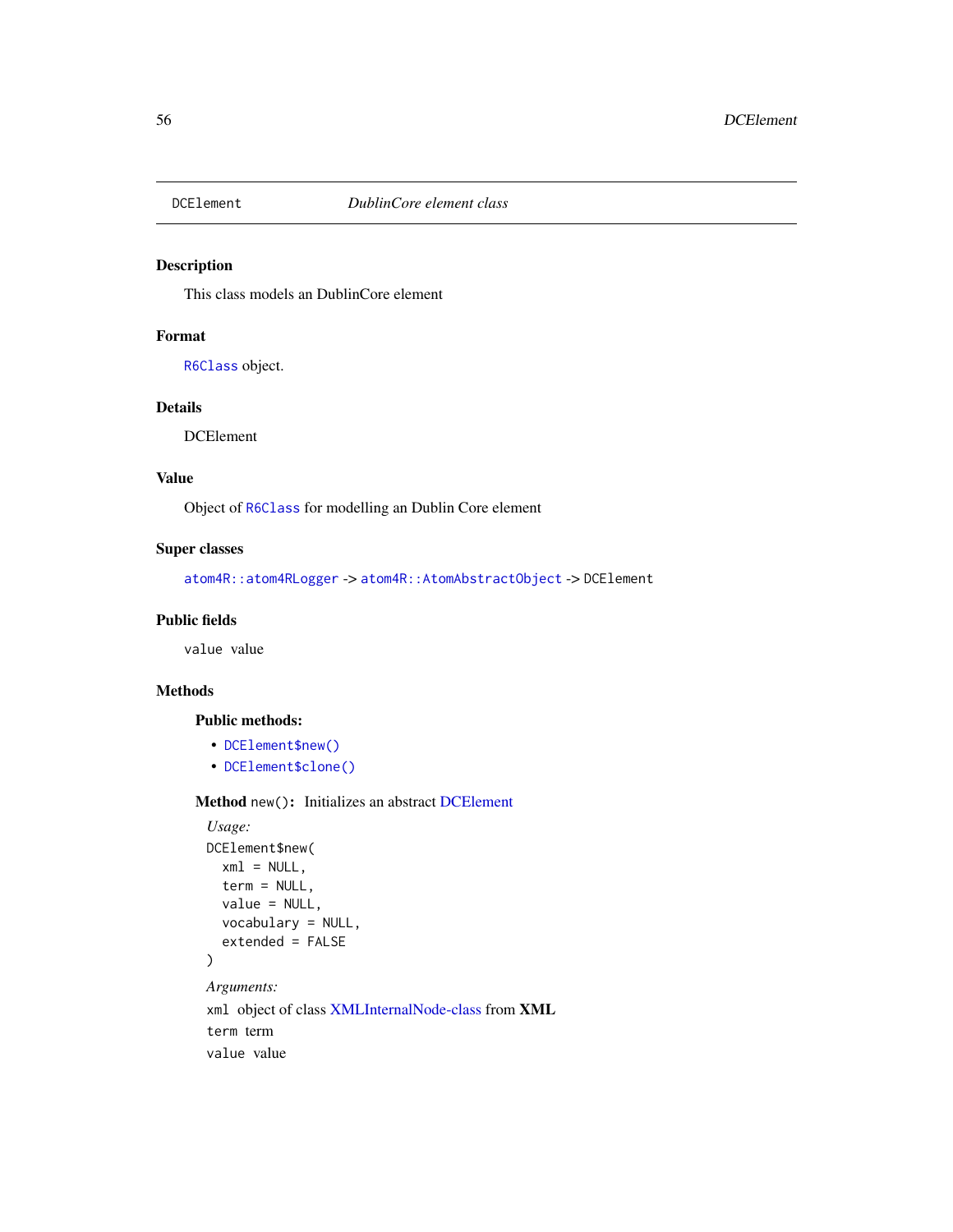vocabulary vocabulary extended extended

<span id="page-56-0"></span>Method clone(): The objects of this class are cloneable with this method.

```
Usage:
DCElement$clone(deep = FALSE)
Arguments:
deep Whether to make a deep clone.
```
# Note

Class used internally by atom4R

# Author(s)

Emmanuel Blondel <emmanuel.blondel1@gmail.com>

<span id="page-56-1"></span>DCEntry *Dublin Core Entry class*

# Description

This class models an Dublin Core Entry

# Format

[R6Class](#page-0-0) object.

## Details

**DCEntry** 

# Value

Object of [R6Class](#page-0-0) for modelling an Dublin Core Entry

# Super classes

[atom4R::atom4RLogger](#page-0-0) -> [atom4R::AtomAbstractObject](#page-0-0) -> [atom4R::AtomEntry](#page-0-0) -> DCEntry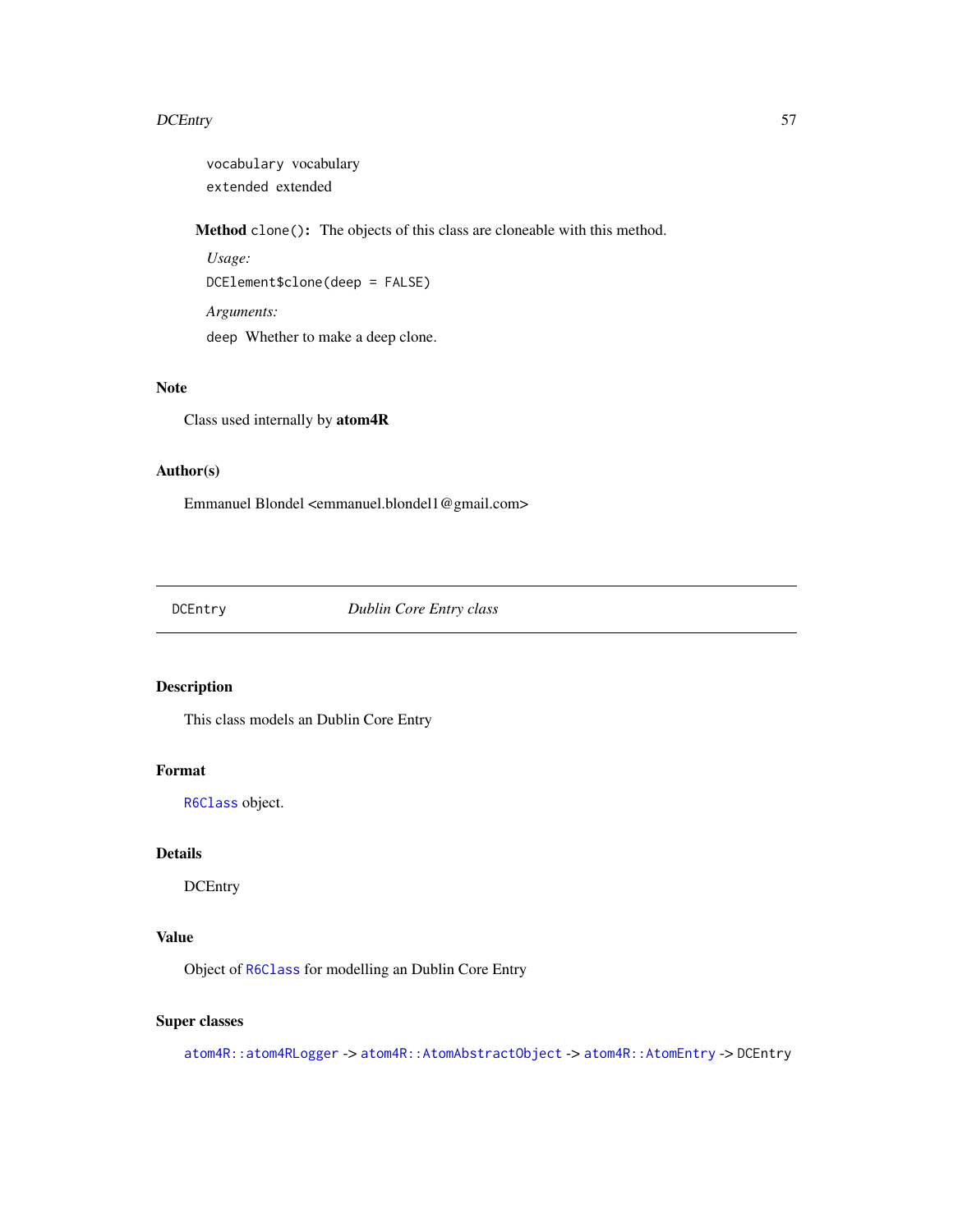# Methods

# Public methods:

- [DCEntry\\$new\(\)](#page-61-0)
- [DCEntry\\$addDCElement\(\)](#page-61-1)
- [DCEntry\\$delDCElement\(\)](#page-62-0)
- [DCEntry\\$setDCElements\(\)](#page-62-1)
- [DCEntry\\$getDCElements\(\)](#page-62-2)
- [DCEntry\\$getDCElementByValue\(\)](#page-62-3)
- [DCEntry\\$addDCAbstract\(\)](#page-62-4)
- [DCEntry\\$delDCAbstract\(\)](#page-63-0)
- [DCEntry\\$setDCAbstracts\(\)](#page-63-1)
- [DCEntry\\$getDCAbstracts\(\)](#page-63-2)
- [DCEntry\\$addDCAccessRights\(\)](#page-63-3)
- [DCEntry\\$delDCAccessRights\(\)](#page-63-4)
- [DCEntry\\$setDCAccessRights\(\)](#page-63-5)
- [DCEntry\\$getDCAccessRights\(\)](#page-63-6)
- [DCEntry\\$addDCAccrualMethod\(\)](#page-63-7)
- [DCEntry\\$delDCAccrualMethod\(\)](#page-64-0)
- [DCEntry\\$setDCAccrualMethods\(\)](#page-64-1)
- [DCEntry\\$getDCAccrualMethods\(\)](#page-64-2)
- [DCEntry\\$addDCAccrualPeriodicity\(\)](#page-64-3)
- [DCEntry\\$delDCAccrualPeriodicity\(\)](#page-64-4)
- [DCEntry\\$setDCAccrualPeriodicities\(\)](#page-64-5)
- [DCEntry\\$getDCAccrualPeriodicities\(\)](#page-65-0)
- [DCEntry\\$addDCAccrualPolicy\(\)](#page-65-1)
- [DCEntry\\$delDCAccrualPolicy\(\)](#page-65-2)
- [DCEntry\\$setDCAccrualPolicies\(\)](#page-65-3)
- [DCEntry\\$getDCAccrualPolicies\(\)](#page-65-4)
- [DCEntry\\$addDCAlternative\(\)](#page-65-5)
- [DCEntry\\$delDCAlternative\(\)](#page-65-6)
- [DCEntry\\$setDCAlternatives\(\)](#page-66-0)
- [DCEntry\\$getDCAlternatives\(\)](#page-66-1)
- [DCEntry\\$addDCAudience\(\)](#page-66-2)
- [DCEntry\\$delDCAudience\(\)](#page-66-3)
- [DCEntry\\$setDCAudiences\(\)](#page-66-4)
- [DCEntry\\$getDCAudiences\(\)](#page-66-5)
- [DCEntry\\$addDCAvailable\(\)](#page-66-6)
- [DCEntry\\$delDCAvailable\(\)](#page-67-0)
- [DCEntry\\$setDCAvailables\(\)](#page-67-1)
- [DCEntry\\$getDCAvailables\(\)](#page-67-2)
- [DCEntry\\$addDCBibliographicCitation\(\)](#page-67-3)
- [DCEntry\\$delDCBibliographicCitation\(\)](#page-67-4)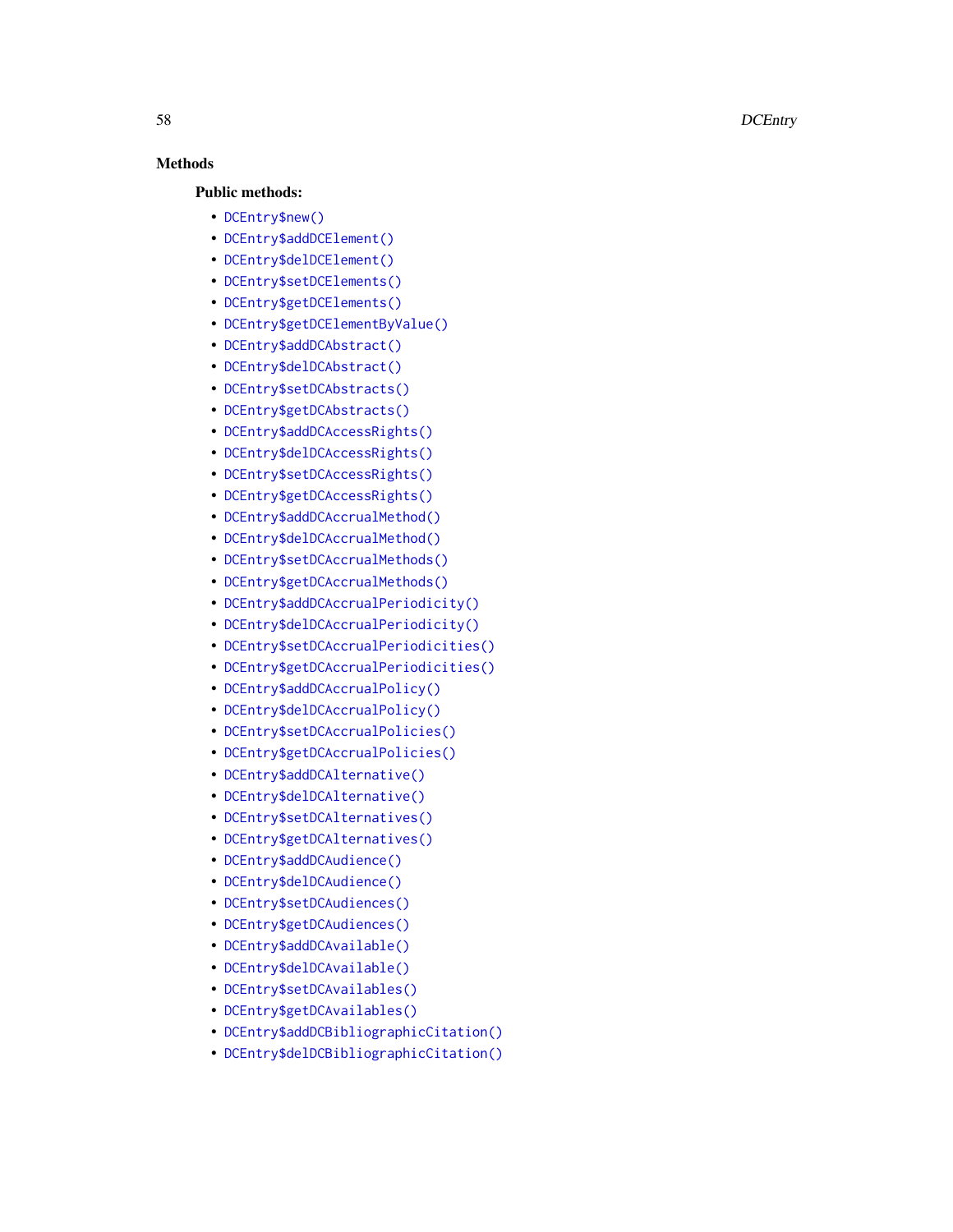- [DCEntry\\$setDCBibliographicCitations\(\)](#page-67-5)
- [DCEntry\\$getDCBibliographicCitations\(\)](#page-68-0)
- [DCEntry\\$addDCConformsTo\(\)](#page-68-1)
- [DCEntry\\$delDCConformsTo\(\)](#page-68-2)
- [DCEntry\\$setDCConformsTo\(\)](#page-68-3)
- [DCEntry\\$getDCConformsTo\(\)](#page-68-4)
- [DCEntry\\$addDCContributor\(\)](#page-68-5)
- [DCEntry\\$delDCContributor\(\)](#page-68-6)
- [DCEntry\\$setDCContributors\(\)](#page-69-0)
- [DCEntry\\$getDCContributors\(\)](#page-69-1)
- [DCEntry\\$addDCCoverage\(\)](#page-69-2)
- [DCEntry\\$delDCCoverage\(\)](#page-69-3)
- [DCEntry\\$setDCCoverages\(\)](#page-69-4)
- [DCEntry\\$getDCCoverages\(\)](#page-69-5)
- [DCEntry\\$addDCCreated\(\)](#page-69-6)
- [DCEntry\\$delDCCreated\(\)](#page-70-0)
- [DCEntry\\$addDCCreator\(\)](#page-70-1)
- [DCEntry\\$delDCCreator\(\)](#page-70-2)
- [DCEntry\\$setDCCreators\(\)](#page-70-3)
- [DCEntry\\$getDCCreators\(\)](#page-70-4)
- [DCEntry\\$addDCDate\(\)](#page-70-5)
- [DCEntry\\$delDCDate\(\)](#page-71-0)
- [DCEntry\\$setDCDates\(\)](#page-71-1)
- [DCEntry\\$getDCDates\(\)](#page-71-2)
- [DCEntry\\$addDCDateAccepted\(\)](#page-71-3)
- [DCEntry\\$delDCDateAccepted\(\)](#page-71-4)
- [DCEntry\\$addDCDateCopyrighted\(\)](#page-71-5)
- [DCEntry\\$delDCDateCopyrighted\(\)](#page-72-0)
- [DCEntry\\$addDCDateSubmitted\(\)](#page-72-1)
- [DCEntry\\$delDCDateSubmitted\(\)](#page-72-2)
- [DCEntry\\$addDCDescription\(\)](#page-72-3)
- [DCEntry\\$delDCDescription\(\)](#page-72-4)
- [DCEntry\\$setDCDescriptions\(\)](#page-72-5)
- [DCEntry\\$getDCDescriptions\(\)](#page-73-0)
- [DCEntry\\$addDCEducationalLevel\(\)](#page-73-1)
- [DCEntry\\$delDCEducationalLevel\(\)](#page-73-2)
- [DCEntry\\$setDCEducationalLevels\(\)](#page-73-3)
- [DCEntry\\$getDCEducationalLevels\(\)](#page-73-4)
- [DCEntry\\$addDCExtent\(\)](#page-73-5)
- [DCEntry\\$delDCExtent\(\)](#page-74-0)
- [DCEntry\\$setDCExtents\(\)](#page-74-1)
- [DCEntry\\$getDCExtents\(\)](#page-74-2)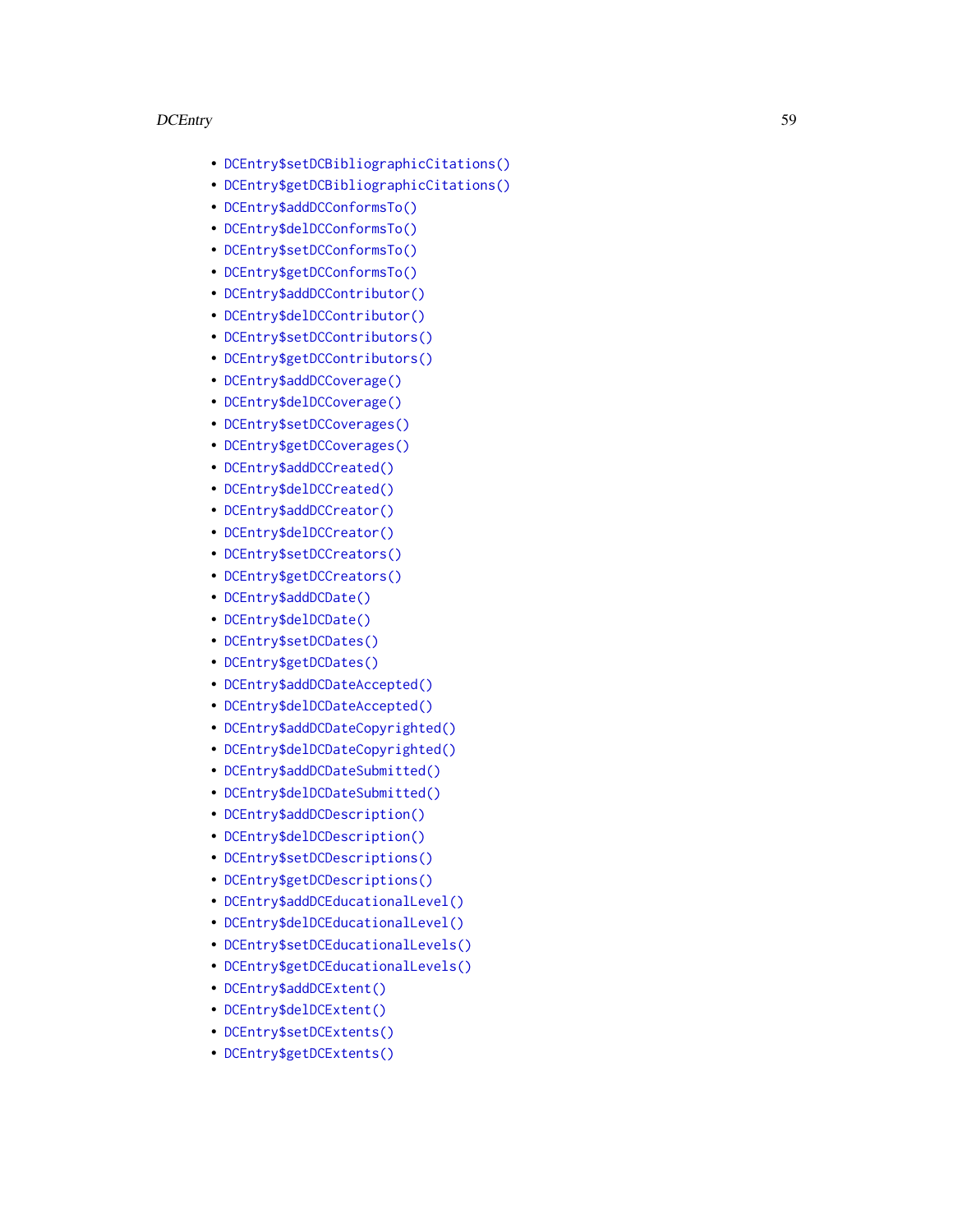- [DCEntry\\$addDCFormat\(\)](#page-74-3)
- [DCEntry\\$delDCFormat\(\)](#page-74-4)
- [DCEntry\\$setDCFormats\(\)](#page-74-5)
- [DCEntry\\$getDCFormats\(\)](#page-74-6)
- [DCEntry\\$addDCHasPart\(\)](#page-75-0)
- [DCEntry\\$delDCHasPart\(\)](#page-75-1)
- [DCEntry\\$setDCHasParts\(\)](#page-75-2)
- [DCEntry\\$getDCHasParts\(\)](#page-75-3)
- [DCEntry\\$addDCHasVersion\(\)](#page-75-4)
- [DCEntry\\$delDCHasVersion\(\)](#page-75-5)
- [DCEntry\\$setDCHasVersions\(\)](#page-76-0)
- [DCEntry\\$getDCHasVersions\(\)](#page-76-1)
- [DCEntry\\$addDCIdentifier\(\)](#page-76-2)
- [DCEntry\\$delDCIdentifier\(\)](#page-76-3)
- [DCEntry\\$setDCIdentifiers\(\)](#page-76-4)
- [DCEntry\\$getDCIdentifiers\(\)](#page-76-5)
- [DCEntry\\$addDCInstructionalMethod\(\)](#page-76-6)
- [DCEntry\\$delDCInstructionalMethod\(\)](#page-77-0)
- [DCEntry\\$setDCInstructionalMethods\(\)](#page-77-1)
- [DCEntry\\$getDCInstructionalMethods\(\)](#page-77-2)
- [DCEntry\\$addDCIsPartOf\(\)](#page-77-3)
- [DCEntry\\$delDCIsPartOf\(\)](#page-77-4)
- [DCEntry\\$setDCIsPartOf\(\)](#page-77-5)
- [DCEntry\\$getDCIsPartOfs\(\)](#page-77-6)
- [DCEntry\\$addDCIsReferencedBy\(\)](#page-78-0)
- [DCEntry\\$delDCIsReferencedBy\(\)](#page-78-1)
- [DCEntry\\$setDCIsReferencedBys\(\)](#page-78-2)
- [DCEntry\\$getDCIsReferencedBys\(\)](#page-78-3)
- [DCEntry\\$addDCIsReplacedBy\(\)](#page-78-4)
- [DCEntry\\$delDCIsReplacedBy\(\)](#page-78-5)
- [DCEntry\\$setDCIsReplacedBys\(\)](#page-79-0)
- [DCEntry\\$getDCIsReplacedBys\(\)](#page-79-1)
- [DCEntry\\$addDCIsRequiredBy\(\)](#page-79-2)
- [DCEntry\\$delDCIsRequiredBy\(\)](#page-79-3)
- [DCEntry\\$setDCIsRequiredBys\(\)](#page-79-4)
- [DCEntry\\$getDCIsRequiredBys\(\)](#page-79-5)
- [DCEntry\\$addDCIsVersionOf\(\)](#page-79-6)
- [DCEntry\\$delDCIsVersionOf\(\)](#page-80-0)
- [DCEntry\\$setDCIsVersionOfs\(\)](#page-80-1)
- [DCEntry\\$getDCIsVersionOfs\(\)](#page-80-2)
- [DCEntry\\$addDCIssued\(\)](#page-80-3)
- [DCEntry\\$delDCIssued\(\)](#page-80-4)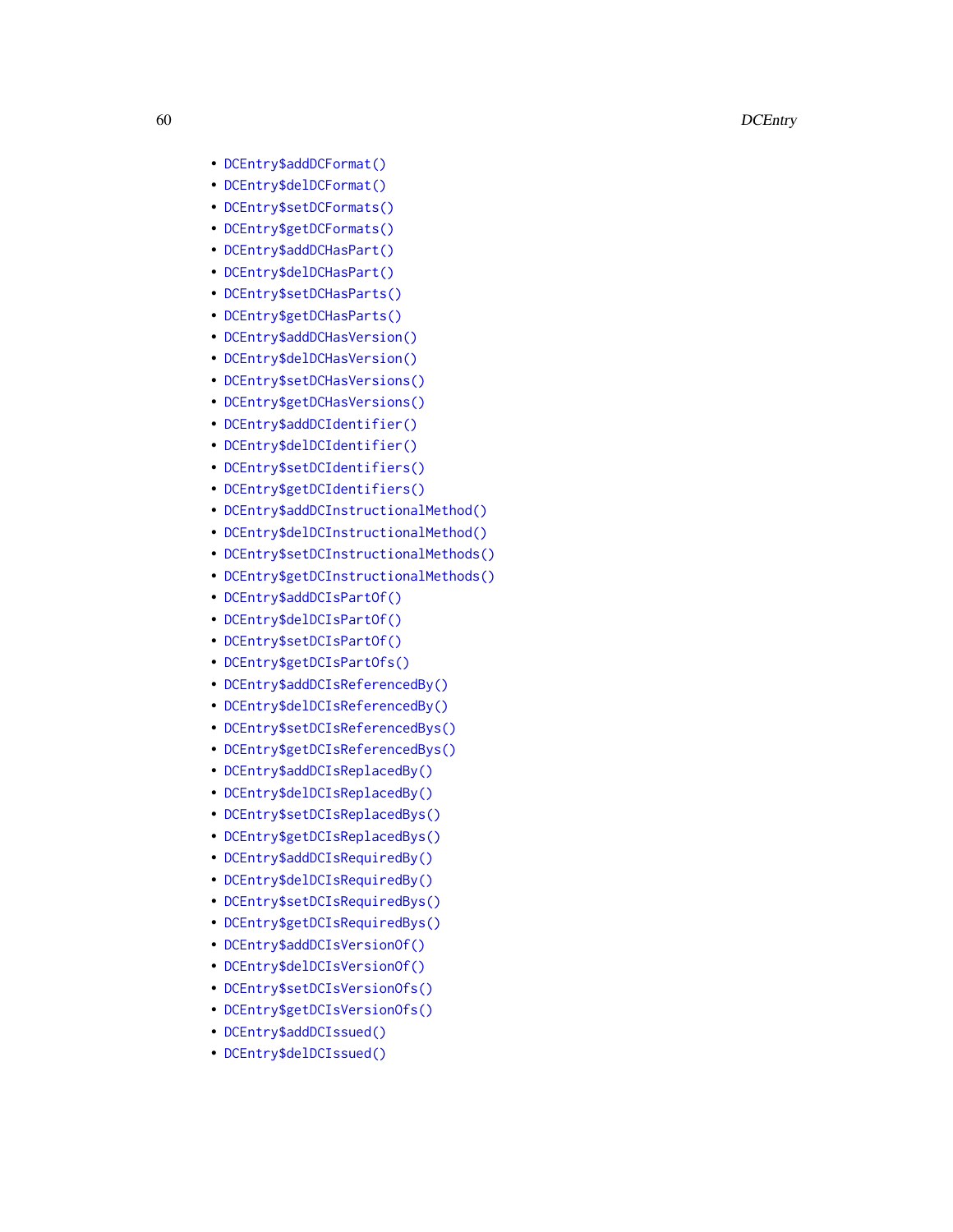- [DCEntry\\$addDCLanguage\(\)](#page-80-5)
- [DCEntry\\$delDCLanguage\(\)](#page-80-6)
- [DCEntry\\$setDCLanguages\(\)](#page-81-0)
- [DCEntry\\$getDCLanguages\(\)](#page-81-1)
- [DCEntry\\$addDCLicense\(\)](#page-81-2)
- [DCEntry\\$delDCLicense\(\)](#page-81-3)
- [DCEntry\\$setDCLicenses\(\)](#page-81-4)
- [DCEntry\\$getDCLicenses\(\)](#page-81-5)
- [DCEntry\\$addDCMediator\(\)](#page-81-6)
- [DCEntry\\$delDCMediator\(\)](#page-82-0)
- [DCEntry\\$setDCMediators\(\)](#page-82-1)
- [DCEntry\\$getDCMediators\(\)](#page-82-2)
- [DCEntry\\$addDCMedium\(\)](#page-82-3)
- [DCEntry\\$delDCMedium\(\)](#page-82-4)
- [DCEntry\\$setDCMediums\(\)](#page-82-5)
- [DCEntry\\$getDCMediums\(\)](#page-83-0)
- [DCEntry\\$addDCModified\(\)](#page-83-1)
- [DCEntry\\$delDCModified\(\)](#page-83-2)
- [DCEntry\\$addDCProvenance\(\)](#page-83-3)
- [DCEntry\\$delDCProvenance\(\)](#page-83-4)
- [DCEntry\\$setDCProvenances\(\)](#page-83-5)
- [DCEntry\\$getDCProvenances\(\)](#page-83-6)
- [DCEntry\\$addDCPublisher\(\)](#page-84-0)
- [DCEntry\\$delDCPublisher\(\)](#page-84-1)
- [DCEntry\\$setDCPublishers\(\)](#page-84-2)
- [DCEntry\\$getDCPublishers\(\)](#page-84-3)
- [DCEntry\\$addDCReferences\(\)](#page-84-4)
- [DCEntry\\$delDCReferences\(\)](#page-84-5)
- [DCEntry\\$setDCReferences\(\)](#page-85-0)
- [DCEntry\\$getDCReferences\(\)](#page-85-1)
- [DCEntry\\$addDCRelation\(\)](#page-85-2)
- [DCEntry\\$delDCRelation\(\)](#page-85-3)
- [DCEntry\\$setDCRelations\(\)](#page-85-4)
- [DCEntry\\$getDCRelations\(\)](#page-85-5)
- [DCEntry\\$addDCReplaces\(\)](#page-85-6)
- [DCEntry\\$delDCReplaces\(\)](#page-86-0)
- [DCEntry\\$setDCReplaces\(\)](#page-86-1)
- [DCEntry\\$getDCReplaces\(\)](#page-86-2)
- [DCEntry\\$addDCRequires\(\)](#page-86-3)
- [DCEntry\\$delDCRequires\(\)](#page-86-4)
- [DCEntry\\$setDCRequires\(\)](#page-86-5)
- [DCEntry\\$getDCRequires\(\)](#page-86-6)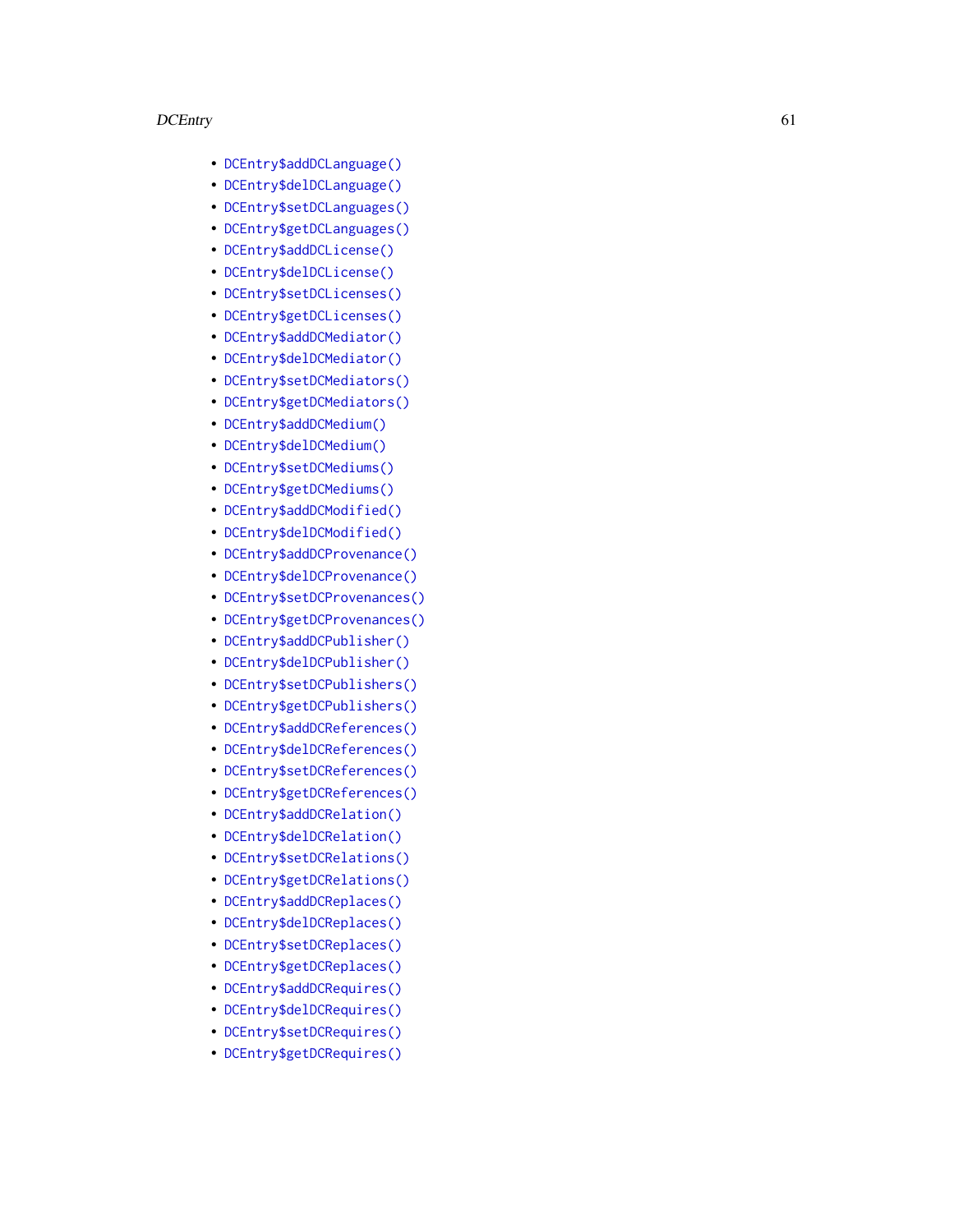- [DCEntry\\$addDCRights\(\)](#page-87-0)
- [DCEntry\\$delDCRights\(\)](#page-87-1)
- [DCEntry\\$setDCRights\(\)](#page-87-2)
- [DCEntry\\$getDCRights\(\)](#page-87-3)
- [DCEntry\\$addDCRightsHolder\(\)](#page-87-4)
- [DCEntry\\$delDCRightsHolder\(\)](#page-87-5)
- [DCEntry\\$setDCRightsHolders\(\)](#page-88-0)
- [DCEntry\\$getDCRightsHolders\(\)](#page-88-1)
- [DCEntry\\$addDCSource\(\)](#page-88-2)
- [DCEntry\\$delDCSource\(\)](#page-88-3)
- [DCEntry\\$setDCSources\(\)](#page-88-4)
- [DCEntry\\$getDCSources\(\)](#page-88-5)
- [DCEntry\\$addDCSubject\(\)](#page-88-6)
- [DCEntry\\$delDCSubject\(\)](#page-89-0)
- [DCEntry\\$setDCSubjects\(\)](#page-89-1)
- [DCEntry\\$getDCSubjects\(\)](#page-89-2)
- [DCEntry\\$addDCTableOfContents\(\)](#page-89-3)
- [DCEntry\\$delDCTableOfContents\(\)](#page-89-4)
- [DCEntry\\$setDCTablesOfContents\(\)](#page-89-5)
- [DCEntry\\$getDCTablesOfContent\(\)](#page-89-6)
- [DCEntry\\$addDCTemporal\(\)](#page-90-0)
- [DCEntry\\$delDCTemporal\(\)](#page-90-1)
- [DCEntry\\$setDCTemporals\(\)](#page-90-2)
- [DCEntry\\$getDCTemporals\(\)](#page-90-3)
- [DCEntry\\$addDCTitle\(\)](#page-90-4)
- [DCEntry\\$delDCTitle\(\)](#page-90-5)
- [DCEntry\\$setDCTitles\(\)](#page-91-0)
- [DCEntry\\$getDCTitles\(\)](#page-91-1)
- [DCEntry\\$addDCType\(\)](#page-91-2)
- [DCEntry\\$delDCType\(\)](#page-91-3)
- [DCEntry\\$setDCTypes\(\)](#page-91-4)
- [DCEntry\\$getDCTypes\(\)](#page-91-5)
- [DCEntry\\$clone\(\)](#page-91-6)

# <span id="page-61-0"></span>Method new(): Initializes an object of class [DCEntry](#page-56-1)

*Usage:* DCEntry\$new(xml = NULL) *Arguments:*

xml object of class [XMLInternalNode-class](#page-0-0) from XML

# <span id="page-61-1"></span>Method addDCElement(): Adds a Dublin Core element

*Usage:*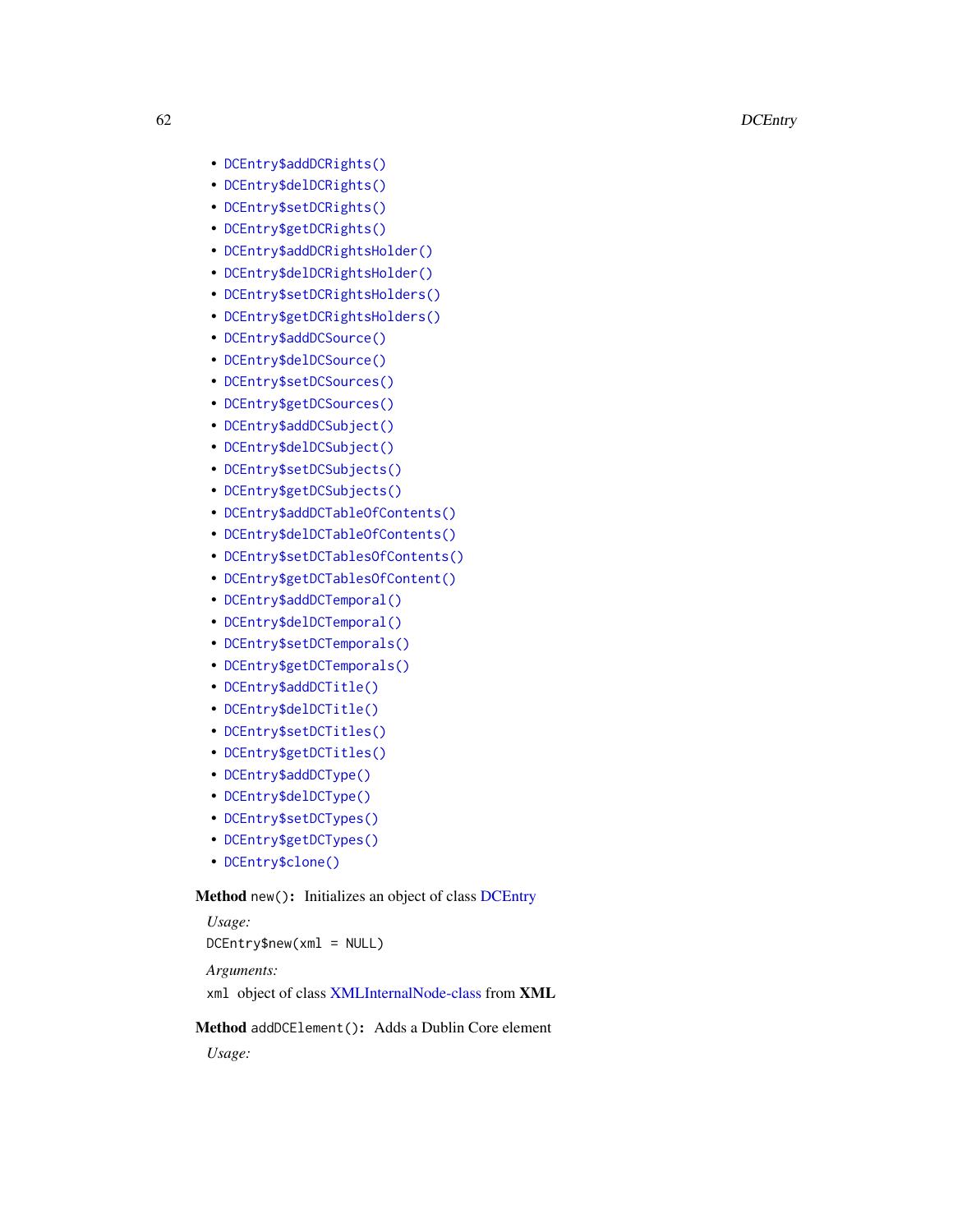DCEntry\$addDCElement(term, value, extended = FALSE)

*Arguments:*

term term value value extended extended. Default is FALSE *Returns:* TRUE if added, FALSE otherwise

<span id="page-62-0"></span>Method delDCElement(): Deletes a Dublin Core element

*Usage:* DCEntry\$delDCElement(term, value) *Arguments:*

term term value value

*Returns:* TRUE if deleted, FALSE otherwise

# <span id="page-62-1"></span>Method setDCElements(): Set a list of DC elements

*Usage:*

DCEntry\$setDCElements(term, values)

*Arguments:*

term term

values vector of values

#### <span id="page-62-2"></span>Method getDCElements(): Get a list of DC elements

*Usage:* DCEntry\$getDCElements(term)

*Arguments:*

term term

*Returns:* a list of objects extending [DCElement](#page-55-1)

# <span id="page-62-3"></span>Method getDCElementByValue(): Get a DC element by value

*Usage:*

DCEntry\$getDCElementByValue(term, value)

*Arguments:*

term term

value value

# <span id="page-62-4"></span>Method addDCAbstract(): Adds DC abstract

*Usage:*

DCEntry\$addDCAbstract(abstract)

*Arguments:*

abstract object of class [DCAbstract](#page-35-0) or vector of class [character](#page-0-0) and length 1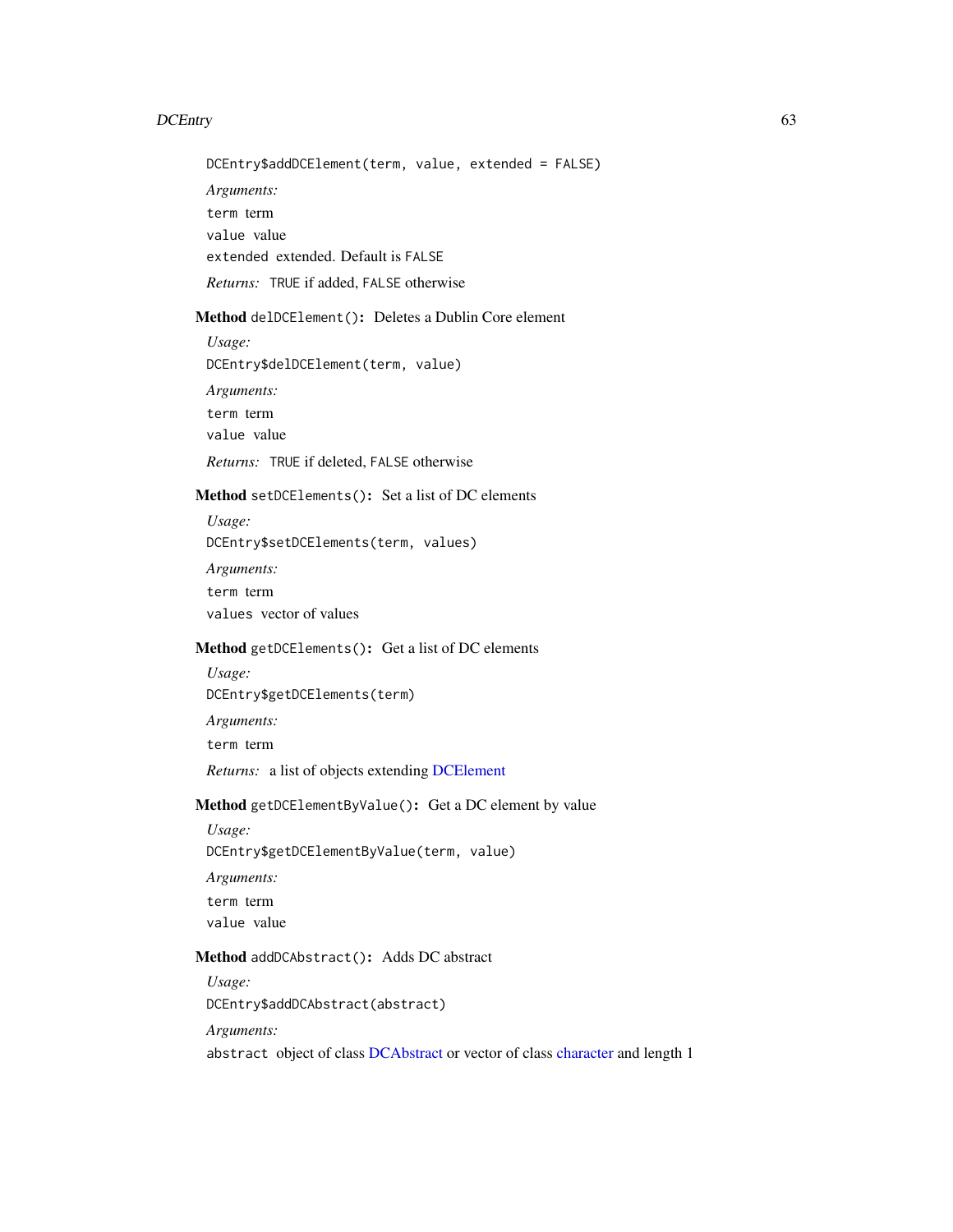## <span id="page-63-0"></span>Method delDCAbstract(): Deletes DC abstract

*Usage:*

DCEntry\$delDCAbstract(abstract)

*Arguments:*

*Arguments:*

abstract object of class [DCAbstract](#page-35-0) or vector of class [character](#page-0-0) and length 1

#### <span id="page-63-1"></span>Method setDCAbstracts(): Set DC abstracts

*Usage:* DCEntry\$setDCAbstracts(abstracts)

abstracts abstracts, vector of class [character](#page-0-0)

# <span id="page-63-2"></span>Method getDCAbstracts(): Get DC abstracts

*Usage:* DCEntry\$getDCAbstracts()

*Returns:* a list of objects of class [DCAbstract](#page-35-0)

# <span id="page-63-3"></span>Method addDCAccessRights(): Adds DC access rights

*Usage:*

DCEntry\$addDCAccessRights(accessRights)

*Arguments:*

accessRights object of class [DCAccessRights](#page-36-2) or vector of class [character](#page-0-0) and length 1

*Returns:* TRUE if added, FALSE otherwise

# <span id="page-63-4"></span>Method delDCAccessRights(): Deletes DC access rights

*Usage:* DCEntry\$delDCAccessRights(accessRights)

*Arguments:*

accessRights object of class [DCAccessRights](#page-36-2) or vector of class [character](#page-0-0) and length 1

## <span id="page-63-5"></span>Method setDCAccessRights(): Set access rights

*Usage:* DCEntry\$setDCAccessRights(accessRights) *Arguments:*

accessRights vector of class [character](#page-0-0)

## <span id="page-63-6"></span>Method getDCAccessRights(): Get DC access rights

<span id="page-63-7"></span>*Usage:* DCEntry\$getDCAccessRights() *Returns:* a list of objects of class [DCAccessRights](#page-36-2)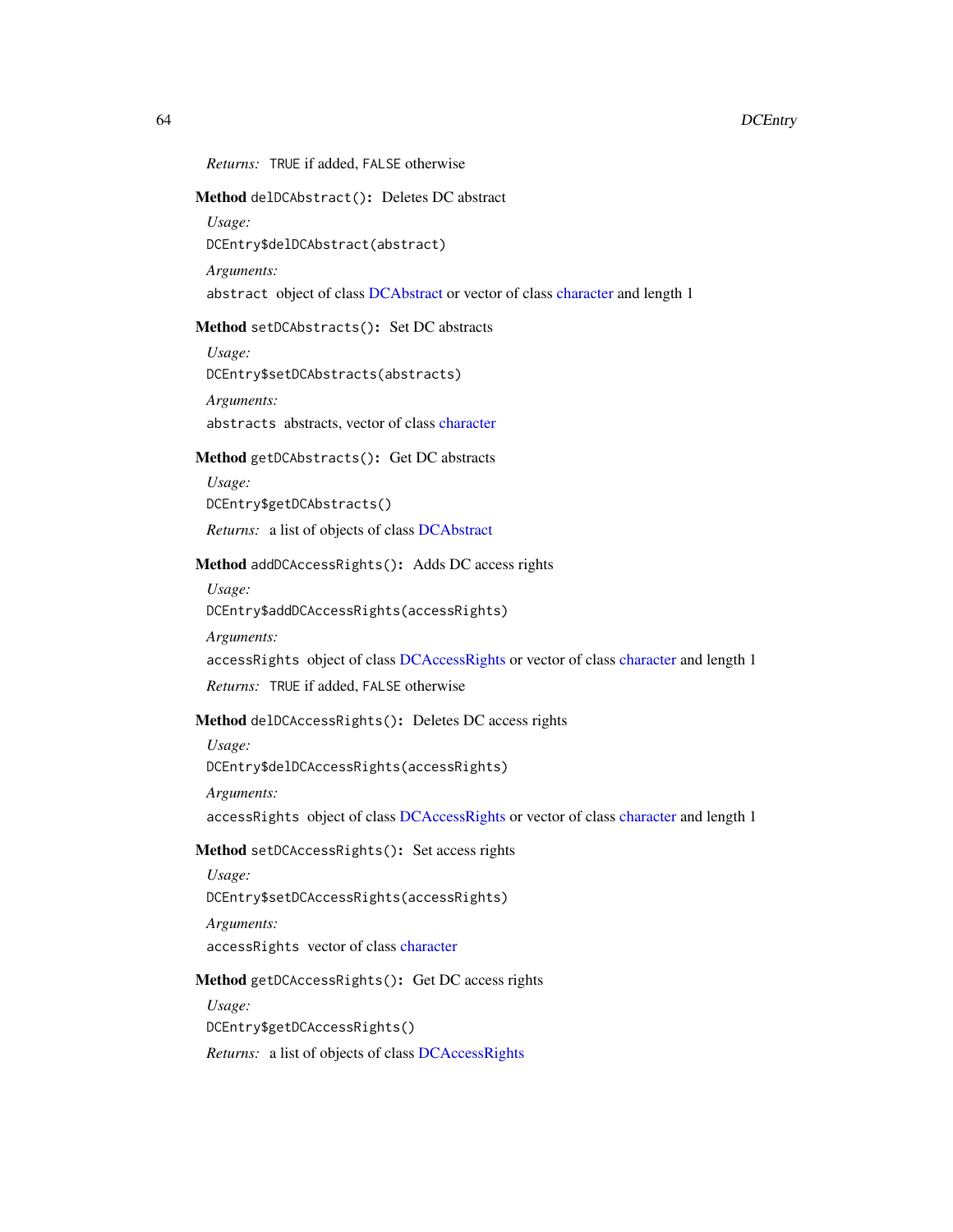Method addDCAccrualMethod(): Adds DC accrual method

*Usage:*

DCEntry\$addDCAccrualMethod(accrualMethod)

*Arguments:*

accrualMethod object of class [DCAccrualMethod](#page-37-2) or vector of class [character](#page-0-0) and length 1 *Returns:* TRUE if added, FALSE otherwise

<span id="page-64-0"></span>Method delDCAccrualMethod(): Deletes DC accrual method

*Usage:*

DCEntry\$delDCAccrualMethod(accrualMethod)

*Arguments:*

accrualMethod object of class [DCAccrualMethod](#page-37-2) or vector of class [character](#page-0-0) and length 1

*Returns:* TRUE if deleted, FALSE otherwise

<span id="page-64-1"></span>Method setDCAccrualMethods(): Set DC accrual method

*Usage:*

DCEntry\$setDCAccrualMethods(accrualMethods)

*Arguments:*

accrualMethods vector of class [character](#page-0-0)

## <span id="page-64-2"></span>Method getDCAccrualMethods(): Get DC accrual method

*Usage:*

DCEntry\$getDCAccrualMethods()

*Returns:* a list of objects of class [DCAccrualMethod](#page-37-2)

# <span id="page-64-3"></span>Method addDCAccrualPeriodicity(): Adds DC accrual periodicity

*Usage:*

DCEntry\$addDCAccrualPeriodicity(accrualPeriodicity)

*Arguments:*

accrualPeriodicity object of class [DCAccrualPeriodicity](#page-38-2) or vector of class [character](#page-0-0) and length 1

*Returns:* TRUE if added, FALSE otherwise

# <span id="page-64-4"></span>Method delDCAccrualPeriodicity(): Deletes DC accrual periodicity

*Usage:*

DCEntry\$delDCAccrualPeriodicity(accrualPeriodicity)

*Arguments:*

accrualPeriodicity object of class [DCAccrualPeriodicity](#page-38-2) or vector of class [character](#page-0-0) and length 1

*Returns:* TRUE if deleted, FALSE otherwise

<span id="page-64-5"></span>Method setDCAccrualPeriodicities(): Set DC accrual periodicities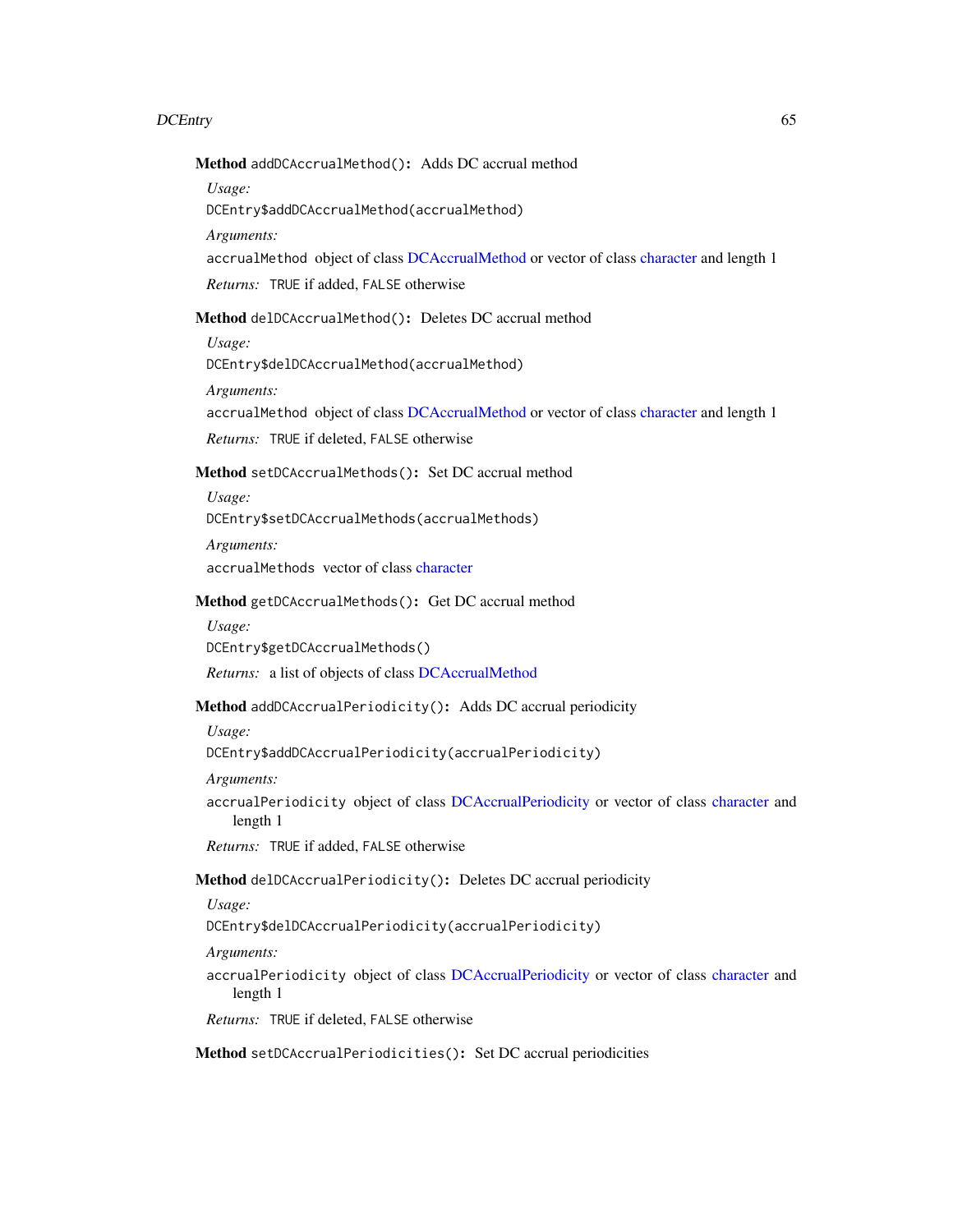*Usage:*

```
DCEntry$setDCAccrualPeriodicities(accrualPeriodicities)
```
*Arguments:*

accrualPeriodicities vector of class [character](#page-0-0)

# <span id="page-65-0"></span>Method getDCAccrualPeriodicities(): Get DC accrual periodicities

*Usage:*

DCEntry\$getDCAccrualPeriodicities()

*Returns:* a list of objects of class [DCAccrualPeriodicity](#page-38-2)

<span id="page-65-1"></span>Method addDCAccrualPolicy(): Adds DC accrual policy

*Usage:*

DCEntry\$addDCAccrualPolicy(accrualPolicy)

*Arguments:*

accrualPolicy object of class [DCAccrualPolicy](#page-39-2) or vector of class [character](#page-0-0) and length 1

*Returns:* TRUE if added, FALSE otherwise

## <span id="page-65-2"></span>Method delDCAccrualPolicy(): Deletes DC accrual policy

*Usage:* DCEntry\$delDCAccrualPolicy(accrualPolicy)

*Arguments:*

accrualPolicy object of class [DCAccrualPolicy](#page-39-2) or vector of class [character](#page-0-0) and length 1

*Returns:* TRUE if deleted, FALSE otherwise

# <span id="page-65-3"></span>Method setDCAccrualPolicies(): Set DC accrual policies

*Usage:*

DCEntry\$setDCAccrualPolicies(accrualPolicies)

*Arguments:*

accrualPolicies vector of class [character](#page-0-0)

# <span id="page-65-4"></span>Method getDCAccrualPolicies(): Get DC accrual policies

*Usage:*

DCEntry\$getDCAccrualPolicies()

*Returns:* a list of objects of class [DCAccrualPolicy](#page-39-2)

## <span id="page-65-5"></span>Method addDCAlternative(): Adds DC alternative

*Usage:*

DCEntry\$addDCAlternative(alternative)

*Arguments:*

alternative object of class [DCAlternative](#page-40-2) or vector of class [character](#page-0-0) and length 1

<span id="page-65-6"></span>*Returns:* TRUE if added, FALSE otherwise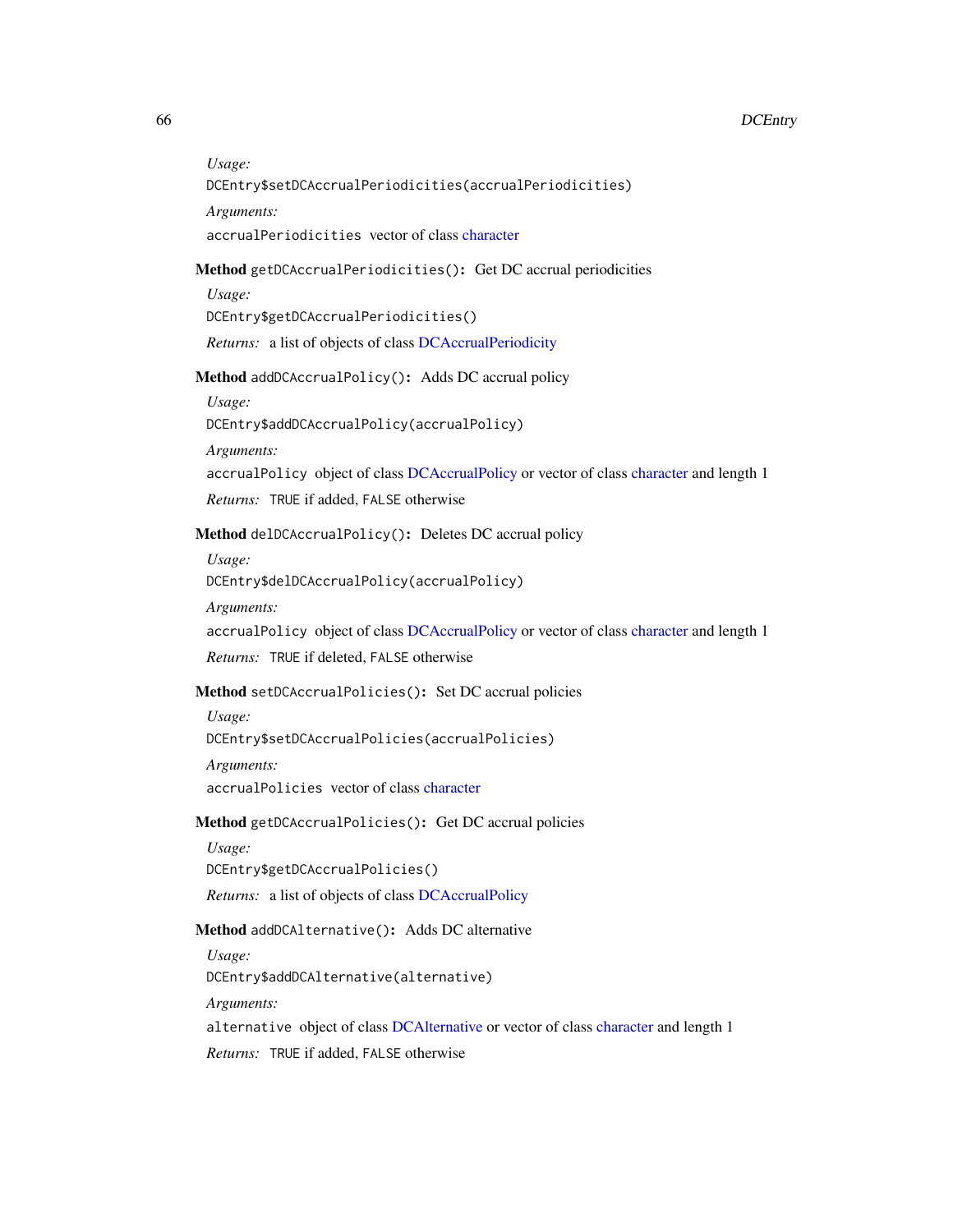Method delDCAlternative(): Deletes DC alternative

*Usage:*

DCEntry\$delDCAlternative(alternative)

*Arguments:*

alternative object of class [DCAlternative](#page-40-2) or vector of class [character](#page-0-0) and length 1

*Returns:* TRUE if deleted, FALSE otherwise

# <span id="page-66-0"></span>Method setDCAlternatives(): Set DC alternatives

*Usage:*

DCEntry\$setDCAlternatives(alternatives)

*Arguments:*

alternatives vector of class [character](#page-0-0)

# <span id="page-66-1"></span>Method getDCAlternatives(): Get DC alternatives

*Usage:*

DCEntry\$getDCAlternatives()

*Returns:* a list of objects of class [DCAlternative](#page-40-2)

# <span id="page-66-2"></span>Method addDCAudience(): Adds DC audience

*Usage:*

DCEntry\$addDCAudience(audience)

*Arguments:*

audience object of class [DCAudience](#page-41-2) or vector of class [character](#page-0-0) and length 1

*Returns:* TRUE if added, FALSE otherwise

# <span id="page-66-3"></span>Method delDCAudience(): Deletes DC audience

*Usage:*

DCEntry\$delDCAudience(audience)

*Arguments:*

audience object of class [DCAudience](#page-41-2) or vector of class [character](#page-0-0) and length 1

*Returns:* TRUE if deleted, FALSE otherwise

# <span id="page-66-4"></span>Method setDCAudiences(): Set DC audiences

*Usage:* DCEntry\$setDCAudiences(audiences) *Arguments:*

audiences vector of class [character](#page-0-0)

#### <span id="page-66-5"></span>Method getDCAudiences(): Get DC audiences

<span id="page-66-6"></span>*Usage:* DCEntry\$getDCAudiences() *Returns:* a list of objects of class [DCAudience](#page-41-2)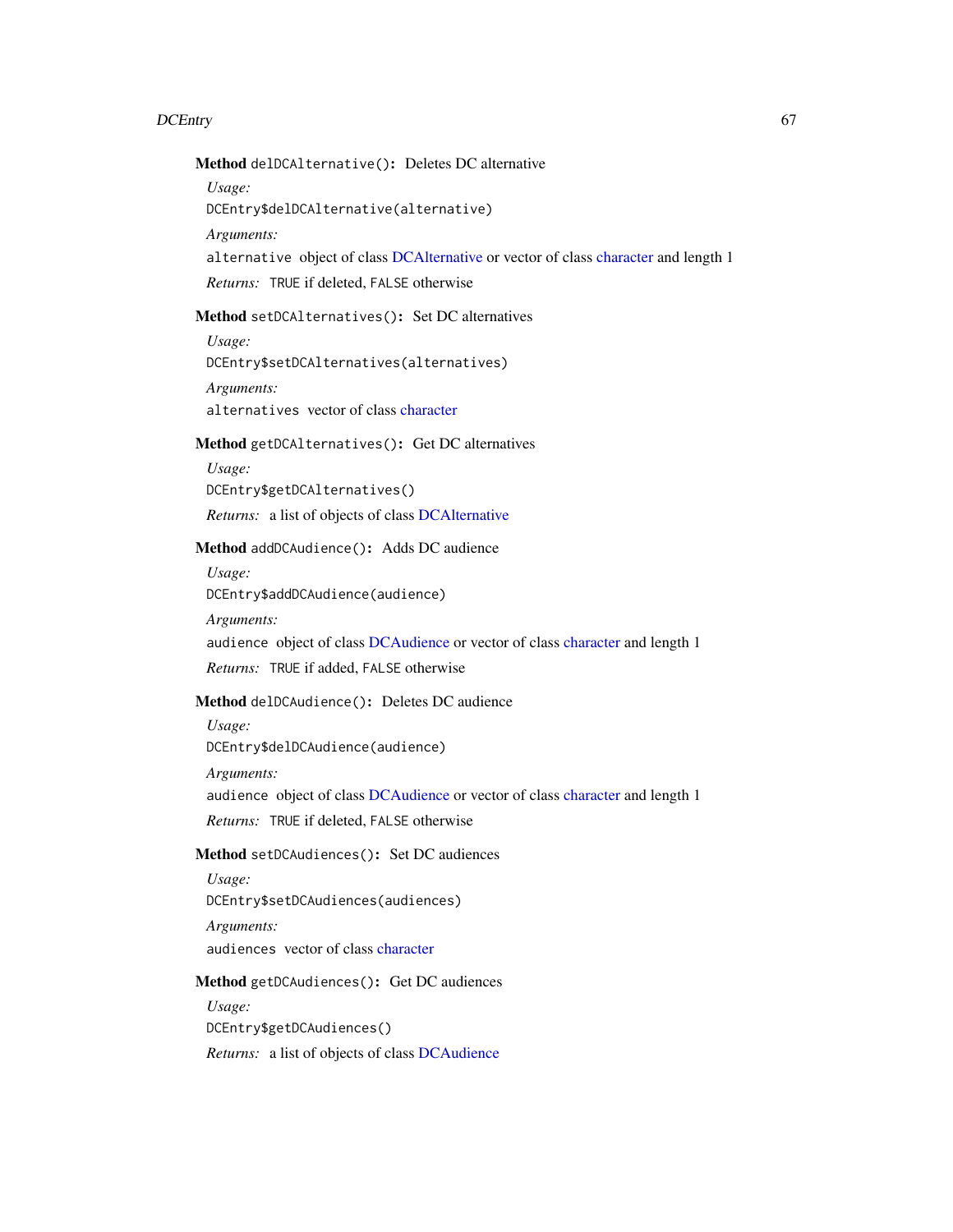# Method addDCAvailable(): Adds DC available

*Usage:*

DCEntry\$addDCAvailable(available)

*Arguments:*

available object of class [DCAvailable](#page-42-2) or vector of class [Date,POSIXt](#page-0-0) or [character](#page-0-0) and length 1

*Returns:* TRUE if added, FALSE otherwise

<span id="page-67-0"></span>Method delDCAvailable(): Deletes DC available

*Usage:*

DCEntry\$delDCAvailable(available)

*Arguments:*

available object of class [DCAvailable](#page-42-2) or vector of class [Date,POSIXt](#page-0-0) or [character](#page-0-0) and length 1

*Returns:* TRUE if deleted, FALSE otherwise

## <span id="page-67-1"></span>Method setDCAvailables(): Set DC availables

*Usage:* DCEntry\$setDCAvailables(availables)

*Arguments:* availables vector of class [character](#page-0-0)

#### <span id="page-67-2"></span>Method getDCAvailables(): Get DC availables

*Usage:* DCEntry\$getDCAvailables() *Returns:* a list of objects of class [DCAvailable](#page-42-2)

#### <span id="page-67-3"></span>Method addDCBibliographicCitation(): Adds DC bibliographic citation

*Usage:*

DCEntry\$addDCBibliographicCitation(bibliographicCitation)

*Arguments:*

bibliographicCitation object of class [DCBibliographicCitation](#page-43-2) or vector of class [character](#page-0-0) and length 1

*Returns:* TRUE if added, FALSE otherwise

# <span id="page-67-4"></span>Method delDCBibliographicCitation(): Deletes DC bibliographic citation

*Usage:*

DCEntry\$delDCBibliographicCitation(bibliographicCitation)

*Arguments:*

bibliographicCitation object of class [DCBibliographicCitation](#page-43-2) or vector of class [character](#page-0-0) and length 1

<span id="page-67-5"></span>*Returns:* TRUE if deleted, FALSE otherwise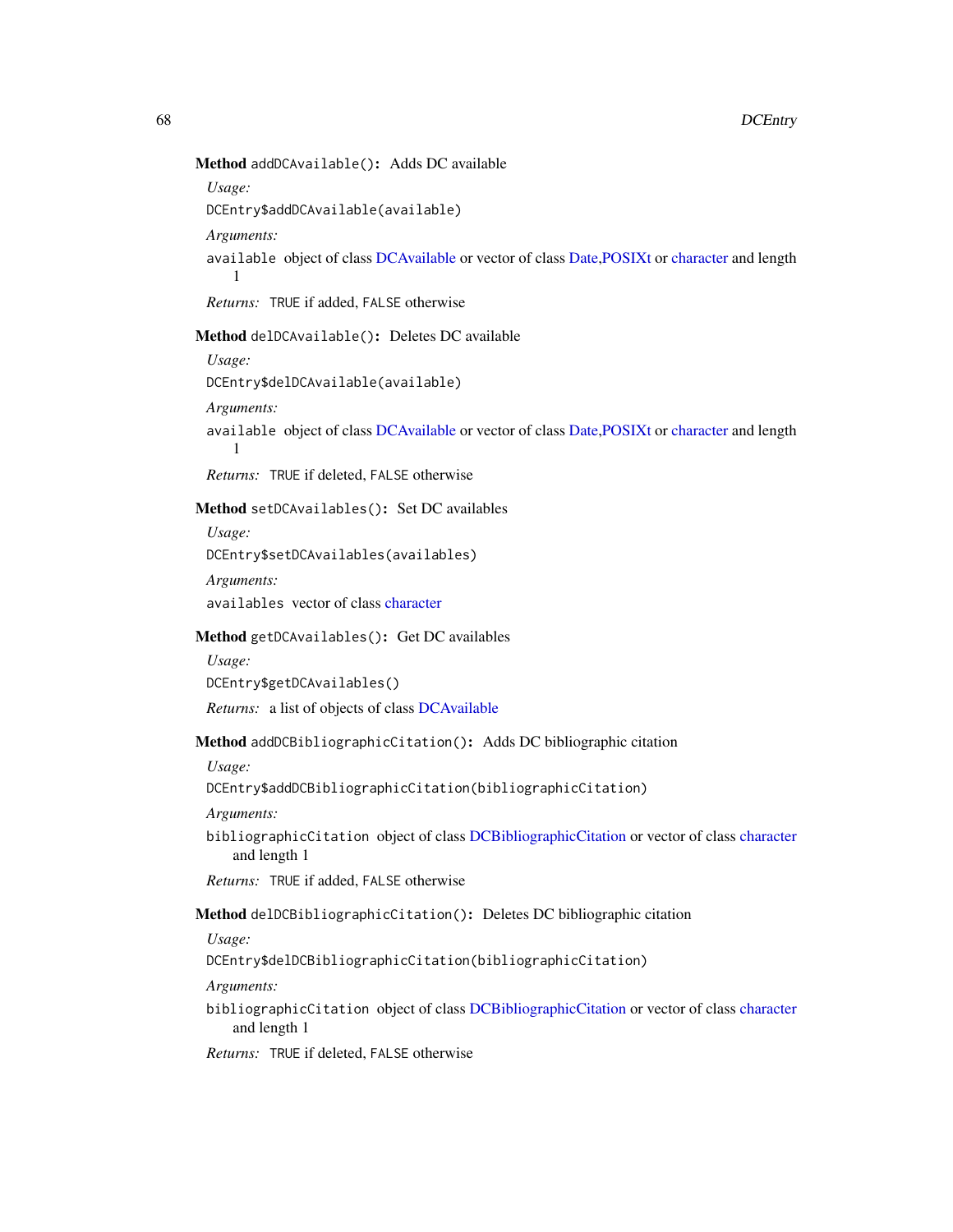Method setDCBibliographicCitations(): Set bibliographic citations

*Usage:*

DCEntry\$setDCBibliographicCitations(bibliographicCitations)

*Arguments:*

bibliographicCitations vector of class [character](#page-0-0)

## <span id="page-68-0"></span>Method getDCBibliographicCitations(): Get bibliographic citations

*Usage:*

DCEntry\$getDCBibliographicCitations()

*Returns:* the list of objects of class [DCBibliographicCitation](#page-43-2)

# <span id="page-68-1"></span>Method addDCConformsTo(): Adds DC conforms to

*Usage:*

DCEntry\$addDCConformsTo(conformsTo)

*Arguments:*

conformsTo object of class [DCConformsTo](#page-44-2) or vector of class [character](#page-0-0) and length 1

*Returns:* TRUE if added, FALSE otherwise

# <span id="page-68-2"></span>Method delDCConformsTo(): Deletes DC conforms to

*Usage:*

DCEntry\$delDCConformsTo(conformsTo)

*Arguments:*

conformsTo object of class [DCConformsTo](#page-44-2) or vector of class [character](#page-0-0) and length 1

*Returns:* TRUE if deleted, FALSE otherwise

## <span id="page-68-3"></span>Method setDCConformsTo(): Set DC conforms to

*Usage:* DCEntry\$setDCConformsTo(conformsTo) *Arguments:* conformsTo vector of class [character](#page-0-0)

#### <span id="page-68-4"></span>Method getDCConformsTo(): Get DC conforms to

*Usage:* DCEntry\$getDCConformsTo() *Returns:* the list of objects of class [DCConformsTo](#page-44-2)

# <span id="page-68-5"></span>Method addDCContributor(): Adds DC contributor

*Usage:*

DCEntry\$addDCContributor(contributor)

*Arguments:*

contributor object of class [DCContributor](#page-45-2) or vector of class [character](#page-0-0) and length 1

<span id="page-68-6"></span>*Returns:* TRUE if added, FALSE otherwise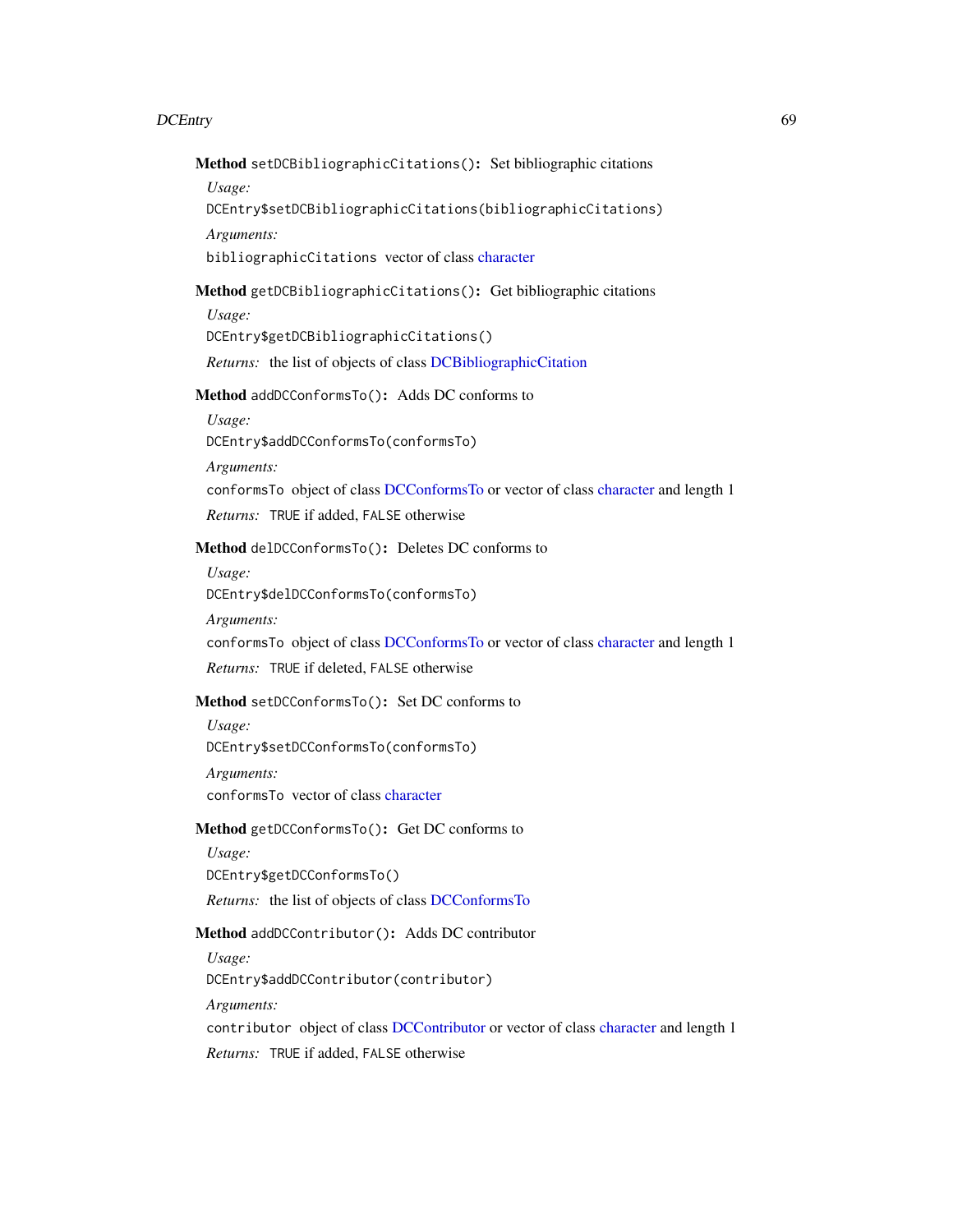# Method delDCContributor(): Deletes DC contributor

*Usage:*

DCEntry\$delDCContributor(contributor)

*Arguments:*

contributor object of class [DCContributor](#page-45-2) or vector of class [character](#page-0-0) and length 1

*Returns:* TRUE if deleted, FALSE otherwise

# <span id="page-69-0"></span>Method setDCContributors(): Set DC contributors

*Usage:*

DCEntry\$setDCContributors(contributors)

*Arguments:*

contributors vector of class [character](#page-0-0)

# <span id="page-69-1"></span>Method getDCContributors(): Get DC contributors

*Usage:*

DCEntry\$getDCContributors()

*Returns:* list of objects of class [DCContributor](#page-45-2)

# <span id="page-69-2"></span>Method addDCCoverage(): Adds DC coverage

*Usage:*

DCEntry\$addDCCoverage(coverage)

*Arguments:*

coverage object of class [DCCoverage](#page-46-2) or vector of class [character](#page-0-0) and length 1

*Returns:* TRUE if added, FALSE otherwise

# <span id="page-69-3"></span>Method delDCCoverage(): Deletes DC coverage

*Usage:*

DCEntry\$delDCCoverage(coverage)

*Arguments:*

coverage object of class [DCCoverage](#page-46-2) or vector of class [character](#page-0-0) and length 1

*Returns:* TRUE if deleted, FALSE otherwise

# <span id="page-69-4"></span>Method setDCCoverages(): Set DC coverages

*Usage:* DCEntry\$setDCCoverages(coverages)

*Arguments:* coverages coverages vector of class [character](#page-0-0)

## <span id="page-69-5"></span>Method getDCCoverages(): Get DC coverages

*Usage:* DCEntry\$getDCCoverages()

<span id="page-69-6"></span>*Returns:* a list of objects of class [DCCoverage](#page-46-2)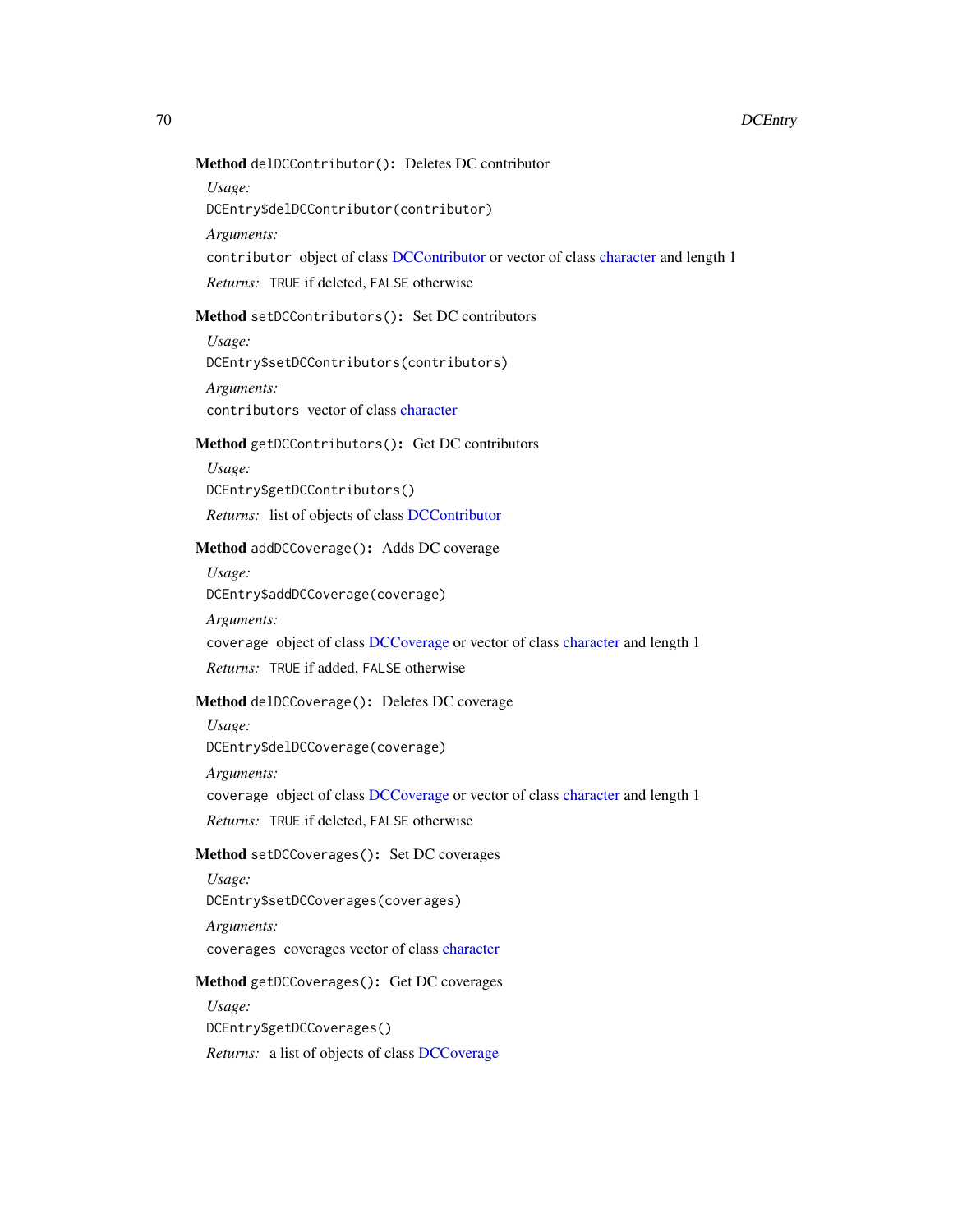Method addDCCreated(): Adds DC created

*Usage:*

DCEntry\$addDCCreated(created)

*Arguments:*

created object of class [DCCreated](#page-47-2) or vector of class [Date,POSIXt](#page-0-0) or [character](#page-0-0) and length 1 *Returns:* TRUE if added, FALSE otherwise

# <span id="page-70-0"></span>Method delDCCreated(): Deletes DC created

*Usage:*

DCEntry\$delDCCreated(created)

*Arguments:*

created object of class [DCCreated](#page-47-2) or vector of class [Date,POSIXt](#page-0-0) or [character](#page-0-0) and length 1 *Returns:* TRUE if deleted, FALSE otherwise

# <span id="page-70-1"></span>Method addDCCreator(): Adds DC creator

*Usage:* DCEntry\$addDCCreator(creator) *Arguments:* creator object of class [DCCreator](#page-48-2) or vector of class [character](#page-0-0) and length 1 *Returns:* TRUE if added, FALSE otherwise

## <span id="page-70-2"></span>Method delDCCreator(): Deletes DC creator

*Usage:* DCEntry\$delDCCreator(creator) *Arguments:* creator object of class [DCCreator](#page-48-2) or vector of class [character](#page-0-0) and length 1 *Returns:* TRUE if deleted, FALSE otherwise

## <span id="page-70-3"></span>Method setDCCreators(): Set DC creators

*Usage:* DCEntry\$setDCCreators(creators) *Arguments:* creators creators

# <span id="page-70-4"></span>Method getDCCreators(): Get DC creators

*Usage:* DCEntry\$getDCCreators() *Returns:* a list of objects of class [DCCreator](#page-48-2)

#### <span id="page-70-5"></span>Method addDCDate(): Adds DC date

*Usage:* DCEntry\$addDCDate(date)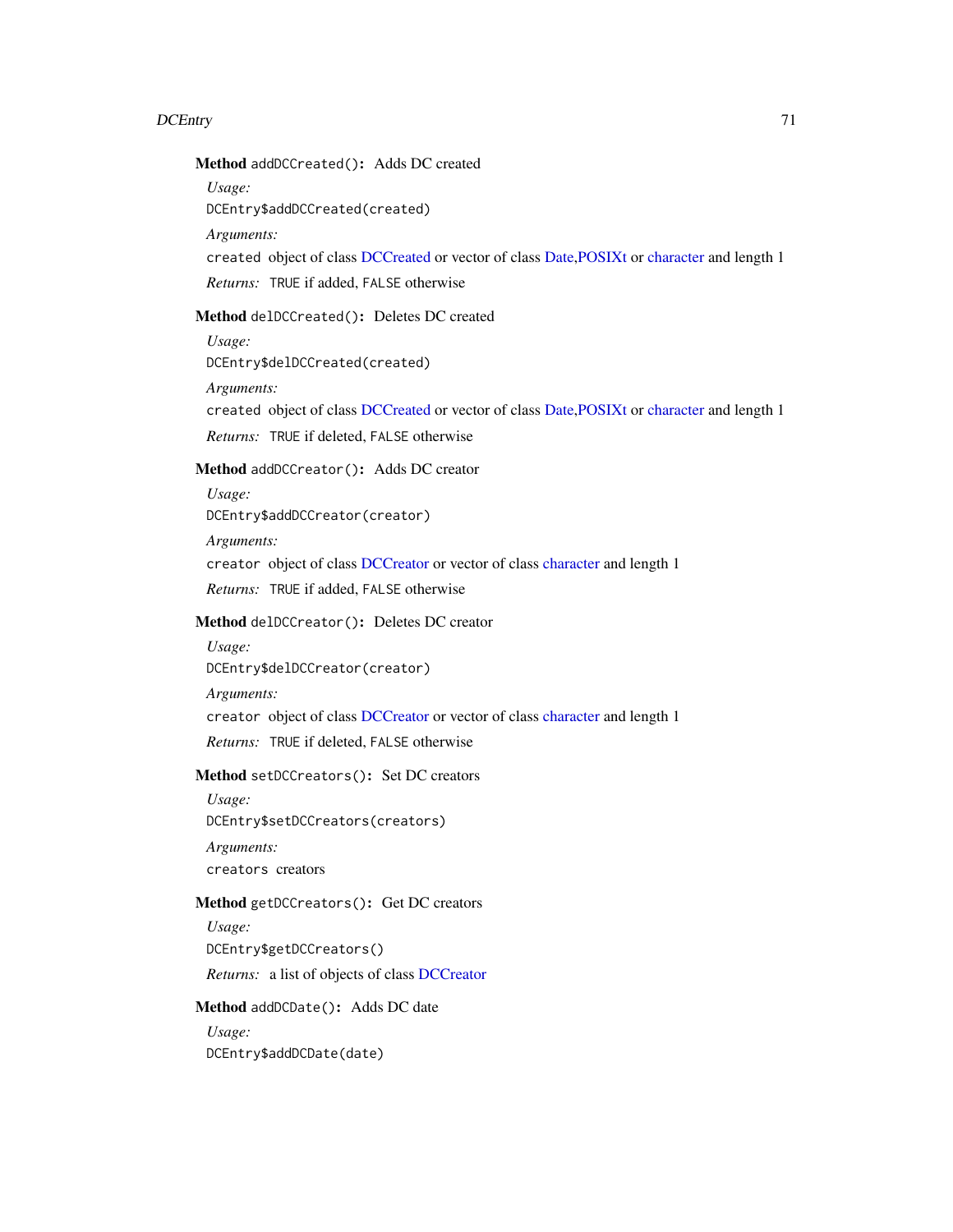#### *Arguments:*

date object of class [DCDate](#page-49-2) or vector of class [Date,POSIXt](#page-0-0) or [character](#page-0-0) and length 1 *Returns:* TRUE if added, FALSE otherwise

## <span id="page-71-0"></span>Method delDCDate(): Deletes DC date

*Usage:*

DCEntry\$delDCDate(date)

*Arguments:*

date object of class [DCDate](#page-49-2) or vector of class [Date,POSIXt](#page-0-0) or [character](#page-0-0) and length 1

*Returns:* TRUE if deleted, FALSE otherwise

# <span id="page-71-1"></span>Method setDCDates(): Set DC Creators

*Usage:* DCEntry\$setDCDates(dates) *Arguments:*

dates dates vector of class [Date](#page-0-0) or [POSIXt](#page-0-0)

# <span id="page-71-2"></span>Method getDCDates(): Get DC Dates

*Usage:*

DCEntry\$getDCDates()

*Returns:* a list of objects of class [DCDate](#page-49-2)

#### <span id="page-71-3"></span>Method addDCDateAccepted(): Adds DC date accepted

*Usage:*

DCEntry\$addDCDateAccepted(dateAccepted)

*Arguments:*

dateAccepted object of class [DCDateAccepted](#page-50-2) or vector of class [Date,POSIXt](#page-0-0) or [character](#page-0-0) and length 1

*Returns:* TRUE if added, FALSE otherwise

## <span id="page-71-4"></span>Method delDCDateAccepted(): Deletes DC date accepted

*Usage:*

DCEntry\$delDCDateAccepted(dateAccepted)

## *Arguments:*

dateAccepted object of class [DCDateAccepted](#page-50-2) or vector of class [Date,POSIXt](#page-0-0) or [character](#page-0-0) and length 1

*Returns:* TRUE if deleted, FALSE otherwise

<span id="page-71-5"></span>Method addDCDateCopyrighted(): Adds DC date copyrighted

*Usage:*

DCEntry\$addDCDateCopyrighted(dateCopyrighted)

*Arguments:*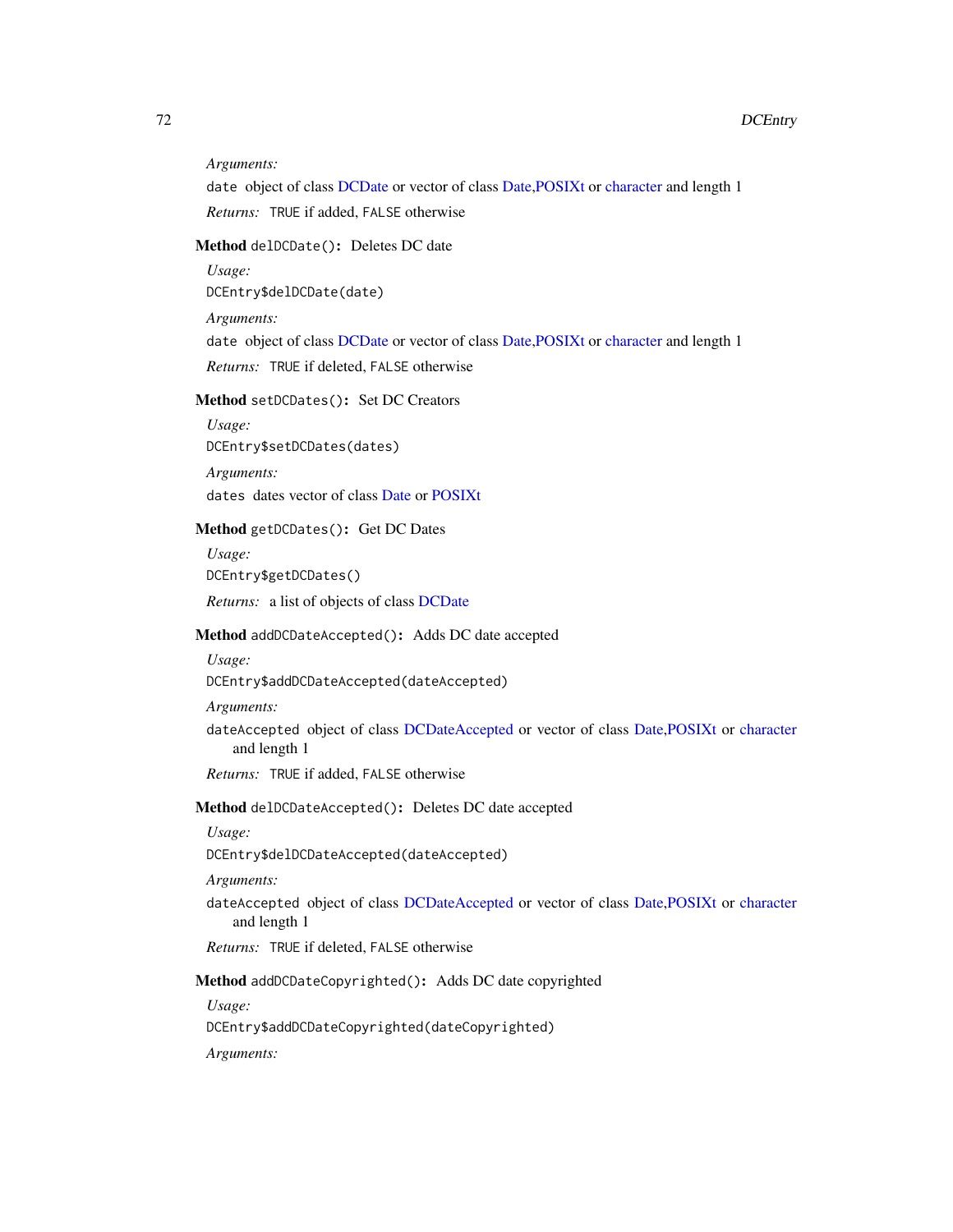dateCopyrighted object of class [DCDateCopyrighted](#page-51-0) or vector of class [Date,POSIXt](#page-0-0) or [char](#page-0-0)[acter](#page-0-0) and length 1

*Returns:* TRUE if added, FALSE otherwise

Method delDCDateCopyrighted(): Deletes DC date copyrighted

*Usage:*

DCEntry\$delDCDateCopyrighted(dateCopyrighted)

*Arguments:*

dateCopyrighted object of class [DCDateCopyrighted](#page-51-0) or vector of class [Date,POSIXt](#page-0-0) or [char](#page-0-0)[acter](#page-0-0) and length 1

*Returns:* TRUE if deleted, FALSE otherwise

# Method addDCDateSubmitted(): Adds DC date submitted

*Usage:*

DCEntry\$addDCDateSubmitted(dateSubmitted)

*Arguments:*

dateSubmitted object of class [DCDateSubmitted](#page-52-0) or vector of class [Date,POSIXt](#page-0-0) or [character](#page-0-0) and length 1

*Returns:* TRUE if added, FALSE otherwise

### Method delDCDateSubmitted(): Deletes DC date submitted

*Usage:*

DCEntry\$delDCDateSubmitted(dateSubmitted)

*Arguments:*

dateSubmitted object of class [DCDateSubmitted](#page-52-0) or vector of class [Date,POSIXt](#page-0-0) or [character](#page-0-0) and length 1

*Returns:* TRUE if deleted, FALSE otherwise

Method addDCDescription(): Adds DC description

*Usage:*

DCEntry\$addDCDescription(description)

*Arguments:*

description object of class [DCDescription](#page-53-0) or vector of class [character](#page-0-0) and length 1

*Returns:* TRUE if added, FALSE otherwise

## Method delDCDescription(): Deletes DC description

*Usage:*

DCEntry\$delDCDescription(description)

*Arguments:*

description object of class [DCDescription](#page-53-0) or vector of class [character](#page-0-0) and length 1

*Returns:* TRUE if deleted, FALSE otherwise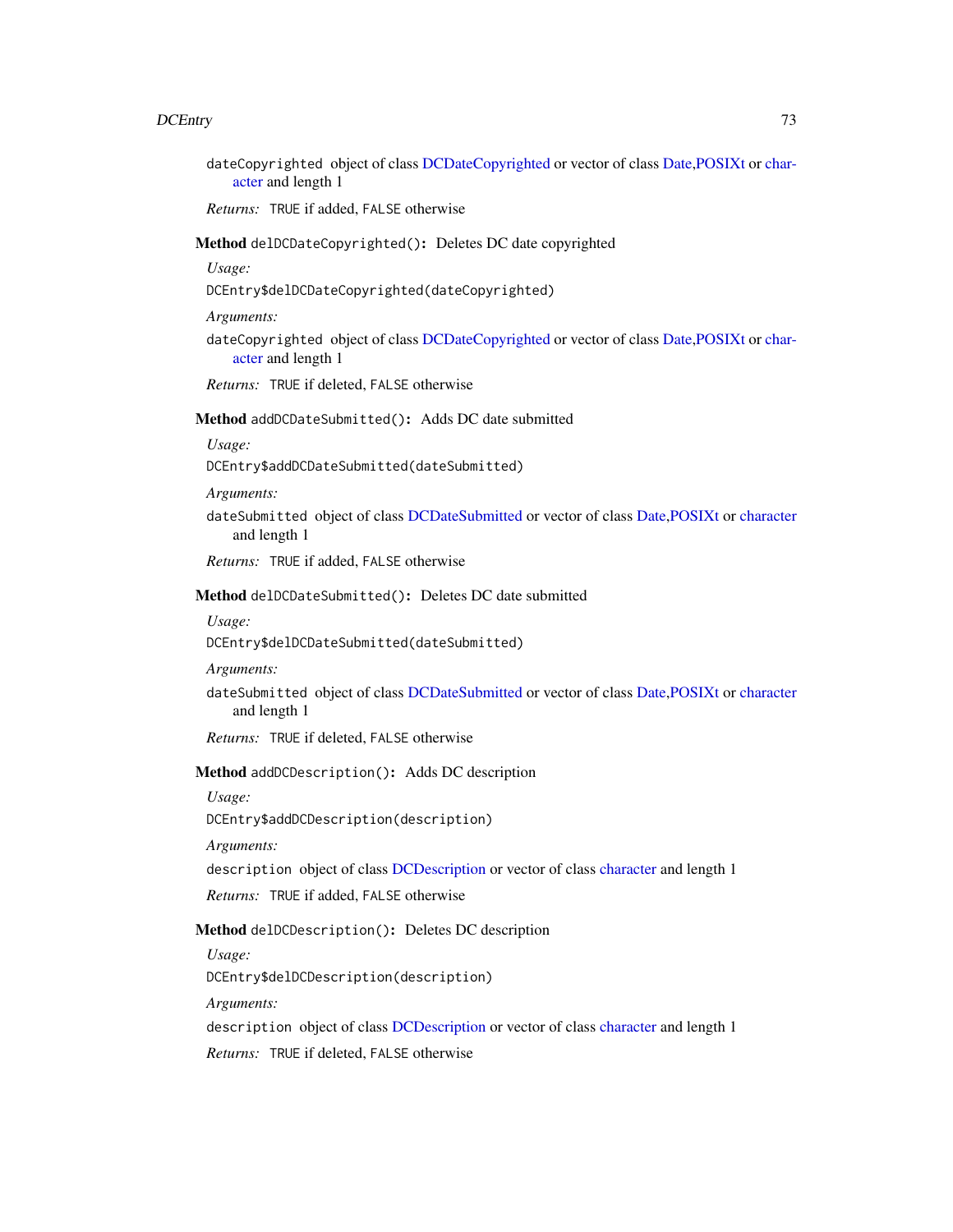## Method setDCDescriptions(): Set DC descriptions

*Usage:*

DCEntry\$setDCDescriptions(descriptions)

*Arguments:*

descriptions vector of class [character](#page-0-0)

# Method getDCDescriptions(): Get DC descriptions

*Usage:*

DCEntry\$getDCDescriptions()

*Returns:* a list of objects of class [DCDescription](#page-53-0)

## Method addDCEducationalLevel(): Adds DC educational level

*Usage:*

DCEntry\$addDCEducationalLevel(educationalLevel)

*Arguments:*

1

educationalLevel object of class [DCEducationalLevel](#page-54-0) or vector of class [character](#page-0-0) and length

*Returns:* TRUE if added, FALSE otherwise

## Method delDCEducationalLevel(): Deletes DC educational level

*Usage:*

DCEntry\$delDCEducationalLevel(educationalLevel)

#### *Arguments:*

educationalLevel object of class [DCEducationalLevel](#page-54-0) or vector of class [character](#page-0-0) and length 1

*Returns:* TRUE if deleted, FALSE otherwise

### Method setDCEducationalLevels(): set DC education levels

*Usage:*

DCEntry\$setDCEducationalLevels(educationLevels)

*Arguments:*

educationLevels vector of class [character](#page-0-0)

### Method getDCEducationalLevels(): Get DC educational levels

*Usage:*

DCEntry\$getDCEducationalLevels()

*Returns:* a list of objects of class [DCEducationalLevel](#page-54-0)

### Method addDCExtent(): Adds DC extent

*Usage:* DCEntry\$addDCExtent(extent) *Arguments:*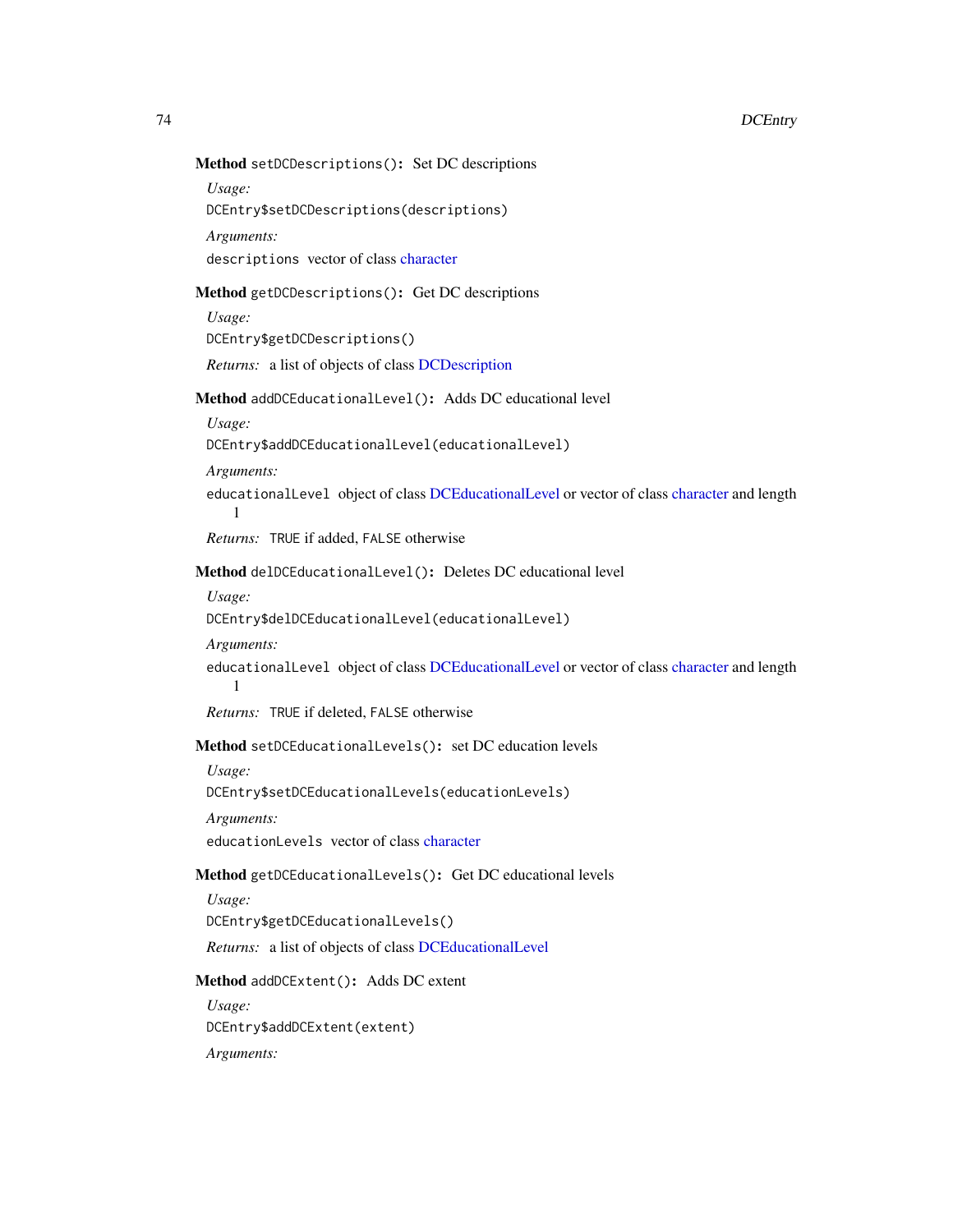extent object of class [DCExtent](#page-93-0) or vector of class [character](#page-0-0) and length 1

*Returns:* TRUE if added, FALSE otherwise

## Method delDCExtent(): Deletes DC extent

*Usage:*

DCEntry\$delDCExtent(extent)

#### *Arguments:*

extent object of class [DCExtent](#page-93-0) or vector of class [character](#page-0-0) and length 1

*Returns:* TRUE if deleted, FALSE otherwise

## Method setDCExtents(): Set DC extents

*Usage:* DCEntry\$setDCExtents(extents)

*Arguments:* extents vector of class [character](#page-0-0)

# Method getDCExtents(): Get DC extents

*Usage:* DCEntry\$getDCExtents() *Returns:* a list of objects of class [DCExtent](#page-93-0)

#### Method addDCFormat(): Adds DC format

*Usage:* DCEntry\$addDCFormat(format) *Arguments:* format object of class [DCFormat](#page-94-0) or vector of class [character](#page-0-0) and length 1 *Returns:* TRUE if added, FALSE otherwise

# Method delDCFormat(): Deletes DC format

*Usage:* DCEntry\$delDCFormat(format) *Arguments:* format object of class [DCFormat](#page-94-0) or vector of class [character](#page-0-0) and length 1 *Returns:* TRUE if deleted, FALSE otherwise

# Method setDCFormats(): Set DC formats

*Usage:* DCEntry\$setDCFormats(formats) *Arguments:* formats vector of class [character](#page-0-0)

Method getDCFormats(): Get DC formats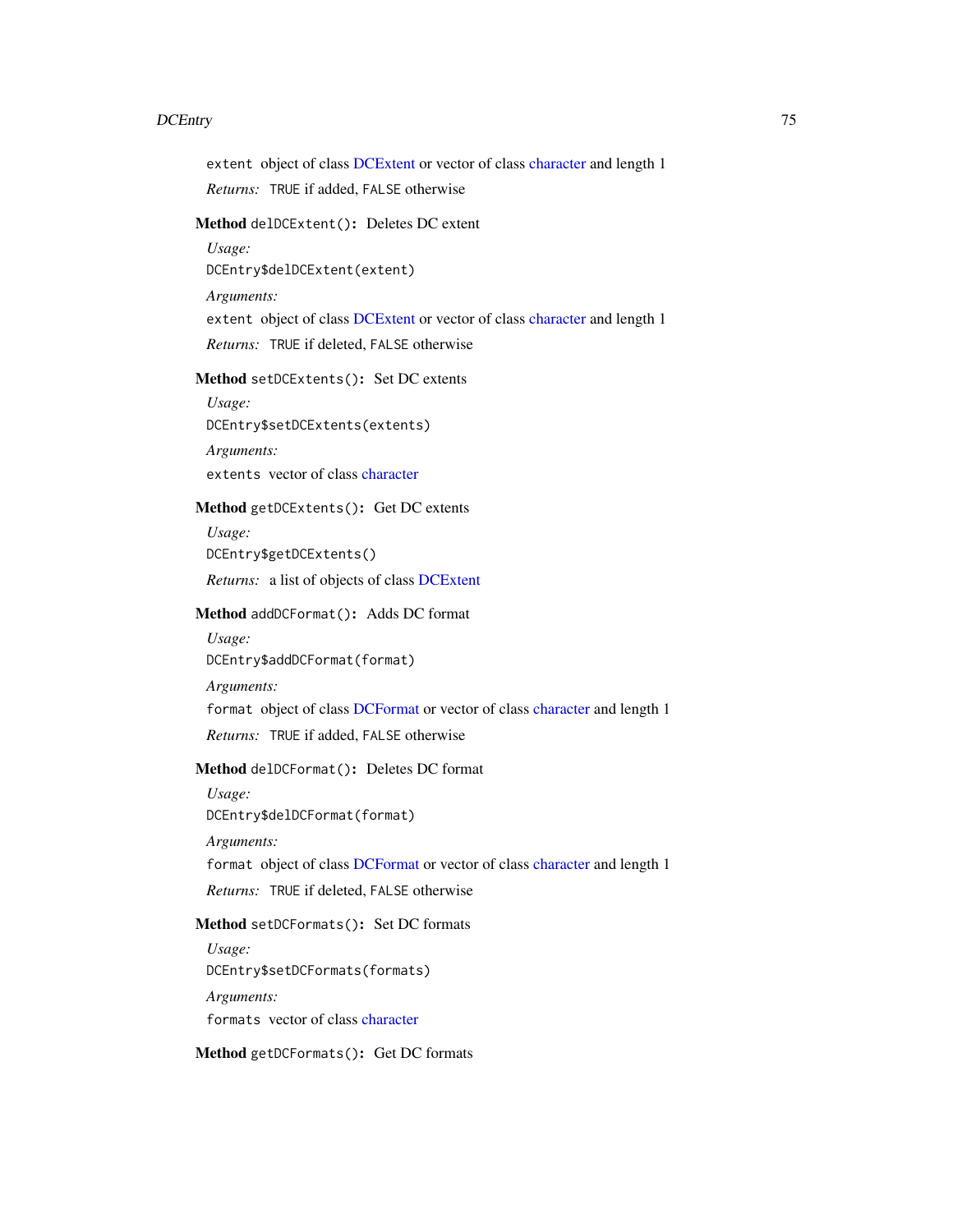*Usage:* DCEntry\$getDCFormats() *Returns:* a list of objects of class [DCFormat](#page-94-0)

### Method addDCHasPart(): Adds DC hasPart

*Usage:* DCEntry\$addDCHasPart(hasPart)

*Arguments:*

hasPart object of class [DCHasPart](#page-95-0) or vector of class [character](#page-0-0) and length 1

*Returns:* TRUE if added, FALSE otherwise

# Method delDCHasPart(): Deletes DC hasPart

*Usage:* DCEntry\$delDCHasPart(hasPart)

*Arguments:*

hasPart object of class [DCHasPart](#page-95-0) or vector of class [character](#page-0-0) and length 1

*Returns:* TRUE if deleted, FALSE otherwise

### Method setDCHasParts(): Set DC hasParts

*Usage:* DCEntry\$setDCHasParts(hasParts)

*Arguments:*

hasParts vector of class [character](#page-0-0)

# Method getDCHasParts(): Get DC has part

*Usage:* DCEntry\$getDCHasParts()

*Returns:* a list of objects of class [DCHasPart](#page-95-0)

### Method addDCHasVersion(): Adds DC hasVersion

*Usage:*

DCEntry\$addDCHasVersion(hasVersion)

*Arguments:*

hasVersion object of class [DCHasVersion](#page-96-0) or vector of class [character](#page-0-0) and length 1

*Returns:* TRUE if added, FALSE otherwise

### Method delDCHasVersion(): Deletes DC hasVersion

*Usage:*

DCEntry\$delDCHasVersion(hasVersion)

*Arguments:*

hasVersion object of class [DCHasVersion](#page-96-0) or vector of class [character](#page-0-0) and length 1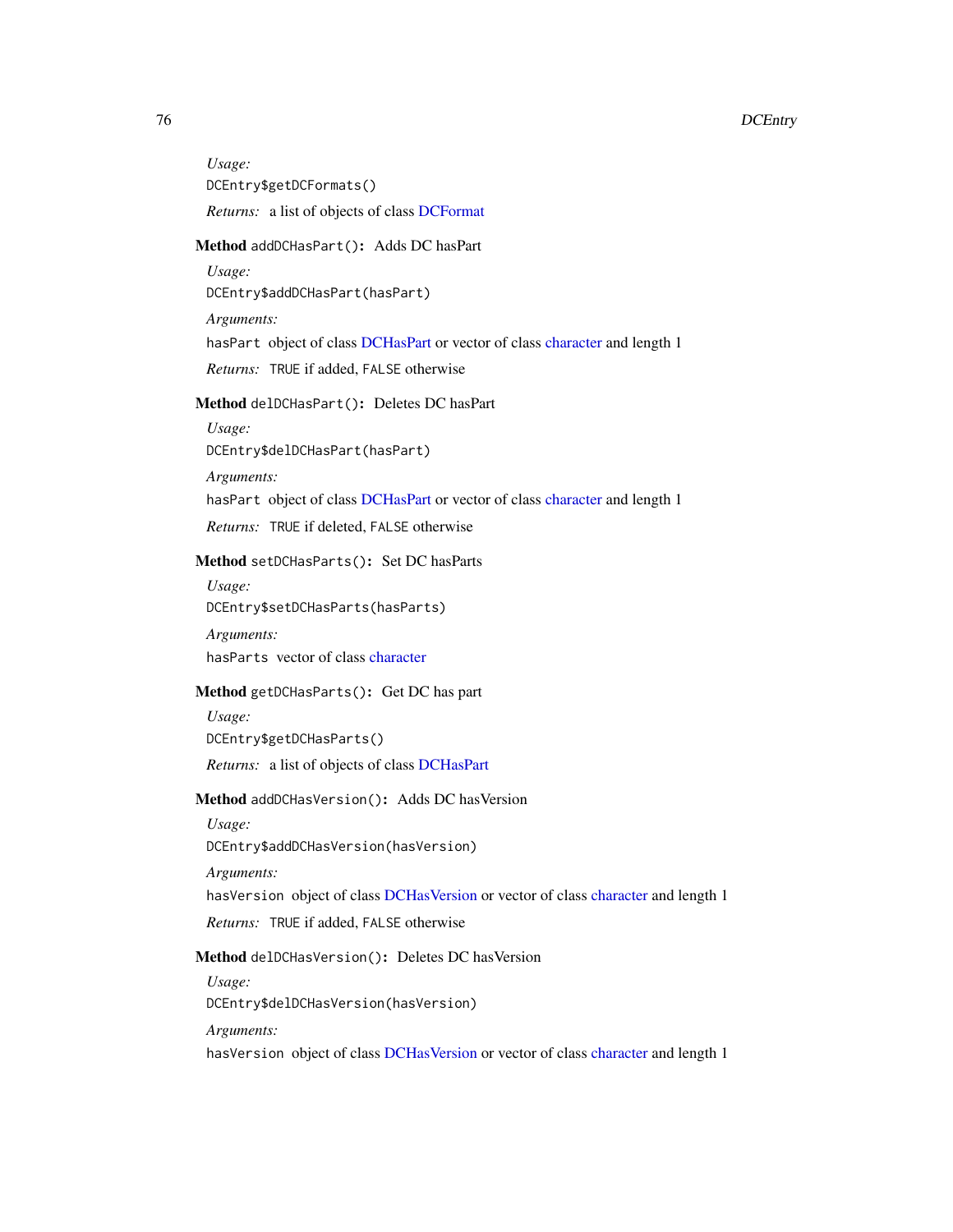*Returns:* TRUE if deleted, FALSE otherwise Method setDCHasVersions(): Set DC hasVersions *Usage:* DCEntry\$setDCHasVersions(hasVersions) *Arguments:* hasVersions vector of class [character](#page-0-0) Method getDCHasVersions(): Get DC has versions *Usage:* DCEntry\$getDCHasVersions() *Returns:* a list of objects of class [DCHasVersion](#page-96-0) Method addDCIdentifier(): Adds DC identifier *Usage:* DCEntry\$addDCIdentifier(identifier) *Arguments:* identifier object of class [DCIdentifier](#page-97-0) or vector of class [character](#page-0-0) and length 1 *Returns:* TRUE if added, FALSE otherwise Method delDCIdentifier(): Deletes DC identifier *Usage:* DCEntry\$delDCIdentifier(identifier) *Arguments:* identifier object of class [DCIdentifier](#page-97-0) or vector of class [character](#page-0-0) and length 1 *Returns:* TRUE if deleted, FALSE otherwise Method setDCIdentifiers(): Set DC identifiers *Usage:* DCEntry\$setDCIdentifiers(identifiers) *Arguments:* identifiers vector of class [character](#page-0-0) Method getDCIdentifiers(): Get DC identifiers *Usage:* DCEntry\$getDCIdentifiers() *Returns:* a list of objects of class [DCIdentifier](#page-97-0) Method addDCInstructionalMethod(): Adds DC instructionalMethod *Usage:* DCEntry\$addDCInstructionalMethod(instructionalMethod) *Arguments:*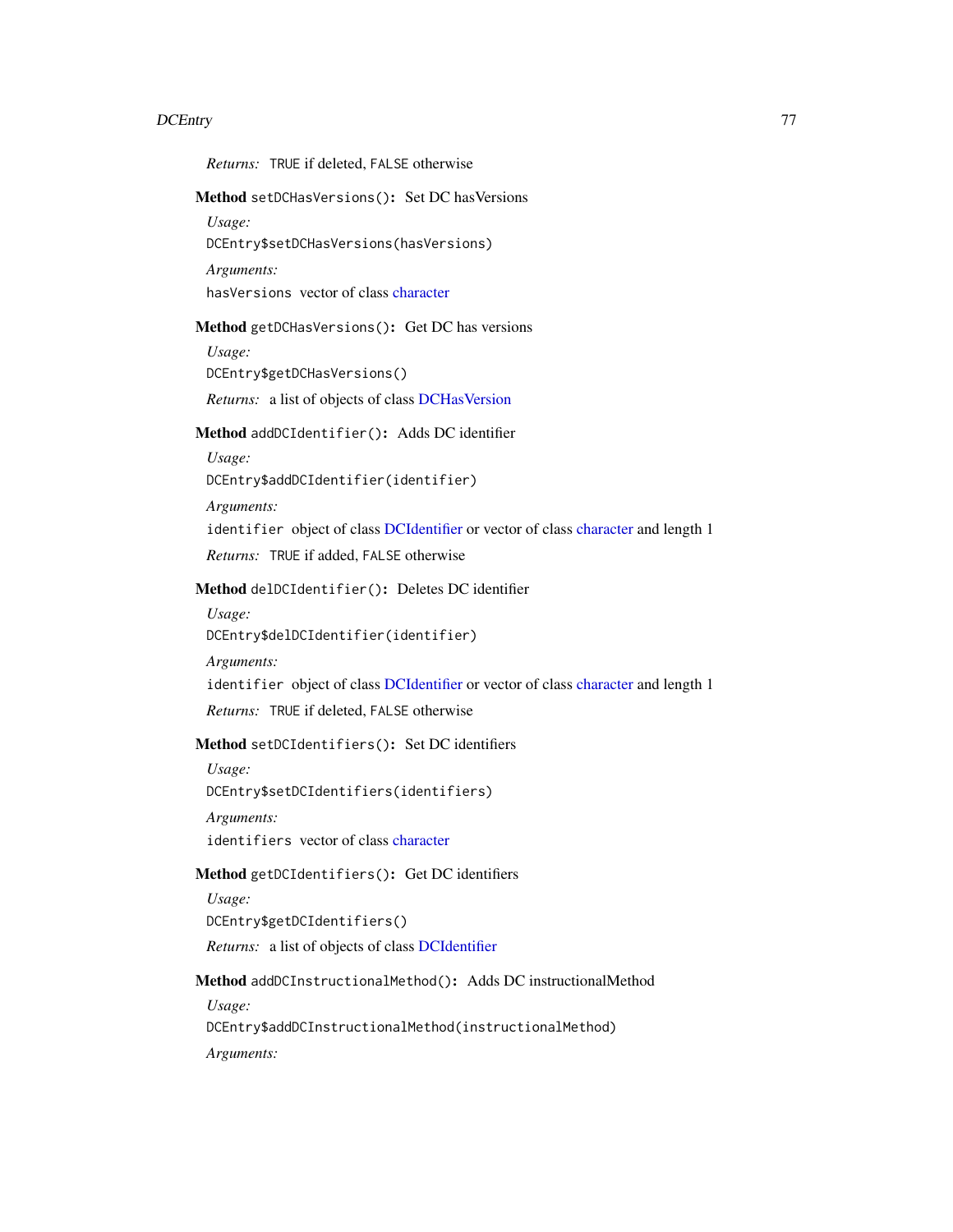instructionalMethod object of class [DCInstructionalMethod](#page-98-0) or vector of class [character](#page-0-0) and length 1

*Returns:* TRUE if added, FALSE otherwise

Method delDCInstructionalMethod(): Deletes DC instructionalMethod

*Usage:*

- DCEntry\$delDCInstructionalMethod(instructionalMethod)
- *Arguments:*
- instructionalMethod object of class [DCInstructionalMethod](#page-98-0) or vector of class [character](#page-0-0) and length 1

*Returns:* TRUE if deleted, FALSE otherwise

### Method setDCInstructionalMethods(): Set DC Instructional methods

### *Usage:*

DCEntry\$setDCInstructionalMethods(instructionalMethods)

*Arguments:* instructionalMethods vector of class [character](#page-0-0)

### Method getDCInstructionalMethods(): Get DC instructional methods

*Usage:*

DCEntry\$getDCInstructionalMethods()

*Returns:* a list of objects of class [DCInstructionalMethod](#page-98-0)

## Method addDCIsPartOf(): Adds DC isPartOf

*Usage:*

DCEntry\$addDCIsPartOf(isPartOf)

## *Arguments:*

isPartOf object of class [DCIsPartOf](#page-99-0) or vector of class [character](#page-0-0) and length 1

*Returns:* TRUE if added, FALSE otherwise

# Method delDCIsPartOf(): Deletes DC isPartOf

*Usage:*

DCEntry\$delDCIsPartOf(isPartOf)

*Arguments:*

isPartOf object of class [DCIsPartOf](#page-99-0) or vector of class [character](#page-0-0) and length 1

*Returns:* TRUE if deleted, FALSE otherwise

# Method setDCIsPartOf(): Set DC IsPartOf

*Usage:* DCEntry\$setDCIsPartOf(isPartOf) *Arguments:* isPartOf vector of class [character](#page-0-0)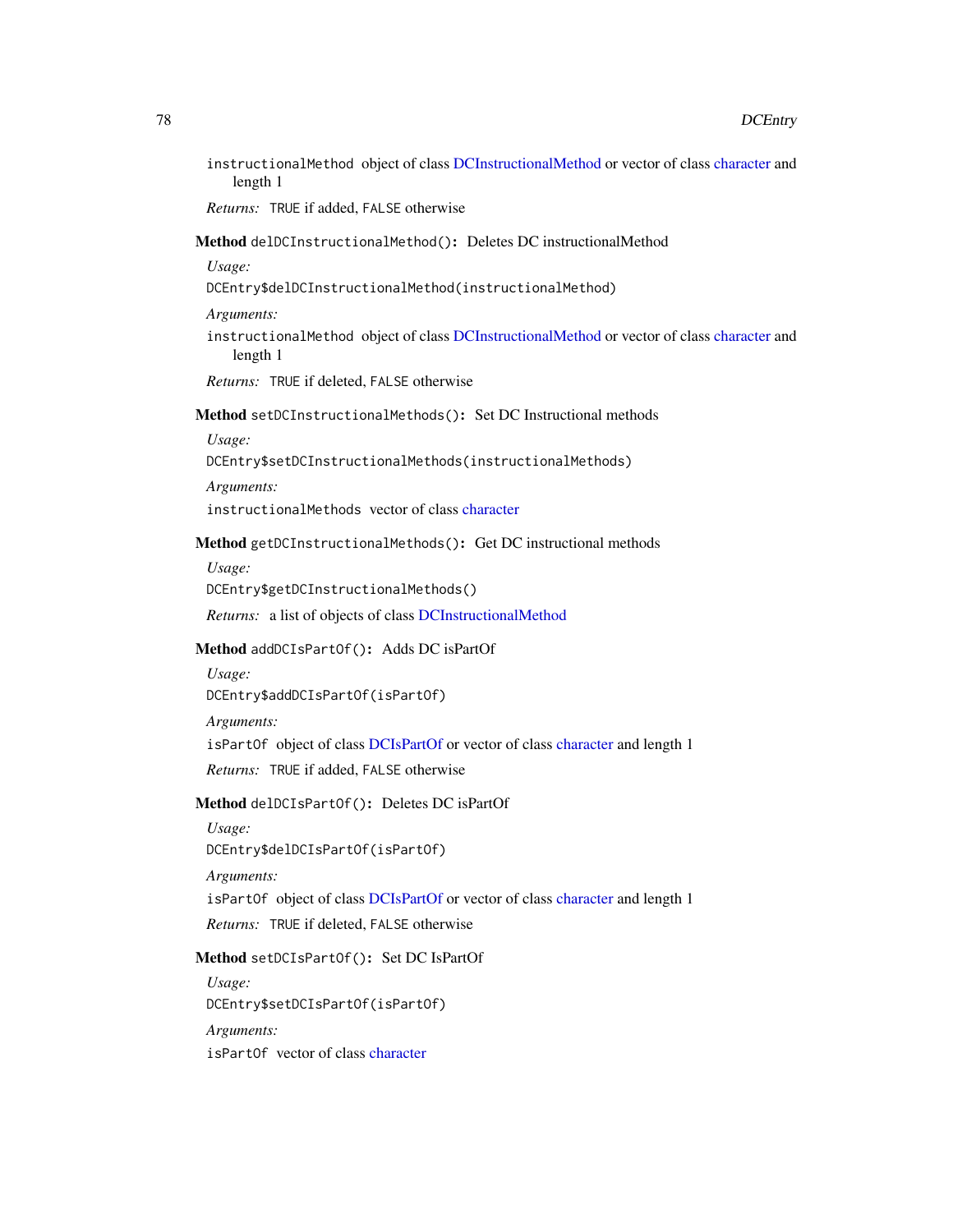Method getDCIsPartOfs(): Get DC Is Part of

*Usage:*

DCEntry\$getDCIsPartOfs()

*Returns:* a list of objects of class [DCIsPartOf](#page-99-0)

Method addDCIsReferencedBy(): Adds DC isReferencedBy

*Usage:*

DCEntry\$addDCIsReferencedBy(isReferencedBy)

*Arguments:*

isReferencedBy object of class [DCIsReferencedBy](#page-100-0) or vector of class [character](#page-0-0) and length 1 *Returns:* TRUE if added, FALSE otherwise

Method delDCIsReferencedBy(): Deletes DC isReferencedBy

*Usage:*

DCEntry\$delDCIsReferencedBy(isReferencedBy)

*Arguments:*

isReferencedBy object of class [DCIsReferencedBy](#page-100-0) or vector of class [character](#page-0-0) and length 1 *Returns:* TRUE if deleted, FALSE otherwise

Method setDCIsReferencedBys(): Set DC isReferencedBys

*Usage:*

DCEntry\$setDCIsReferencedBys(isReferencedBys)

*Arguments:*

isReferencedBys vector of class [character](#page-0-0)

## Method getDCIsReferencedBys(): Get DC Is Referenced by

*Usage:*

DCEntry\$getDCIsReferencedBys()

*Returns:* a list of objects of class [DCIsReferencedBy](#page-100-0)

Method addDCIsReplacedBy(): Adds DC isReplacedBy

*Usage:*

DCEntry\$addDCIsReplacedBy(isReplacedBy)

*Arguments:*

isReplacedBy object of class [DCIsReplacedBy](#page-101-0) or vector of class [character](#page-0-0) and length 1

*Returns:* TRUE if added, FALSE otherwise

Method delDCIsReplacedBy(): Deletes DC isReferencedBy

*Usage:*

DCEntry\$delDCIsReplacedBy(isReplacedBy)

*Arguments:*

isReplacedBy object of class [DCIsReplacedBy](#page-101-0) or vector of class [character](#page-0-0) and length 1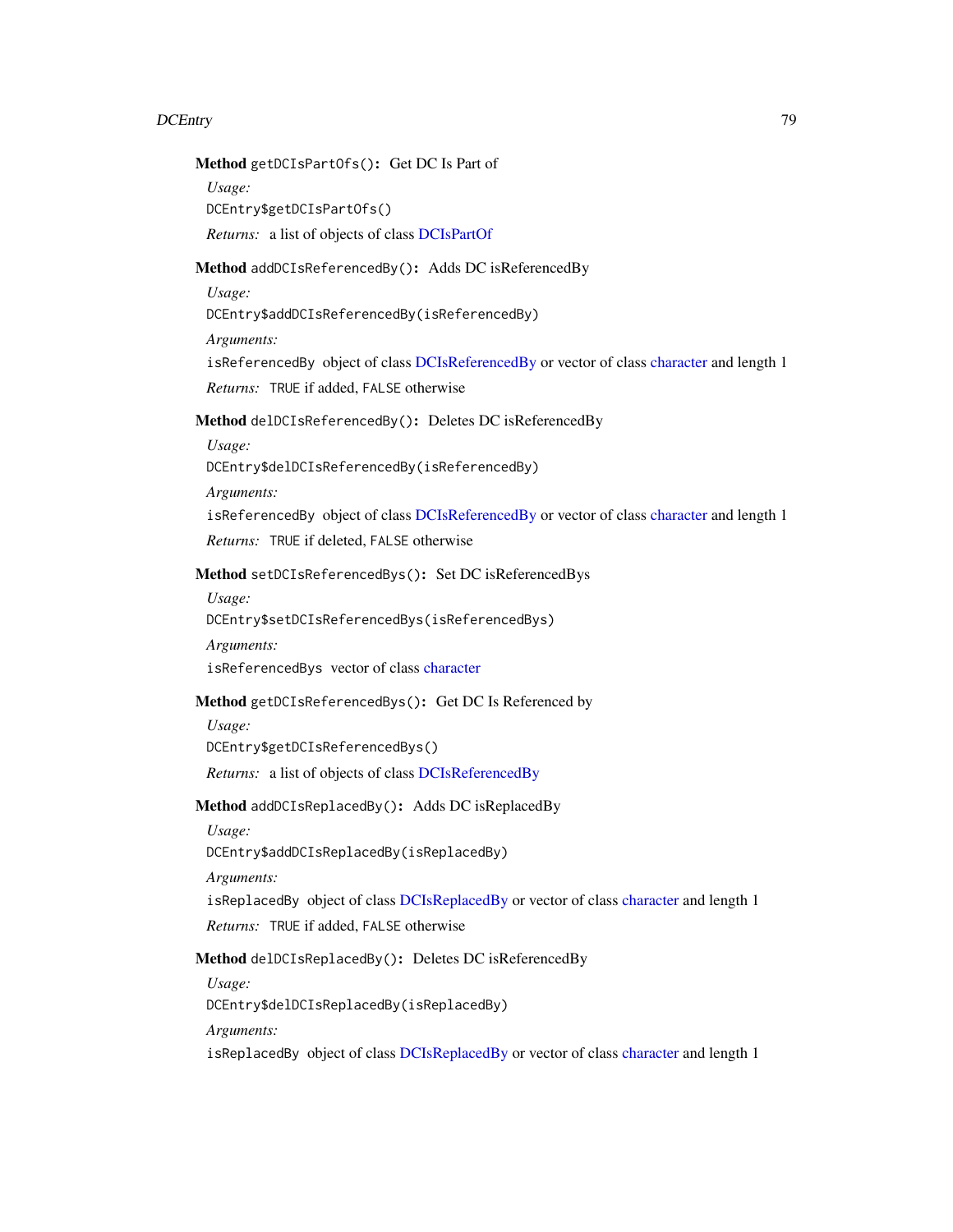# *Returns:* TRUE if deleted, FALSE otherwise

# Method setDCIsReplacedBys(): Set DC isReplacedBys

*Usage:*

DCEntry\$setDCIsReplacedBys(isReplacedBys)

*Arguments:*

isReplacedBys vector of class [character](#page-0-0)

### Method getDCIsReplacedBys(): Get DC Is Replaced by

*Usage:* DCEntry\$getDCIsReplacedBys() *Returns:* a list of objects of class [DCIsReplacedBy](#page-101-0)

# Method addDCIsRequiredBy(): Adds DC isRequiredBy

*Usage:* DCEntry\$addDCIsRequiredBy(isRequiredBy)

*Arguments:*

isRequiredBy object of class [DCIsRequiredBy](#page-102-0) or vector of class [character](#page-0-0) and length 1 *Returns:* TRUE if added, FALSE otherwise

# Method delDCIsRequiredBy(): Deletes DC isRequiredBy

*Usage:* DCEntry\$delDCIsRequiredBy(isRequiredBy)

*Arguments:*

isRequiredBy object of class [DCIsRequiredBy](#page-102-0) or vector of class [character](#page-0-0) and length 1

*Returns:* TRUE if deleted, FALSE otherwise

# Method setDCIsRequiredBys(): Set DC isRequiredBys

*Usage:* DCEntry\$setDCIsRequiredBys(isRequiredBys) *Arguments:* isRequiredBys vector of class [character](#page-0-0)

Method getDCIsRequiredBys(): Get DC Is Required by

*Usage:*

DCEntry\$getDCIsRequiredBys()

*Returns:* a list of objects of class [DCIsRequiredBy](#page-102-0)

Method addDCIsVersionOf(): Adds DC isVersionOf

*Usage:* DCEntry\$addDCIsVersionOf(isVersionOf) *Arguments:*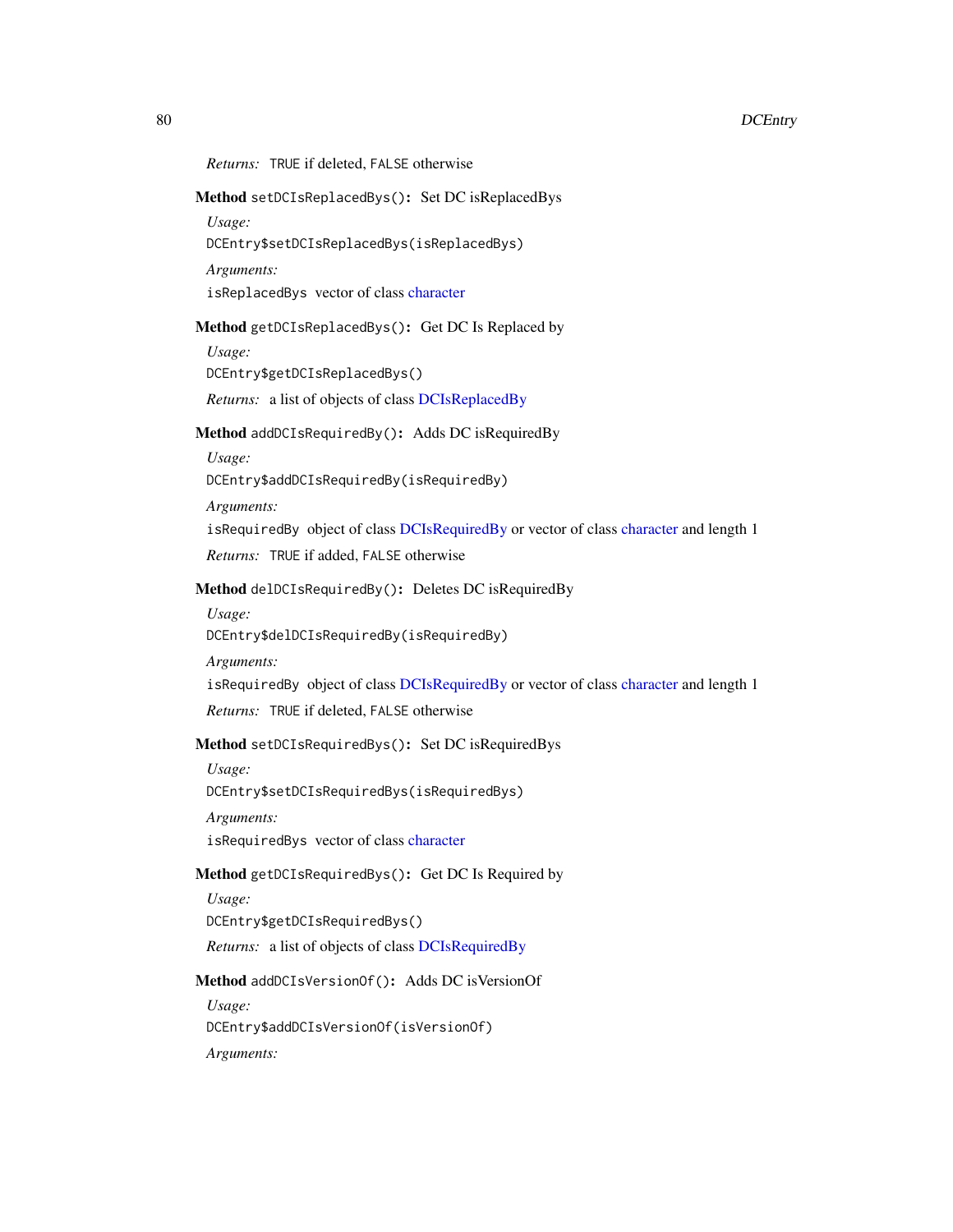isVersionOf object of class [DCIsVersionOf](#page-104-0) or vector of class [character](#page-0-0) and length 1

*Returns:* TRUE if added, FALSE otherwise

# Method delDCIsVersionOf(): Deletes DC isVersionOf

*Usage:*

DCEntry\$delDCIsVersionOf(isVersionOf)

*Arguments:*

isVersionOf object of class [DCIsVersionOf](#page-104-0) or vector of class [character](#page-0-0) and length 1

*Returns:* TRUE if deleted, FALSE otherwise

Method setDCIsVersionOfs(): Set DC isVersionOfs

*Usage:* DCEntry\$setDCIsVersionOfs(isVersionOfs)

*Arguments:* isVersionOfs vector of class [character](#page-0-0)

### Method getDCIsVersionOfs(): Get DC Is Version Ofs

*Usage:* DCEntry\$getDCIsVersionOfs() *Returns:* a list of objects of class [DCIsVersionOf](#page-104-0)

# Method addDCIssued(): Adds DC issued

*Usage:* DCEntry\$addDCIssued(issued) *Arguments:* issued object of class [DCIssued](#page-103-0) or vector of class [Date,POSIXt](#page-0-0) or [character](#page-0-0) and length 1 *Returns:* TRUE if added, FALSE otherwise

# Method delDCIssued(): Deletes DC issued

*Usage:*

DCEntry\$delDCIssued(issued)

*Arguments:*

issued object of class [DCIssued](#page-103-0) or vector of class [Date,POSIXt](#page-0-0) or [character](#page-0-0) and length 1

*Returns:* TRUE if deleted, FALSE otherwise

### Method addDCLanguage(): Adds DC language

*Usage:*

DCEntry\$addDCLanguage(language)

*Arguments:*

language object of class [DCLanguage](#page-105-0) or vector of class [character](#page-0-0) and length 1

*Returns:* TRUE if added, FALSE otherwise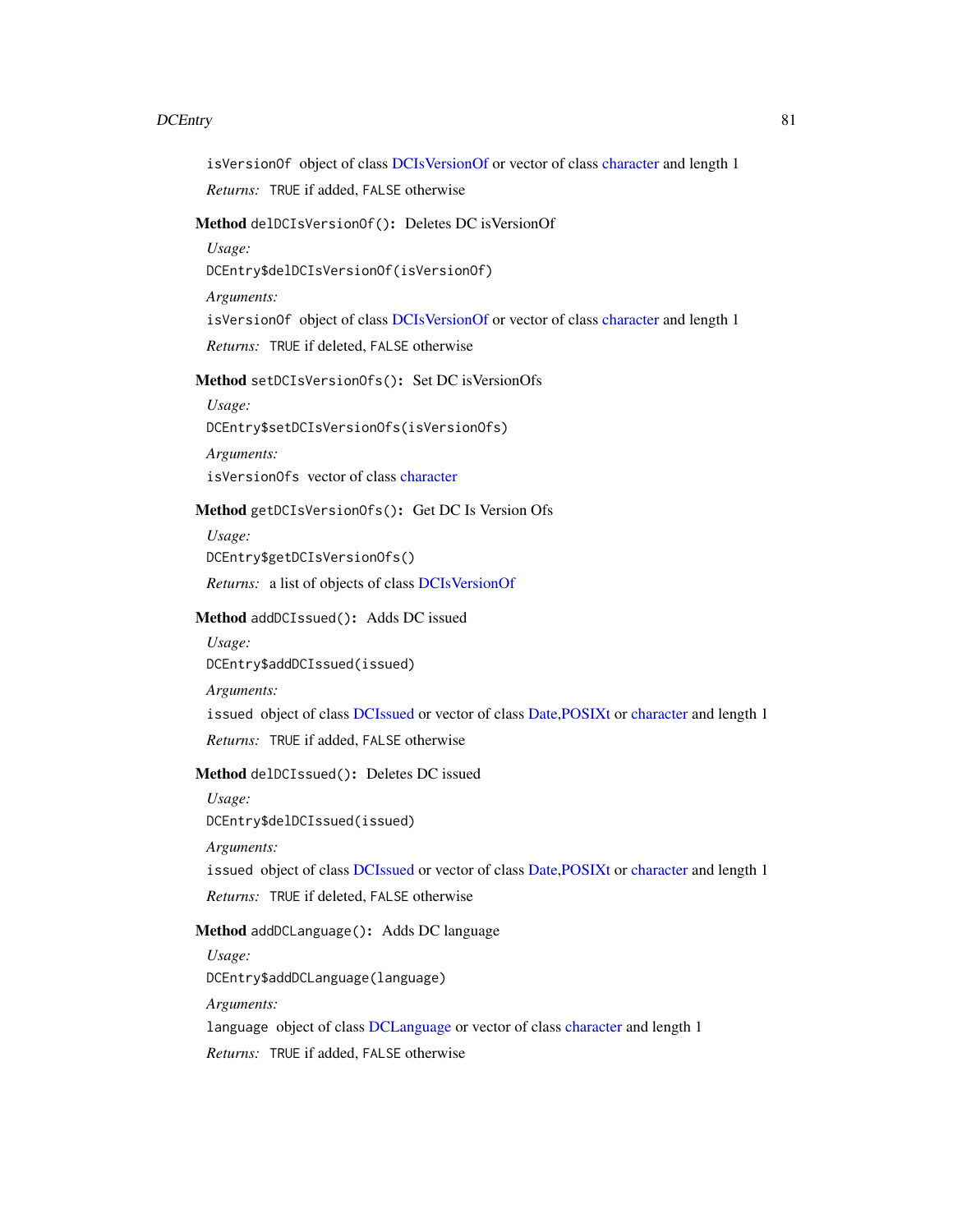# Method delDCLanguage(): Deletes DC language

*Usage:*

DCEntry\$delDCLanguage(language)

*Arguments:*

language object of class [DCLanguage](#page-105-0) or vector of class [character](#page-0-0) and length 1

*Returns:* TRUE if deleted, FALSE otherwise

# Method setDCLanguages(): Set DC languages

*Usage:*

DCEntry\$setDCLanguages(languages)

*Arguments:* languages languages vector of class [character](#page-0-0)

### Method getDCLanguages(): Get languages

*Usage:*

DCEntry\$getDCLanguages()

*Returns:* a list of objects of class [DCLanguage](#page-105-0)

# Method addDCLicense(): Adds DC license

*Usage:* DCEntry\$addDCLicense(license)

*Arguments:*

license object of class [DCLicense](#page-106-0) or vector of class [character](#page-0-0) and length 1

*Returns:* TRUE if added, FALSE otherwise

# Method delDCLicense(): Deletes DC license

*Usage:* DCEntry\$delDCLicense(license)

*Arguments:*

license object of class [DCLicense](#page-106-0) or vector of class [character](#page-0-0) and length 1

*Returns:* TRUE if deleted, FALSE otherwise

# Method setDCLicenses(): Set DC licences

*Usage:* DCEntry\$setDCLicenses(licenses) *Arguments:*

licenses vector of class [character](#page-0-0)

#### Method getDCLicenses(): Get DC licenses

*Usage:* DCEntry\$getDCLicenses() *Returns:* a list of objects of class [DCLicense](#page-106-0)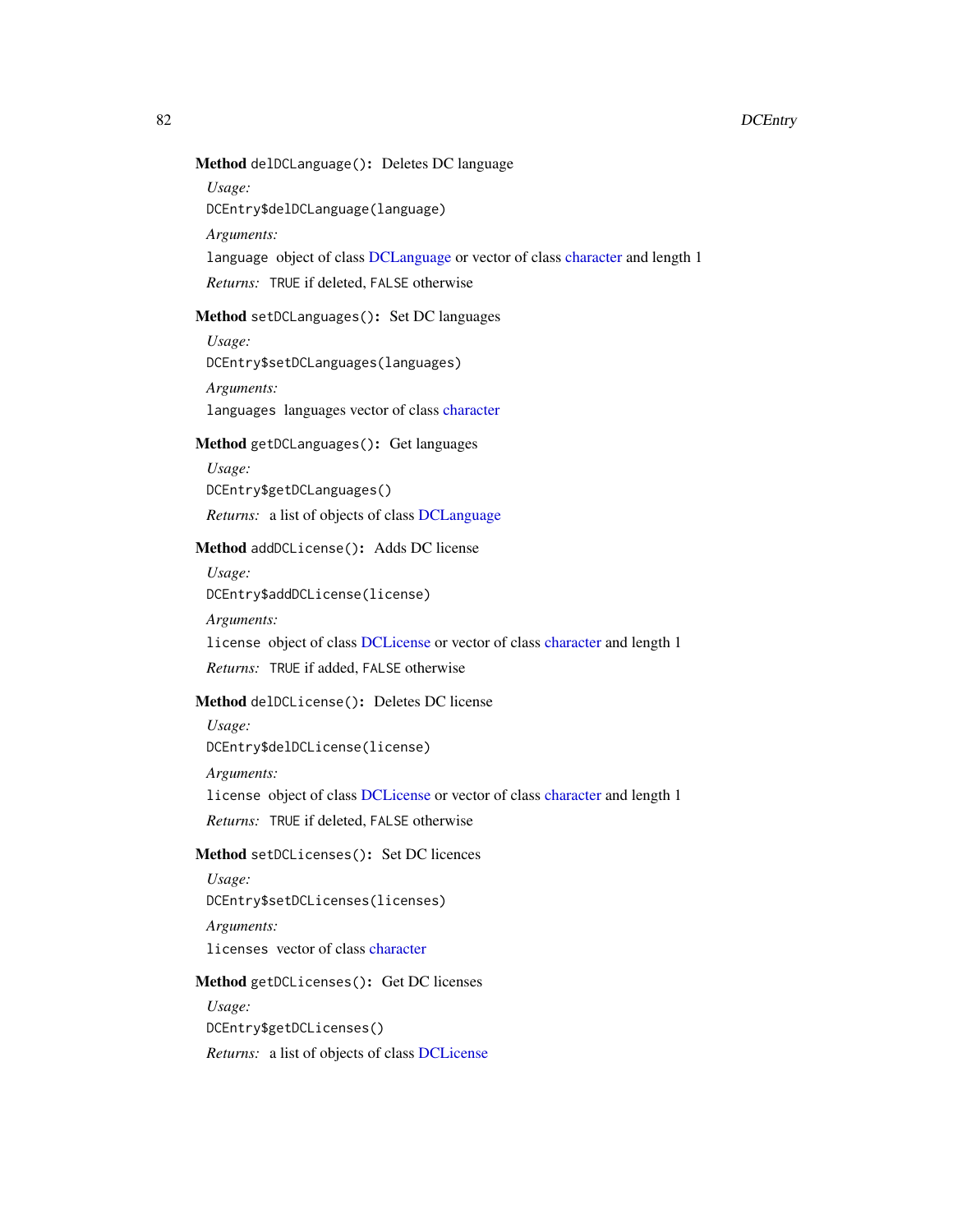Method addDCMediator(): Adds DC mediator

*Usage:*

DCEntry\$addDCMediator(mediator)

*Arguments:*

mediator object of class [DCMediator](#page-107-0) or vector of class [character](#page-0-0) and length 1

*Returns:* TRUE if added, FALSE otherwise

# Method delDCMediator(): Deletes DC mediator

*Usage:*

DCEntry\$delDCMediator(mediator)

*Arguments:*

mediator object of class [DCMediator](#page-107-0) or vector of class [character](#page-0-0) and length 1

*Returns:* TRUE if deleted, FALSE otherwise

# Method setDCMediators(): Set DC mediators

*Usage:* DCEntry\$setDCMediators(mediators) *Arguments:* mediators vector of class [character](#page-0-0)

### Method getDCMediators(): Get DC mediators

*Usage:* DCEntry\$getDCMediators() *Returns:* a list of objects of class [DCMediator](#page-107-0)

# Method addDCMedium(): Adds DC medium

*Usage:* DCEntry\$addDCMedium(medium)

*Arguments:*

medium object of class [DCMedium](#page-108-0) or vector of class [character](#page-0-0) and length 1

*Returns:* TRUE if added, FALSE otherwise

# Method delDCMedium(): Deletes DC medium

*Usage:* DCEntry\$delDCMedium(medium) *Arguments:* medium object of class [DCMedium](#page-108-0) or vector of class [character](#page-0-0) and length 1 *Returns:* TRUE if deleted, FALSE otherwise

## Method setDCMediums(): Set DC mediums

*Usage:*

DCEntry\$setDCMediums(mediums)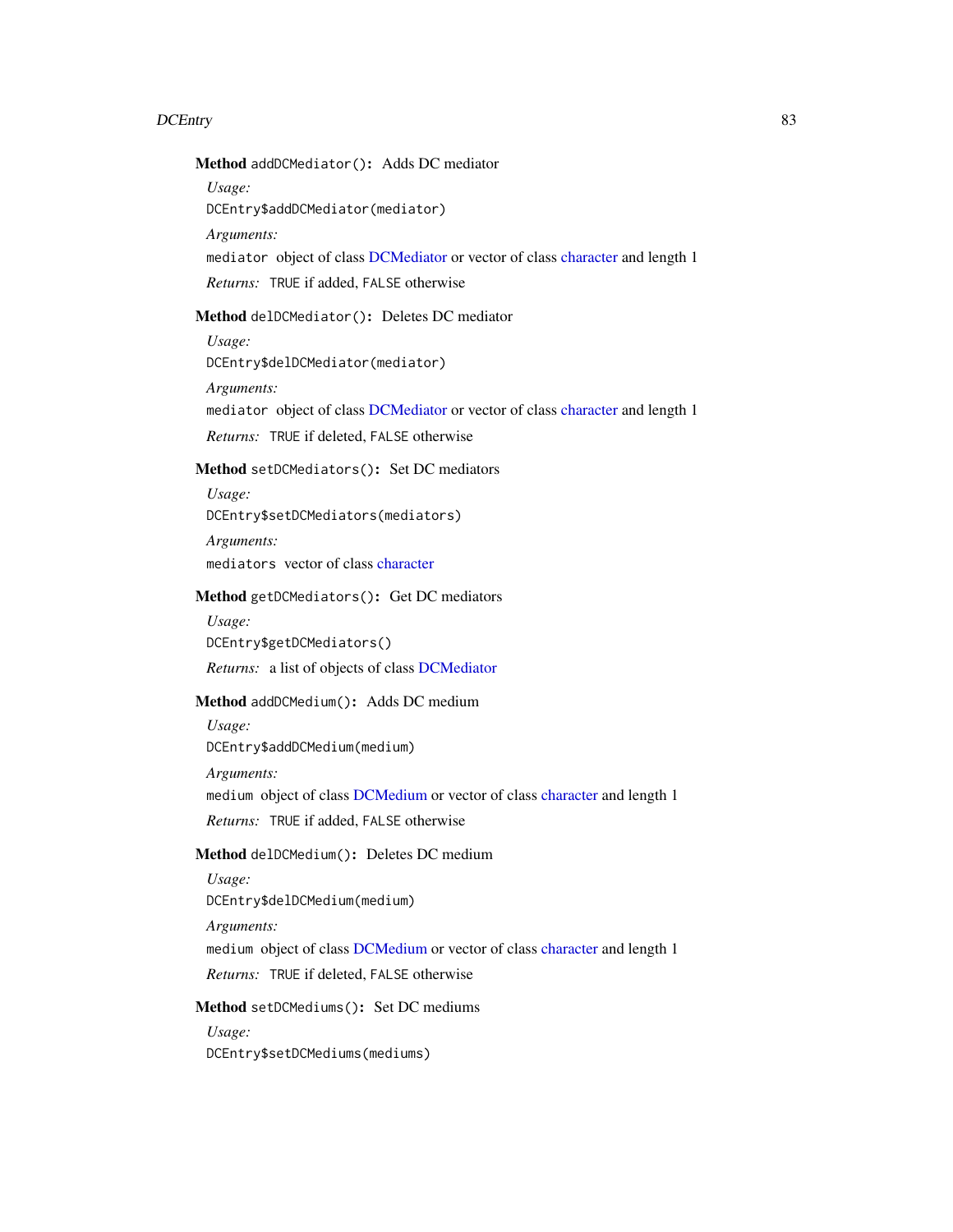*Arguments:* mediums vector of class [character](#page-0-0)

## Method getDCMediums(): Get DC mediums

*Usage:* DCEntry\$getDCMediums() *Returns:* a list of objects of class [DCMedium](#page-108-0)

#### Method addDCModified(): Adds DC modified

*Usage:* DCEntry\$addDCModified(modified)

*Arguments:*

modified object of class [DCModified](#page-110-0) or vector of class [Date,POSIXt](#page-0-0) or [character](#page-0-0) and length 1

*Returns:* TRUE if added, FALSE otherwise

# Method delDCModified(): Deletes DC modified

*Usage:* DCEntry\$delDCModified(modified)

*Arguments:* modified object of class [DCModified](#page-110-0) or vector of class [Date,POSIXt](#page-0-0) or [character](#page-0-0) and length 1 *Returns:* TRUE if deletes, FALSE otherwise

# Method addDCProvenance(): Adds DC provenance

*Usage:* DCEntry\$addDCProvenance(provenance) *Arguments:* provenance object of class [DCProvenance](#page-111-0) or vector of class [character](#page-0-0) and length 1 *Returns:* TRUE if added, FALSE otherwise

Method delDCProvenance(): Deletes DC provenance

*Usage:*

DCEntry\$delDCProvenance(provenance)

*Arguments:*

provenance object of class [DCProvenance](#page-111-0) or vector of class [character](#page-0-0) and length 1

*Returns:* TRUE if deleted, FALSE otherwise

# Method setDCProvenances(): Set DC provenances

*Usage:*

DCEntry\$setDCProvenances(provenances)

*Arguments:*

provenances vector of class [character](#page-0-0)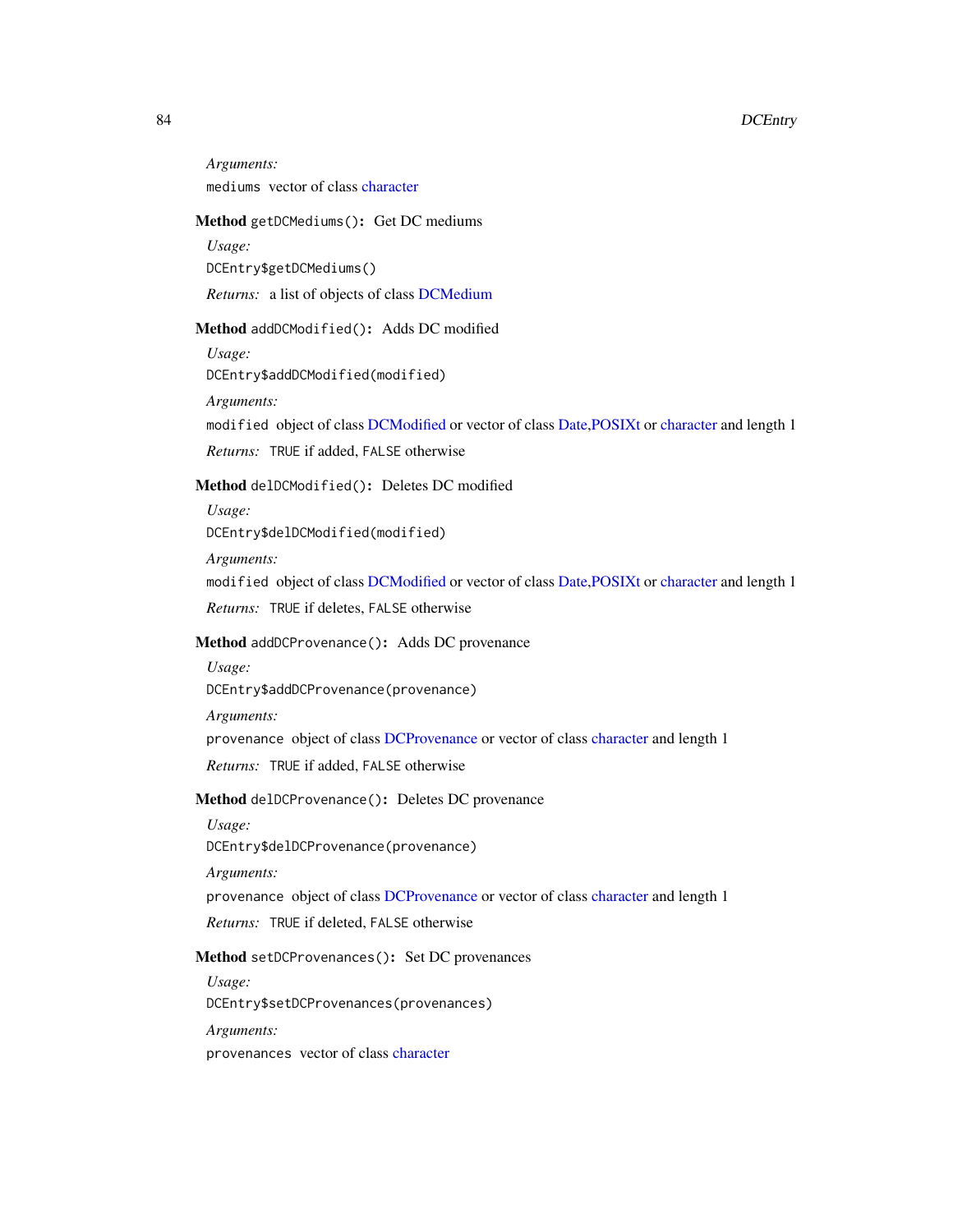# Method getDCProvenances(): Get DC provenances

*Usage:*

DCEntry\$getDCProvenances()

*Returns:* a list of objects of class [DCProvenance](#page-111-0)

# Method addDCPublisher(): Adds DC publisher

*Usage:*

DCEntry\$addDCPublisher(publisher)

*Arguments:*

publisher object of class [DCPublisher](#page-112-0) or vector of class [character](#page-0-0) and length 1

*Returns:* TRUE if added, FALSE otherwise

# Method delDCPublisher(): Deletes DC publisher

*Usage:* DCEntry\$delDCPublisher(publisher)

*Arguments:*

publisher object of class [DCPublisher](#page-112-0) or vector of class [character](#page-0-0) and length 1 *Returns:* TRUE if deleted, FALSE otherwise

## Method setDCPublishers(): Set DC publishers

*Usage:*

DCEntry\$setDCPublishers(publishers)

*Arguments:*

publishers vector of class [character](#page-0-0)

# Method getDCPublishers(): Get DC publishers

*Usage:*

DCEntry\$getDCPublishers()

*Returns:* a list of objects of class [DCPublisher](#page-112-0)

# Method addDCReferences(): Adds DC references

*Usage:*

DCEntry\$addDCReferences(references)

*Arguments:*

references object of class [DCReferences](#page-113-0) or vector of class [character](#page-0-0) and length 1

*Returns:* TRUE if added, FALSE otherwise

# Method delDCReferences(): Deletes DC references

*Usage:*

DCEntry\$delDCReferences(references)

*Arguments:*

references object of class [DCReferences](#page-113-0) or vector of class [character](#page-0-0) and length 1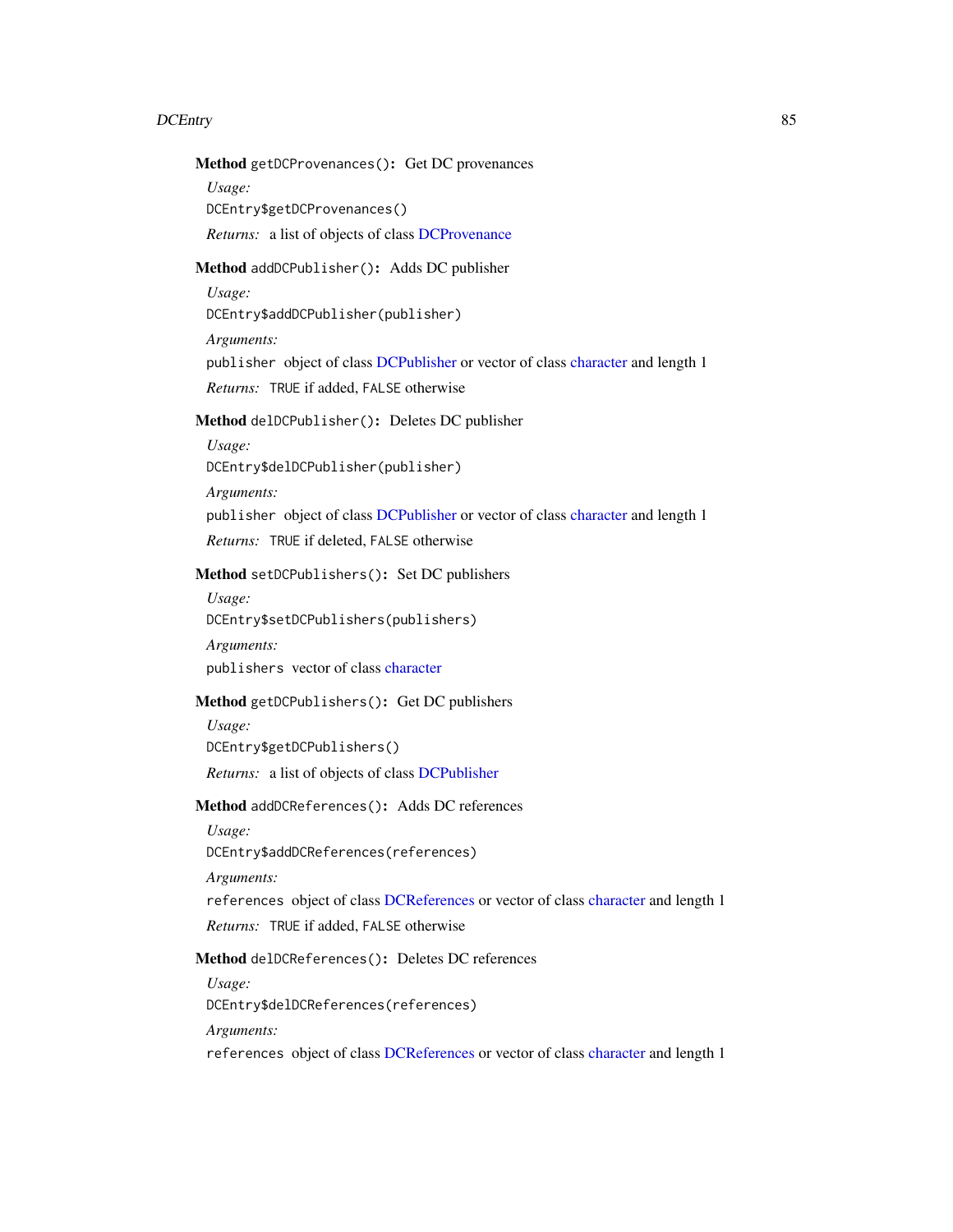## *Returns:* TRUE if deleted, FALSE otherwise

## Method setDCReferences(): Set DC references

*Usage:*

DCEntry\$setDCReferences(references)

*Arguments:*

references vector of class [character](#page-0-0)

# Method getDCReferences(): Get DC references

*Usage:* DCEntry\$getDCReferences() *Returns:* a list of objects of class [DCReferences](#page-113-0)

#### Method addDCRelation(): Adds DC relation

*Usage:* DCEntry\$addDCRelation(relation)

*Arguments:* relation object of class [DCRelation](#page-114-0) or vector of class [character](#page-0-0) and length 1 *Returns:* TRUE if added, FALSE otherwise

# Method delDCRelation(): Deletes DC relation

*Usage:* DCEntry\$delDCRelation(relation) *Arguments:* relation object of class [DCRelation](#page-114-0) or vector of class [character](#page-0-0) and length 1 *Returns:* TRUE if deleted, FALSE otherwise

## Method setDCRelations(): Set DC relations

*Usage:* DCEntry\$setDCRelations(relations) *Arguments:* relations vector of class [character](#page-0-0)

#### Method getDCRelations(): Get DC relations

*Usage:* DCEntry\$getDCRelations()

*Returns:* a list of objects of class [DCRelation](#page-114-0)

### Method addDCReplaces(): Adds DC replaces

*Usage:* DCEntry\$addDCReplaces(replaces) *Arguments:*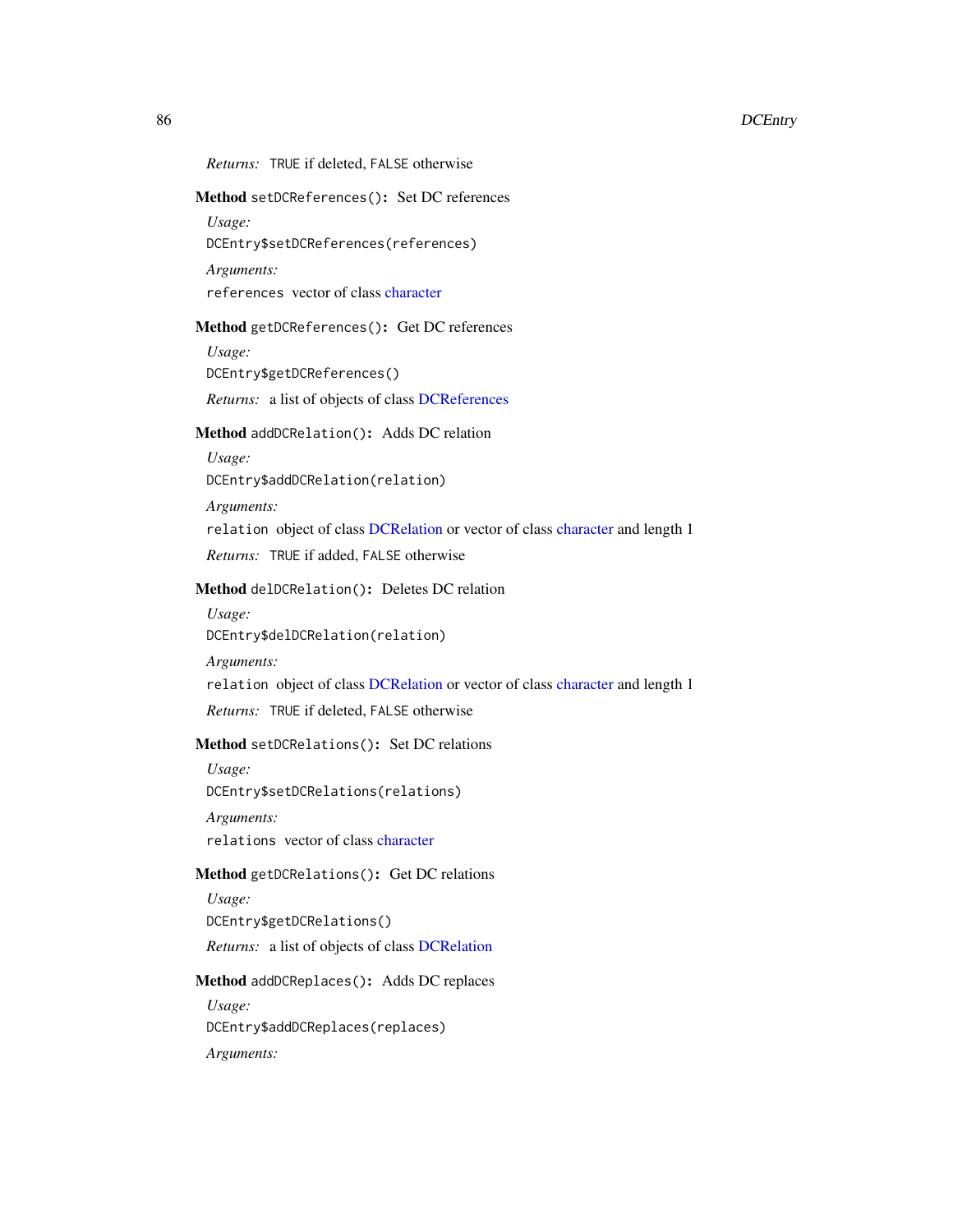replaces object of class [DCReplaces](#page-115-0) or vector of class [character](#page-0-0) and length 1

*Returns:* TRUE if added, FALSE otherwise

# Method delDCReplaces(): Deletes DC replaces

*Usage:*

DCEntry\$delDCReplaces(replaces)

*Arguments:*

replaces object of class [DCReplaces](#page-115-0) or vector of class [character](#page-0-0) and length 1

*Returns:* TRUE if deleted, FALSE otherwise

Method setDCReplaces(): Set DC replaces

*Usage:* DCEntry\$setDCReplaces(replaces)

*Arguments:* replaces vector of class [character](#page-0-0)

# Method getDCReplaces(): Get DC replaces

*Usage:* DCEntry\$getDCReplaces() *Returns:* a list of objects of class [DCReplaces](#page-115-0)

# Method addDCRequires(): Adds DC requires

*Usage:* DCEntry\$addDCRequires(requires) *Arguments:* requires object of class [DCRequires](#page-116-0) or vector of class [character](#page-0-0) and length 1 *Returns:* TRUE if added, FALSE otherwise

# Method delDCRequires(): Deletes DC requires

*Usage:* DCEntry\$delDCRequires(requires) *Arguments:* requires object of class [DCRequires](#page-116-0) or vector of class [character](#page-0-0) and length 1 *Returns:* TRUE if deleted, FALSE otherwise

# Method setDCRequires(): Set DC requires

*Usage:* DCEntry\$setDCRequires(requires) *Arguments:* requires vector of class [character](#page-0-0)

Method getDCRequires(): Get DC requires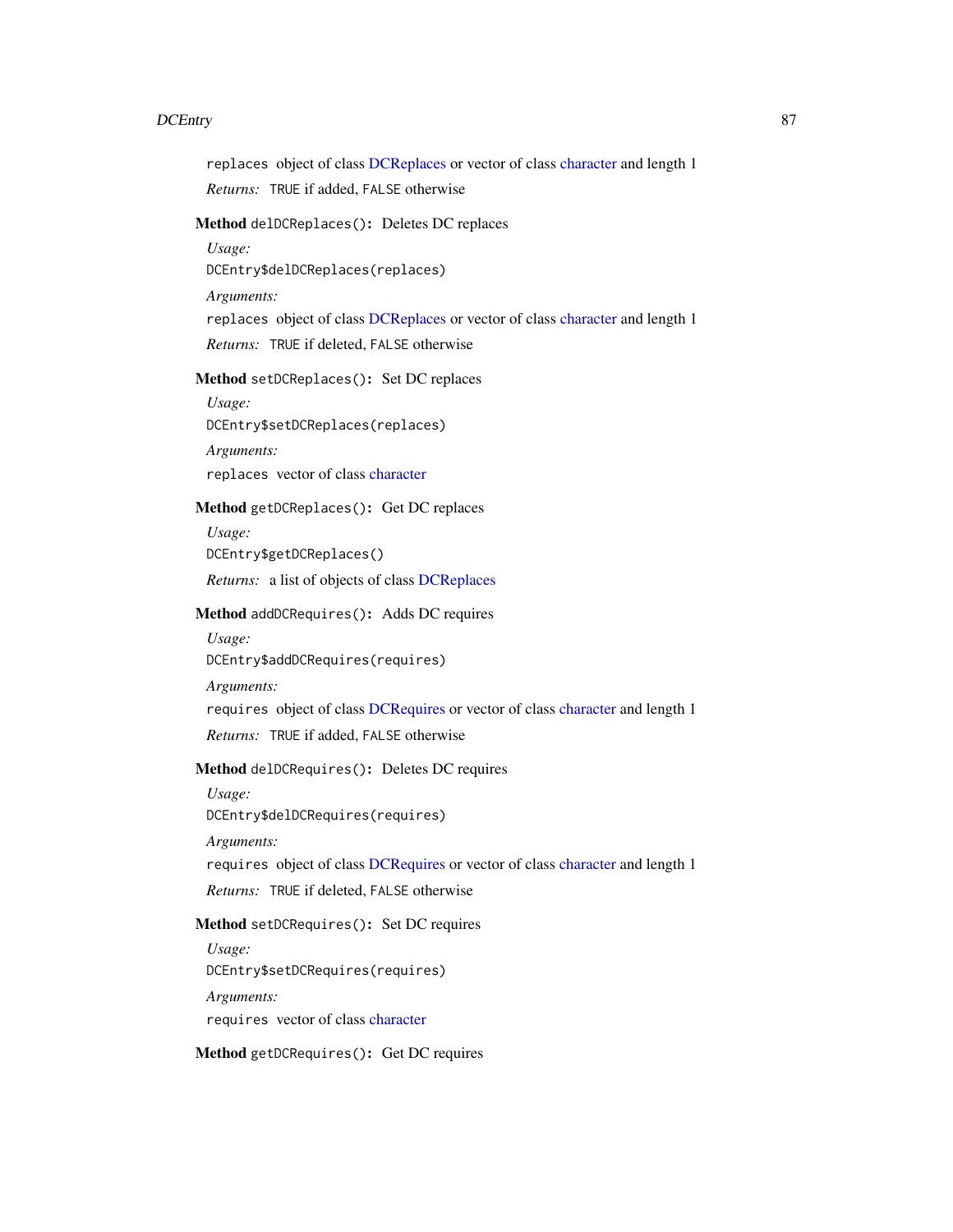*Usage:* DCEntry\$getDCRequires() *Returns:* a list of objects of class [DCRequires](#page-116-0)

### Method addDCRights(): Adds DC rights

*Usage:* DCEntry\$addDCRights(rights) *Arguments:* rights object of class [DCRights](#page-117-0) or vector of class [character](#page-0-0) and length 1 *Returns:* TRUE if added, FALSE otherwise

Method delDCRights(): Deletes DC rights

*Usage:* DCEntry\$delDCRights(rights)

*Arguments:*

rights object of class [DCRights](#page-117-0) or vector of class [character](#page-0-0) and length 1

*Returns:* TRUE if deleted, FALSE otherwise

# Method setDCRights(): Set DC rights

*Usage:* DCEntry\$setDCRights(rights)

*Arguments:* rights vector of class [character](#page-0-0)

# Method getDCRights(): Get DC rights

*Usage:* DCEntry\$getDCRights()

*Returns:* a list of objects of class [DCRights](#page-117-0)

## Method addDCRightsHolder(): Adds DC rightsHolder

*Usage:*

DCEntry\$addDCRightsHolder(rightsHolder)

*Arguments:*

rightsHolder object of class [DCRightsHolder](#page-118-0) or vector of class [character](#page-0-0) and length 1

*Returns:* TRUE if added, FALSE otherwise

## Method delDCRightsHolder(): Deletes DC rightsHolder

*Usage:*

DCEntry\$delDCRightsHolder(rightsHolder)

*Arguments:*

rightsHolder object of class [DCRightsHolder](#page-118-0) or vector of class [character](#page-0-0) and length 1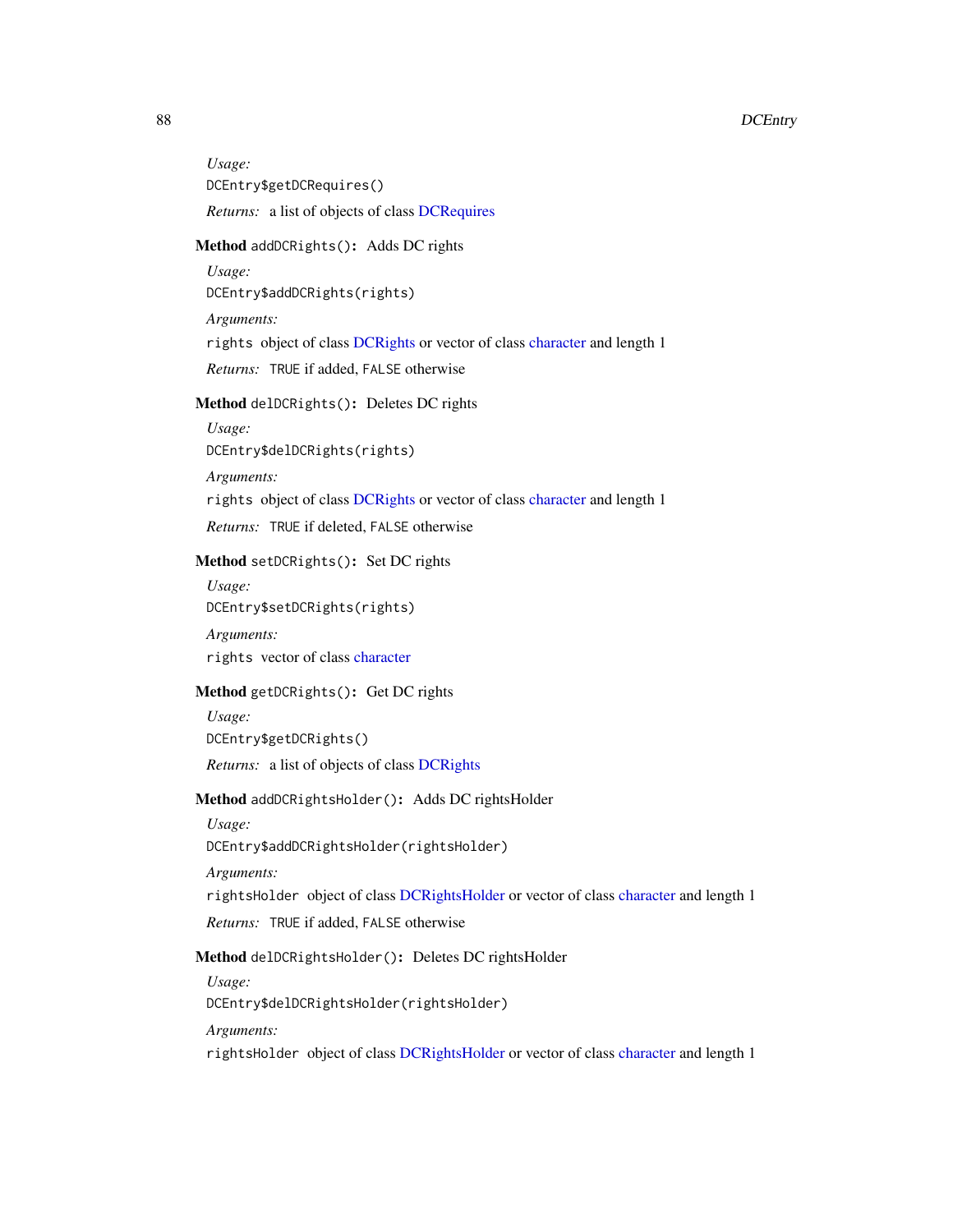*Returns:* TRUE if deleted, FALSE otherwise

Method setDCRightsHolders(): Set DC rights holders

*Usage:*

DCEntry\$setDCRightsHolders(rightsHolders)

*Arguments:*

rightsHolders vector of class [character](#page-0-0)

### Method getDCRightsHolders(): Get DC rights holders

*Usage:* DCEntry\$getDCRightsHolders() *Returns:* a list of objects of class [DCRightsHolder](#page-118-0)

#### Method addDCSource(): Adds DC source

*Usage:* DCEntry\$addDCSource(source) *Arguments:*

source object of class [DCSource](#page-119-0) or vector of class [character](#page-0-0) and length 1 *Returns:* TRUE if added, FALSE otherwise

# Method delDCSource(): Deletes DC source

*Usage:* DCEntry\$delDCSource(source) *Arguments:* source object of class [DCSource](#page-119-0) or vector of class [character](#page-0-0) and length 1 *Returns:* TRUE if deleted, FALSE otherwise

### Method setDCSources(): Set DC sources

*Usage:* DCEntry\$setDCSources(sources) *Arguments:* sources vector of class [character](#page-0-0)

### Method getDCSources(): Get DC sources

*Usage:* DCEntry\$getDCSources()

*Returns:* a list of objects of class [DCSource](#page-119-0)

### Method addDCSubject(): Adds DC subject

*Usage:* DCEntry\$addDCSubject(subject) *Arguments:*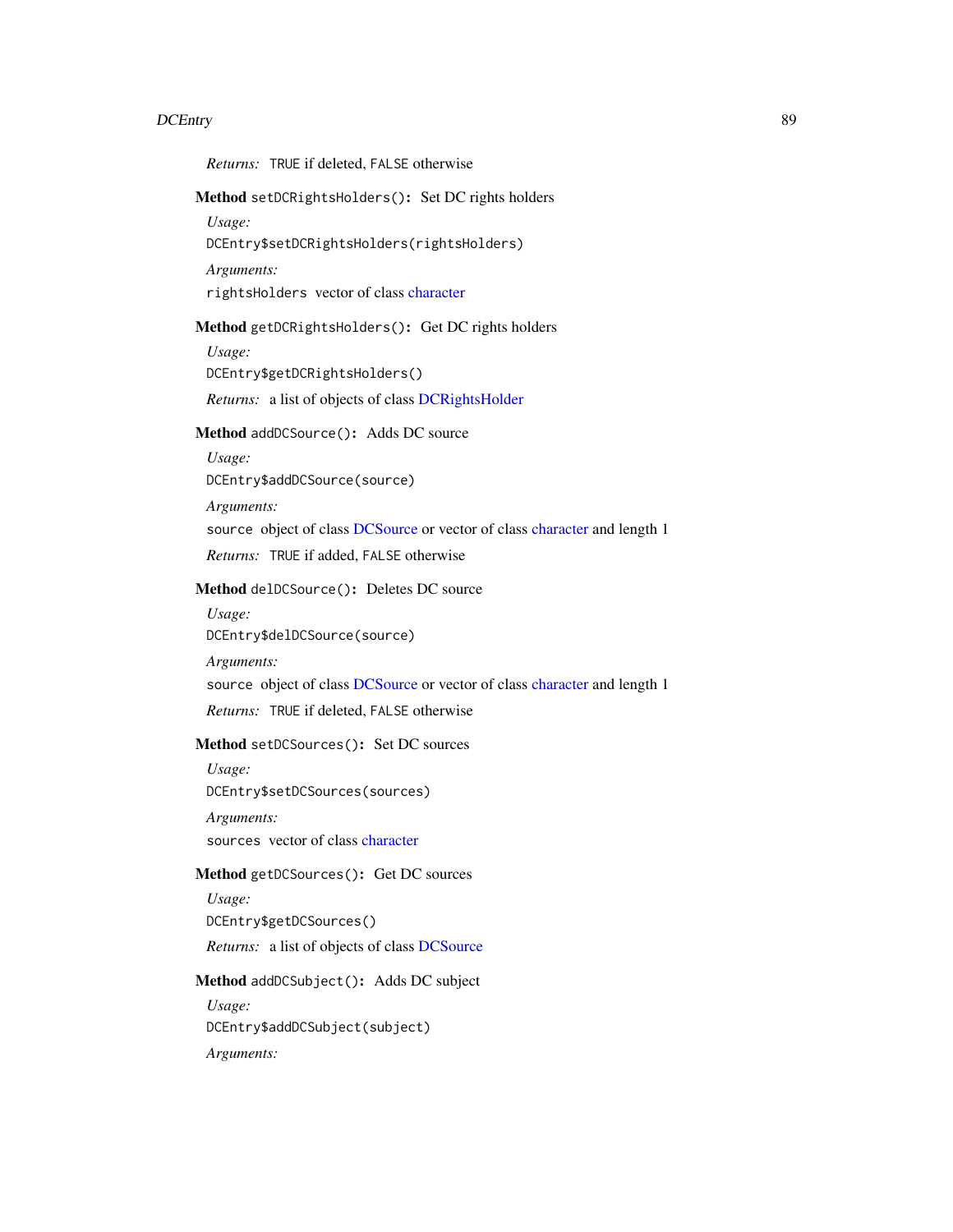### 90 DCEntry and the control of the control of the control of the control of the control of the control of the control of the control of the control of the control of the control of the control of the control of the control

subject object of class [DCSubject](#page-121-0) or vector of class [character](#page-0-0) and length 1

*Returns:* TRUE if added, FALSE otherwise

# Method delDCSubject(): Deletes DC subject

*Usage:*

DCEntry\$delDCSubject(subject)

*Arguments:*

subject object of class [DCSubject](#page-121-0) or vector of class [character](#page-0-0) and length 1

*Returns:* TRUE if deleted, FALSE otherwise

Method setDCSubjects(): Set DC subjects

*Usage:* DCEntry\$setDCSubjects(subjects)

*Arguments:* subjects vector of class [character](#page-0-0)

# Method getDCSubjects(): Get DC Subjects

*Usage:* DCEntry\$getDCSubjects() *Returns:* a list of objects of class [DCSubject](#page-121-0)

### Method addDCTableOfContents(): Adds DC tableOfContents

*Usage:*

DCEntry\$addDCTableOfContents(tableOfContents)

*Arguments:*

tableOfContents object of class [DCTableOfContents](#page-122-0) or vector of class [character](#page-0-0) and length 1

*Returns:* TRUE if added, FALSE otherwise

# Method delDCTableOfContents(): Deletes DC tableOfContents

*Usage:*

DCEntry\$delDCTableOfContents(tableOfContents)

*Arguments:*

tableOfContents object of class [DCTableOfContents](#page-122-0) or vector of class [character](#page-0-0) and length 1

*Returns:* TRUE if deleted, FALSE otherwise

Method setDCTablesOfContents(): Set DC tables of contents

*Usage:*

DCEntry\$setDCTablesOfContents(tablesOfContents)

*Arguments:*

tablesOfContents vector of class [character](#page-0-0)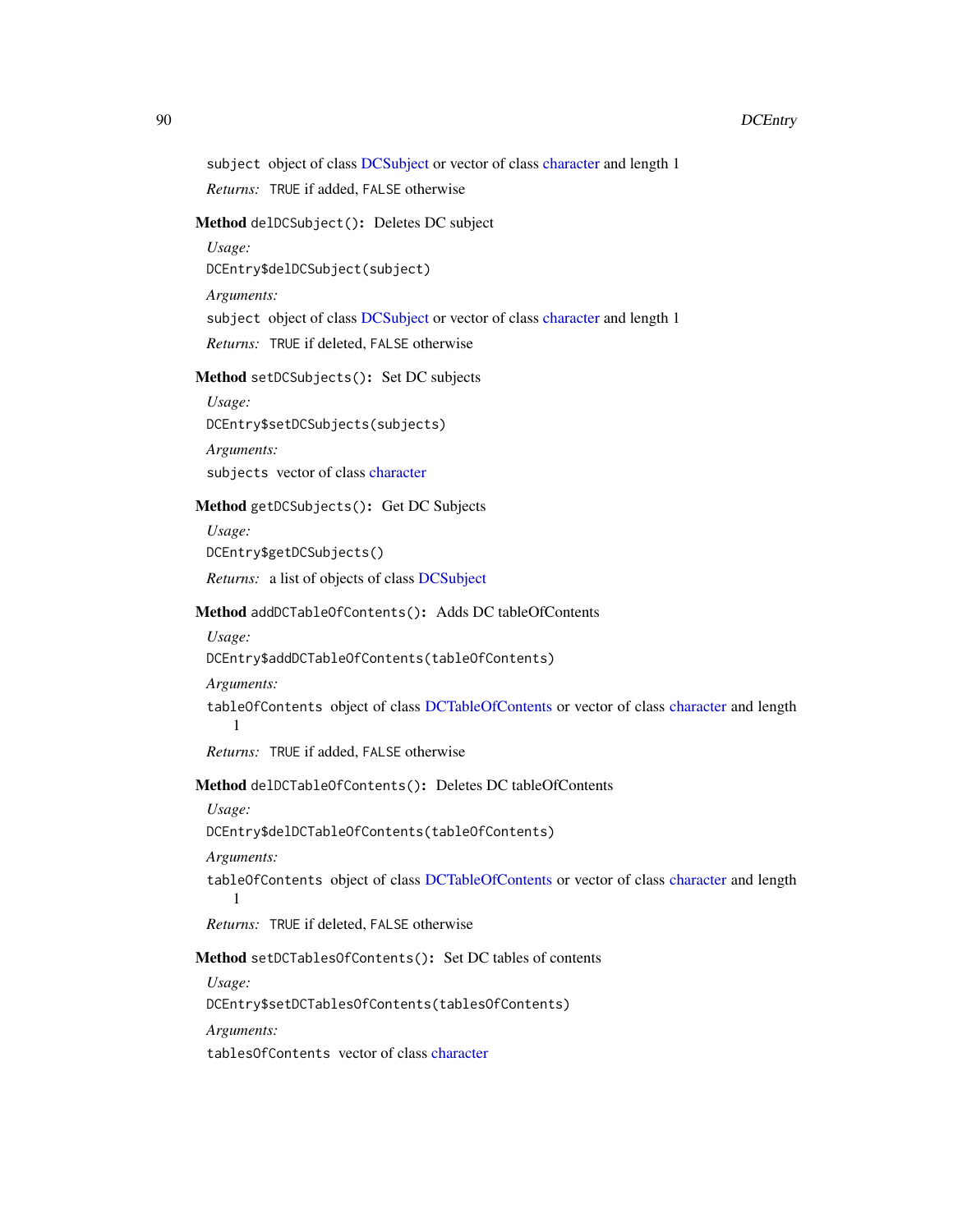# Method getDCTablesOfContent(): Get DC tables of contents

*Usage:*

DCEntry\$getDCTablesOfContent()

*Returns:* a list of objects of class [DCTableOfContents](#page-122-0)

# Method addDCTemporal(): Adds DC temporal

*Usage:*

DCEntry\$addDCTemporal(temporal)

*Arguments:*

temporal object of class [DCTemporal](#page-123-0) or vector of class [character](#page-0-0) and length 1

*Returns:* TRUE if added, FALSE otherwise

# Method delDCTemporal(): Deletes DC temporal

*Usage:*

DCEntry\$delDCTemporal(temporal)

*Arguments:*

temporal object of class [DCTemporal](#page-123-0) or vector of class [character](#page-0-0) and length 1

*Returns:* TRUE if deleted, FALSE otherwise

# Method setDCTemporals(): Set DC temporals

*Usage:*

DCEntry\$setDCTemporals(temporals)

*Arguments:* temporals vector of class [character](#page-0-0)

# Method getDCTemporals(): Get DC temporals

*Usage:* DCEntry\$getDCTemporals() *Returns:* a list of objects of class [DCTemporal](#page-123-0)

# Method addDCTitle(): Adds DC title

*Usage:* DCEntry\$addDCTitle(title) *Arguments:* title object of class [DCTitle](#page-124-0) or vector of class [character](#page-0-0) and length 1 *Returns:* TRUE if added, FALSE otherwise

# Method delDCTitle(): Deletes DC title

*Usage:* DCEntry\$delDCTitle(title) *Arguments:* title object of class [DCTitle](#page-124-0) or vector of class [character](#page-0-0) and length 1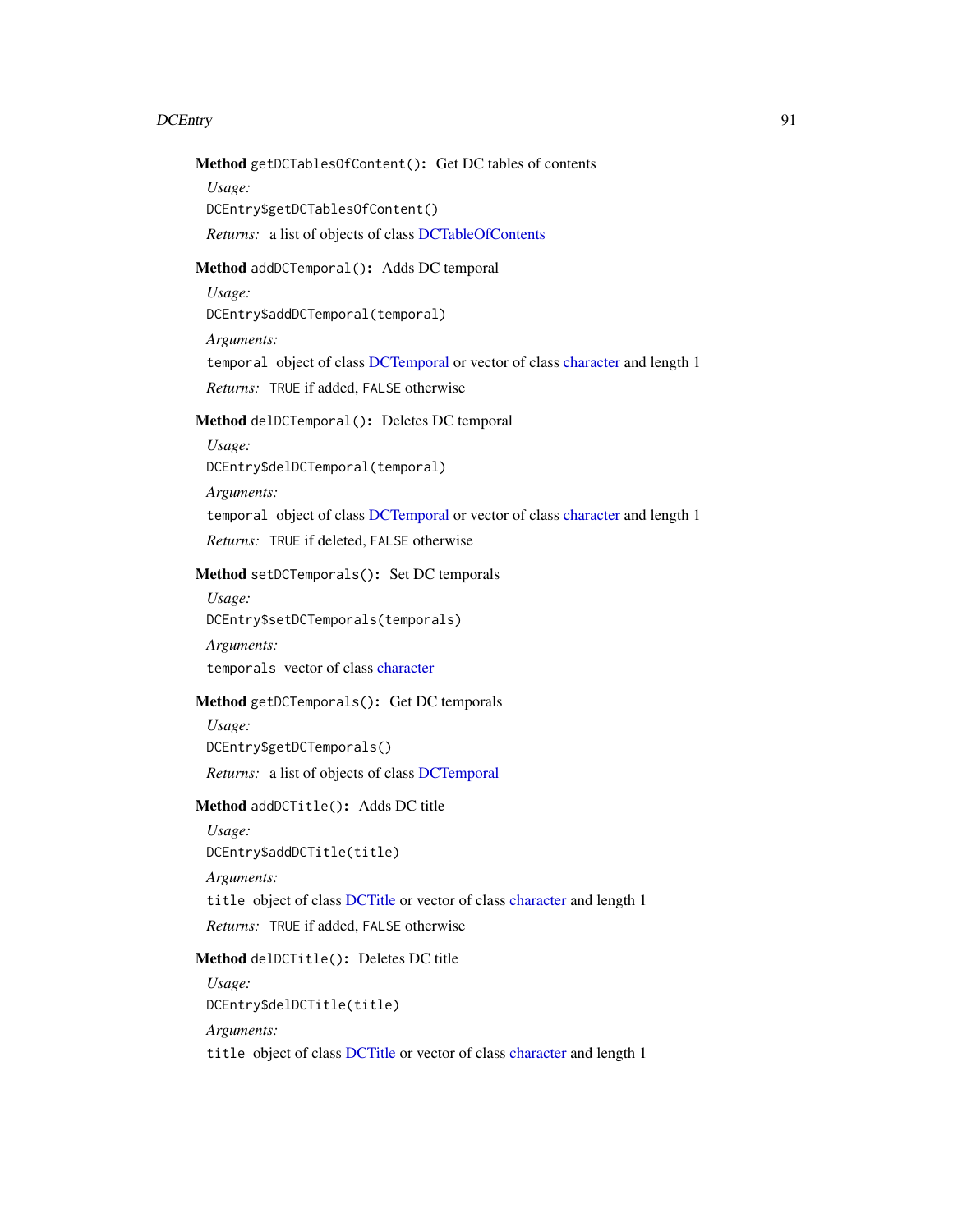*Returns:* TRUE if deleted, FALSE otherwise

## Method setDCTitles(): Set DC titles

*Usage:* DCEntry\$setDCTitles(titles) *Arguments:* titles vector of class [character](#page-0-0)

### Method getDCTitles(): Get DC titles

*Usage:* DCEntry\$getDCTitles() *Returns:* a list of objects of class [DCTitle](#page-124-0)

# Method addDCType(): Adds DC type

*Usage:*

DCEntry\$addDCType(type)

*Arguments:*

type object of class [DCType](#page-125-0) or vector of class [character](#page-0-0) and length 1

*Returns:* TRUE if added, FALSE otherwise

## Method delDCType(): Deletes DC type

- *Usage:* DCEntry\$delDCType(type)
- *Arguments:*

type object of class [DCType](#page-125-0) or vector of class [character](#page-0-0) and length 1

*Returns:* TRUE if deleted, FALSE otherwise

# Method setDCTypes(): Set DC Types

*Usage:* DCEntry\$setDCTypes(types)

*Arguments:*

types vector of class [character](#page-0-0)

# Method getDCTypes(): Get DC types

*Usage:* DCEntry\$getDCTypes()

*Returns:* a list of objects of class [DCType](#page-125-0)

# Method clone(): The objects of this class are cloneable with this method.

*Usage:* DCEntry\$clone(deep = FALSE) *Arguments:* deep Whether to make a deep clone.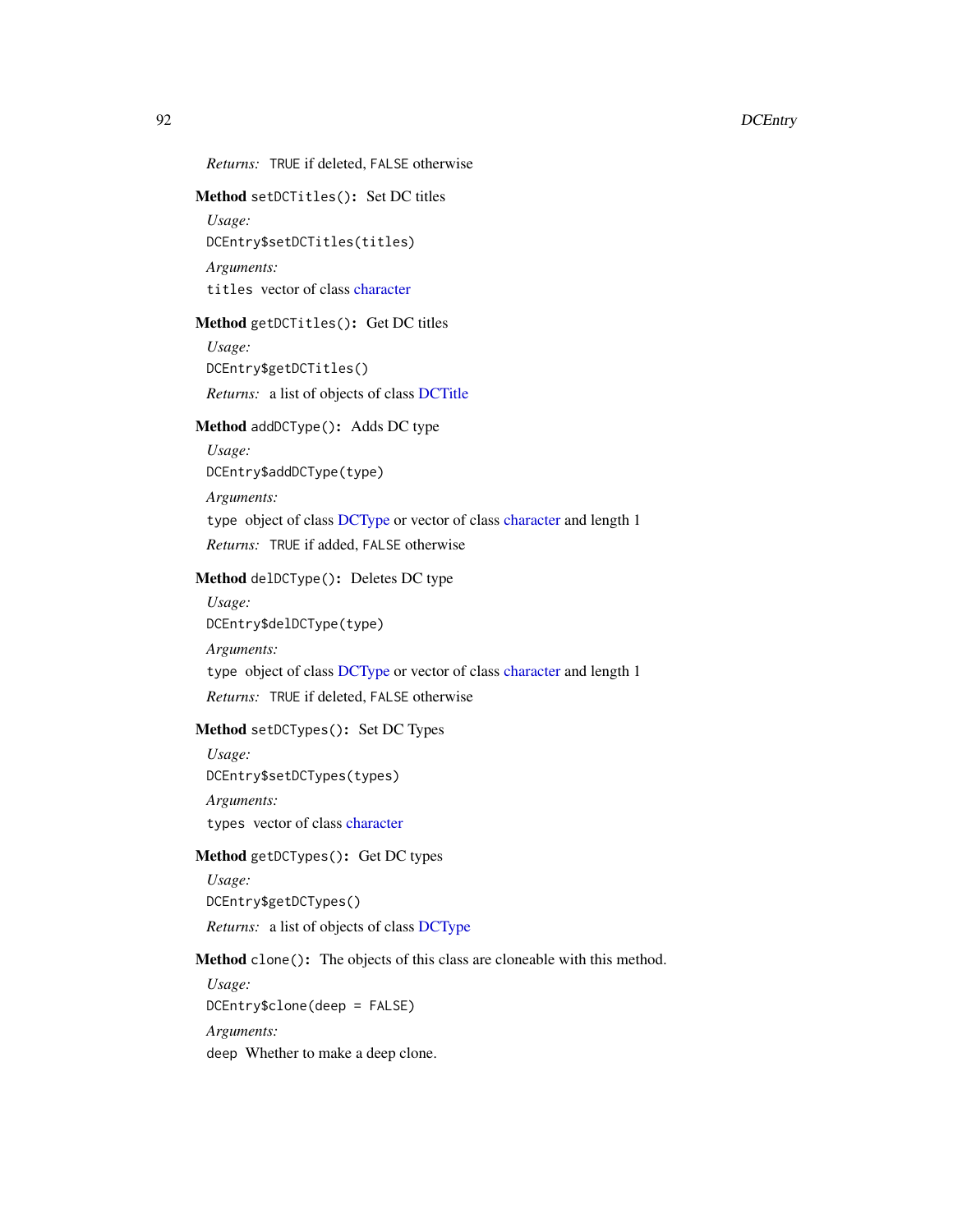### Author(s)

Emmanuel Blondel <emmanuel.blondel1@gmail.com>

### Examples

```
#encoding
dcentry <- DCEntry$new()
dcentry$setId("my-dc-entry")
#fill dc entry
dcentry$addDCDate(Sys.time())
dcentry$addDCTitle("atom4R - Tools to read/write and publish metadata as Atom XML format")
dcentry$addDCType("Software")
creator <- DCCreator$new(value = "Blondel, Emmanuel")
creator$attrs[["affiliation"]] <- "Independent"
dcentry$addDCCreator(creator)
dcentry$addDCSubject("R")
dcentry$addDCSubject("FAIR")
dcentry$addDCSubject("Interoperability")
dcentry$addDCSubject("Open Science")
dcentry$addDCDescription("Atom4R offers tools to read/write and publish metadata as Atom XML")
dcentry$addDCPublisher("GitHub")
funder <- DCContributor$new(value = "CNRS")
funder$attrs[["type"]] <- "Funder"
dcentry$addDCContributor(funder)
dcentry$addDCRelation("Github repository: https://github.com/eblondel/atom4R")
dcentry$addDCSource("Atom Syndication format - https://www.ietf.org/rfc/rfc4287")
dcentry$addDCSource("AtomPub, The Atom publishing protocol - https://tools.ietf.org/html/rfc5023")
dcentry$addDCSource("Sword API - http://swordapp.org/")
dcentry$addDCSource("Dublin Core Metadata Initiative - https://www.dublincore.org/")
dcentry$addDCSource("Guidelines for implementing Dublin Core in XML")
dcentry$addDCLicense("NONE")
dcentry$addDCRights("MIT License")
dcentry$addDCHasPart("part1")
dcentry$addDCHasPart("part2")
dcentry$addDCHasVersion("0.2")
dcentry$addDCIsPartOf("CRAN")
dcentry$addDCIsPartOf("GitHub")
dcentry$addDCIsReferencedBy("CRAN")
dcentry$addDCIsReferencedBy("GitHub")
dcentry$addDCIsRequiredBy("zen4R")
dcentry$addDCIsRequiredBy("cloud4R")
xml <- dcentry$encode()
#decoding
dcentry2 <- DCEntry$new(xml = xml)
xml2 <- dcentry2$encode()
```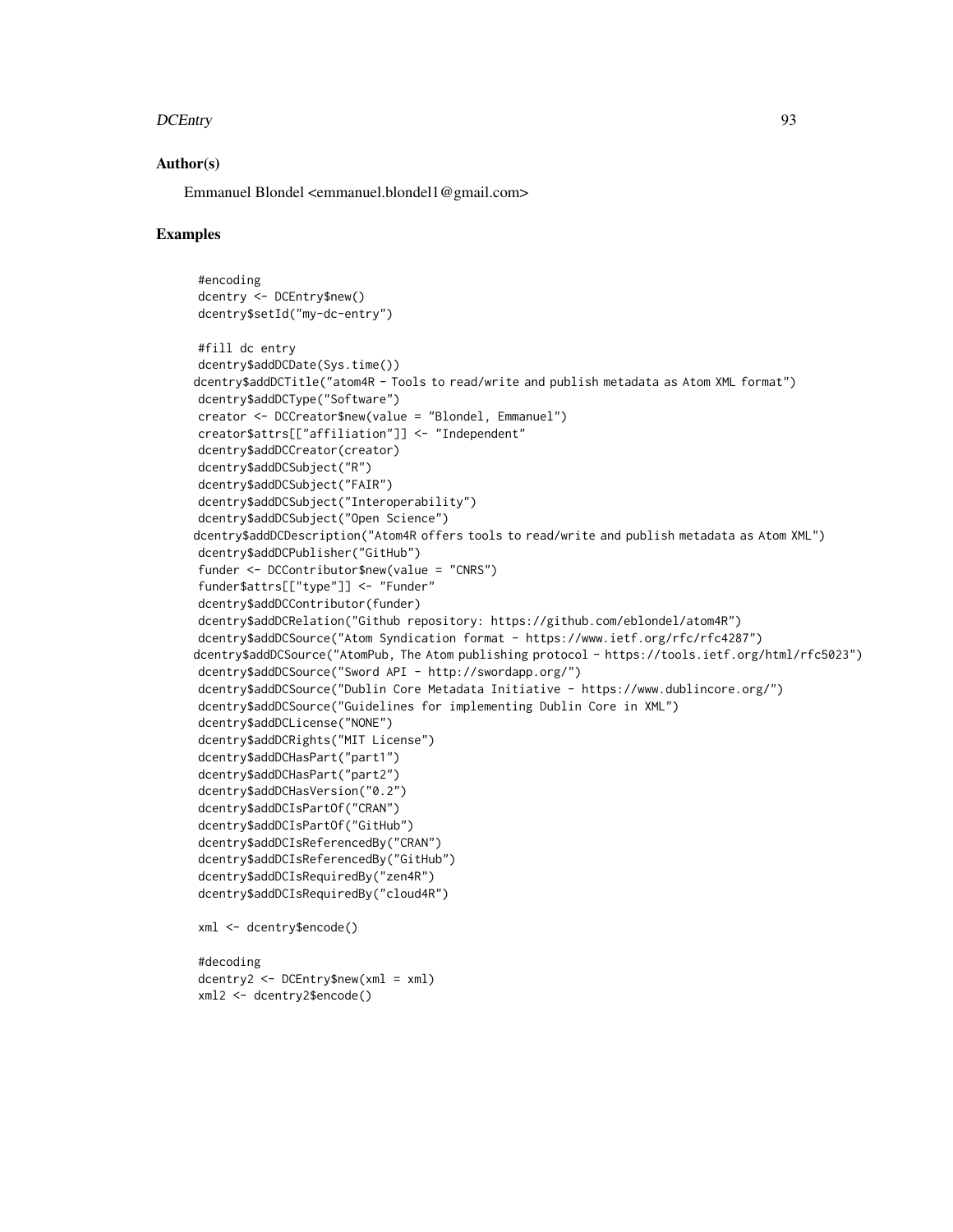<span id="page-93-0"></span>DCExtent *DCExtent*

# Description

This class models an DublinCore 'extent' element

# Format

[R6Class](#page-0-0) object.

## Value

Object of [R6Class](#page-0-0) for modelling an Dublin Core 'extent' element

# Super classes

```
atom4R::atom4RLogger -> atom4R::AtomAbstractObject -> atom4R::DCElement -> atom4R::DCFormat
-> DCExtent
```
## Methods

## Public methods:

- [DCExtent\\$new\(\)](#page-93-1)
- [DCExtent\\$clone\(\)](#page-93-2)

<span id="page-93-1"></span>Method new(): Initializes an object of class [DCExtent](#page-93-0)

```
Usage:
DCExtent$new(xml = NULL, value = NULL)
Arguments:
xml object of class XMLInternalNode-class from XML
value value
```
<span id="page-93-2"></span>Method clone(): The objects of this class are cloneable with this method.

```
Usage:
DCExtent$clone(deep = FALSE)
Arguments:
```
deep Whether to make a deep clone.

# References

Dublin Core Metadata Initiative. https://www.dublincore.org/specifications/dublin-core/dcmi-terms/terms/extent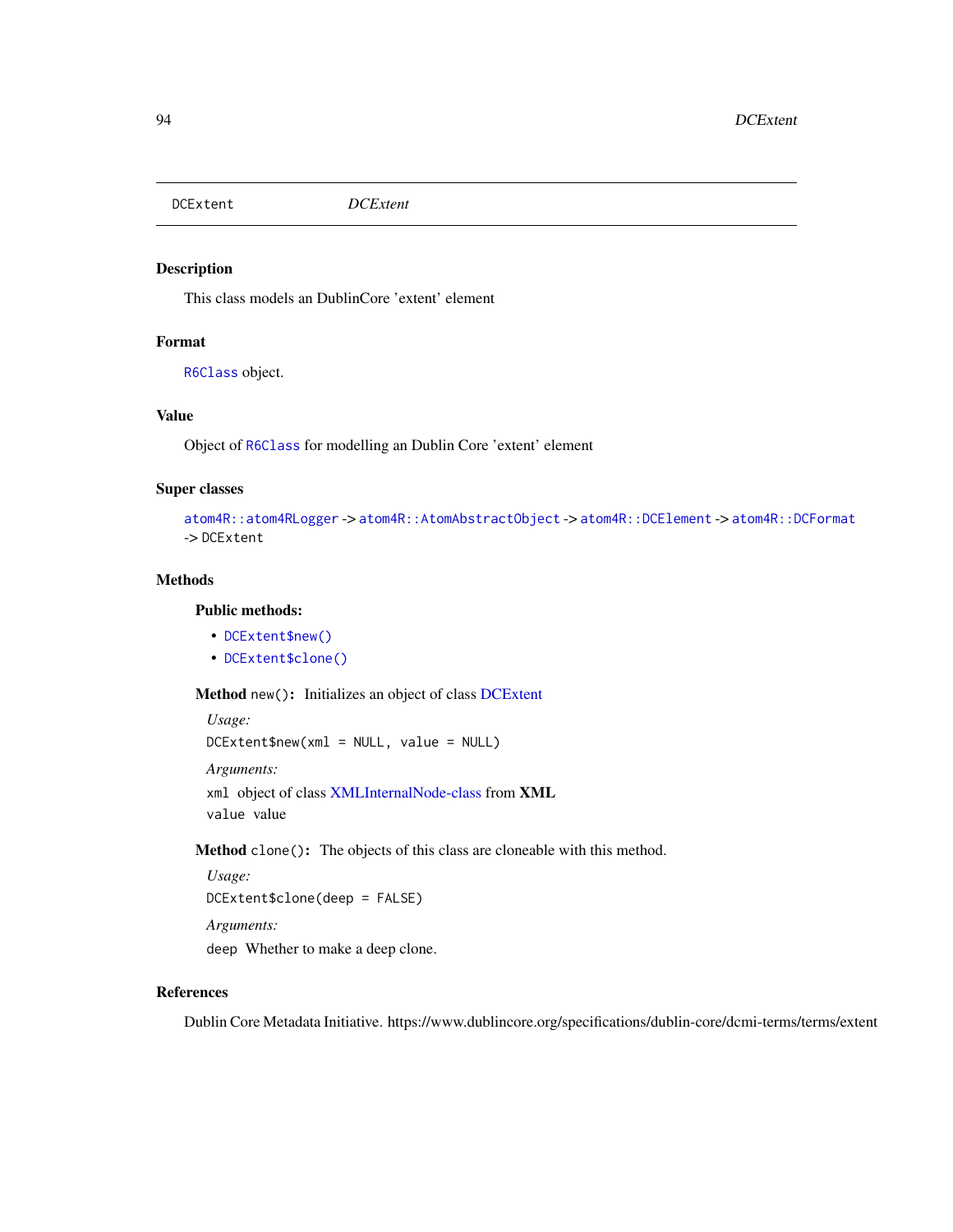<span id="page-94-0"></span>

# Description

This class models an DublinCore 'format' element

## Format

[R6Class](#page-0-0) object.

#### Value

Object of [R6Class](#page-0-0) for modelling an Dublin Core 'format' element

## Super classes

[atom4R::atom4RLogger](#page-0-0) -> [atom4R::AtomAbstractObject](#page-0-0) -> [atom4R::DCElement](#page-0-0) -> DCFormat

## Methods

# Public methods:

- [DCFormat\\$new\(\)](#page-94-1)
- [DCFormat\\$clone\(\)](#page-94-2)

<span id="page-94-1"></span>Method new(): Initializes an object of class [DCFormat](#page-94-0)

*Usage:* DCFormat\$new(xml = NULL, term = NULL, value = NULL) *Arguments:* xml object of class [XMLInternalNode-class](#page-0-0) from XML term term value value

<span id="page-94-2"></span>Method clone(): The objects of this class are cloneable with this method.

*Usage:* DCFormat\$clone(deep = FALSE) *Arguments:* deep Whether to make a deep clone.

#### References

Dublin Core Metadata Initiative. https://www.dublincore.org/specifications/dublin-core/dcmi-terms/terms/format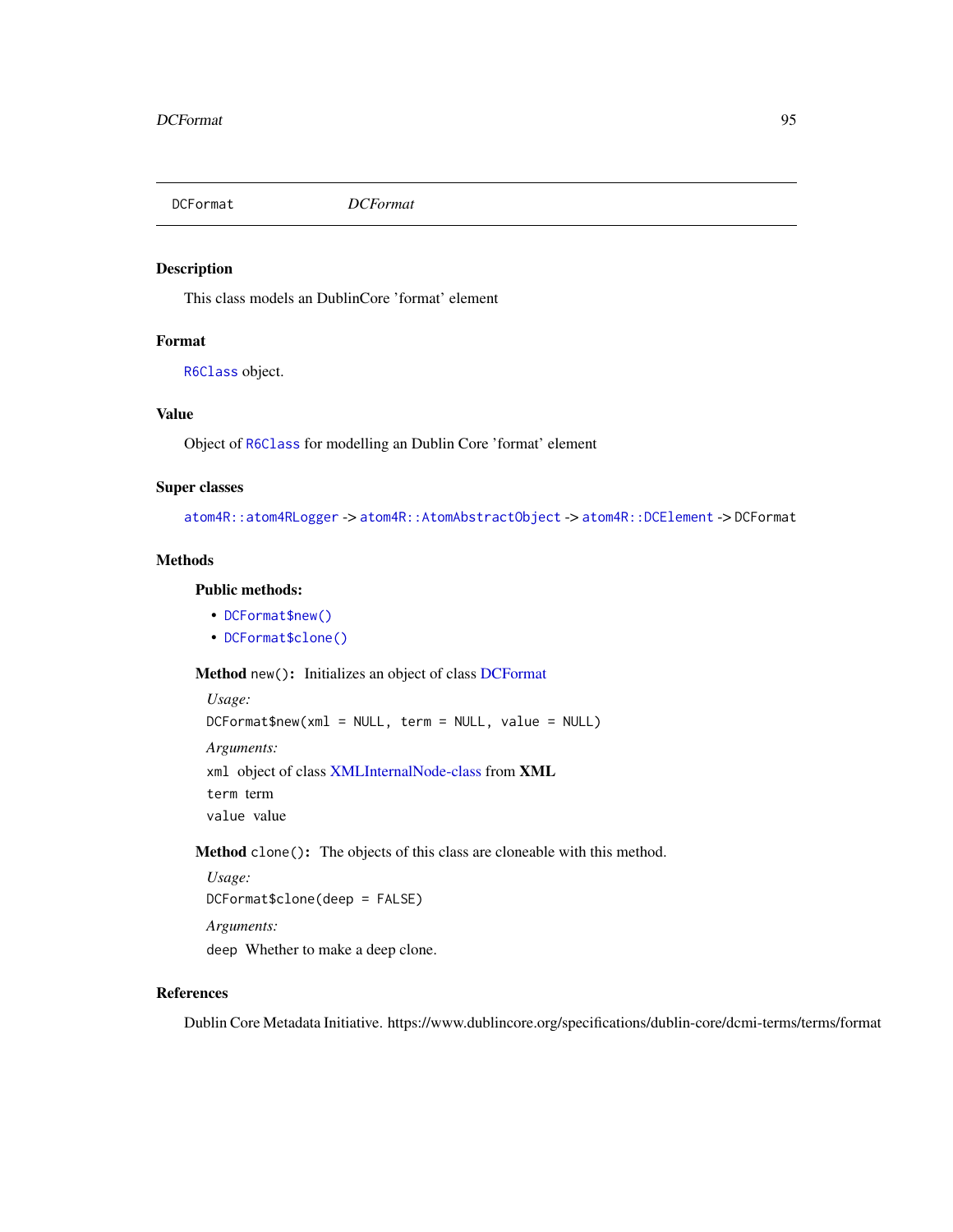<span id="page-95-0"></span>DCHasPart *DCHasPart*

### Description

This class models an DublinCore 'hasPart' element

## Format

[R6Class](#page-0-0) object.

# Value

Object of [R6Class](#page-0-0) for modelling an Dublin Core Terms 'hasPart' element

### Super classes

[atom4R::atom4RLogger](#page-0-0) -> [atom4R::AtomAbstractObject](#page-0-0) -> [atom4R::DCElement](#page-0-0) -> DCHasPart

# **Methods**

# Public methods:

- [DCHasPart\\$new\(\)](#page-95-1)
- [DCHasPart\\$clone\(\)](#page-95-2)

<span id="page-95-1"></span>Method new(): This method is used to create an Dublin core 'hasPart' element. Use dc to TRUE to use Dublin core namespace instead of DC terms.

*Usage:*

DCHasPart\$new(xml = NULL, value = NULL, dc = FALSE)

*Arguments:*

xml object of class [XMLInternalNode-class](#page-0-0) from XML value value

dc use DC namespace?

<span id="page-95-2"></span>Method clone(): The objects of this class are cloneable with this method.

```
Usage:
DCHasPart$clone(deep = FALSE)
Arguments:
deep Whether to make a deep clone.
```
### References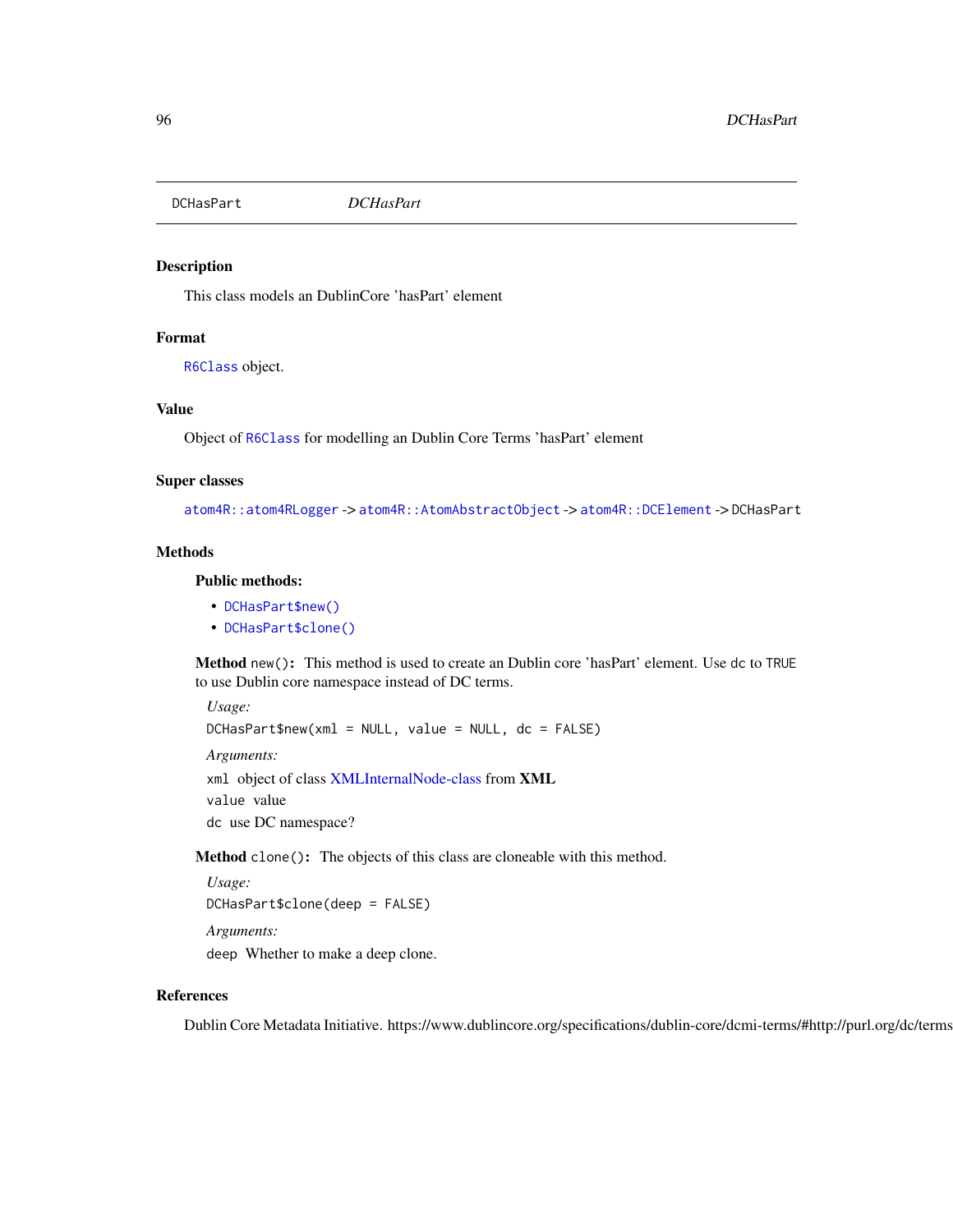<span id="page-96-0"></span>DCHasVersion *DCHasVersion*

### Description

This class models an DublinCore 'hasVersion' element

## Format

[R6Class](#page-0-0) object.

# Value

Object of [R6Class](#page-0-0) for modelling an Dublin Core Terms 'hasPart' element

### Super classes

[atom4R::atom4RLogger](#page-0-0) -> [atom4R::AtomAbstractObject](#page-0-0) -> [atom4R::DCElement](#page-0-0) -> DCHasVersion

## **Methods**

## Public methods:

- [DCHasVersion\\$new\(\)](#page-96-1)
- [DCHasVersion\\$clone\(\)](#page-96-2)

<span id="page-96-1"></span>Method new(): This method is used to create an Dublin core 'hasVersion' element. Use dc to TRUE to use Dublin core namespace instead of DC terms.

*Usage:*

DCHasVersion\$new(xml = NULL, value = NULL, dc = FALSE)

*Arguments:*

xml object of class [XMLInternalNode-class](#page-0-0) from XML value value

dc use DC namespace?

<span id="page-96-2"></span>Method clone(): The objects of this class are cloneable with this method.

```
Usage:
DCHasVersion$clone(deep = FALSE)
Arguments:
```
deep Whether to make a deep clone.

# References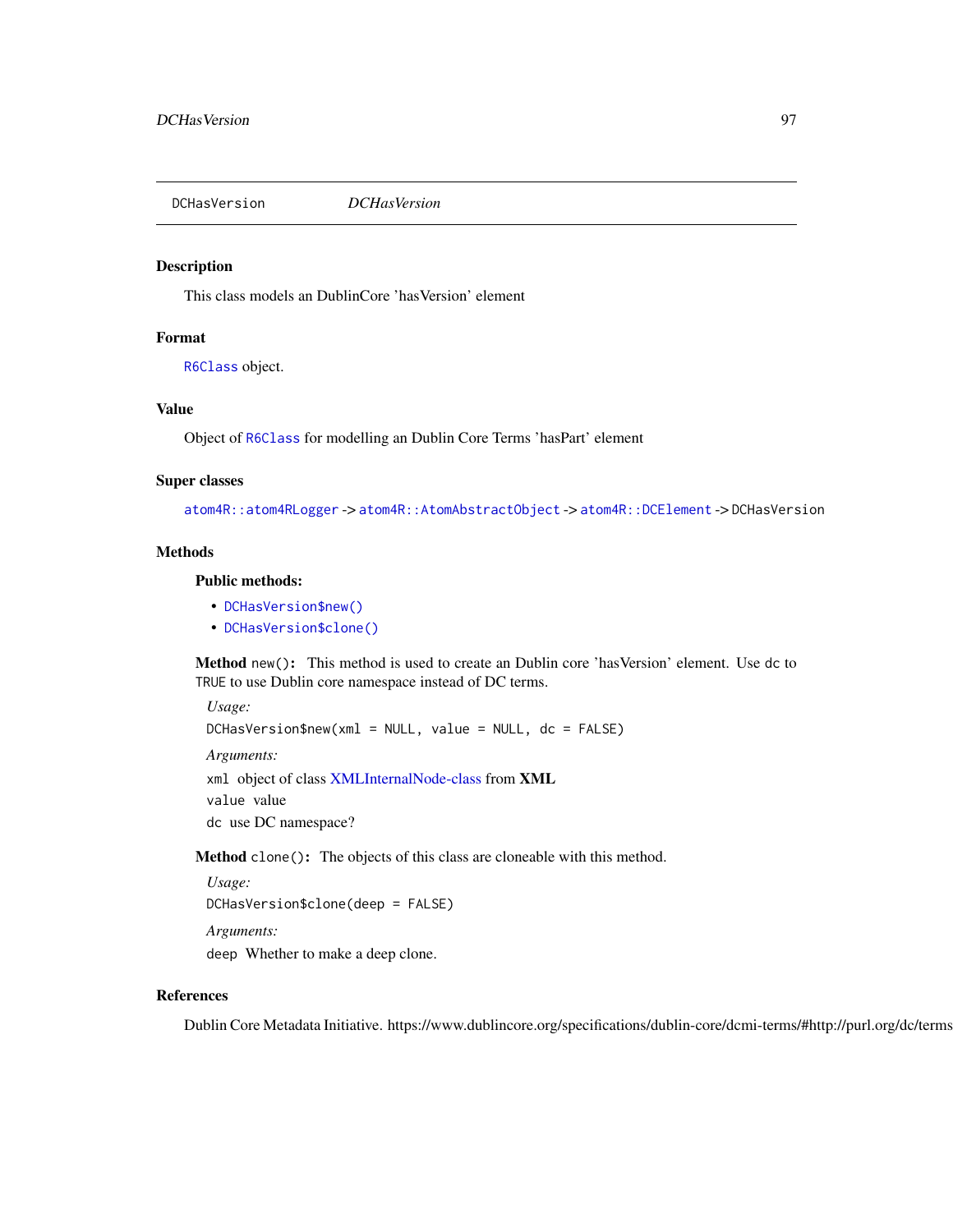<span id="page-97-0"></span>DCIdentifier *DCIdentifier*

### Description

This class models an DublinCore 'identifier' element

## Format

[R6Class](#page-0-0) object.

# Value

Object of [R6Class](#page-0-0) for modelling an Dublin Core 'identifier' element

### Super classes

[atom4R::atom4RLogger](#page-0-0) -> [atom4R::AtomAbstractObject](#page-0-0) -> [atom4R::DCElement](#page-0-0) -> DCIdentifier

#### **Methods**

# Public methods:

- [DCIdentifier\\$new\(\)](#page-97-1)
- [DCIdentifier\\$clone\(\)](#page-97-2)

<span id="page-97-1"></span>Method new(): This method is used to create an Dublin core 'identifier' element. Use dc to TRUE to use Dublin core namespace instead of DC terms.

*Usage:* DCIdentifier\$new(xml = NULL, term = NULL, value = NULL, dc = FALSE) *Arguments:* xml object of class [XMLInternalNode-class](#page-0-0) from XML term term value value dc use DC namespace?

<span id="page-97-2"></span>Method clone(): The objects of this class are cloneable with this method.

*Usage:* DCIdentifier\$clone(deep = FALSE) *Arguments:* deep Whether to make a deep clone.

### References

Dublin Core Metadata Initiative. https://www.dublincore.org/specifications/dublin-core/dcmi-terms/terms/identifier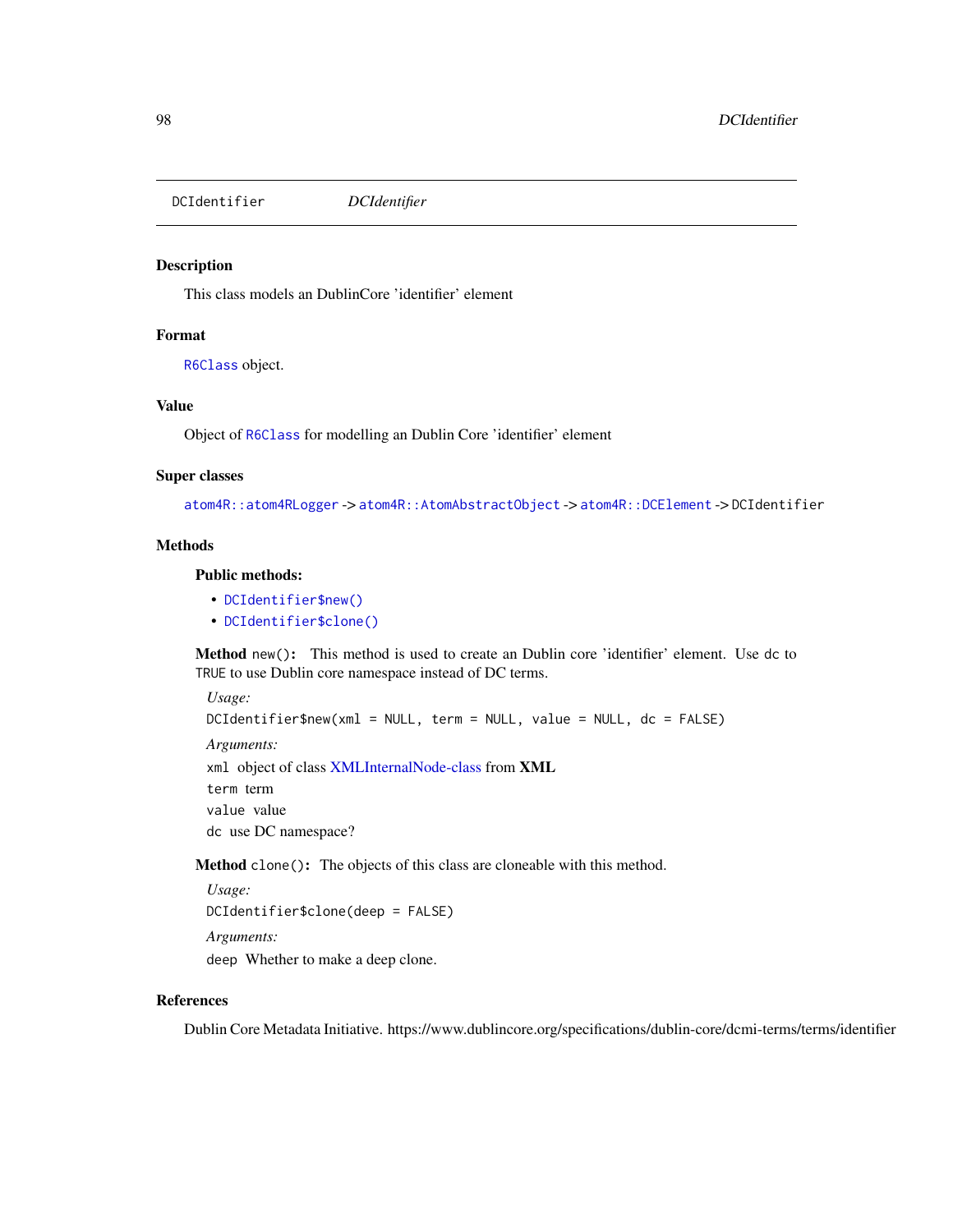### <span id="page-98-0"></span>Description

This class models an DublinCore 'instructionalMethod' element

# Format

[R6Class](#page-0-0) object.

# Value

Object of [R6Class](#page-0-0) for modelling an Dublin Core 'instructionalMethod' element

### Super classes

[atom4R::atom4RLogger](#page-0-0) -> [atom4R::AtomAbstractObject](#page-0-0) -> [atom4R::DCElement](#page-0-0) -> DCInstructionalMethod

# Methods

## Public methods:

- [DCInstructionalMethod\\$new\(\)](#page-98-1)
- [DCInstructionalMethod\\$clone\(\)](#page-98-2)

<span id="page-98-1"></span>Method new(): Initializes an object of class [DCInstructionalMethod](#page-98-0)

```
Usage:
DCInstructionalMethod$new(xml = NULL, value = NULL)
Arguments:
xml object of class XMLInternalNode-class from XML
value value
```
<span id="page-98-2"></span>Method clone(): The objects of this class are cloneable with this method.

```
Usage:
```
DCInstructionalMethod\$clone(deep = FALSE)

*Arguments:*

deep Whether to make a deep clone.

# References

Dublin Core Metadata Initiative. https://www.dublincore.org/specifications/dublin-core/dcmi-terms/terms/instructionalMeth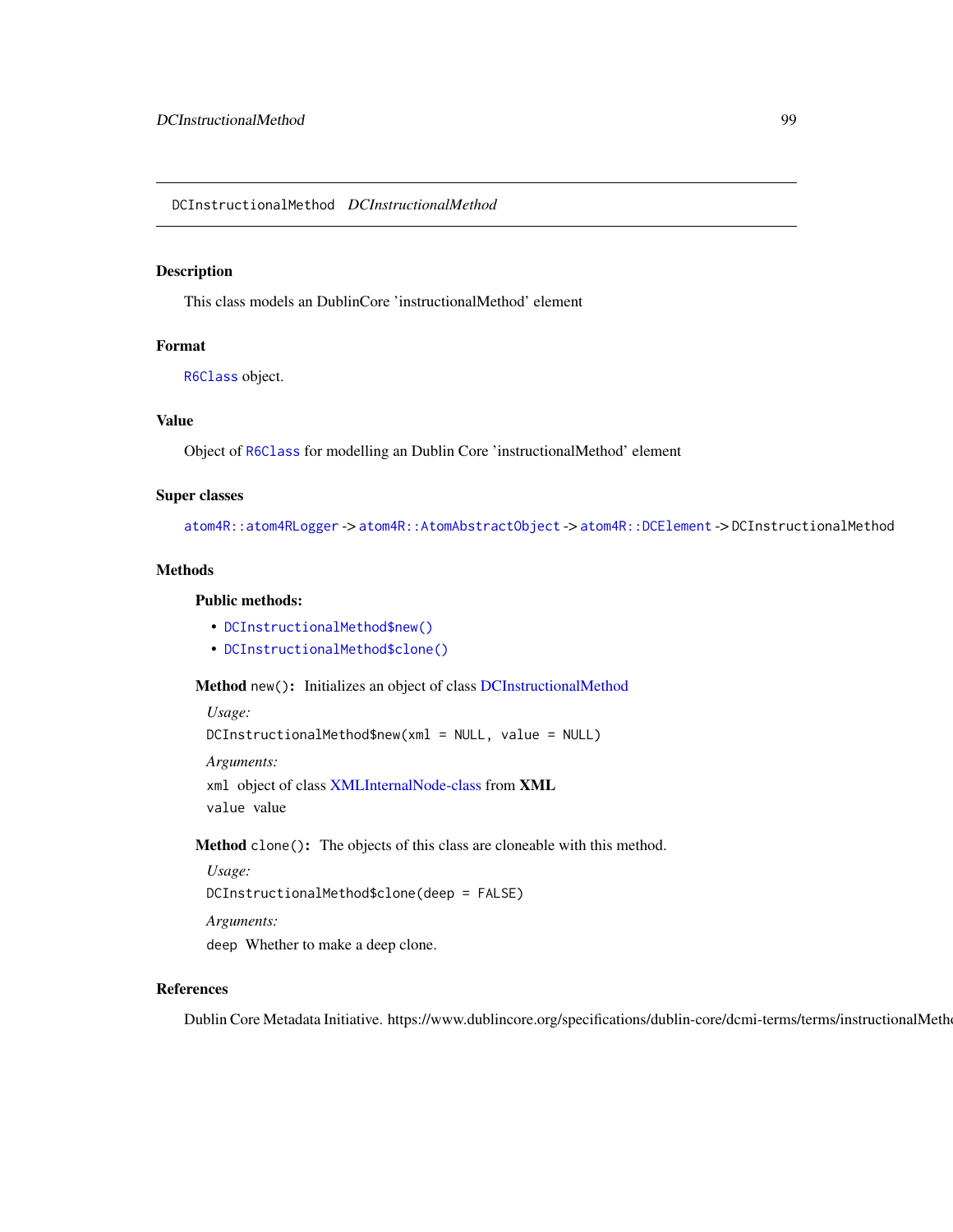<span id="page-99-0"></span>DCIsPartOf *DCIsPartOf*

### Description

This class models an DublinCore 'isPartOf' element

## Format

[R6Class](#page-0-0) object.

## Value

Object of [R6Class](#page-0-0) for modelling an Dublin Core Terms 'isPartOf' element

#### Super classes

[atom4R::atom4RLogger](#page-0-0) -> [atom4R::AtomAbstractObject](#page-0-0) -> [atom4R::DCElement](#page-0-0) -> DCIsPartOf

#### Methods

#### Public methods:

- [DCIsPartOf\\$new\(\)](#page-99-1)
- [DCIsPartOf\\$clone\(\)](#page-99-2)

<span id="page-99-1"></span>Method new(): This method is used to create an Dublin core 'isPartOf' element. Use dc to TRUE to use Dublin core namespace instead of DC terms.

*Usage:*

DCIsPartOf\$new(xml = NULL, value = NULL, dc = FALSE)

*Arguments:*

xml object of class [XMLInternalNode-class](#page-0-0) from XML value value

dc use DC namespace?

<span id="page-99-2"></span>Method clone(): The objects of this class are cloneable with this method.

```
Usage:
DCIsPartOf$clone(deep = FALSE)
Arguments:
```
deep Whether to make a deep clone.

### References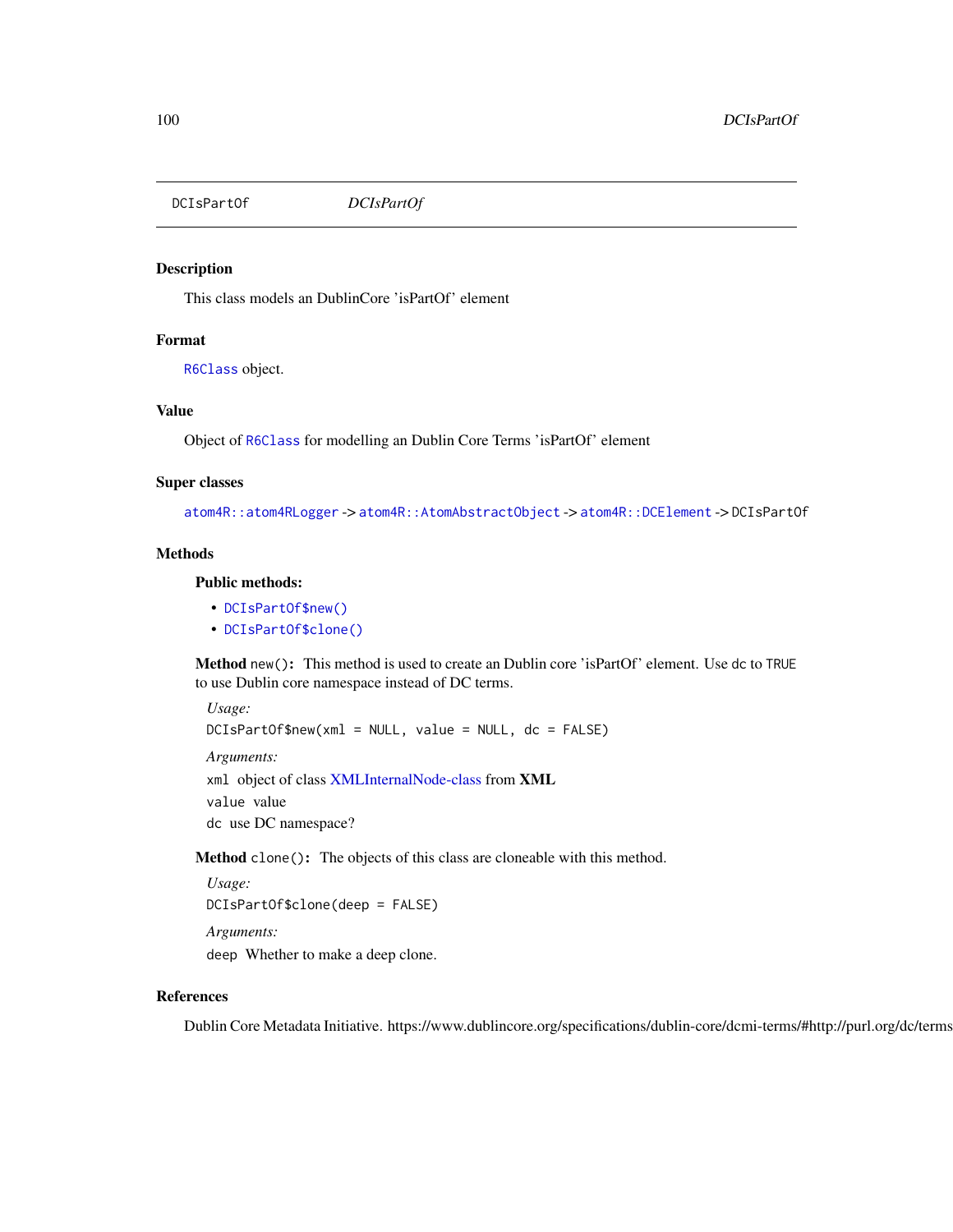<span id="page-100-0"></span>DCIsReferencedBy *DCIsReferencedBy*

#### Description

This class models an DublinCore 'isReferencedBy' element

## Format

[R6Class](#page-0-0) object.

## Value

Object of [R6Class](#page-0-0) for modelling an Dublin Core Terms 'isReferencedBy' element

#### Super classes

[atom4R::atom4RLogger](#page-0-0) -> [atom4R::AtomAbstractObject](#page-0-0) -> [atom4R::DCElement](#page-0-0) -> DCIsReferencedBy

#### Methods

### Public methods:

- [DCIsReferencedBy\\$new\(\)](#page-100-1)
- [DCIsReferencedBy\\$clone\(\)](#page-100-2)

<span id="page-100-1"></span>Method new(): This method is used to create an Dublin core 'isReferencedBy' element. Use dc to TRUE to use Dublin core namespace instead of DC terms.

*Usage:*

```
DCIsReferencedBy$new(xml = NULL, value = NULL, dc = FALSE)
```
*Arguments:*

xml object of class [XMLInternalNode-class](#page-0-0) from XML value value

dc use DC namespace?

<span id="page-100-2"></span>Method clone(): The objects of this class are cloneable with this method.

```
Usage:
```
DCIsReferencedBy\$clone(deep = FALSE)

*Arguments:*

deep Whether to make a deep clone.

### References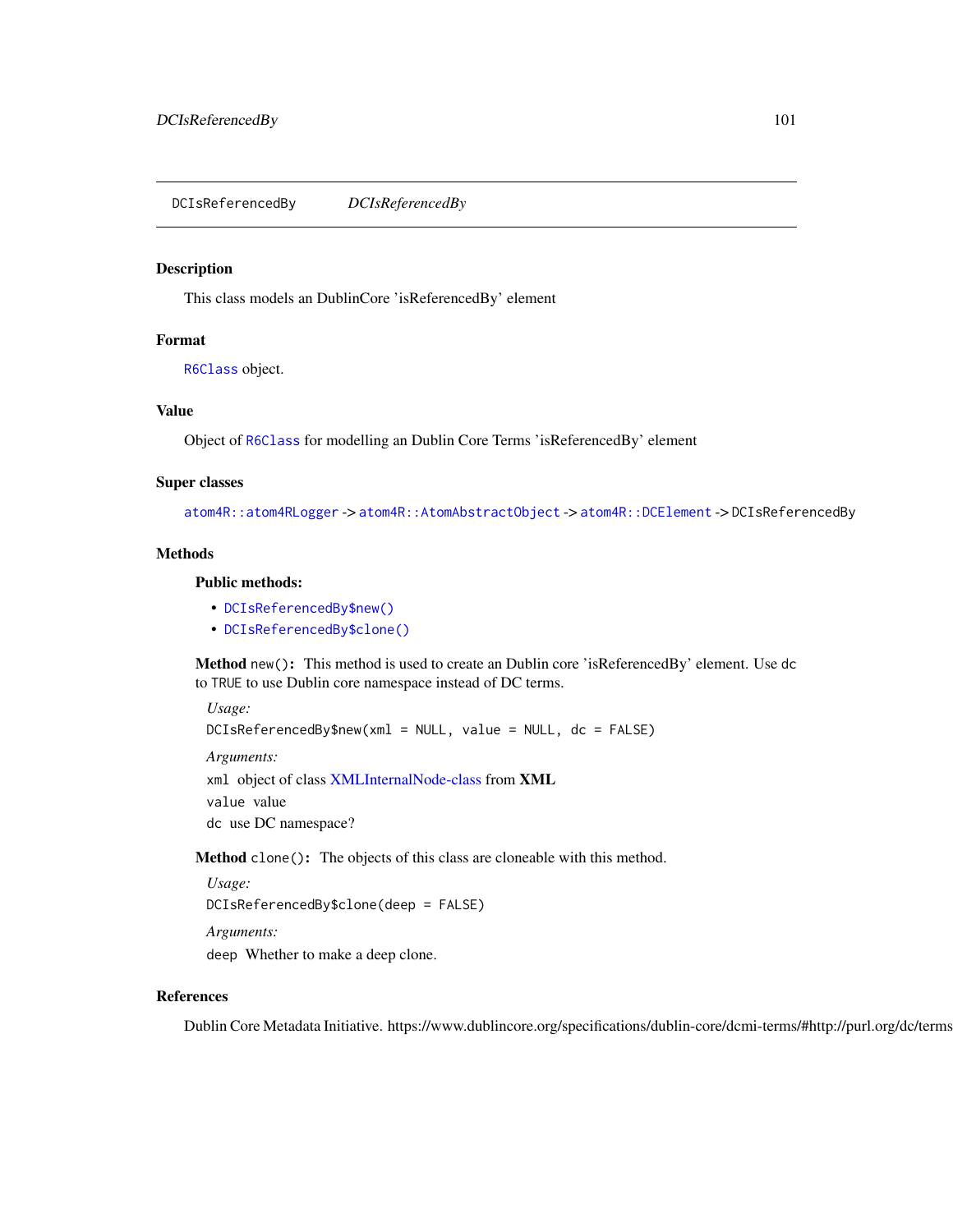<span id="page-101-0"></span>DCIsReplacedBy *DCIsReplacedBy*

### Description

This class models an DublinCore 'isReplacedBy' element

# Format

[R6Class](#page-0-0) object.

# Value

Object of [R6Class](#page-0-0) for modelling an Dublin Core Terms 'isReplacedBy' element

#### Super classes

[atom4R::atom4RLogger](#page-0-0) -> [atom4R::AtomAbstractObject](#page-0-0) -> [atom4R::DCElement](#page-0-0) -> DCIsReplacedBy

#### Methods

#### Public methods:

- [DCIsReplacedBy\\$new\(\)](#page-101-1)
- [DCIsReplacedBy\\$clone\(\)](#page-101-2)

<span id="page-101-1"></span>Method new(): This method is used to create an Dublin core 'isReplacedBy' element. Use dc to TRUE to use Dublin core namespace instead of DC terms.

*Usage:*

DCIsReplacedBy\$new(xml = NULL, value = NULL, dc = FALSE)

*Arguments:*

xml object of class [XMLInternalNode-class](#page-0-0) from XML value value

dc use DC namespace?

<span id="page-101-2"></span>Method clone(): The objects of this class are cloneable with this method.

```
Usage:
```
DCIsReplacedBy\$clone(deep = FALSE)

*Arguments:*

deep Whether to make a deep clone.

### References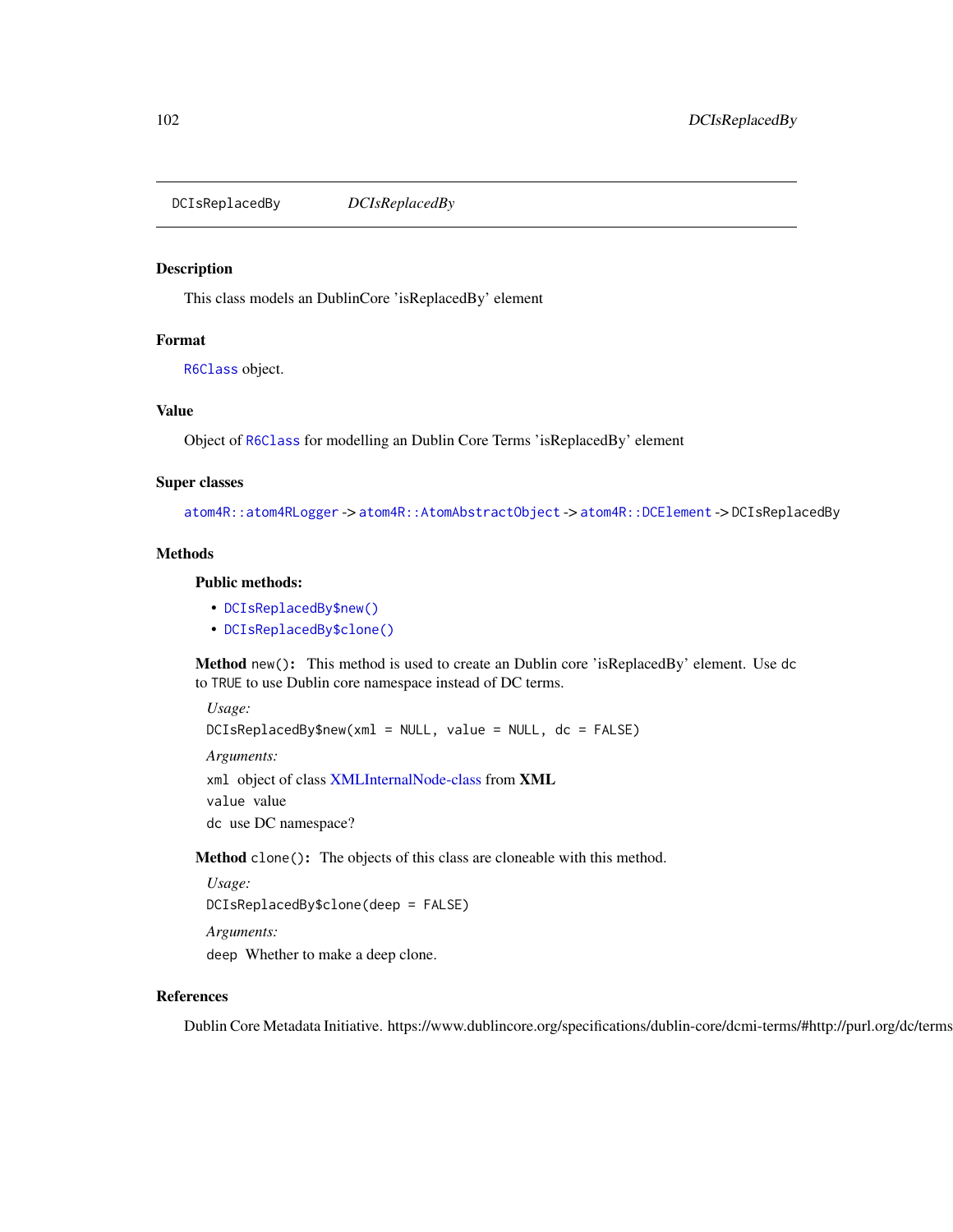<span id="page-102-0"></span>DCIsRequiredBy *DCIsRequiredBy*

### Description

This class models an DublinCore 'isRequiredBy' element

## Format

[R6Class](#page-0-0) object.

## Value

Object of [R6Class](#page-0-0) for modelling an Dublin Core Terms 'isRequiredBy' element

#### Super classes

[atom4R::atom4RLogger](#page-0-0) -> [atom4R::AtomAbstractObject](#page-0-0) -> [atom4R::DCElement](#page-0-0) -> DCIsRequiredBy

#### Methods

#### Public methods:

- [DCIsRequiredBy\\$new\(\)](#page-102-1)
- [DCIsRequiredBy\\$clone\(\)](#page-102-2)

<span id="page-102-1"></span>Method new(): This method is used to create an Dublin core 'isRequiredBy' element. Use dc to TRUE to use Dublin core namespace instead of DC terms.

*Usage:*

```
DCIsRequiredBy$new(xml = NULL, value = NULL, dc = FALSE)
```
*Arguments:*

xml object of class [XMLInternalNode-class](#page-0-0) from XML value value

dc use DC namespace?

<span id="page-102-2"></span>Method clone(): The objects of this class are cloneable with this method.

```
Usage:
```
DCIsRequiredBy\$clone(deep = FALSE)

*Arguments:*

deep Whether to make a deep clone.

### References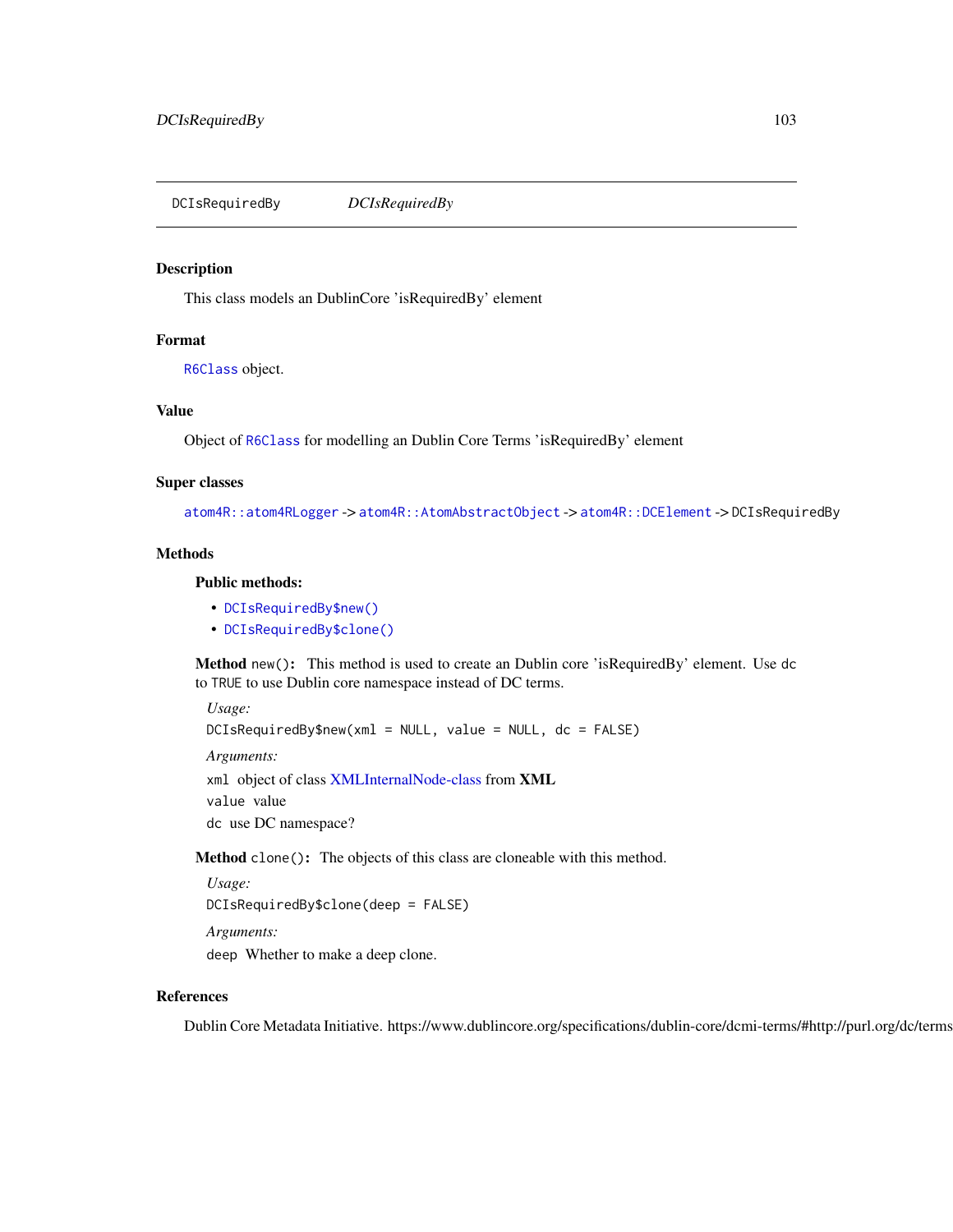<span id="page-103-0"></span>DCIssued *DCIssued*

# Description

This class models an DublinCore 'issued' element

# Format

[R6Class](#page-0-0) object.

### Value

Object of [R6Class](#page-0-0) for modelling an Dublin Core Terms 'issued' element

# Super classes

```
atom4R::atom4RLogger -> atom4R::AtomAbstractObject -> atom4R::DCElement -> atom4R::DCDate
-> DCIssued
```
## Methods

## Public methods:

- [DCIssued\\$new\(\)](#page-103-1)
- [DCIssued\\$clone\(\)](#page-103-2)

<span id="page-103-1"></span>Method new(): Initializes an object of class [DCIssued](#page-103-0)

```
Usage:
DCIssued$new(xml = NULL, value = NULL)
Arguments:
xml object of class XMLInternalNode-class from XML
value value
```
<span id="page-103-2"></span>Method clone(): The objects of this class are cloneable with this method.

```
Usage:
DCIssued$clone(deep = FALSE)
Arguments:
```
deep Whether to make a deep clone.

# References

Dublin Core Metadata Initiative. https://www.dublincore.org/specifications/dublin-core/dcmi-terms/terms/issued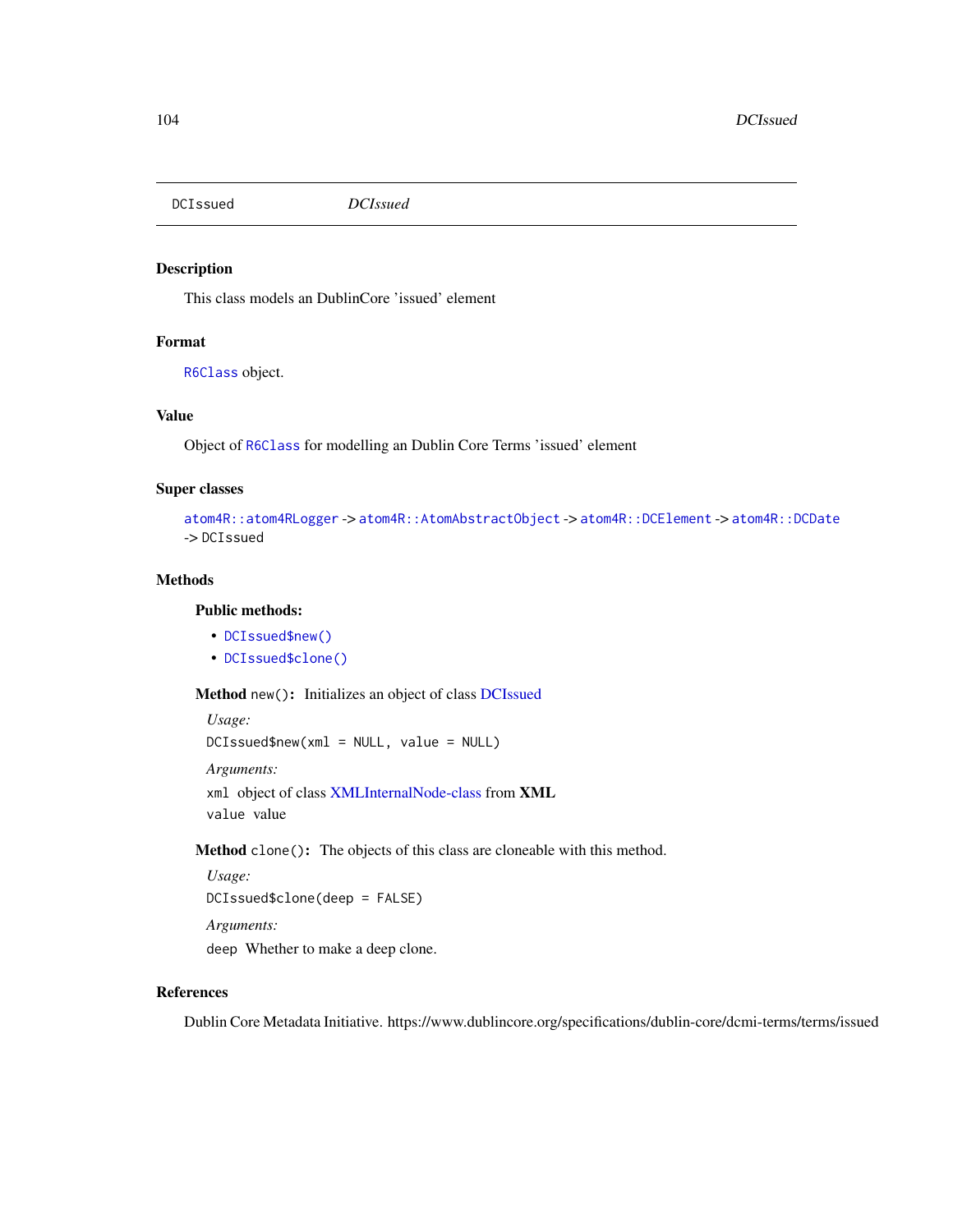<span id="page-104-0"></span>DCIsVersionOf *DCIsVersionOf*

### Description

This class models an DublinCore 'isVersionOf' element

## Format

[R6Class](#page-0-0) object.

### Value

Object of [R6Class](#page-0-0) for modelling an Dublin Core Terms 'isVersionOf' element

#### Super classes

[atom4R::atom4RLogger](#page-0-0) -> [atom4R::AtomAbstractObject](#page-0-0) -> [atom4R::DCElement](#page-0-0) -> DCIsVersionOf

#### Methods

#### Public methods:

- [DCIsVersionOf\\$new\(\)](#page-104-1)
- [DCIsVersionOf\\$clone\(\)](#page-104-2)

<span id="page-104-1"></span>Method new(): This method is used to create an Dublin core 'isVersionOf' element. Use dc to TRUE to use Dublin core namespace instead of DC terms.

*Usage:*

```
DCIsVersionOf$new(xml = NULL, value = NULL, dc = FALSE)
```
*Arguments:*

xml object of class [XMLInternalNode-class](#page-0-0) from XML value value

dc use DC namespace?

<span id="page-104-2"></span>Method clone(): The objects of this class are cloneable with this method.

```
Usage:
DCIsVersionOf$clone(deep = FALSE)
```
*Arguments:*

deep Whether to make a deep clone.

### References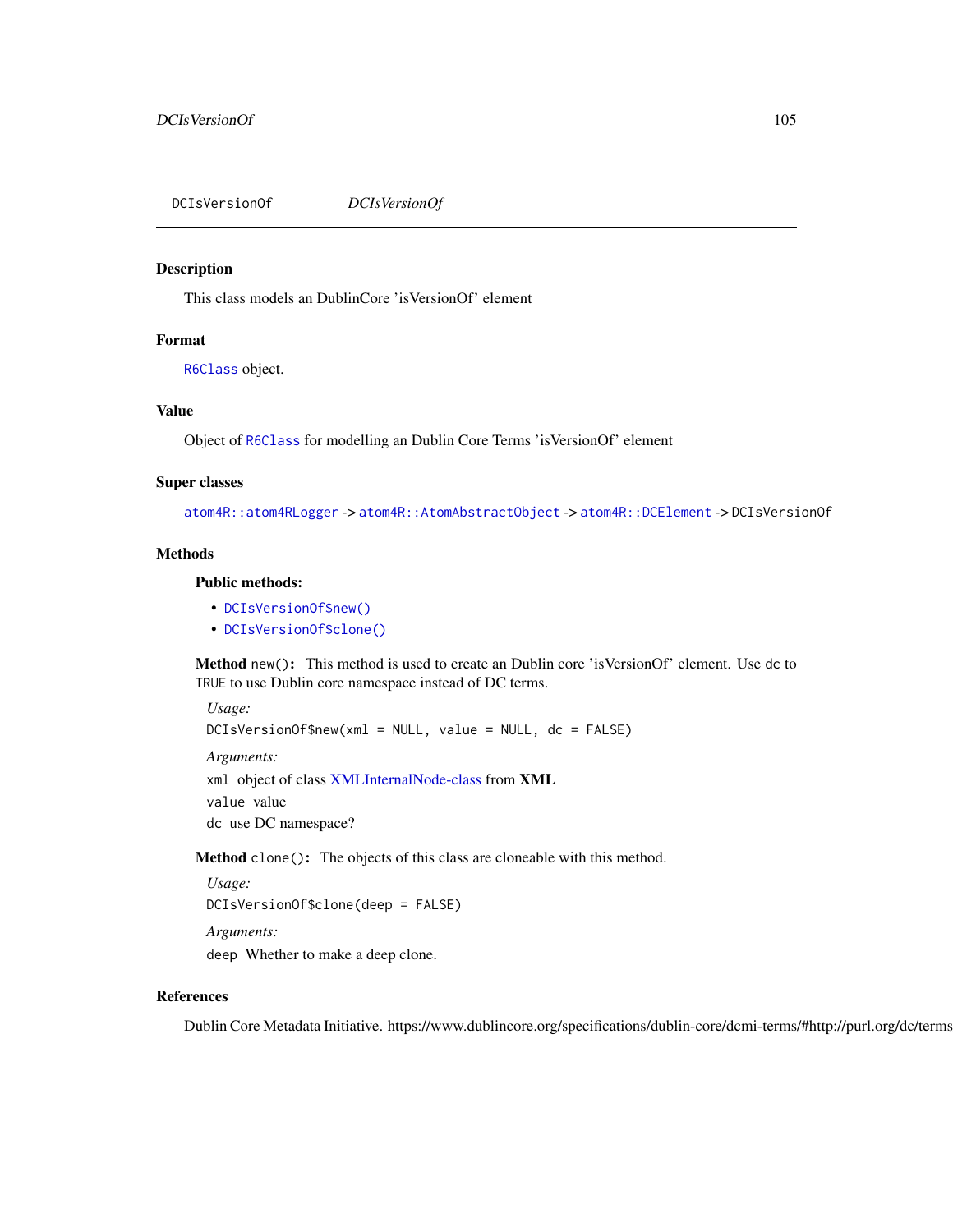<span id="page-105-0"></span>

### Description

This class models an DublinCore 'language' element

#### Format

[R6Class](#page-0-0) object.

## Value

Object of [R6Class](#page-0-0) for modelling an Dublin Core Terms 'language' element

#### Super classes

[atom4R::atom4RLogger](#page-0-0) -> [atom4R::AtomAbstractObject](#page-0-0) -> [atom4R::DCElement](#page-0-0) -> DCLanguage

#### Methods

## Public methods:

- [DCLanguage\\$new\(\)](#page-105-1)
- [DCLanguage\\$clone\(\)](#page-105-2)

<span id="page-105-1"></span>Method new(): This method is used to create an Dublin core 'language' element. Use dc to TRUE to use Dublin core namespace instead of DC terms.

*Usage:*

 $DCL$ anguage\$new(xml = NULL, value = NULL, dc = FALSE)

*Arguments:*

xml object of class [XMLInternalNode-class](#page-0-0) from XML value value

dc use DC namespace?

<span id="page-105-2"></span>Method clone(): The objects of this class are cloneable with this method.

```
Usage:
DCLanguage$clone(deep = FALSE)
```
*Arguments:*

deep Whether to make a deep clone.

### References

Dublin Core Metadata Initiative. https://www.dublincore.org/specifications/dublin-core/dcmi-terms/terms/language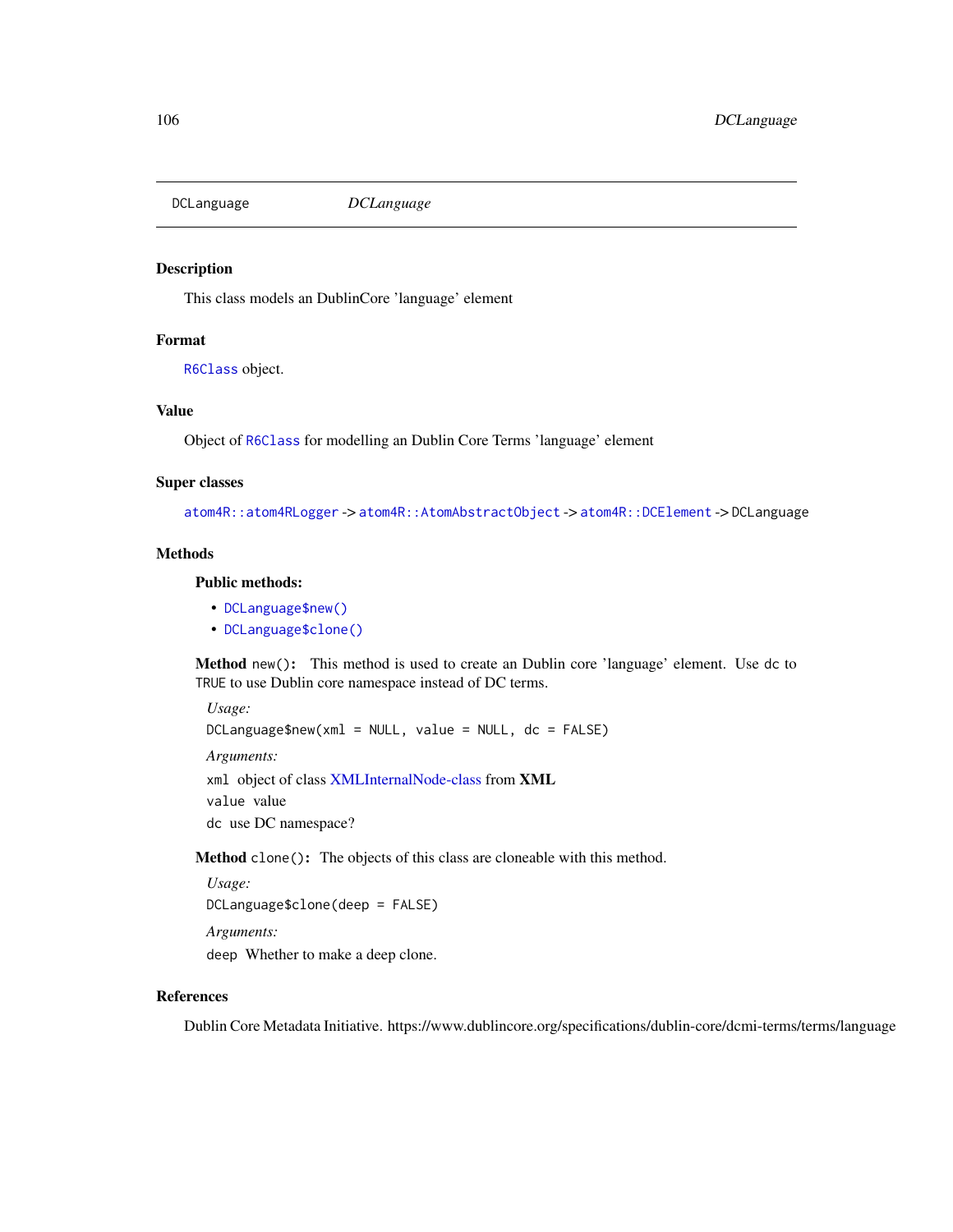<span id="page-106-0"></span>DCLicense *DCLicense*

# Description

This class models an DublinCore 'license' element

# Format

[R6Class](#page-0-0) object.

## Value

Object of [R6Class](#page-0-0) for modelling an Dublin Core Terms 'license' element

# Super classes

```
atom4R::atom4RLogger -> atom4R::AtomAbstractObject -> atom4R::DCElement -> atom4R::DCRights
-> DCLicense
```
# Methods

# Public methods:

- [DCLicense\\$new\(\)](#page-106-1)
- [DCLicense\\$clone\(\)](#page-106-2)

<span id="page-106-1"></span>Method new(): Initializes an object of class [DCLicense](#page-106-0)

```
Usage:
DCLicense$new(xml = NULL, value = NULL)
Arguments:
xml object of class XMLInternalNode-class from XML
value value
```
<span id="page-106-2"></span>Method clone(): The objects of this class are cloneable with this method.

```
Usage:
DCLicense$clone(deep = FALSE)
Arguments:
```
deep Whether to make a deep clone.

# References

Dublin Core Metadata Initiative. https://www.dublincore.org/specifications/dublin-core/dcmi-terms/terms/license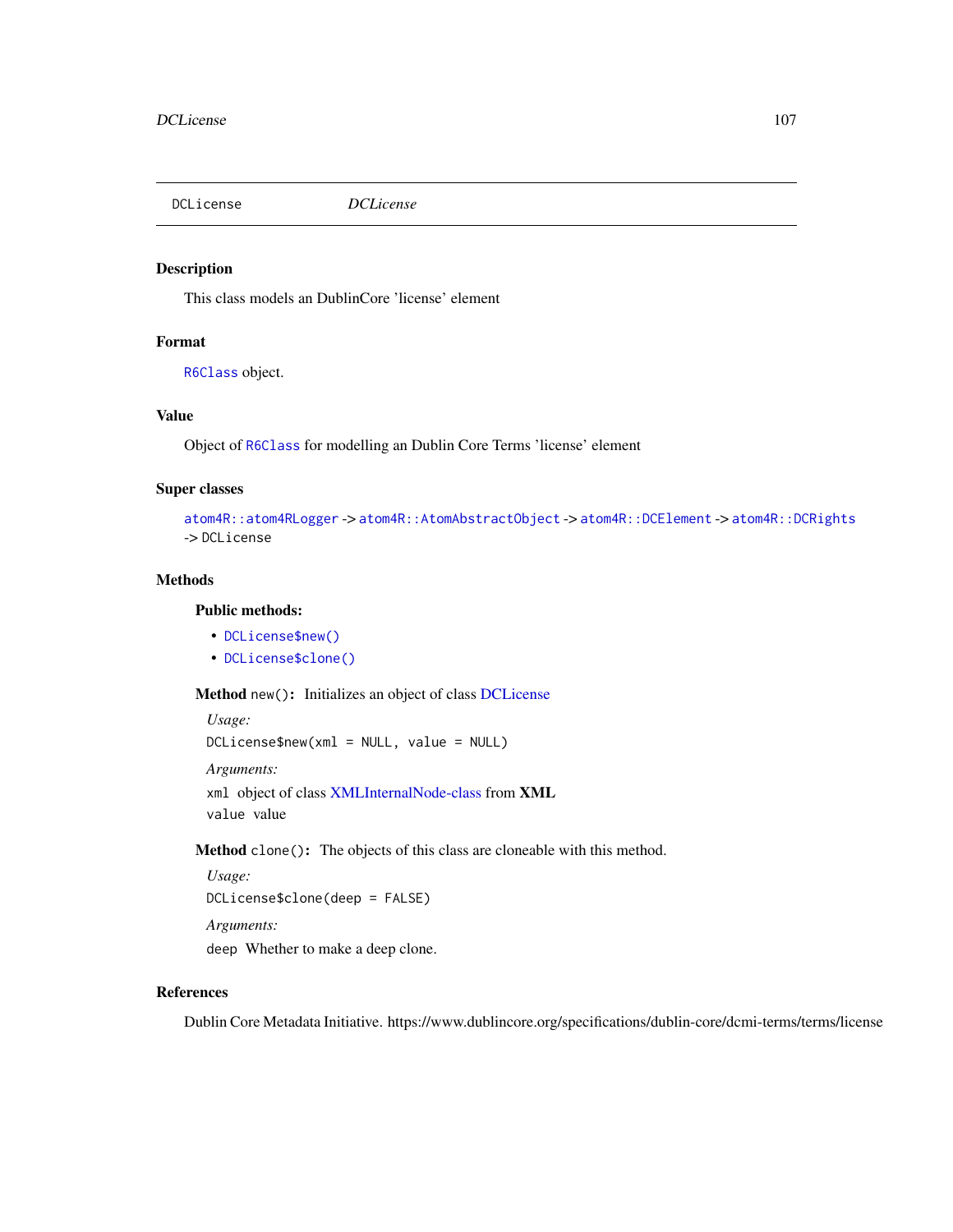<span id="page-107-0"></span>DCMediator *DCMediator*

# Description

This class models an DublinCore 'mediator' element

# Format

[R6Class](#page-0-0) object.

## Value

Object of [R6Class](#page-0-0) for modelling an Dublin Core Terms 'mediator' element

# Super classes

```
atom4R::atom4RLogger -> atom4R::AtomAbstractObject -> atom4R::DCElement -> atom4R::DCAudience
-> DCMediator
```
## Methods

## Public methods:

- [DCMediator\\$new\(\)](#page-107-1)
- [DCMediator\\$clone\(\)](#page-107-2)

<span id="page-107-1"></span>Method new(): Initializes an object of class [DCMediator](#page-107-0)

```
Usage:
DCMediator$new(xml = NULL, value = NULL)
Arguments:
xml object of class XMLInternalNode-class from XML
value value
```
<span id="page-107-2"></span>Method clone(): The objects of this class are cloneable with this method.

*Usage:* DCMediator\$clone(deep = FALSE) *Arguments:*

deep Whether to make a deep clone.

## References

Dublin Core Metadata Initiative. https://www.dublincore.org/specifications/dublin-core/dcmi-terms/terms/mediator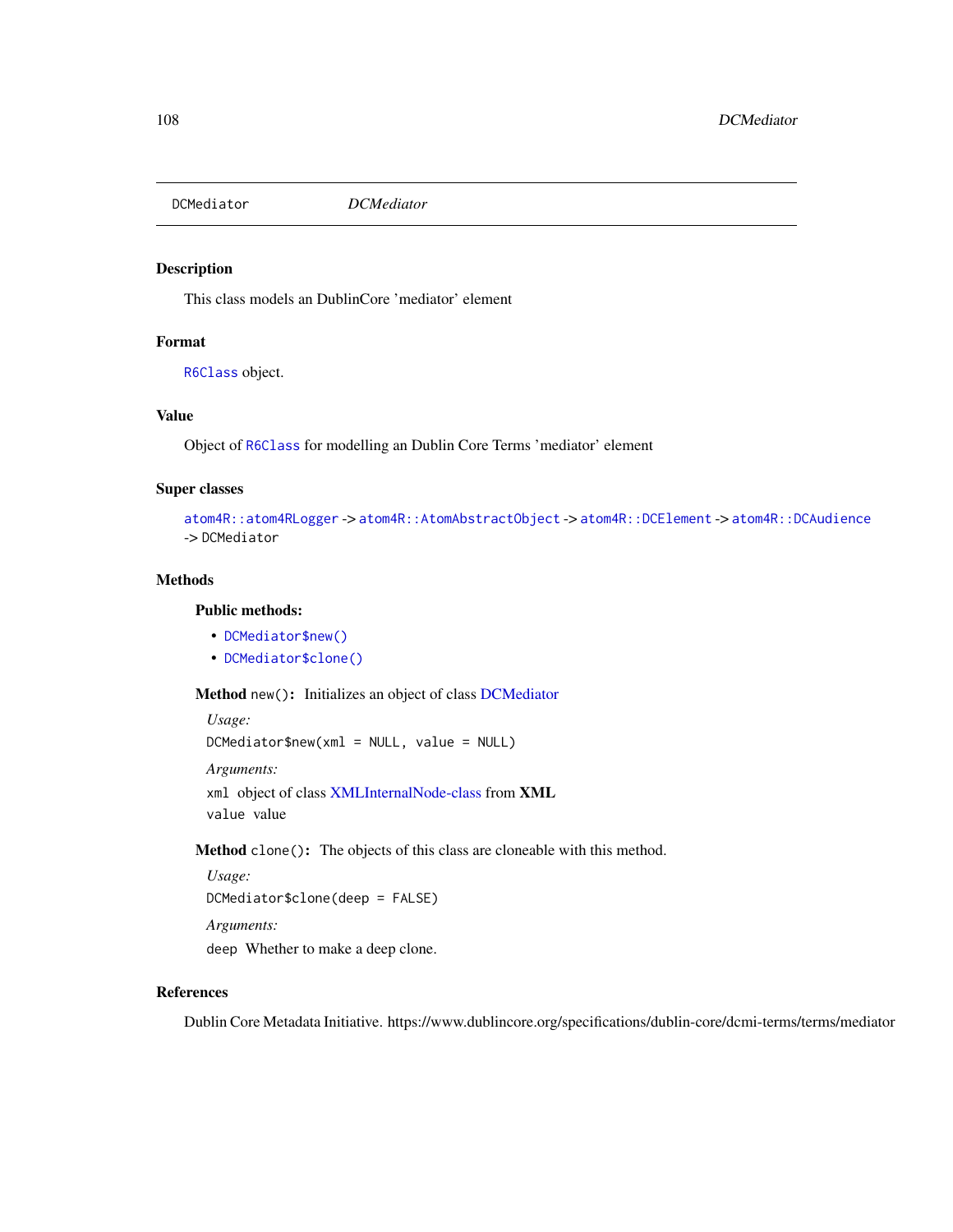<span id="page-108-3"></span><span id="page-108-2"></span>DCMedium *DCMedium*

# Description

This class models an DublinCore 'medium' element

# Format

[R6Class](#page-0-0) object.

## Value

Object of [R6Class](#page-0-0) for modelling an Dublin Core Terms 'medium' element

# Super classes

```
atom4R::atom4RLogger -> atom4R::AtomAbstractObject -> atom4R::DCElement -> atom4R::DCFormat
-> DCMedium
```
# Methods

# Public methods:

- [DCMedium\\$new\(\)](#page-108-0)
- [DCMedium\\$clone\(\)](#page-108-1)

<span id="page-108-0"></span>Method new(): Initializes an object of class [DCMedium](#page-108-2)

```
Usage:
DCMedium$new(xml = NULL, value = NULL)
Arguments:
xml object of class XMLInternalNode-class from XML
value value
```
<span id="page-108-1"></span>Method clone(): The objects of this class are cloneable with this method.

```
Usage:
DCMedium$clone(deep = FALSE)
Arguments:
```
deep Whether to make a deep clone.

# References

Dublin Core Metadata Initiative. https://www.dublincore.org/specifications/dublin-core/dcmi-terms/terms/medium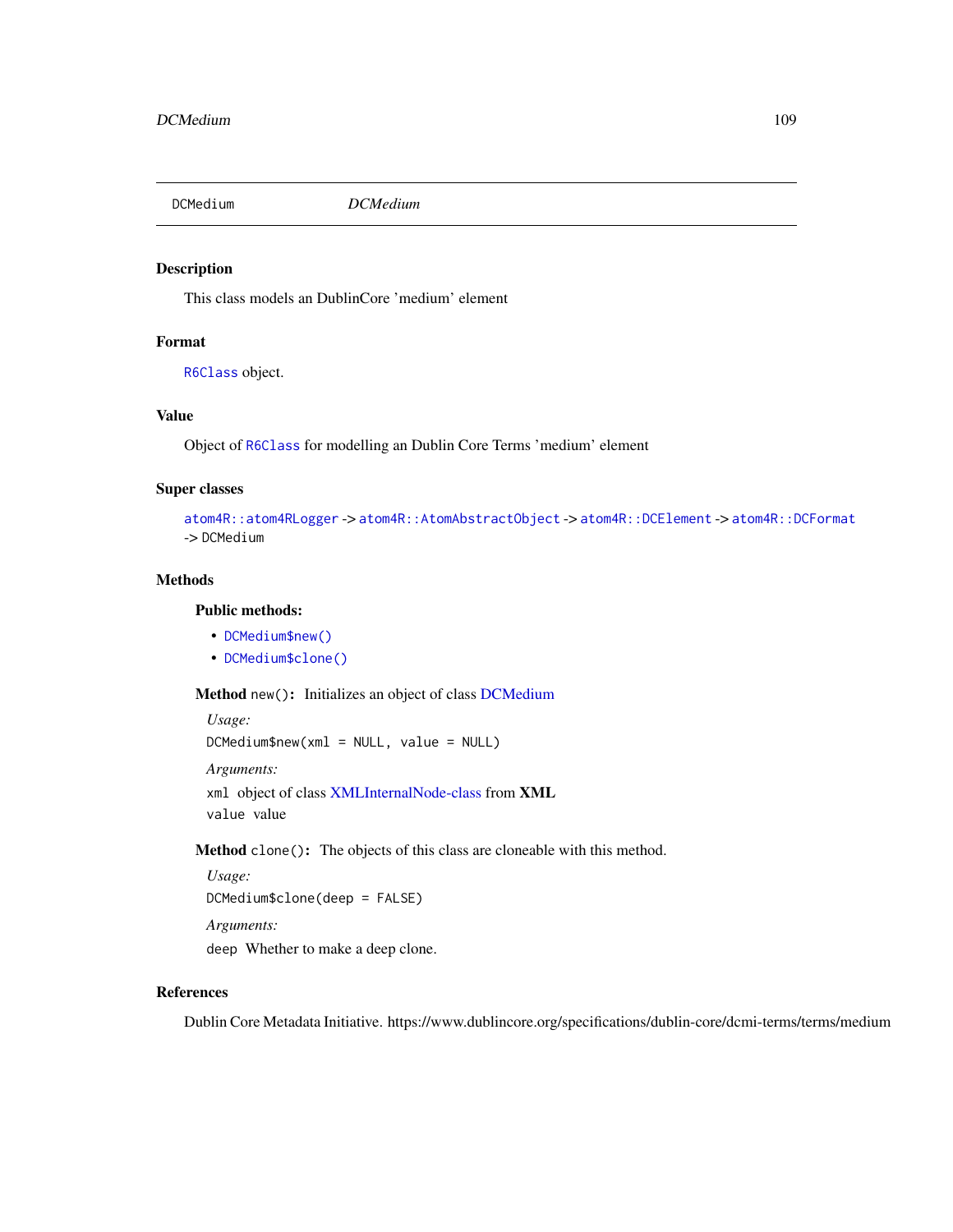DCMIVocabulary *DCMI Vocabulary class*

# Description

This class models an DCMI Vocabulary

# Format

[R6Class](#page-0-0) object.

# Details

DCMIVocabulary

## Value

Object of [R6Class](#page-0-0) for modelling an Dublin Core element

#### Public fields

id id doc doc representation representation data data

# Methods

# Public methods:

- [DCMIVocabulary\\$new\(\)](#page-109-0)
- [DCMIVocabulary\\$fetch\(\)](#page-109-1)
- [DCMIVocabulary\\$clone\(\)](#page-110-0)

<span id="page-109-0"></span>Method new(): This method is used to read a DCMI vocabulary RDF doc. The format corresponds to the RDF format as used by rdflib rdf\_parse function.

*Usage:* DCMIVocabulary\$new(id, doc, format, fetch = TRUE) *Arguments:* id id doc doc format format fetch fetch

<span id="page-109-1"></span>Method fetch(): Runs a Sparql query over the RDF vocabulary to fetch the vocabulary content.

*Usage:*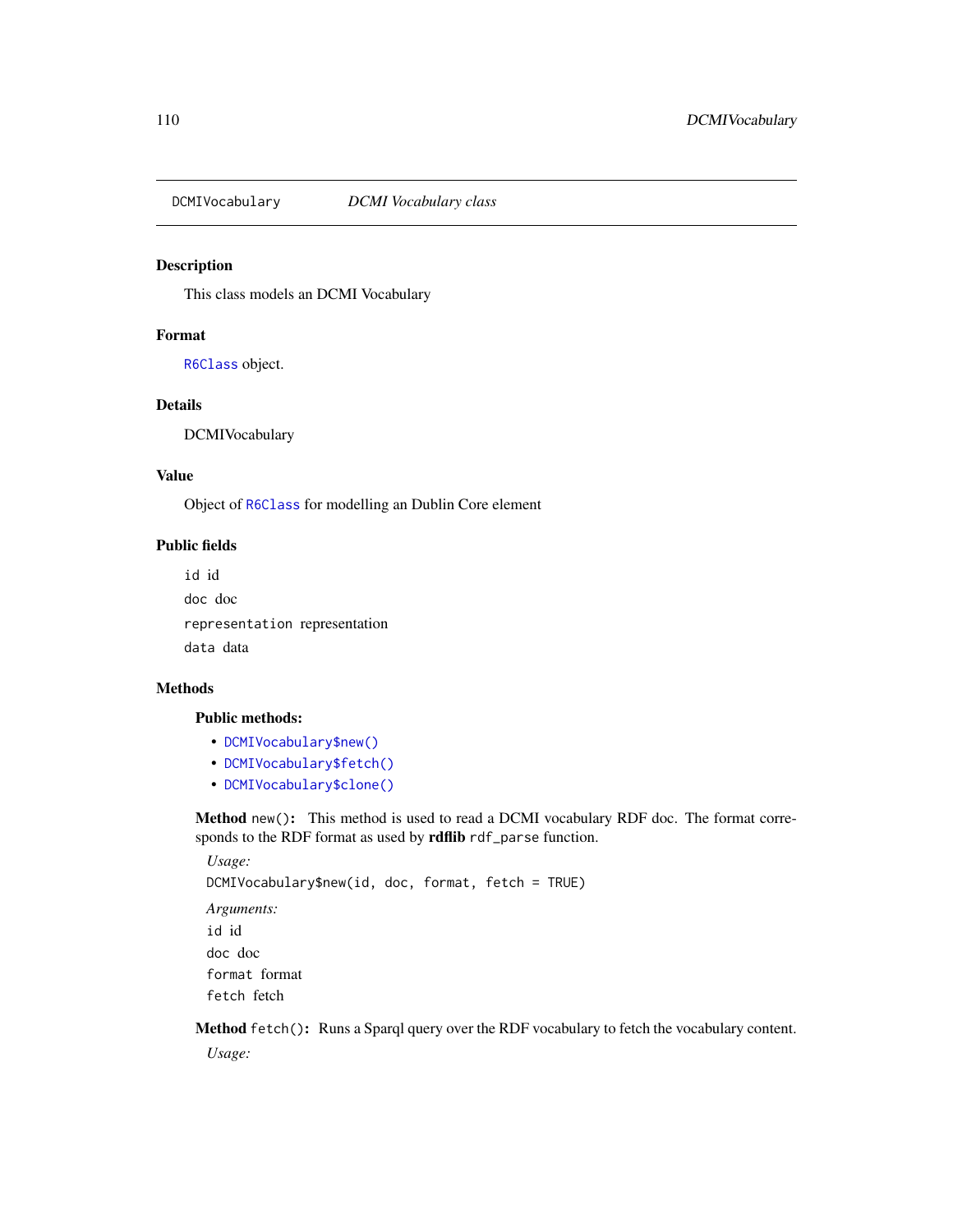#### <span id="page-110-4"></span>DCModified 111

DCMIVocabulary\$fetch()

<span id="page-110-0"></span>Method clone(): The objects of this class are cloneable with this method.

*Usage:* DCMIVocabulary\$clone(deep = FALSE) *Arguments:* deep Whether to make a deep clone.

## Author(s)

Emmanuel Blondel <emmanuel.blondel1@gmail.com>

<span id="page-110-3"></span>

|--|

# Description

This class models an DublinCore 'modified' element

## Format

[R6Class](#page-0-0) object.

# Value

Object of [R6Class](#page-0-0) for modelling an Dublin Core Terms 'modified' element

## Super classes

```
atom4R::atom4RLogger -> atom4R::AtomAbstractObject -> atom4R::DCElement -> atom4R::DCDate
-> DCModified
```
# Methods

# Public methods:

- [DCModified\\$new\(\)](#page-110-1)
- [DCModified\\$clone\(\)](#page-110-2)

<span id="page-110-1"></span>Method new(): Initializes an object of class [DCModified](#page-110-3)

```
Usage:
DCModified$new(xml = NULL, value = NULL)
Arguments:
xml object of class XMLInternalNode-class from XML
value value
```
<span id="page-110-2"></span>Method clone(): The objects of this class are cloneable with this method.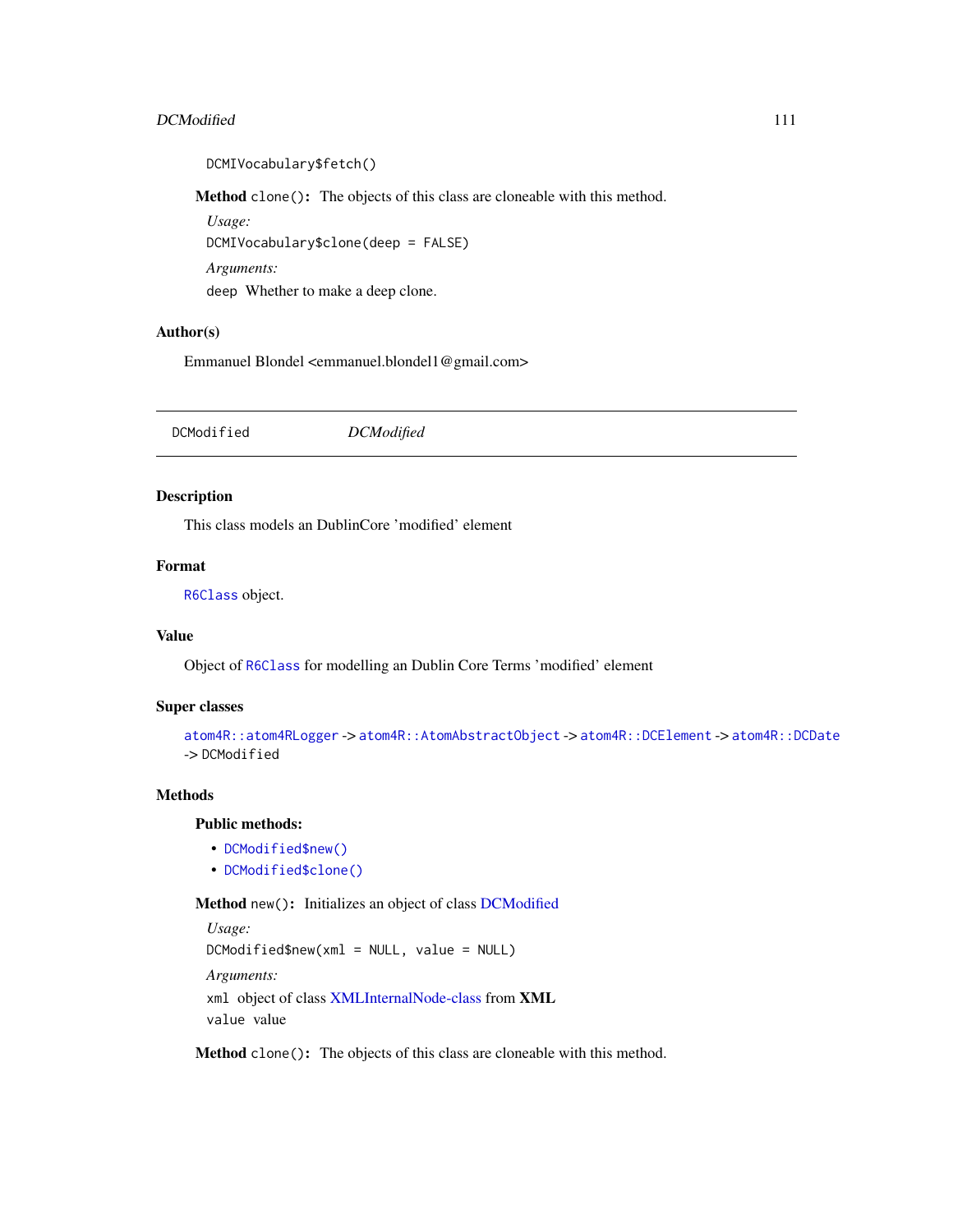# <span id="page-111-3"></span>112 DCProvenance

*Usage:* DCModified\$clone(deep = FALSE) *Arguments:* deep Whether to make a deep clone.

# References

Dublin Core Metadata Initiative. https://www.dublincore.org/specifications/dublin-core/dcmi-terms/terms/modified

<span id="page-111-2"></span>DCProvenance *DCProvenance*

# Description

This class models an DublinCore 'provenance' element

# Format

[R6Class](#page-0-0) object.

# Value

Object of [R6Class](#page-0-0) for modelling an Dublin Core Terms 'provenance' element

#### Super classes

[atom4R::atom4RLogger](#page-0-0) -> [atom4R::AtomAbstractObject](#page-0-0) -> [atom4R::DCElement](#page-0-0) -> DCProvenance

# Methods

# Public methods:

- [DCProvenance\\$new\(\)](#page-111-0)
- [DCProvenance\\$clone\(\)](#page-111-1)

<span id="page-111-0"></span>Method new(): Initializes an object of class [DCProvenance](#page-111-2)

*Usage:* DCProvenance\$new(xml = NULL, value = NULL) *Arguments:* xml object of class [XMLInternalNode-class](#page-0-0) from XML value value

<span id="page-111-1"></span>Method clone(): The objects of this class are cloneable with this method.

*Usage:* DCProvenance\$clone(deep = FALSE) *Arguments:* deep Whether to make a deep clone.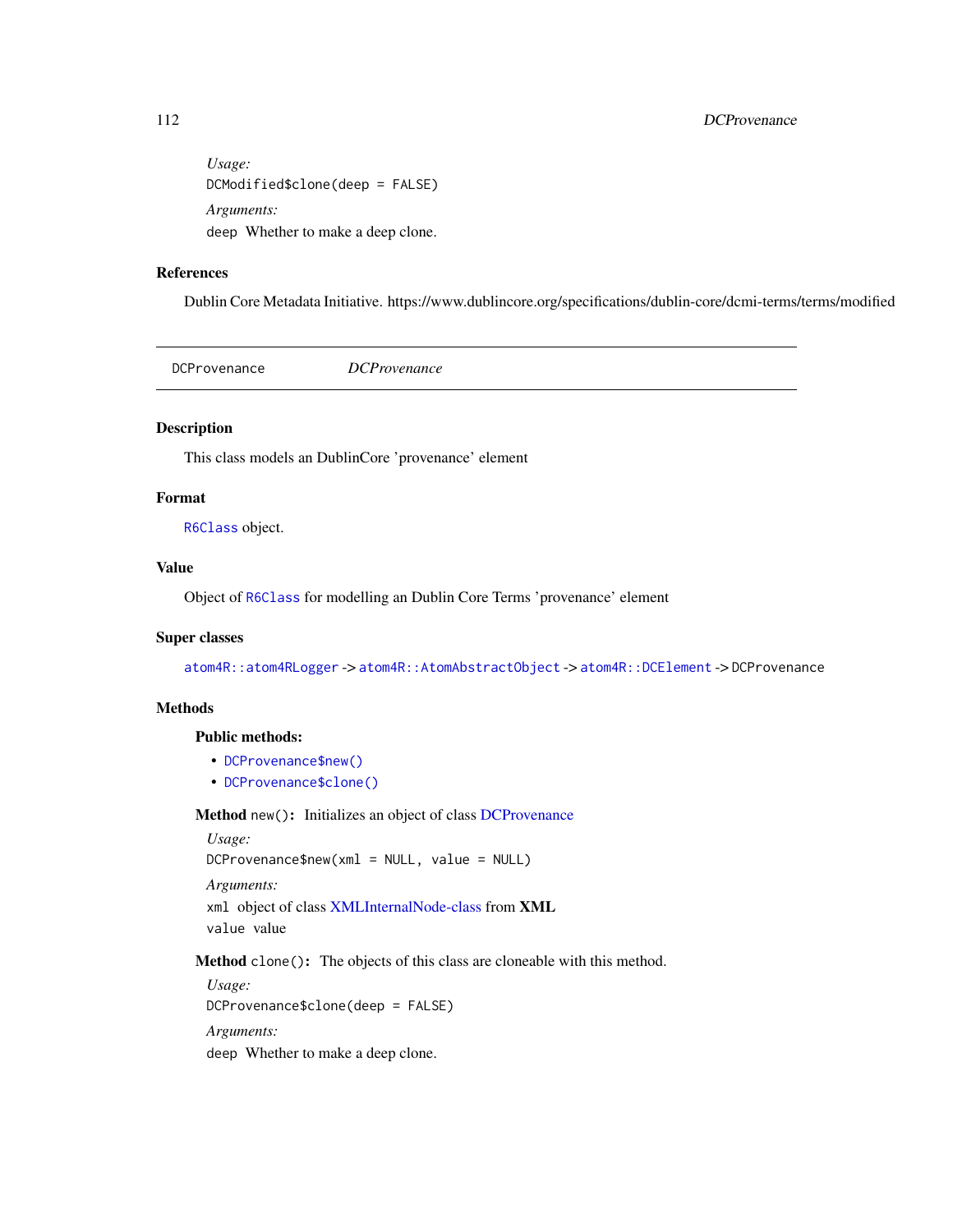#### <span id="page-112-2"></span>DCPublisher 113

#### References

Dublin Core Metadata Initiative. https://www.dublincore.org/specifications/dublin-core/dcmi-terms/terms/provenance

DCPublisher *DCPublisher*

# Description

This class models an DublinCore 'publisher' element

# Format

[R6Class](#page-0-0) object.

# Value

Object of [R6Class](#page-0-0) for modelling an Dublin Core Terms 'publisher' element

#### Super classes

[atom4R::atom4RLogger](#page-0-0) -> [atom4R::AtomAbstractObject](#page-0-0) -> [atom4R::DCElement](#page-0-0) -> DCPublisher

## Methods

#### Public methods:

- [DCPublisher\\$new\(\)](#page-112-0)
- [DCPublisher\\$clone\(\)](#page-112-1)

<span id="page-112-0"></span>Method new(): This method is used to create an Dublin core 'publisher' element. Use dc to TRUE to use Dublin core namespace instead of DC terms.

*Usage:*  $DCPublisher$new(xml = NULL, value = NULL, dc = FALSE)$ *Arguments:* xml object of class [XMLInternalNode-class](#page-0-0) from XML value value dc use DC namespace?

<span id="page-112-1"></span>Method clone(): The objects of this class are cloneable with this method.

*Usage:* DCPublisher\$clone(deep = FALSE) *Arguments:*

deep Whether to make a deep clone.

## References

Dublin Core Metadata Initiative. https://www.dublincore.org/specifications/dublin-core/dcmi-terms/terms/publisher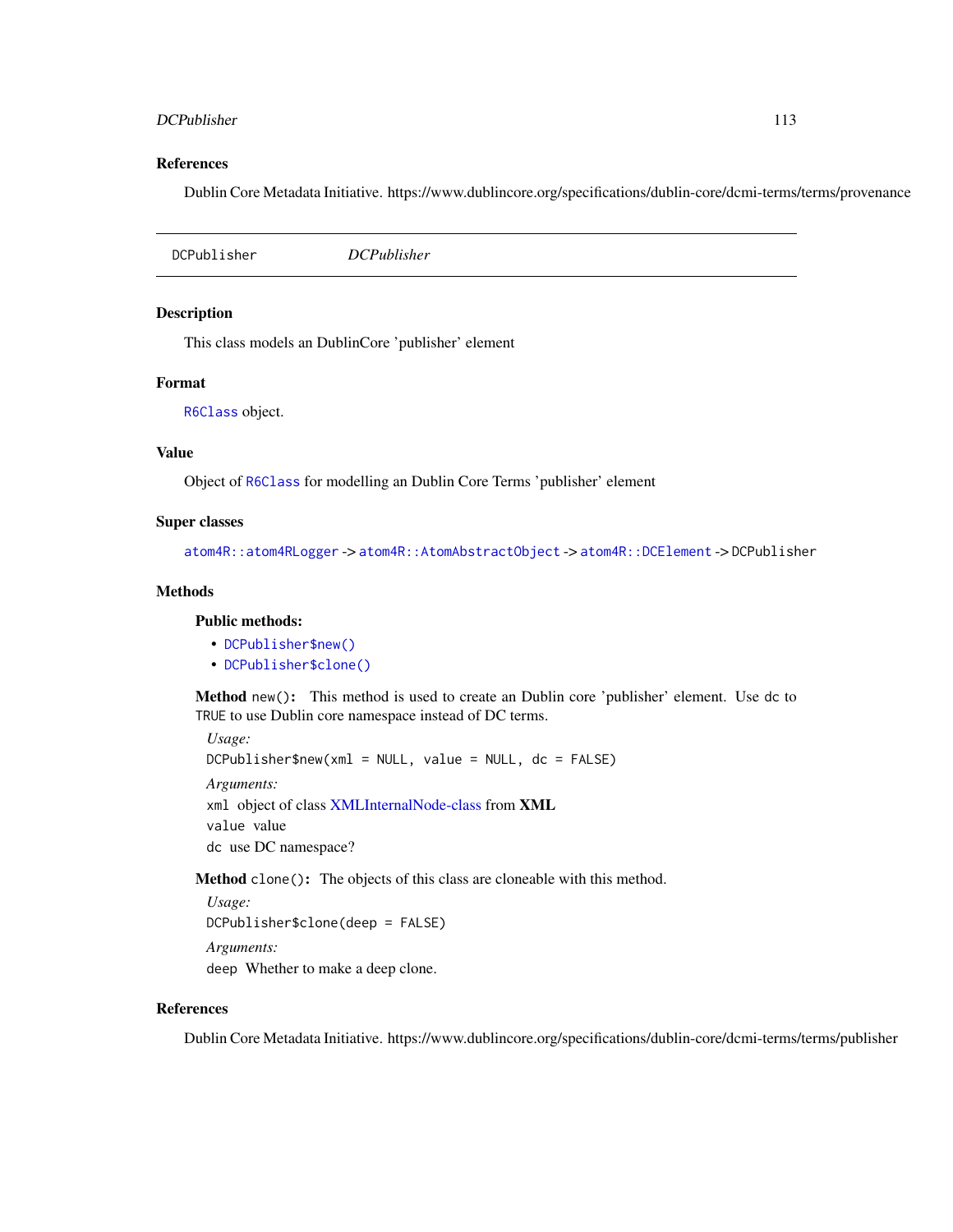<span id="page-113-2"></span>DCReferences *DCReferences*

## Description

This class models an DublinCore 'references' element

## Format

[R6Class](#page-0-0) object.

## Value

Object of [R6Class](#page-0-0) for modelling an Dublin Core Terms 'references' element

#### Super classes

```
atom4R::atom4RLogger -> atom4R::AtomAbstractObject -> atom4R::DCElement -> atom4R::DCRelation
-> DCReferences
```
# Methods

#### Public methods:

- [DCReferences\\$new\(\)](#page-113-0)
- [DCReferences\\$clone\(\)](#page-113-1)

<span id="page-113-0"></span>Method new(): Initializes an object of class [DCReferences](#page-113-2)

*Usage:* DCReferences\$new(xml = NULL, value = NULL) *Arguments:* xml object of class [XMLInternalNode-class](#page-0-0) from XML value value

<span id="page-113-1"></span>Method clone(): The objects of this class are cloneable with this method.

```
Usage:
DCReferences$clone(deep = FALSE)
Arguments:
deep Whether to make a deep clone.
```
# References

Dublin Core Metadata Initiative. https://www.dublincore.org/specifications/dublin-core/dcmi-terms/terms/references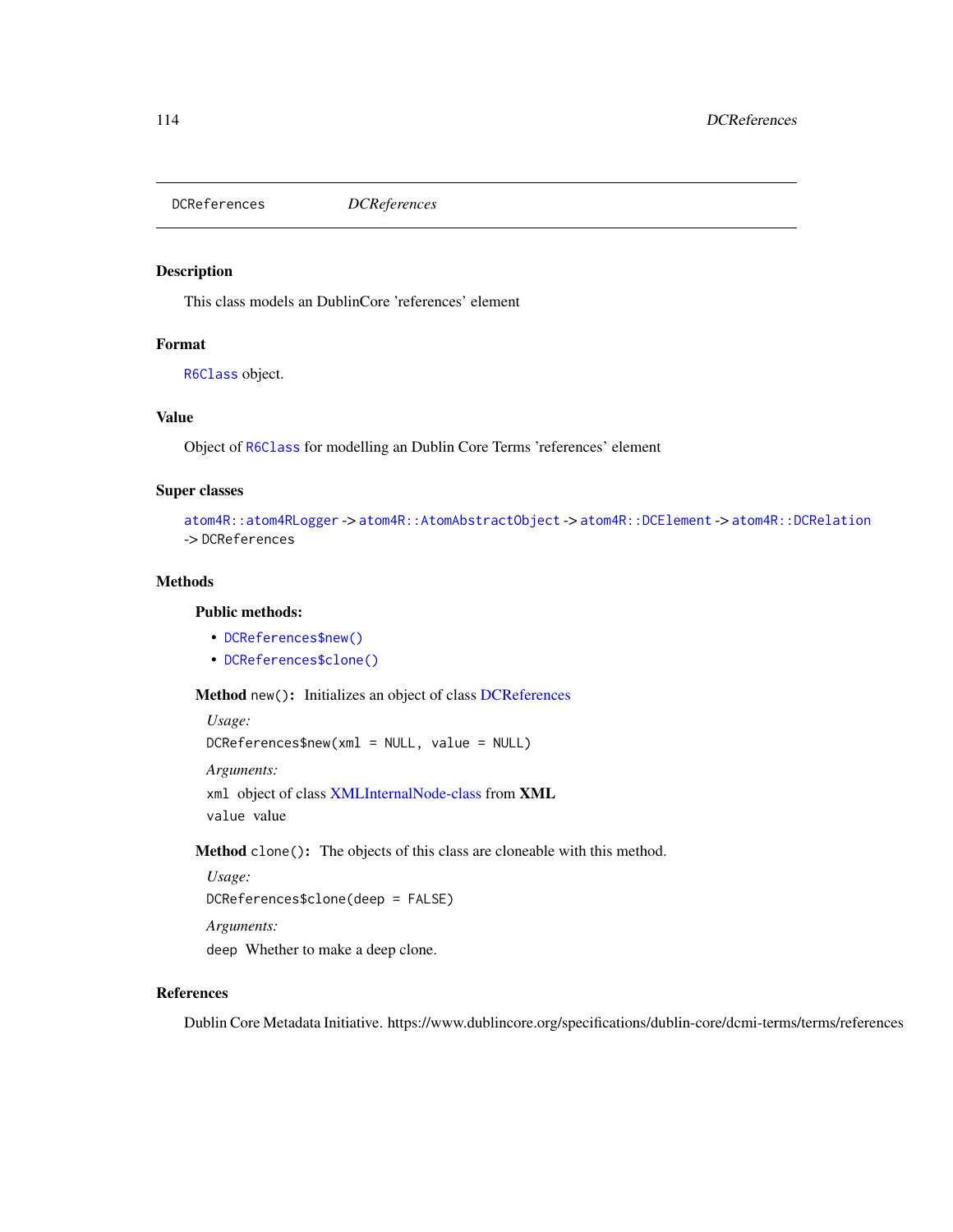#### Description

This class models an DublinCore 'relation' element

# Format

[R6Class](#page-0-0) object.

# Value

Object of [R6Class](#page-0-0) for modelling an Dublin Core Terms 'relation' element

# Super classes

[atom4R::atom4RLogger](#page-0-0) -> [atom4R::AtomAbstractObject](#page-0-0) -> [atom4R::DCElement](#page-0-0) -> DCRelation

## **Methods**

# Public methods:

- [DCRelation\\$new\(\)](#page-114-0)
- [DCRelation\\$clone\(\)](#page-114-1)

<span id="page-114-0"></span>Method new(): This method is used to create an Dublin core 'relation' element. Use dc to TRUE to use Dublin core namespace instead of DC terms.

*Usage:*

```
DCRelation$new(xml = NULL, term = NULL, value = NULL, dc = FALSE)
Arguments:
xml object of class XMLInternalNode-class from XML
term term
value value
```
dc use DC namespace?

<span id="page-114-1"></span>Method clone(): The objects of this class are cloneable with this method.

*Usage:* DCRelation\$clone(deep = FALSE) *Arguments:* deep Whether to make a deep clone.

## References

Dublin Core Metadata Initiative. https://www.dublincore.org/specifications/dublin-core/dcmi-terms/terms/relation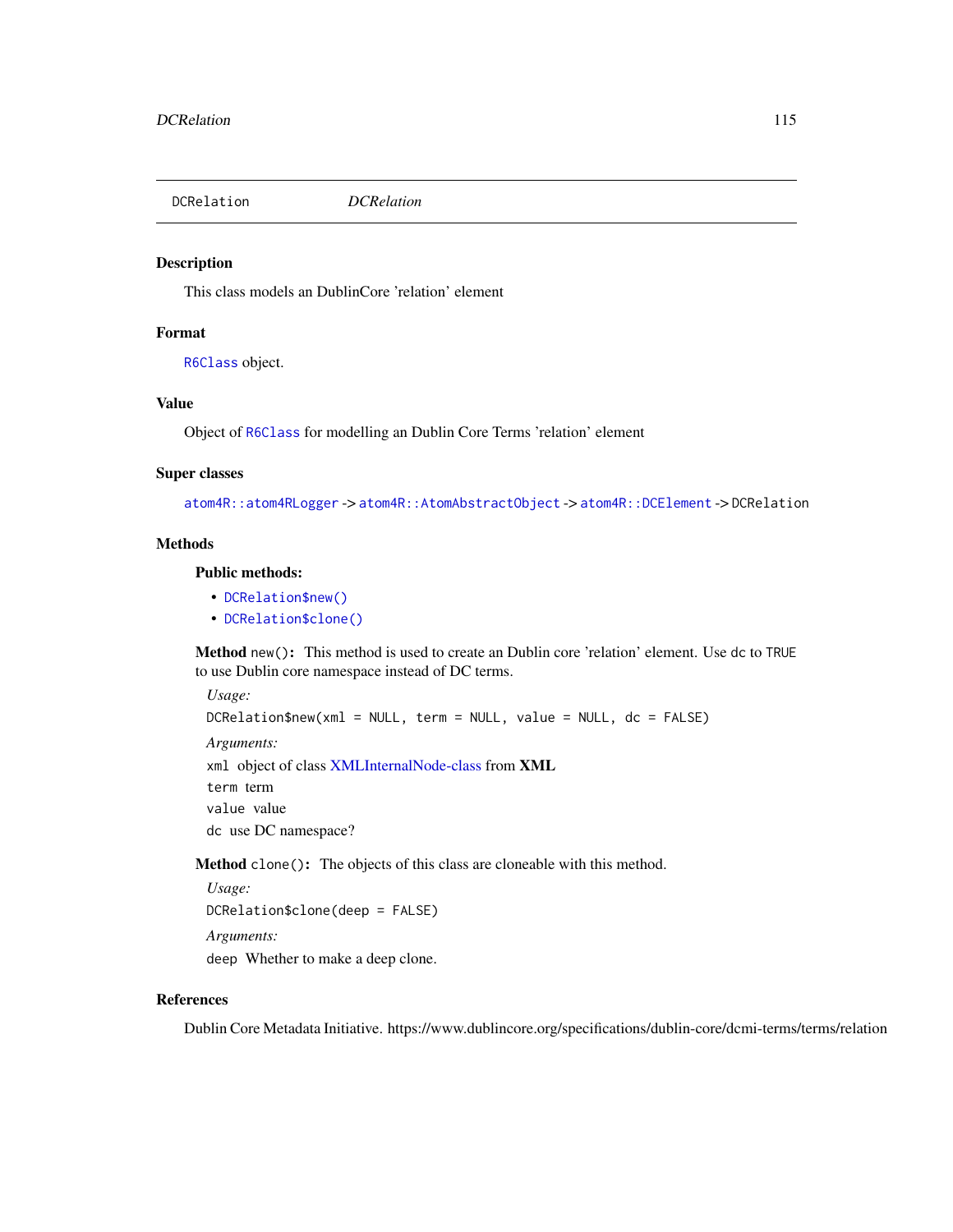<span id="page-115-2"></span>DCReplaces *DCReplaces*

## Description

This class models an DublinCore 'replaces' element

## Format

[R6Class](#page-0-0) object.

## Value

Object of [R6Class](#page-0-0) for modelling an Dublin Core Terms 'replaces' element

#### Super classes

```
atom4R::atom4RLogger -> atom4R::AtomAbstractObject -> atom4R::DCElement -> atom4R::DCRelation
-> DCReplaces
```
## Methods

#### Public methods:

- [DCReplaces\\$new\(\)](#page-115-0)
- [DCReplaces\\$clone\(\)](#page-115-1)

<span id="page-115-0"></span>Method new(): Initializes an object of class [DCReplaces](#page-115-2)

```
Usage:
DCReplaces$new(xml = NULL, value = NULL)
Arguments:
xml object of class XMLInternalNode-class from XML
```
value value

<span id="page-115-1"></span>Method clone(): The objects of this class are cloneable with this method.

```
Usage:
DCReplaces$clone(deep = FALSE)
Arguments:
deep Whether to make a deep clone.
```
# References

Dublin Core Metadata Initiative. https://www.dublincore.org/specifications/dublin-core/dcmi-terms/terms/replaces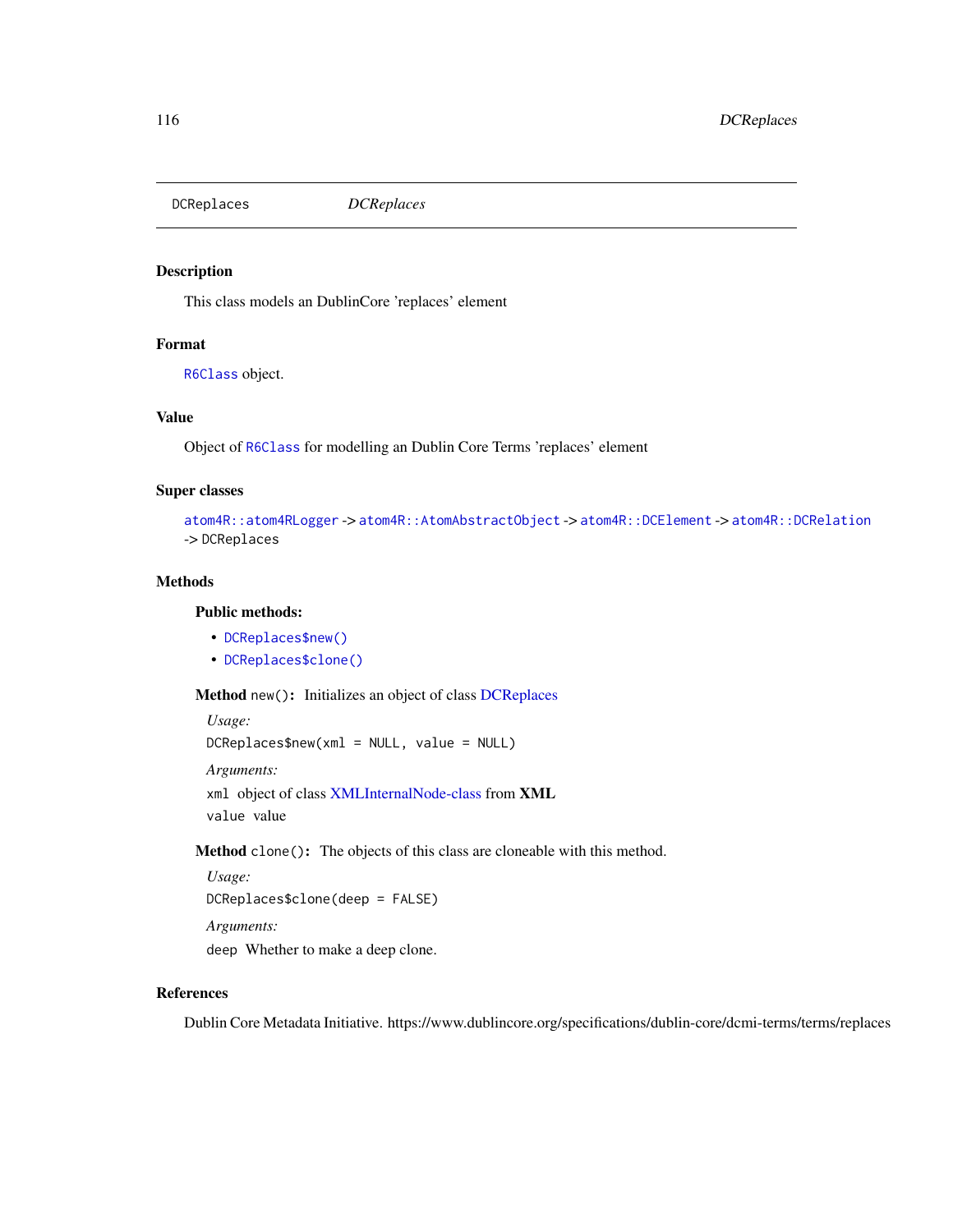<span id="page-116-2"></span>DCRequires *DCRequires*

## Description

This class models an DublinCore 'requires' element

# Format

[R6Class](#page-0-0) object.

## Value

Object of [R6Class](#page-0-0) for modelling an Dublin Core Terms 'requires' element

#### Super classes

```
atom4R::atom4RLogger -> atom4R::AtomAbstractObject -> atom4R::DCElement -> atom4R::DCRelation
-> DCRequires
```
# Methods

#### Public methods:

- [DCRequires\\$new\(\)](#page-116-0)
- [DCRequires\\$clone\(\)](#page-116-1)

<span id="page-116-0"></span>Method new(): Initializes an object of class [DCRequires](#page-116-2)

*Usage:* DCRequires\$new(xml = NULL, value = NULL) *Arguments:* xml object of class [XMLInternalNode-class](#page-0-0) from XML

value value

<span id="page-116-1"></span>Method clone(): The objects of this class are cloneable with this method.

*Usage:* DCRequires\$clone(deep = FALSE) *Arguments:* deep Whether to make a deep clone.

# References

Dublin Core Metadata Initiative. https://www.dublincore.org/specifications/dublin-core/dcmi-terms/terms/requires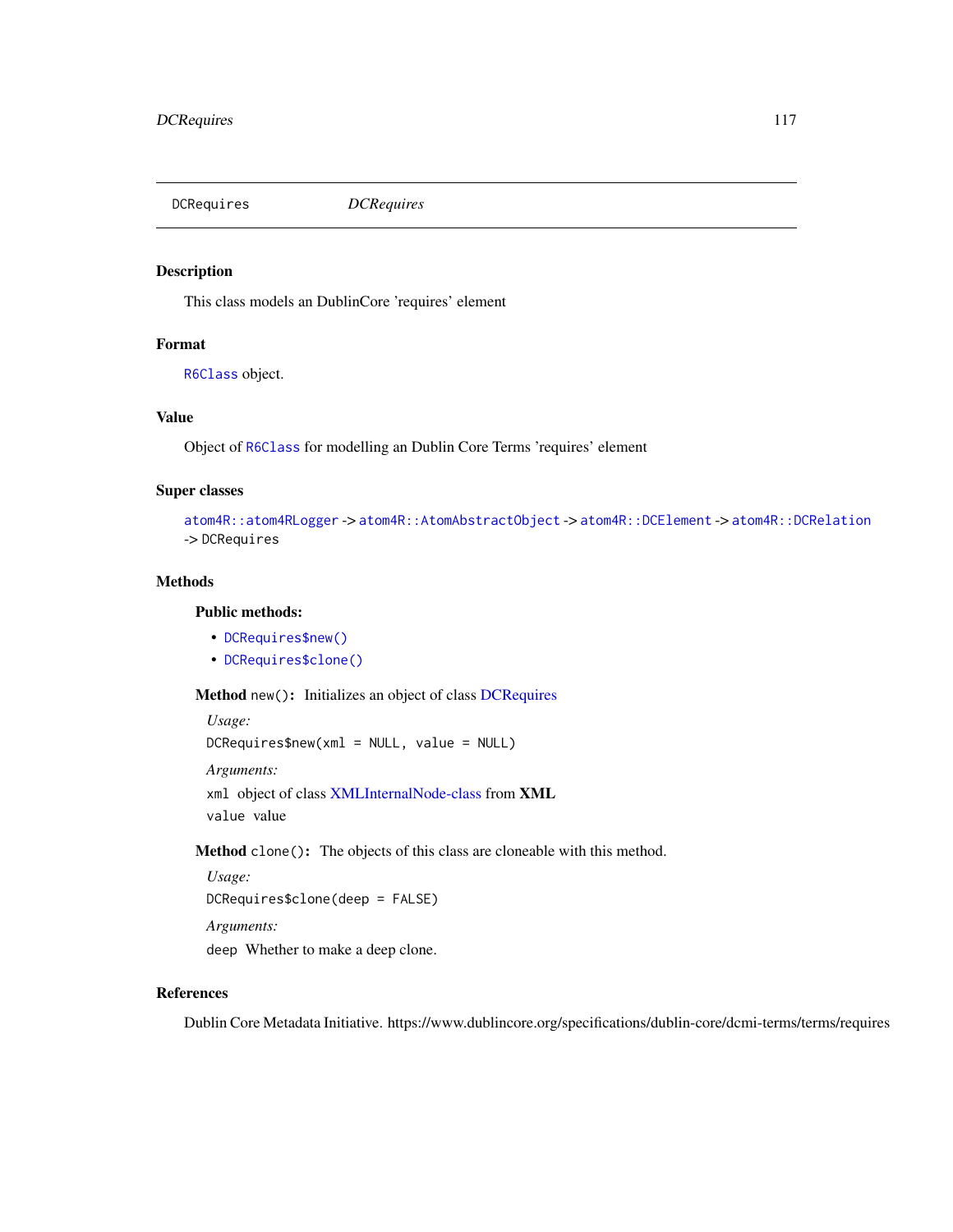DCRights *DCRights*

## Description

This class models an DublinCore 'rights' element

## Format

[R6Class](#page-0-0) object.

# Value

Object of [R6Class](#page-0-0) for modelling an Dublin Core Terms 'rights' element

#### Super classes

[atom4R::atom4RLogger](#page-0-0) -> [atom4R::AtomAbstractObject](#page-0-0) -> [atom4R::DCElement](#page-0-0) -> DCRights

#### **Methods**

# Public methods:

- [DCRights\\$new\(\)](#page-117-0)
- [DCRights\\$clone\(\)](#page-117-1)

<span id="page-117-0"></span>Method new(): This method is used to create an Dublin core 'rights' element. Use dc to TRUE to use Dublin core namespace instead of DC terms.

*Usage:* DCRights\$new(xml = NULL, term = NULL, value = NULL, dc = FALSE) *Arguments:* xml object of class [XMLInternalNode-class](#page-0-0) from XML term term value value dc use DC namespace?

<span id="page-117-1"></span>Method clone(): The objects of this class are cloneable with this method.

*Usage:* DCRights\$clone(deep = FALSE) *Arguments:* deep Whether to make a deep clone.

# References

Dublin Core Metadata Initiative. https://www.dublincore.org/specifications/dublin-core/dcmi-terms/terms/rights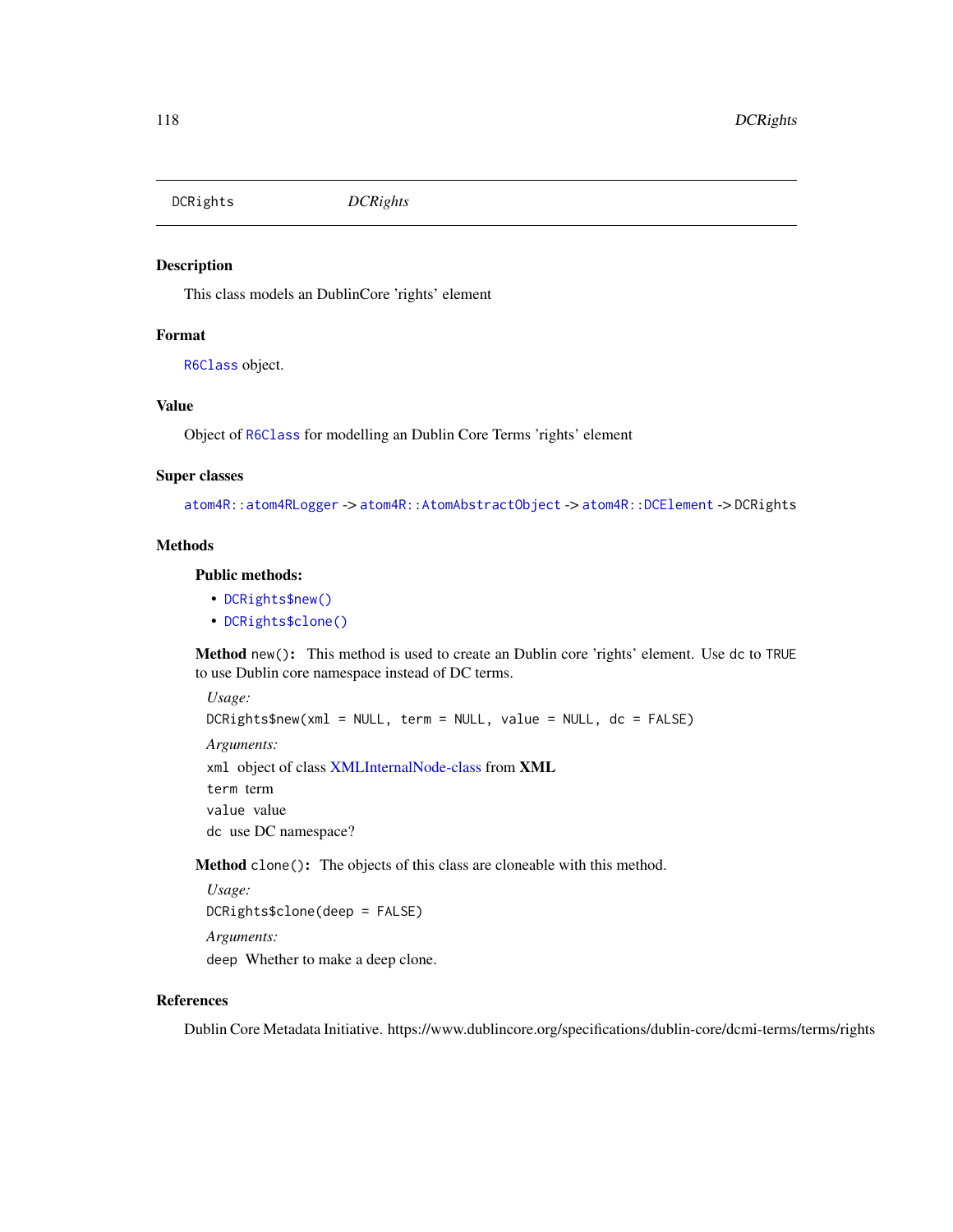<span id="page-118-2"></span>DCRightsHolder *DCRightsHolder*

# Description

This class models an DublinCore 'rightsHolder' element

#### Format

[R6Class](#page-0-0) object.

#### Value

Object of [R6Class](#page-0-0) for modelling an Dublin Core Terms 'rightsHolder' element

# Super classes

[atom4R::atom4RLogger](#page-0-0) -> [atom4R::AtomAbstractObject](#page-0-0) -> [atom4R::DCElement](#page-0-0) -> DCRightsHolder

## Methods

# Public methods:

- [DCRightsHolder\\$new\(\)](#page-118-0)
- [DCRightsHolder\\$clone\(\)](#page-118-1)

<span id="page-118-0"></span>Method new(): Initializes an object of class [DCRightsHolder](#page-118-2)

```
Usage:
DCRightsHolder$new(xml = NULL, value = NULL)
Arguments:
xml object of class XMLInternalNode-class from XML
value value
```
<span id="page-118-1"></span>Method clone(): The objects of this class are cloneable with this method.

```
Usage:
DCRightsHolder$clone(deep = FALSE)
Arguments:
deep Whether to make a deep clone.
```
## References

Dublin Core Metadata Initiative. https://www.dublincore.org/specifications/dublin-core/dcmi-terms/terms/rightsHolder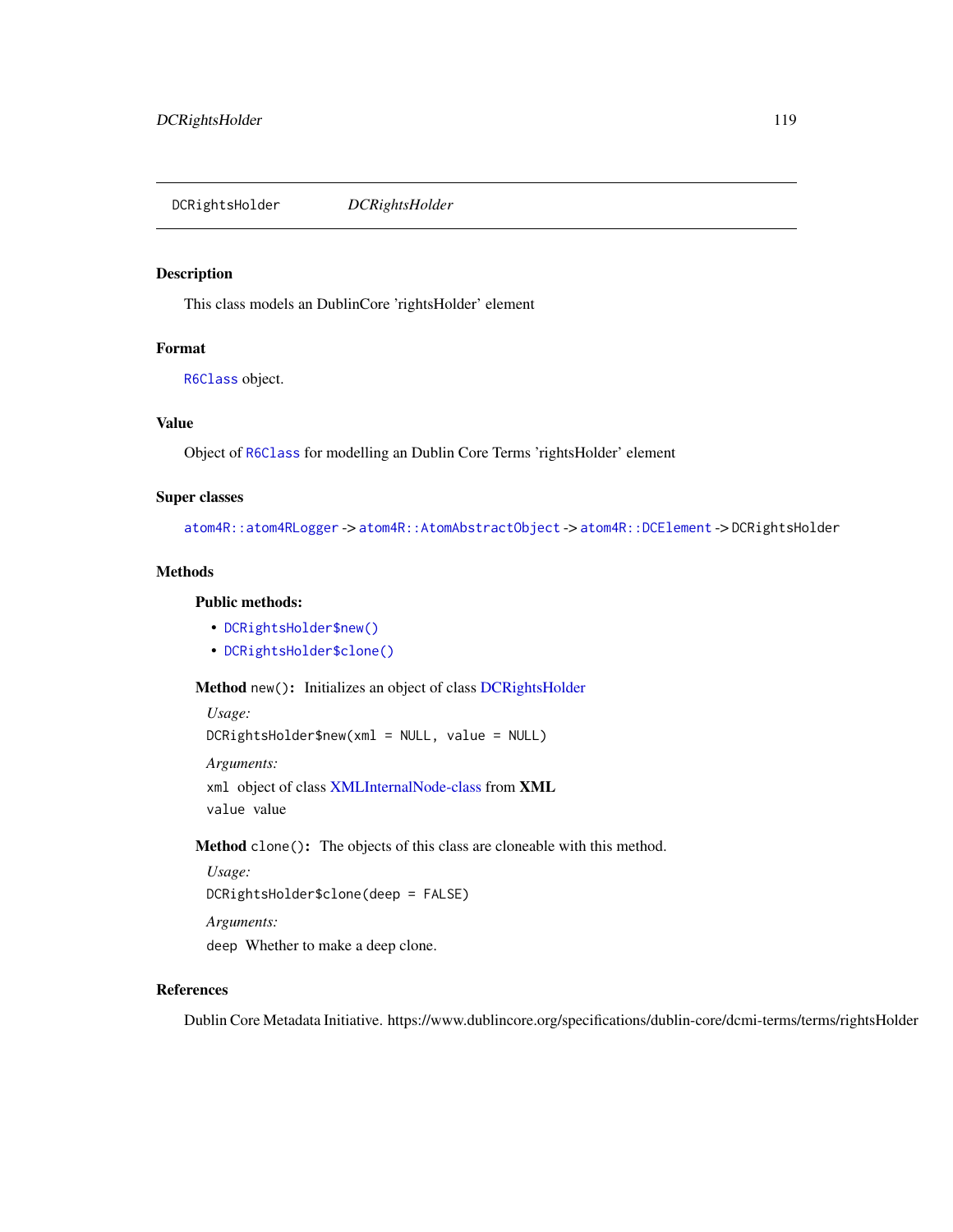## Description

This class models an DublinCore 'source' element

# Format

[R6Class](#page-0-0) object.

# Value

Object of [R6Class](#page-0-0) for modelling an Dublin Core Terms 'source' element

# Super classes

```
atom4R::atom4RLogger -> atom4R::AtomAbstractObject -> atom4R::DCElement -> atom4R::DCRelation
-> DCSource
```
# **Methods**

# Public methods:

- [DCSource\\$new\(\)](#page-119-0)
- [DCSource\\$clone\(\)](#page-119-1)

<span id="page-119-0"></span>Method new(): This method is used to create an Dublin core 'source' element. Use dc to TRUE to use Dublin core namespace instead of DC terms.

*Usage:* DCSource\$new(xml = NULL, value = NULL, dc = FALSE) *Arguments:* xml object of class [XMLInternalNode-class](#page-0-0) from XML value value dc use DC namespace?

<span id="page-119-1"></span>Method clone(): The objects of this class are cloneable with this method.

*Usage:*

DCSource\$clone(deep = FALSE)

*Arguments:*

deep Whether to make a deep clone.

# References

Dublin Core Metadata Initiative. https://www.dublincore.org/specifications/dublin-core/dcmi-terms/terms/source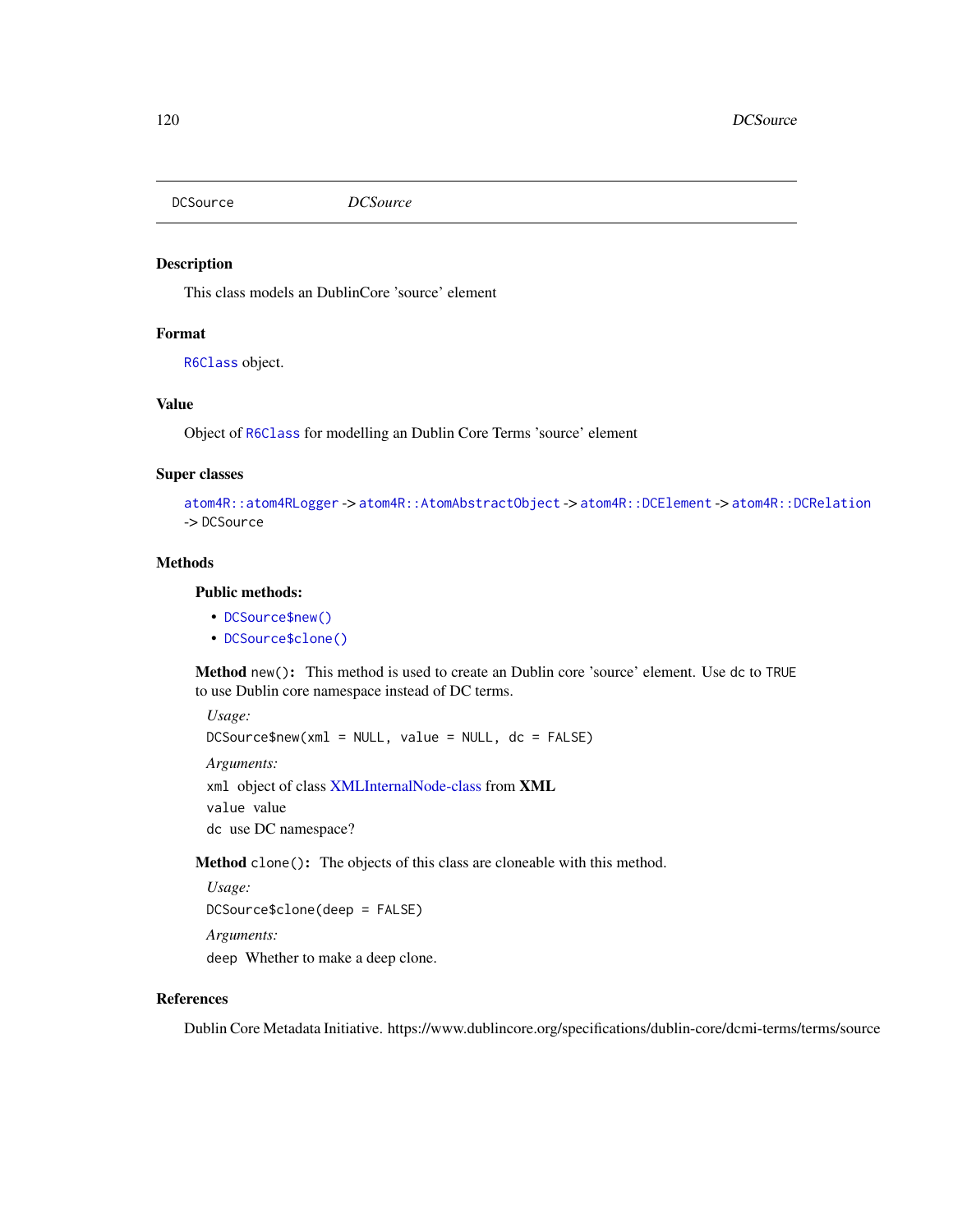<span id="page-120-2"></span>DCSpatial *DCSpatial*

## Description

This class models an DublinCore 'spatial' element

# Format

[R6Class](#page-0-0) object.

## Value

Object of [R6Class](#page-0-0) for modelling an Dublin Core Terms 'spatial' element

#### Super classes

```
atom4R::atom4RLogger -> atom4R::AtomAbstractObject -> atom4R::DCElement -> atom4R::DCCoverage
-> DCSpatial
```
# Methods

#### Public methods:

- [DCSpatial\\$new\(\)](#page-120-0)
- [DCSpatial\\$clone\(\)](#page-120-1)

<span id="page-120-0"></span>Method new(): Initializes an object of class [DCSpatial](#page-120-2)

```
Usage:
DCSpatial$new(xml = NULL, value = NULL)
Arguments:
xml object of class XMLInternalNode-class from XML
value value
```
<span id="page-120-1"></span>Method clone(): The objects of this class are cloneable with this method.

```
Usage:
DCSpatial$clone(deep = FALSE)
Arguments:
deep Whether to make a deep clone.
```
# References

Dublin Core Metadata Initiative. https://www.dublincore.org/specifications/dublin-core/dcmi-terms/terms/spatial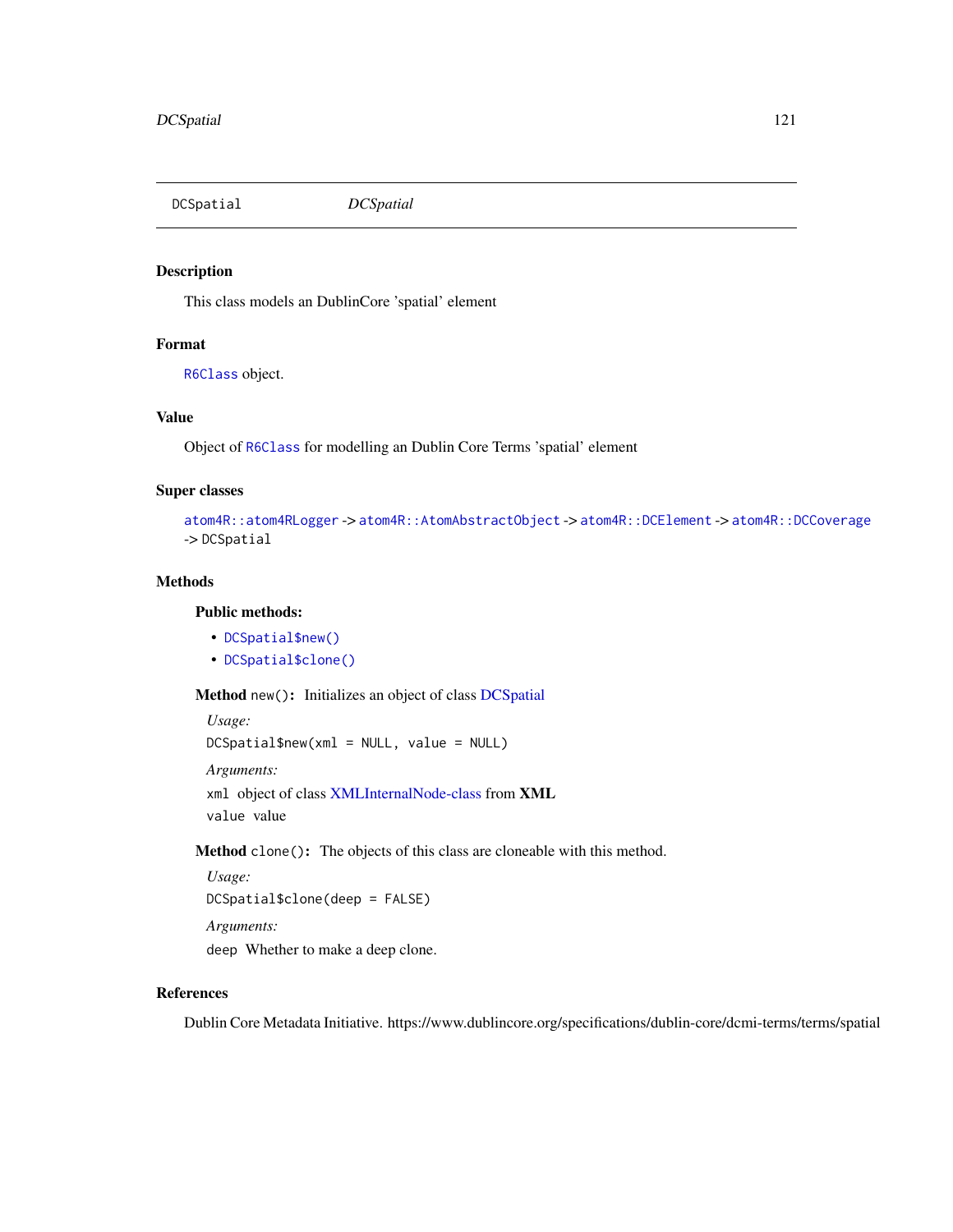DCSubject *DCSubject*

## Description

This class models an DublinCore 'subject' element

## Format

[R6Class](#page-0-0) object.

# Value

Object of [R6Class](#page-0-0) for modelling an Dublin Core Terms 'subject' element

#### Super classes

[atom4R::atom4RLogger](#page-0-0) -> [atom4R::AtomAbstractObject](#page-0-0) -> [atom4R::DCElement](#page-0-0) -> DCSubject

#### Methods

# Public methods:

- [DCSubject\\$new\(\)](#page-121-0)
- [DCSubject\\$clone\(\)](#page-121-1)

<span id="page-121-0"></span>Method new(): This method is used to create an Dublin core 'subject' element. Use dc to TRUE to use Dublin core namespace instead of DC terms.

*Usage:*

DCSubject\$new(xml = NULL, value = NULL, dc = FALSE)

*Arguments:*

xml object of class [XMLInternalNode-class](#page-0-0) from XML value value

dc use DC namespace?

<span id="page-121-1"></span>Method clone(): The objects of this class are cloneable with this method.

*Usage:* DCSubject\$clone(deep = FALSE) *Arguments:* deep Whether to make a deep clone.

#### References

Dublin Core Metadata Initiative. https://www.dublincore.org/specifications/dublin-core/dcmi-terms/terms/subject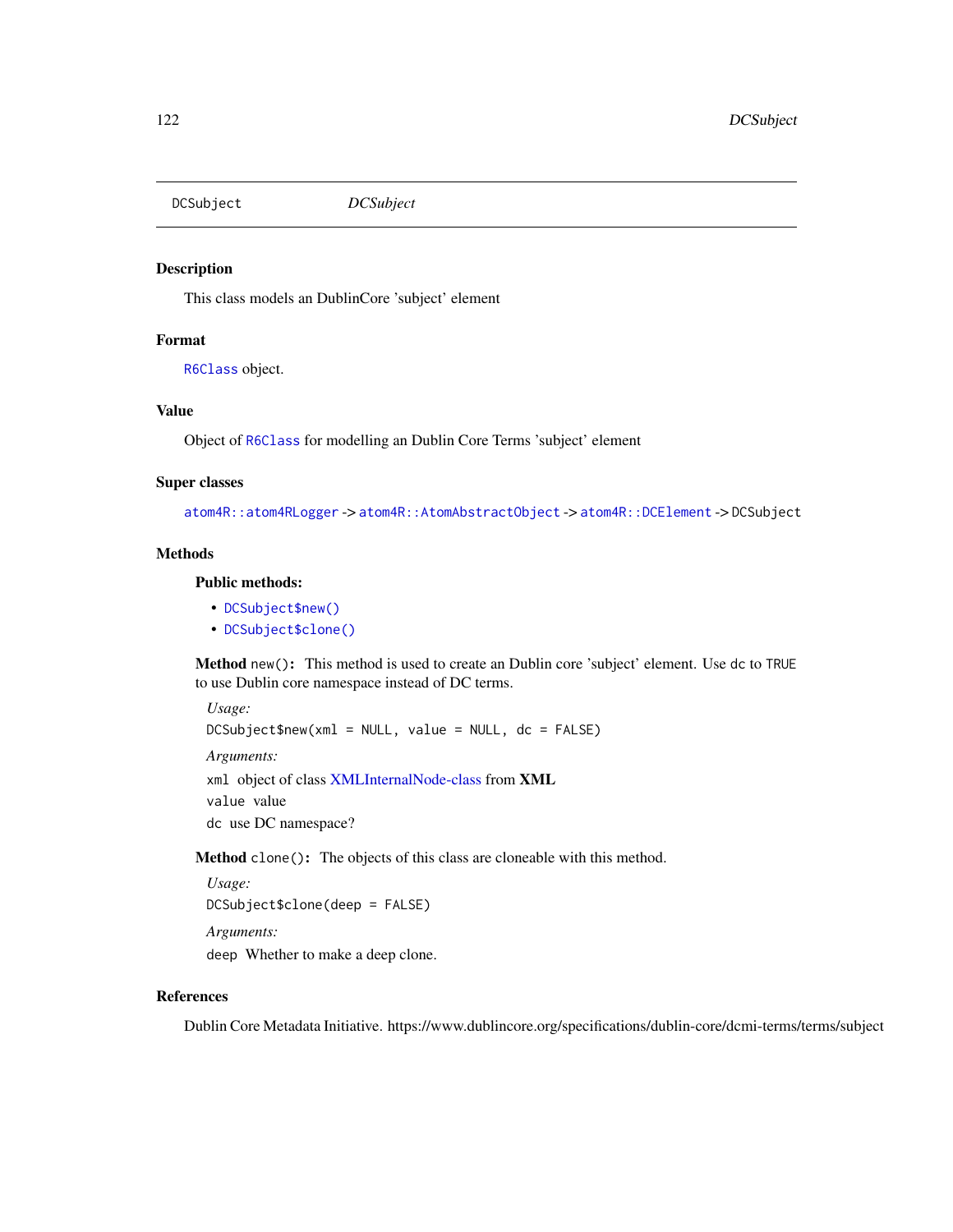<span id="page-122-2"></span>DCTableOfContents *DCTableOfContents*

#### Description

This class models an DublinCore 'tableOfContents' element

# Format

[R6Class](#page-0-0) object.

## Value

Object of [R6Class](#page-0-0) for modelling an Dublin Core Terms 'tableOfContents' element

#### Super classes

```
atom4R::atom4RLogger -> atom4R::AtomAbstractObject -> atom4R::DCElement -> atom4R::DCDescription
-> DCTableOfContents
```
# Methods

#### Public methods:

- [DCTableOfContents\\$new\(\)](#page-122-0)
- [DCTableOfContents\\$clone\(\)](#page-122-1)

<span id="page-122-0"></span>Method new(): Initializes an object of class [DCTableOfContents](#page-122-2)

*Usage:* DCTableOfContents\$new(xml = NULL, value = NULL)

*Arguments:*

xml object of class [XMLInternalNode-class](#page-0-0) from XML value value

<span id="page-122-1"></span>Method clone(): The objects of this class are cloneable with this method.

```
Usage:
DCTableOfContents$clone(deep = FALSE)
Arguments:
```
deep Whether to make a deep clone.

# References

Dublin Core Metadata Initiative. https://www.dublincore.org/specifications/dublin-core/dcmi-terms/terms/tableOfContents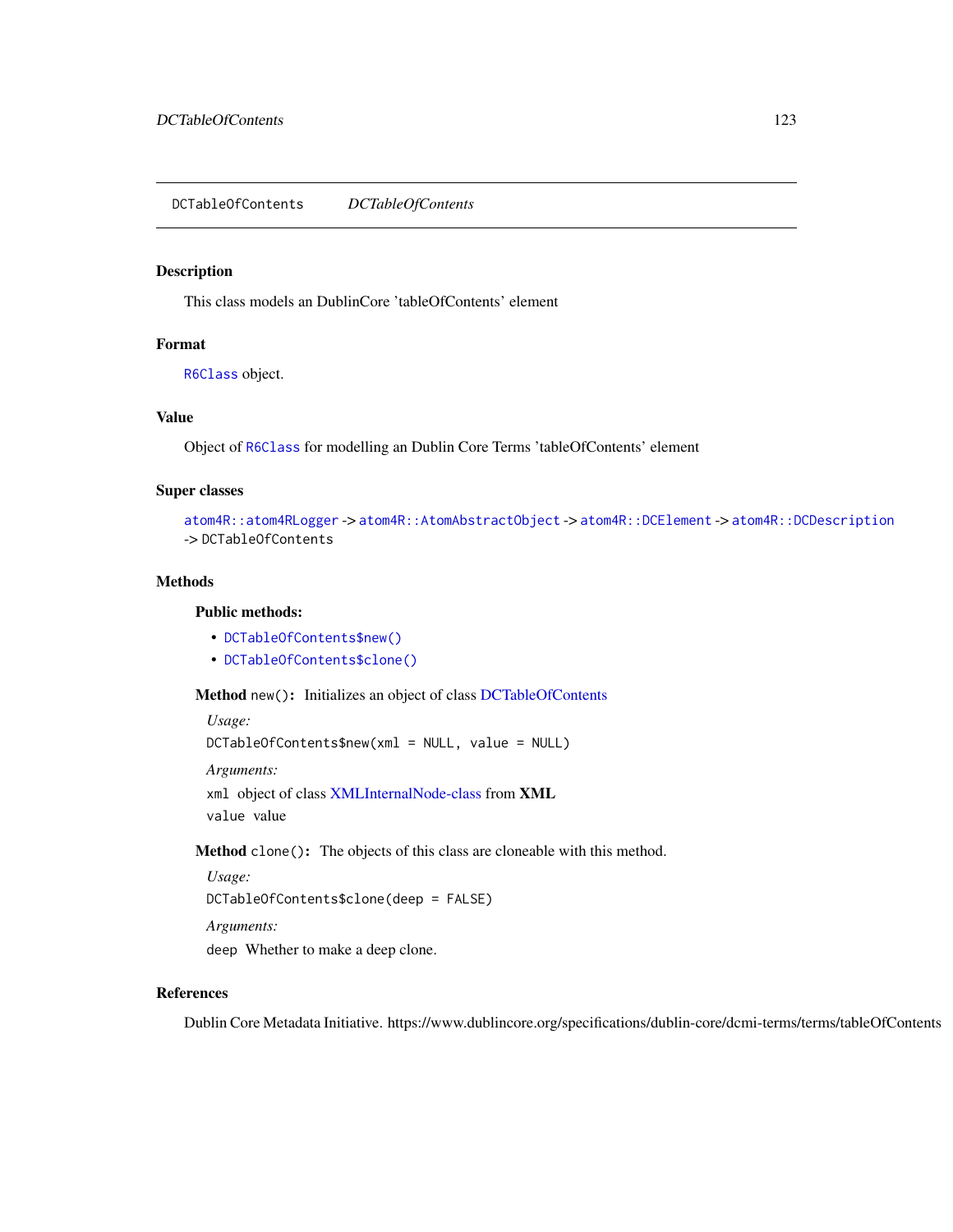<span id="page-123-2"></span>DCTemporal *DCTemporal*

## Description

This class models an DublinCore 'temporal' element

# Format

[R6Class](#page-0-0) object.

## Value

Object of [R6Class](#page-0-0) for modelling an Dublin Core Terms 'temporal' element

#### Super classes

```
atom4R::atom4RLogger -> atom4R::AtomAbstractObject -> atom4R::DCElement -> atom4R::DCCoverage
-> DCTemporal
```
## Methods

#### Public methods:

- [DCTemporal\\$new\(\)](#page-123-0)
- [DCTemporal\\$clone\(\)](#page-123-1)

<span id="page-123-0"></span>Method new(): Initializes an object of class [DCTemporal](#page-123-2)

*Usage:* DCTemporal\$new(xml = NULL, value = NULL) *Arguments:*

xml object of class [XMLInternalNode-class](#page-0-0) from XML value value

<span id="page-123-1"></span>Method clone(): The objects of this class are cloneable with this method.

*Usage:* DCTemporal\$clone(deep = FALSE) *Arguments:* deep Whether to make a deep clone.

## References

Dublin Core Metadata Initiative. https://www.dublincore.org/specifications/dublin-core/dcmi-terms/terms/temporal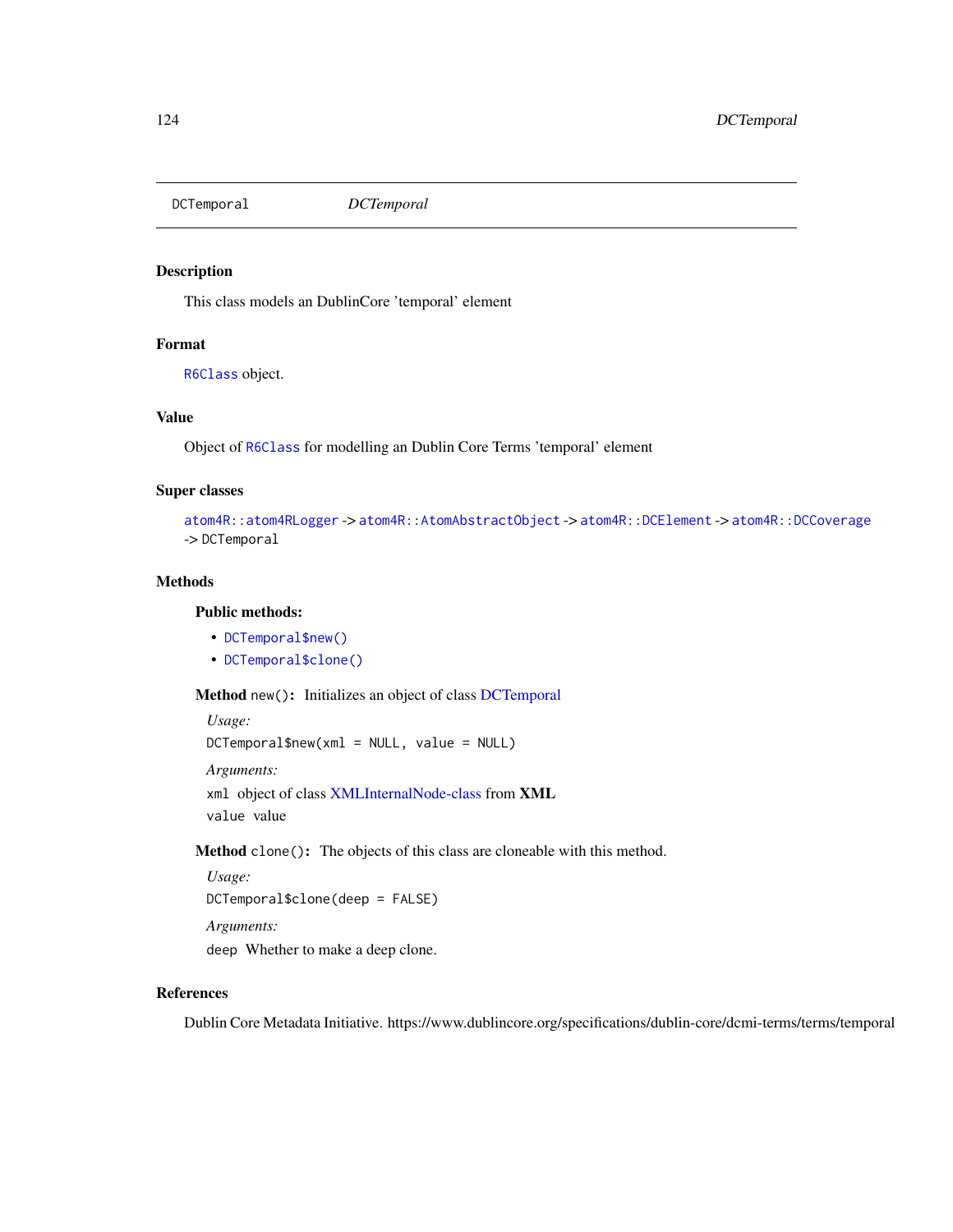DCTitle *DCTitle*

## Description

This class models an DublinCore 'title' element

# Format

[R6Class](#page-0-0) object.

# Value

Object of [R6Class](#page-0-0) for modelling an Dublin Core Terms 'title' element

# Super classes

[atom4R::atom4RLogger](#page-0-0) -> [atom4R::AtomAbstractObject](#page-0-0) -> [atom4R::DCElement](#page-0-0) -> DCTitle

## **Methods**

# Public methods:

- [DCTitle\\$new\(\)](#page-124-0)
- [DCTitle\\$clone\(\)](#page-124-1)

<span id="page-124-0"></span>Method new(): This method is used to create an Dublin core 'title' element. Use dc to TRUE to use Dublin core namespace instead of DC terms.

*Usage:* DCTitle\$new(xml = NULL, term = NULL, value = NULL, dc = FALSE) *Arguments:* xml object of class [XMLInternalNode-class](#page-0-0) from XML term term value value dc use DC namespace?

<span id="page-124-1"></span>Method clone(): The objects of this class are cloneable with this method.

*Usage:* DCTitle\$clone(deep = FALSE) *Arguments:* deep Whether to make a deep clone.

# References

Dublin Core Metadata Initiative. https://www.dublincore.org/specifications/dublin-core/dcmi-terms/terms/title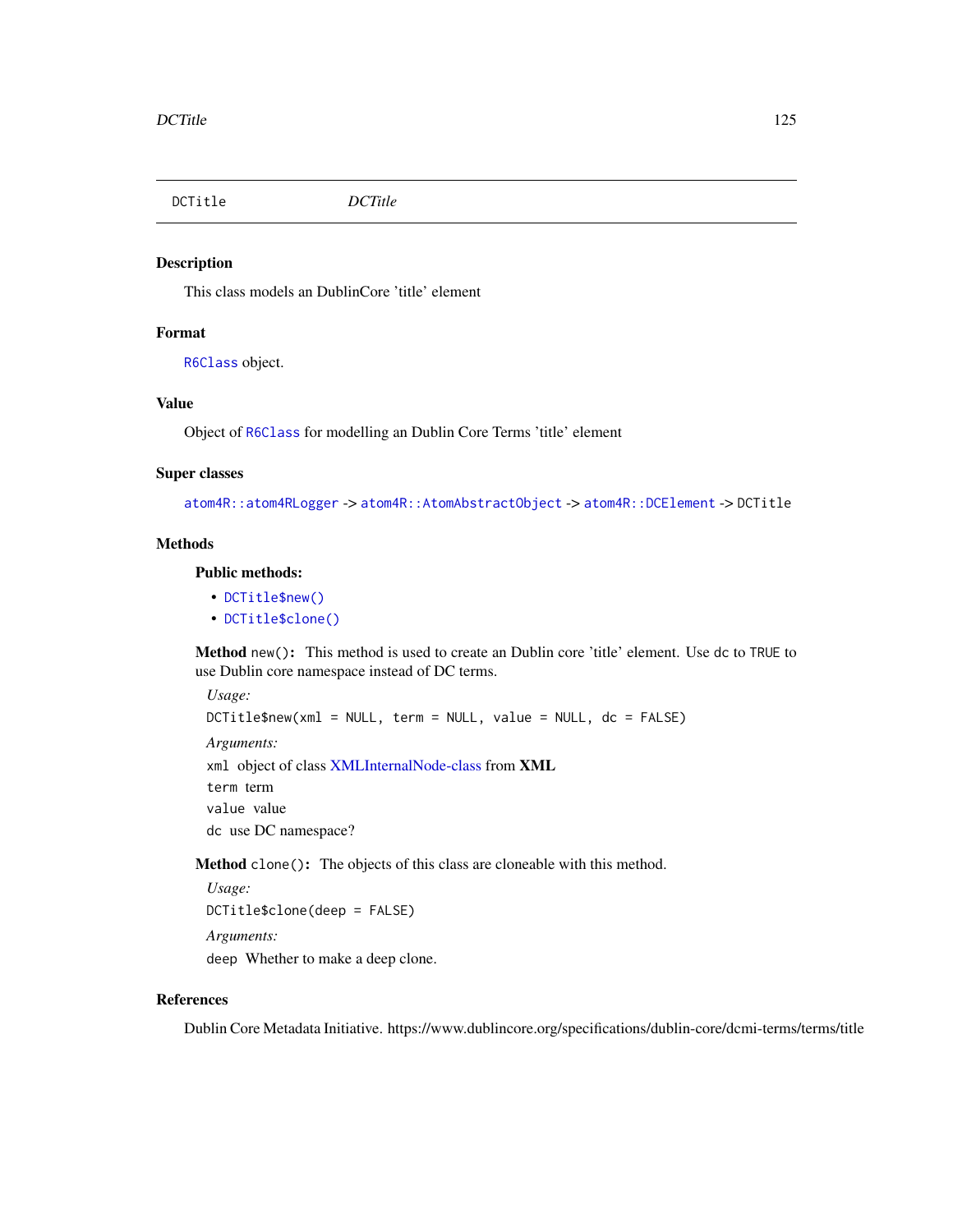DCType *DCType*

## Description

This class models an DublinCore 'type' element

# Format

[R6Class](#page-0-0) object.

# Value

Object of [R6Class](#page-0-0) for modelling an Dublin Core Terms 'type' element

#### Super classes

[atom4R::atom4RLogger](#page-0-0) -> [atom4R::AtomAbstractObject](#page-0-0) -> [atom4R::DCElement](#page-0-0) -> DCType

#### Methods

# Public methods:

- [DCType\\$new\(\)](#page-125-0)
- [DCType\\$clone\(\)](#page-125-1)

<span id="page-125-0"></span>Method new(): This method is used to create an Dublin core 'type' element. Use dc to TRUE to use Dublin core namespace instead of DC terms.

*Usage:*

 $DCType$new(xml = NULL, value = NULL, dc = FALSE)$ 

*Arguments:*

xml object of class [XMLInternalNode-class](#page-0-0) from XML value value dc use DC namespace?

<span id="page-125-1"></span>Method clone(): The objects of this class are cloneable with this method.

```
Usage:
DCType$clone(deep = FALSE)
Arguments:
deep Whether to make a deep clone.
```
## References

Dublin Core Metadata Initiative. https://www.dublincore.org/specifications/dublin-core/dcmi-terms/terms/type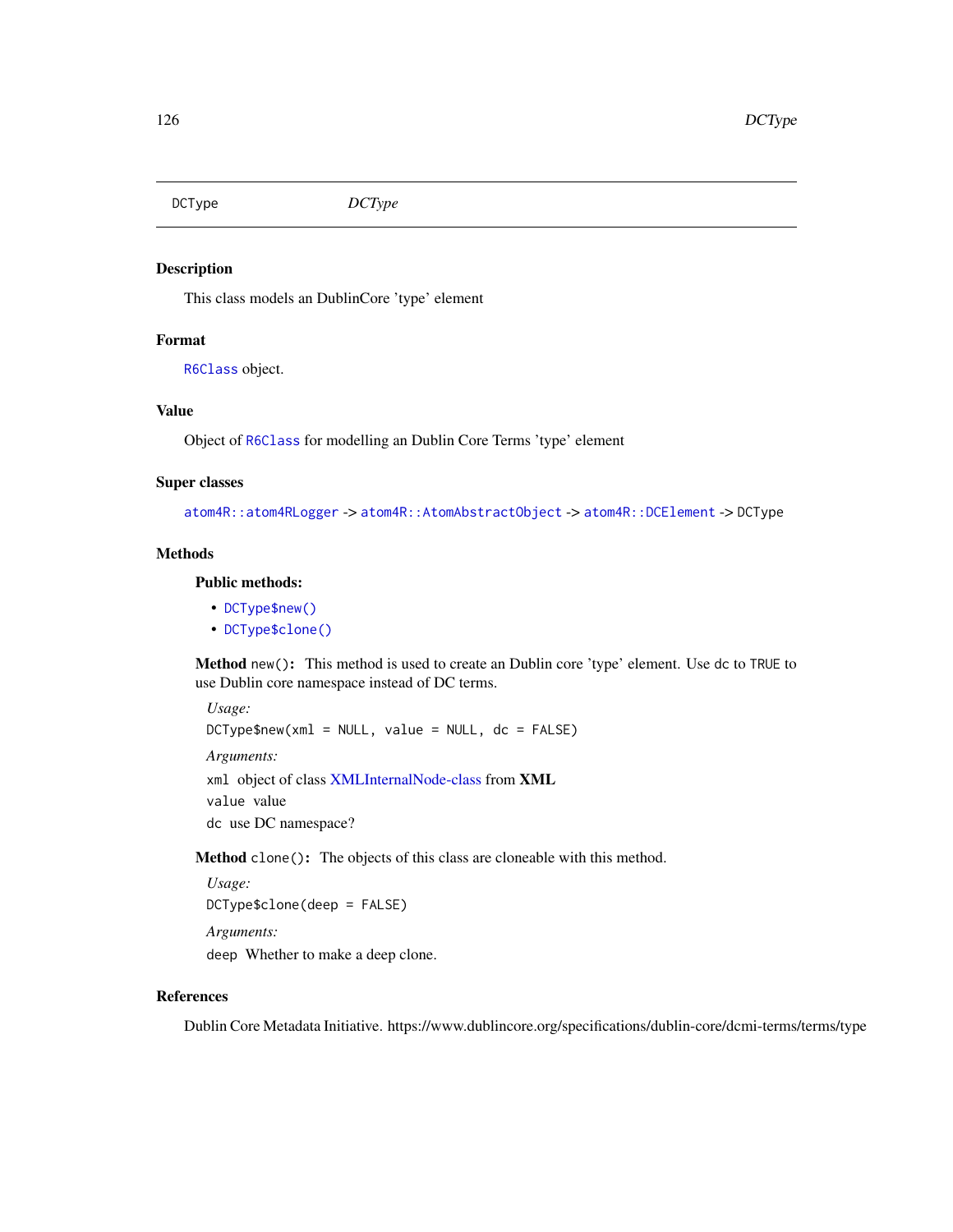<span id="page-126-2"></span>DCValid *DCValid*

# Description

This class models an DublinCore 'valid' element

# Format

[R6Class](#page-0-0) object.

# Value

Object of [R6Class](#page-0-0) for modelling an Dublin Core Terms 'valid' element

# Super classes

```
atom4R::atom4RLogger -> atom4R::AtomAbstractObject -> atom4R::DCElement -> atom4R::DCDate
-> DCValid
```
# Methods

# Public methods:

- [DCValid\\$new\(\)](#page-126-0)
- [DCValid\\$clone\(\)](#page-126-1)

<span id="page-126-0"></span>Method new(): Initializes an object of class [DCValid](#page-126-2)

```
Usage:
DCValid$new(xml = NULL, value = NULL)
Arguments:
xml object of class XMLInternalNode-class from XML
value value
```
<span id="page-126-1"></span>Method clone(): The objects of this class are cloneable with this method.

*Usage:* DCValid\$clone(deep = FALSE) *Arguments:*

deep Whether to make a deep clone.

# References

Dublin Core Metadata Initiative. https://www.dublincore.org/specifications/dublin-core/dcmi-terms/terms/valid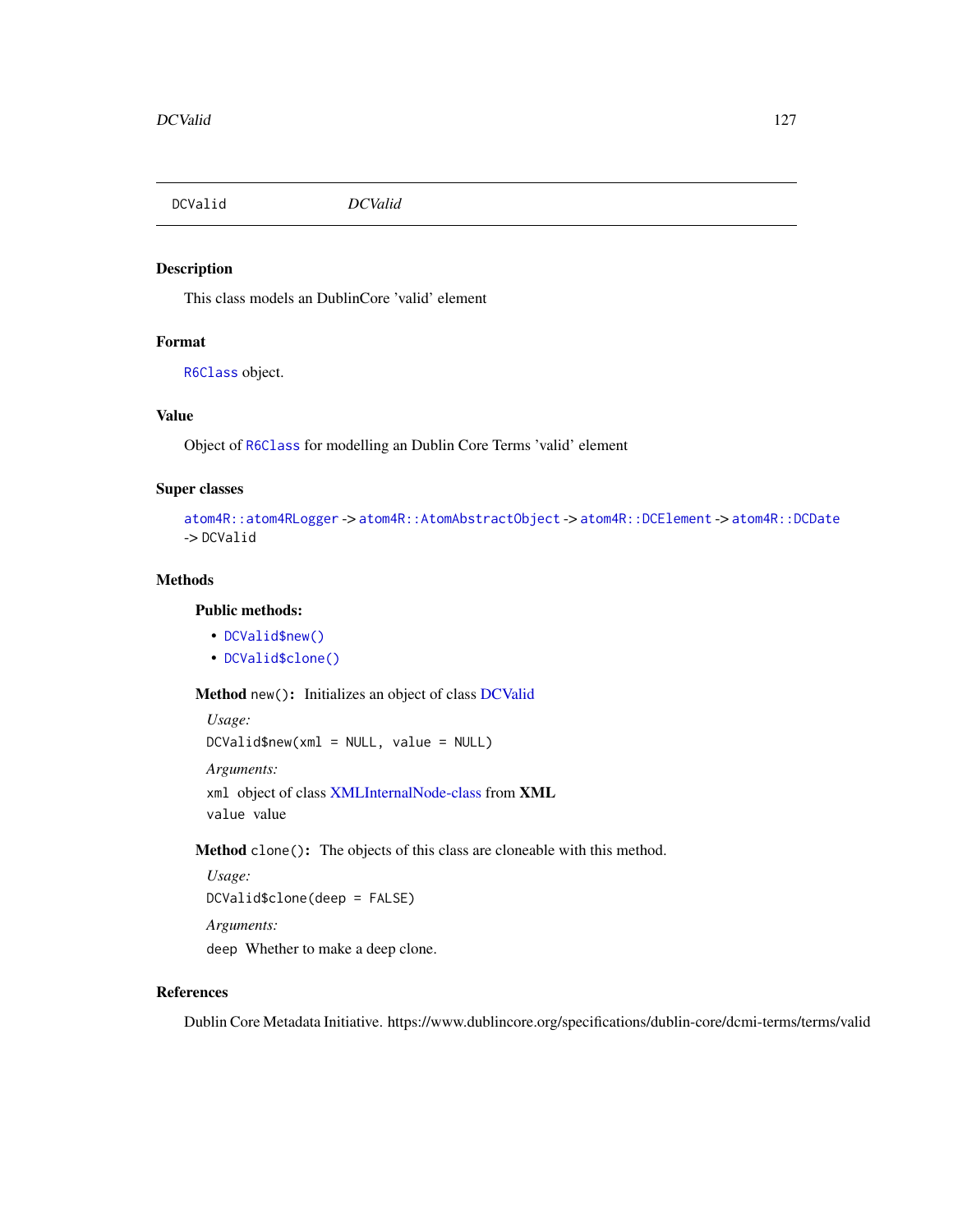getAtomClasses *getAtomClasses*

## Description

get the list of Atom classes, ie classes extending [AtomAbstractObject](#page-5-0) super class, including classes eventually defined outside atom4R. In case the latter is on the search path, the list of Atom classes will be cached for optimized used by atom4R encoder/decoder.

# Usage

```
getAtomClasses()
```
# Author(s)

Emmanuel Blondel, <emmanuel.blondel1@gmail.com>

## Examples

getAtomClasses()

getAtomNamespace *getAtomNamespace*

# Description

getAtomNamespace gets a namespace given its id

## Usage

```
getAtomNamespace(id)
```
# Arguments

id namespace prefix

# Author(s)

Emmanuel Blondel, <emmanuel.blondel1@gmail.com>

## Examples

getAtomNamespace("GMD")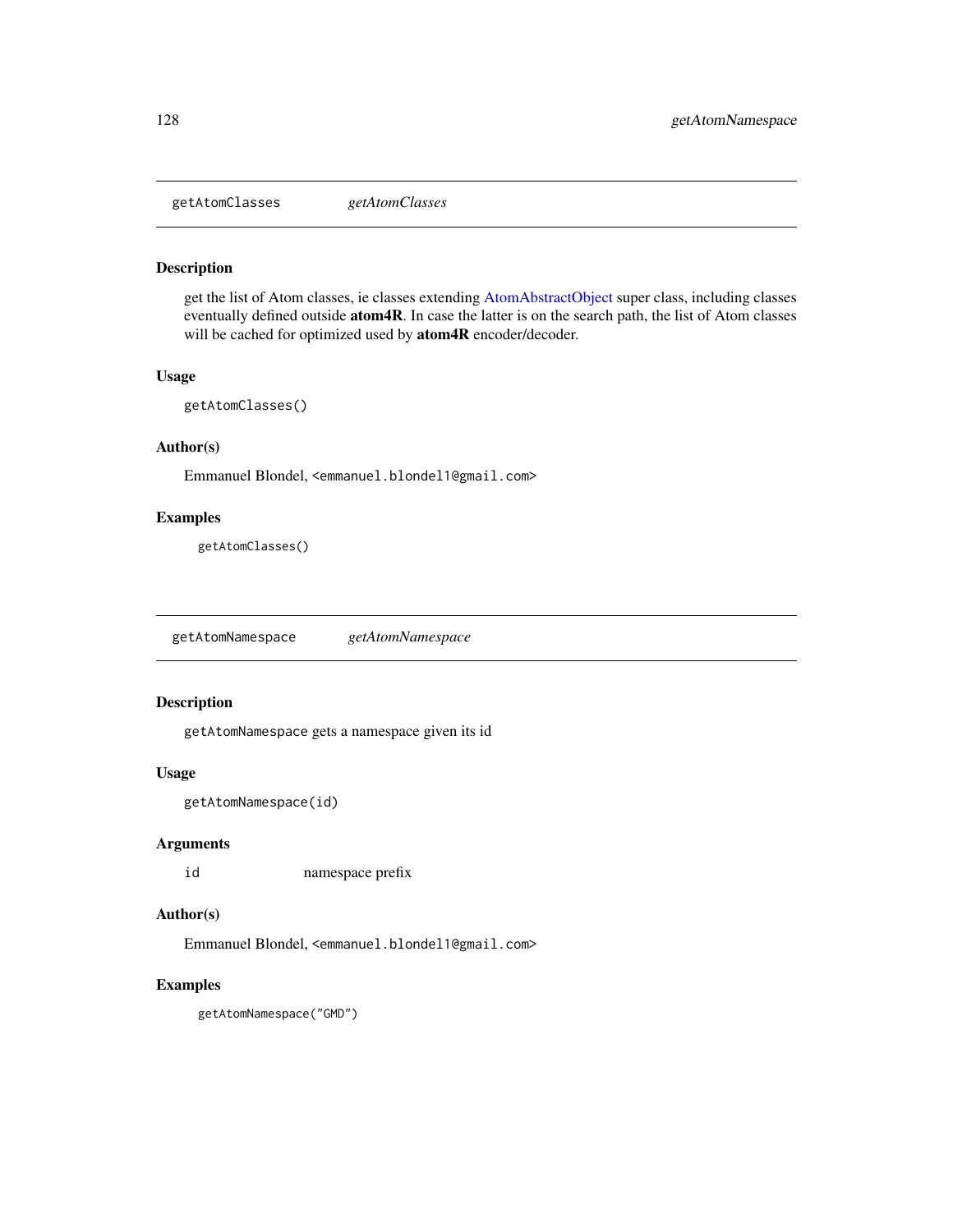# Description

getAtomNamespaces gets the list of namespaces registered

## Usage

```
getAtomNamespaces()
```
## Author(s)

Emmanuel Blondel, <emmanuel.blondel1@gmail.com>

# Examples

getAtomNamespaces()

getAtomSchemas *getAtomSchemas*

# Description

getAtomSchemas gets the schemas registered in atom4R

## Usage

getAtomSchemas()

# Author(s)

Emmanuel Blondel, <emmanuel.blondel1@gmail.com>

# Examples

getAtomSchemas()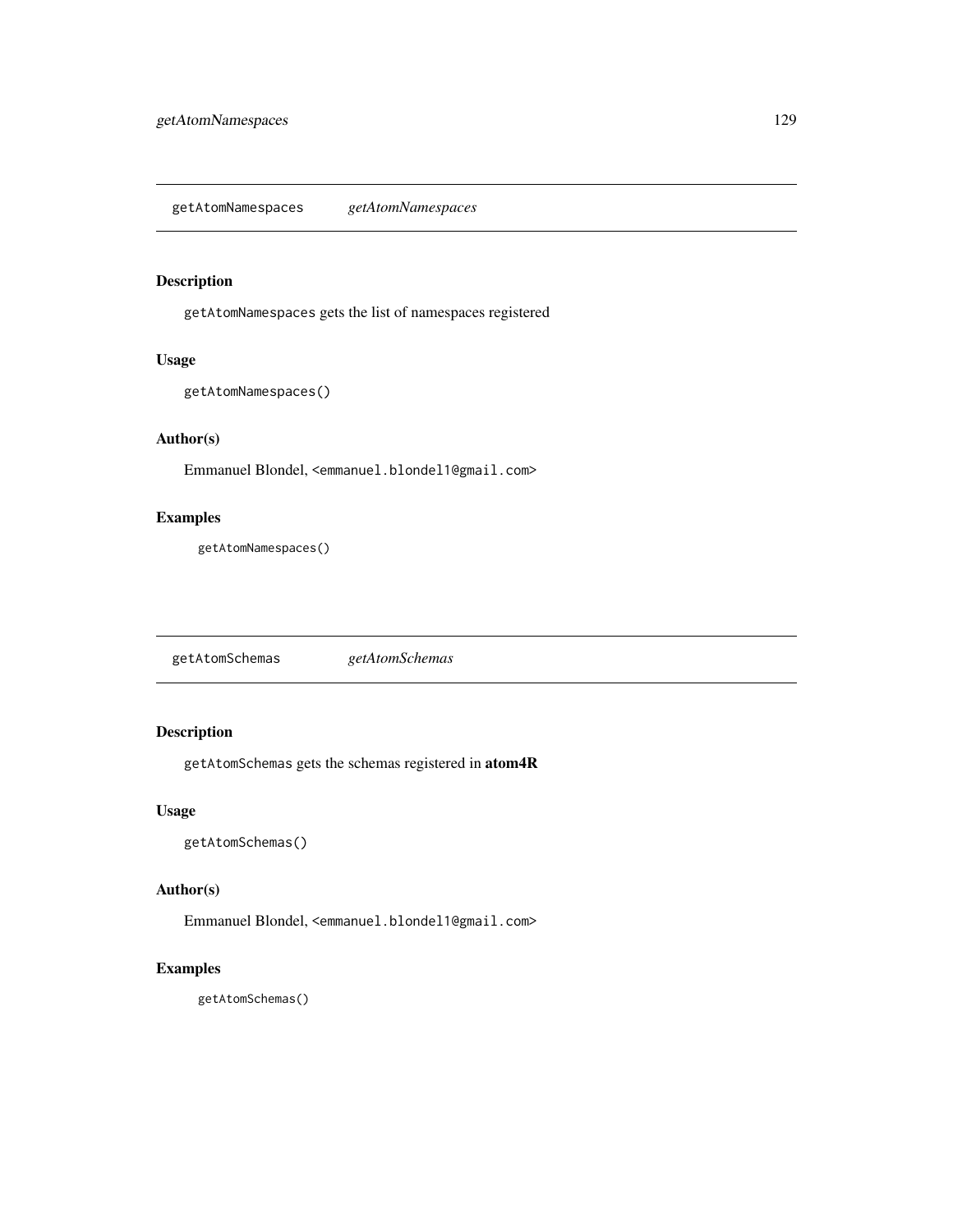getClassesInheriting *getClassesInheriting*

## Description

get the list of classes inheriting a given super class provided by its name

# Usage

getClassesInheriting(classname, extended, pretty)

# Arguments

| classname | the name of the superclass for which inheriting sub-classes have to be listed |
|-----------|-------------------------------------------------------------------------------|
| extended  | whether we want to look at user namespace for third-party sub-classes         |
| pretty    | prettify the output as data. frame                                            |

# Examples

getClassesInheriting("DCElement")

getDCMIVocabularies *getDCMIVocabularies*

# Description

getDCMIVocabularies allows to get the list of DCMI Vocabularies registered in atom4R

# Usage

```
getDCMIVocabularies()
```
# Author(s)

Emmanuel Blondel, <emmanuel.blondel1@gmail.com>

# Examples

getDCMIVocabularies()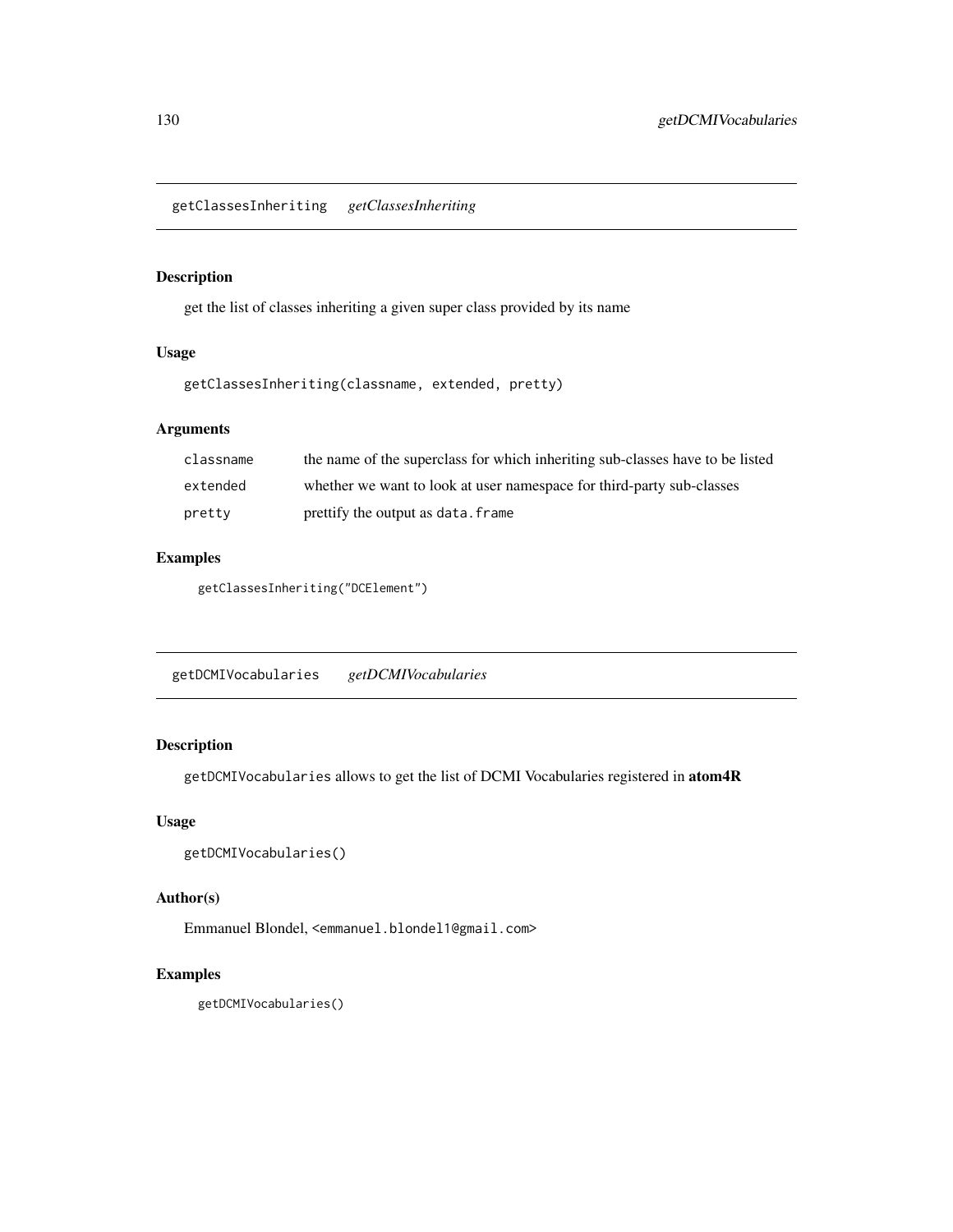# Description

getDCMIVocabulary allows to get a registered DCMI Vocabulary by id registered in atom4R

#### Usage

```
getDCMIVocabulary(id)
```
# Arguments

id identifier of the vocabulary

## Author(s)

Emmanuel Blondel, <emmanuel.blondel1@gmail.com>

# Examples

getDCMIVocabulary(id = "http://purl.org/dc/dcmitype/")

readDCEntry *readDCEntry*

# Description

readDCEntry is a function to read a DC XML entry from a file or url into an object in the atom4R model.

#### Usage

```
readDCEntry(file, url, raw)
```
## Arguments

| file | a valid file path, as object of class character                                      |
|------|--------------------------------------------------------------------------------------|
| ur1  | a valid URL, as object of class character                                            |
| raw  | indicates if the function should return the raw XML. By default this is set to       |
|      | FALSE and the function will try to map the xml data to the <b>atom4R</b> data model. |

# Value

a atom4R object inheriting DCEntry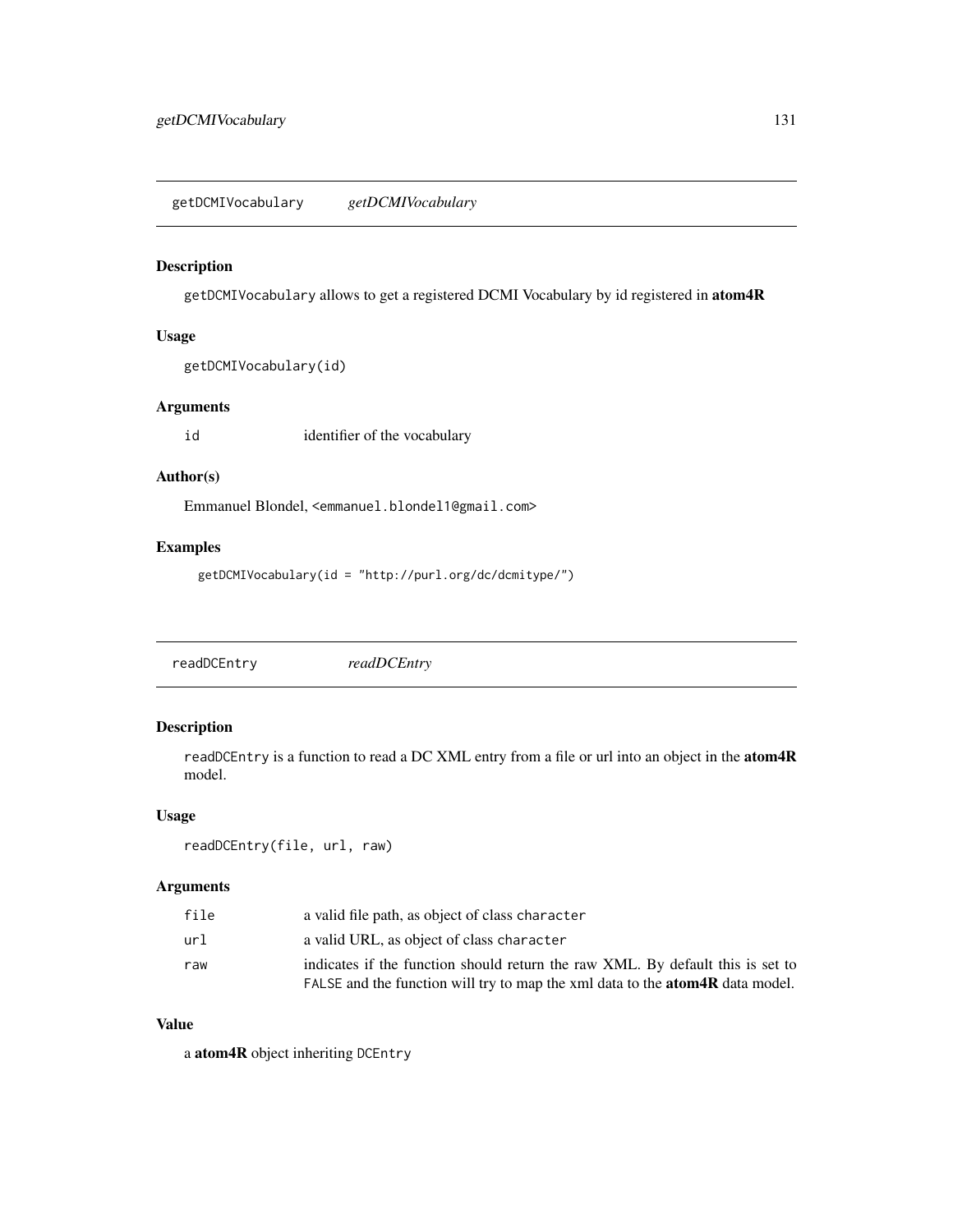# Author(s)

Emmanuel Blondel, <emmanuel.blondel1@gmail.com>

# Examples

```
dcfile <- paste0(
  "https://raw.githubusercontent.com/eblondel/atom4R/master/",
  "inst/extdata/examples/zenodo_dc_export.xml"
\mathcal{L}dc <- readDCEntry(dcfile)
```
registerAtomNamespace *registerAtomNamespace*

# Description

registerAtomNamespace allows to register a new namespace in atom4R

#### Usage

```
registerAtomNamespace(id, uri, force)
```
# Arguments

| id    | prefix of the namespace                                                                                                      |
|-------|------------------------------------------------------------------------------------------------------------------------------|
| uri   | URI of the namespace                                                                                                         |
| force | logical parameter indicating if registration has be to be forced in case the iden-<br>tified namespace is already registered |

# Author(s)

Emmanuel Blondel, <emmanuel.blondel1@gmail.com>

# Examples

```
registerAtomNamespace(id = "myprefix", uri = "http://someuri")
```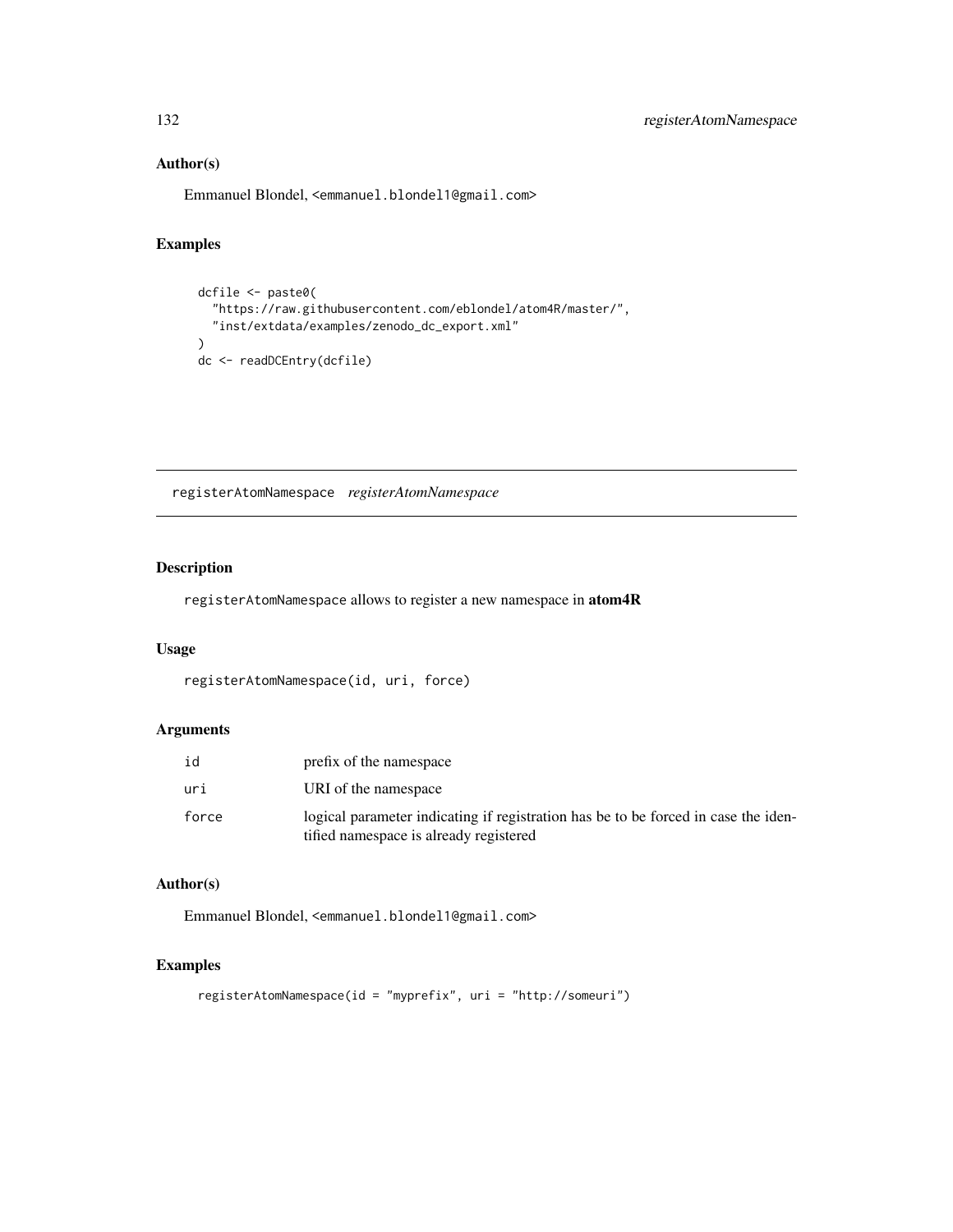registerAtomSchema *registerAtomSchema*

#### Description

registerAtomSchema allows to register a new schema in atom4R

## Usage

registerAtomSchema(xsdFile)

# Arguments

xsdFile the schema XSD file

# Author(s)

Emmanuel Blondel, <emmanuel.blondel1@gmail.com>

# Examples

registerAtomSchema(xsdFile = "https://jvndb.jvn.jp/schema/atom.xsd")

setAtomNamespaces *setMetadataNamespaces*

# Description

setMetadataNamespaces

## Usage

setAtomNamespaces()

setAtomSchemas *setAtomSchemas*

# Description

setAtomSchemas

# Usage

setAtomSchemas()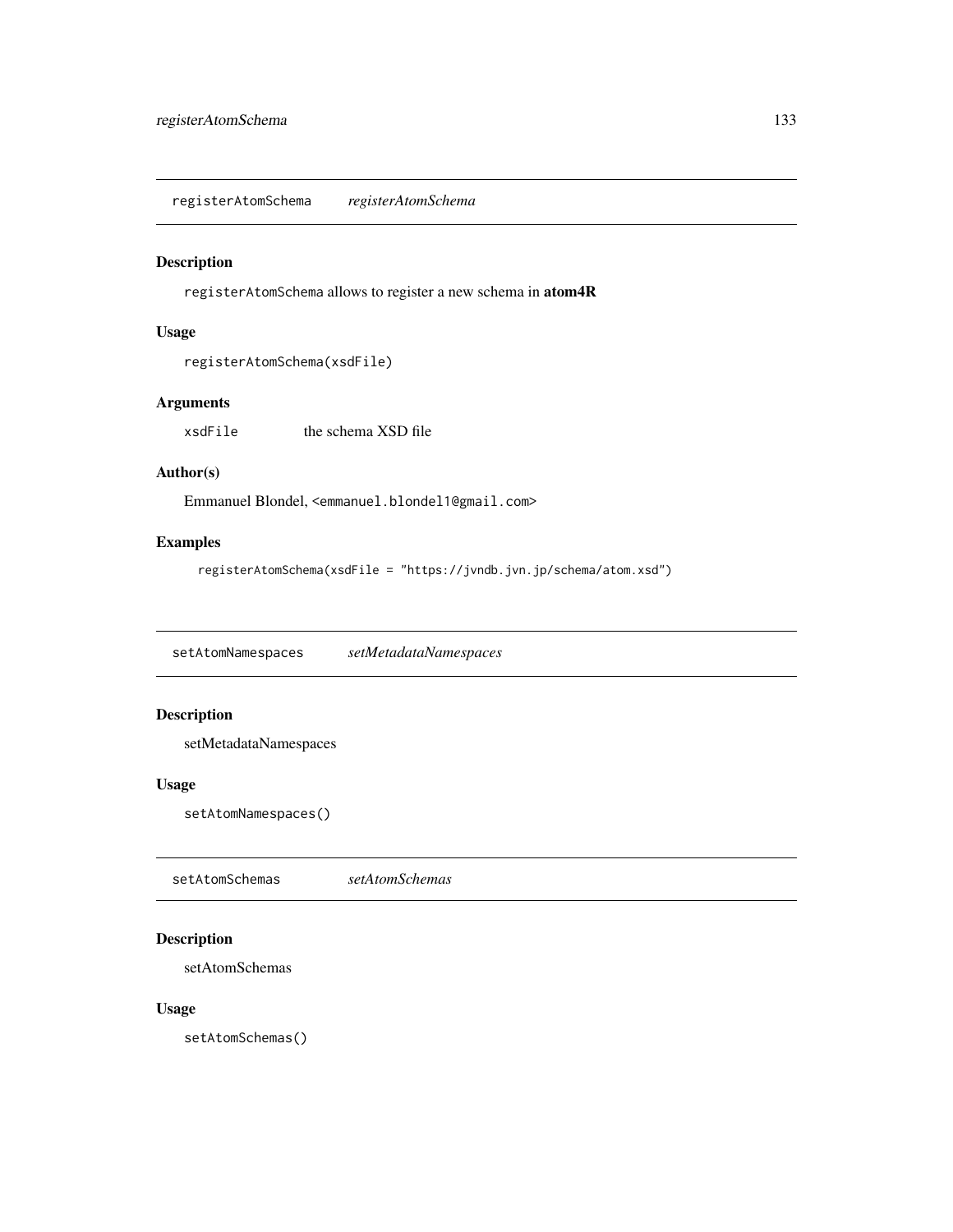setDCMIVocabularies *setDCMIVocabularies*

# Description

setDCMIVocabularies

# Usage

setDCMIVocabularies()

<span id="page-133-1"></span>SwordClient *SwordClient class*

# Description

This class models an Sword service client

# Format

[R6Class](#page-0-0) object.

# Details

SwordClient

# Value

Object of [R6Class](#page-0-0) for modelling an Sword client

# Super classes

[atom4R::atom4RLogger](#page-0-0) -> [atom4R::AtomPubClient](#page-0-0) -> SwordClient

# Methods

# Public methods:

- [SwordClient\\$new\(\)](#page-133-0)
- [SwordClient\\$getServiceDocument\(\)](#page-134-0)
- [SwordClient\\$getCollectionMembers\(\)](#page-134-1)
- <span id="page-133-0"></span>• [SwordClient\\$clone\(\)](#page-134-2)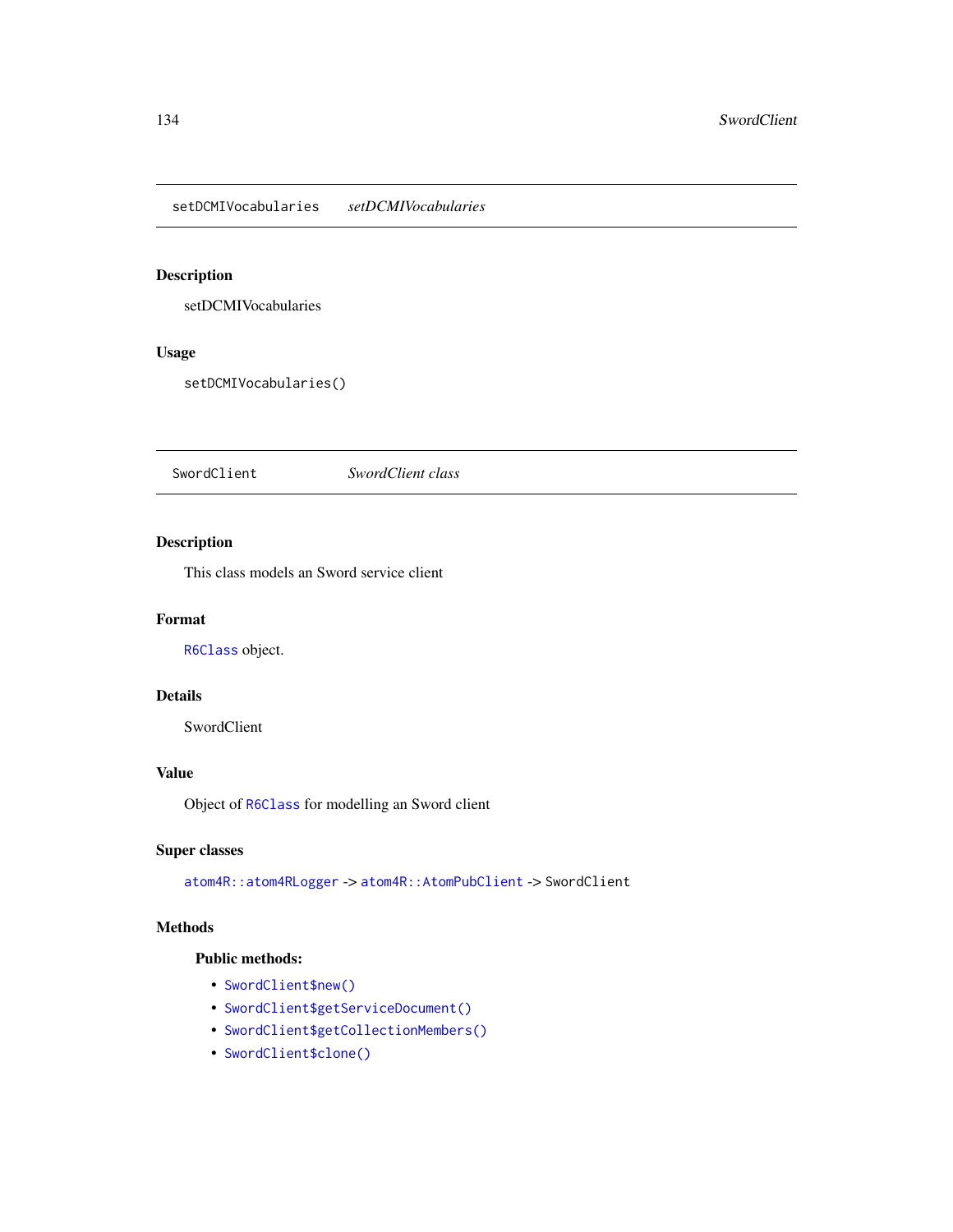Method new(): This method is to instantiate an Sword Client. By default the version is set to "2".

The keyring\_backend can be set to use a different backend for storing the SWORD API user token with keyring (Default value is 'env').

The logger allows to specify the level of log (default is NULL), either "INFO" for **atom4R** logs or "DEBUG" for verbose HTTP client (curl) logs.

```
Usage:
SwordClient$new(
 url,
 version = "2",
 user = NULL,
 pwd = NULL,
 token = NULL,
 logger = NULL,
 keyring_backend = "env"
)
```

```
Arguments:
```

```
url url
version version. Default is "2"
user user
pwd pwd
token token
logger logger
keyring_backend keyring backend. Default is 'env'
```
<span id="page-134-0"></span>Method getServiceDocument(): Get service document

*Usage:*

```
SwordClient$getServiceDocument(force = FALSE)
```
*Arguments:*

force force Force getting/refreshing of service document

*Returns:* object of class [SwordServiceDocument](#page-141-0)

<span id="page-134-1"></span>Method getCollectionMembers(): Get collection members. Unimplemented abstract method at [SwordClient](#page-133-1) level

```
Usage:
SwordClient$getCollectionMembers()
```
<span id="page-134-2"></span>Method clone(): The objects of this class are cloneable with this method.

*Usage:* SwordClient\$clone(deep = FALSE) *Arguments:* deep Whether to make a deep clone.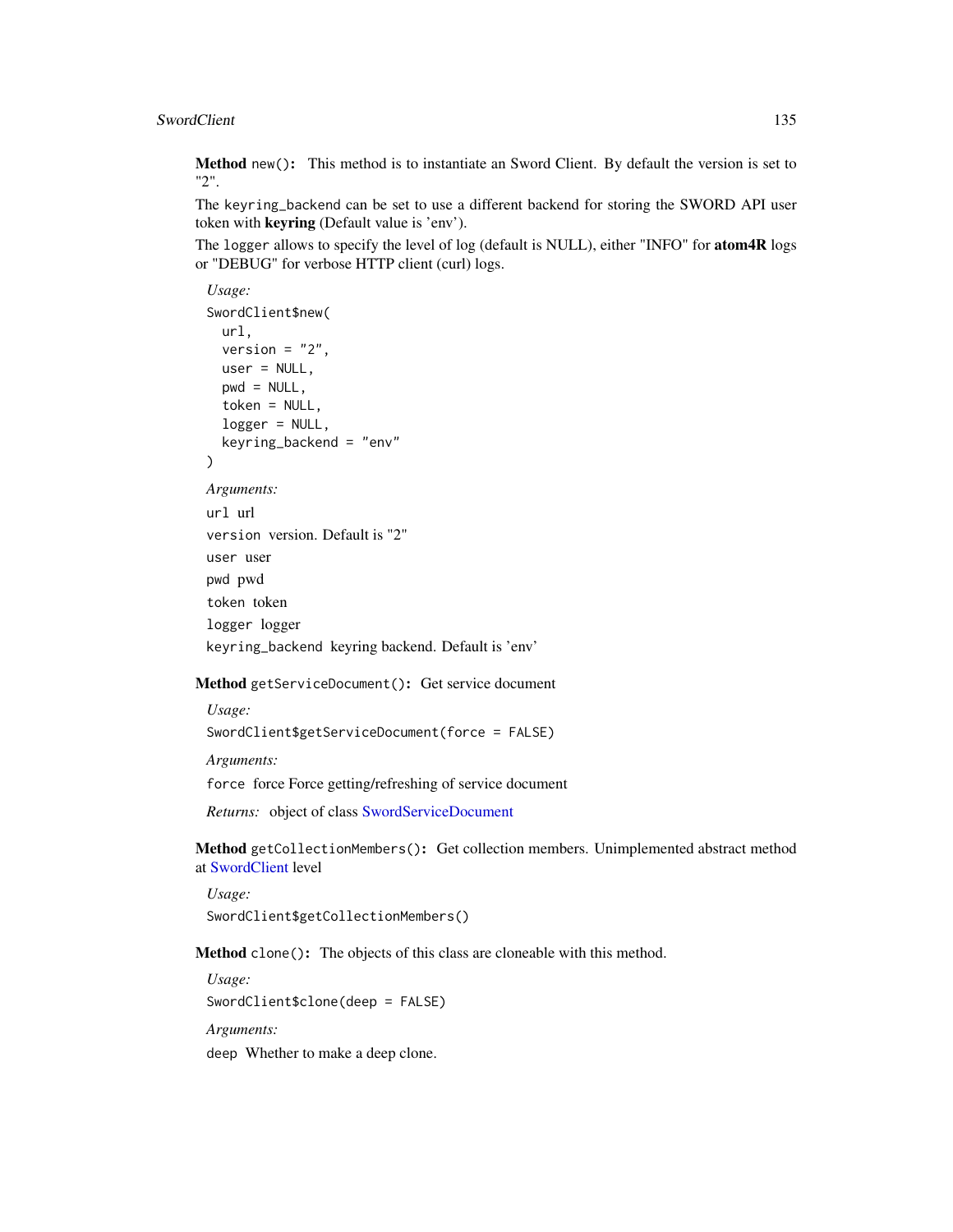# Note

Abstract class

# Author(s)

Emmanuel Blondel <emmanuel.blondel1@gmail.com>

SwordDataverseClient *SWORD Dataverse client class*

# Description

This class models an Sword service Dataverse-specific API client

# Format

[R6Class](#page-0-0) object.

# Details

SwordDataverseClient

# Value

Object of [R6Class](#page-0-0) for modelling an Sword Dataverse-specific APIclient

#### Super classes

[atom4R::atom4RLogger](#page-0-0) -> [atom4R::AtomPubClient](#page-0-0) -> [atom4R::SwordClient](#page-0-0) -> SwordDataverseClient

#### Methods

## Public methods:

- [SwordDataverseClient\\$new\(\)](#page-136-0)
- [SwordDataverseClient\\$getServiceDocument\(\)](#page-136-1)
- [SwordDataverseClient\\$getCollectionMembers\(\)](#page-136-2)
- [SwordDataverseClient\\$getDataverses\(\)](#page-136-3)
- [SwordDataverseClient\\$getDataverse\(\)](#page-136-4)
- [SwordDataverseClient\\$editDataverseEntry\(\)](#page-137-0)
- [SwordDataverseClient\\$getDataverseRecord\(\)](#page-137-1)
- [SwordDataverseClient\\$createDataverseRecord\(\)](#page-137-2)
- [SwordDataverseClient\\$updateDataverseRecord\(\)](#page-137-3)
- [SwordDataverseClient\\$deleteDataverseRecord\(\)](#page-137-4)
- [SwordDataverseClient\\$publishDataverseRecord\(\)](#page-138-0)
- [SwordDataverseClient\\$addFilesToDataverseRecord\(\)](#page-138-1)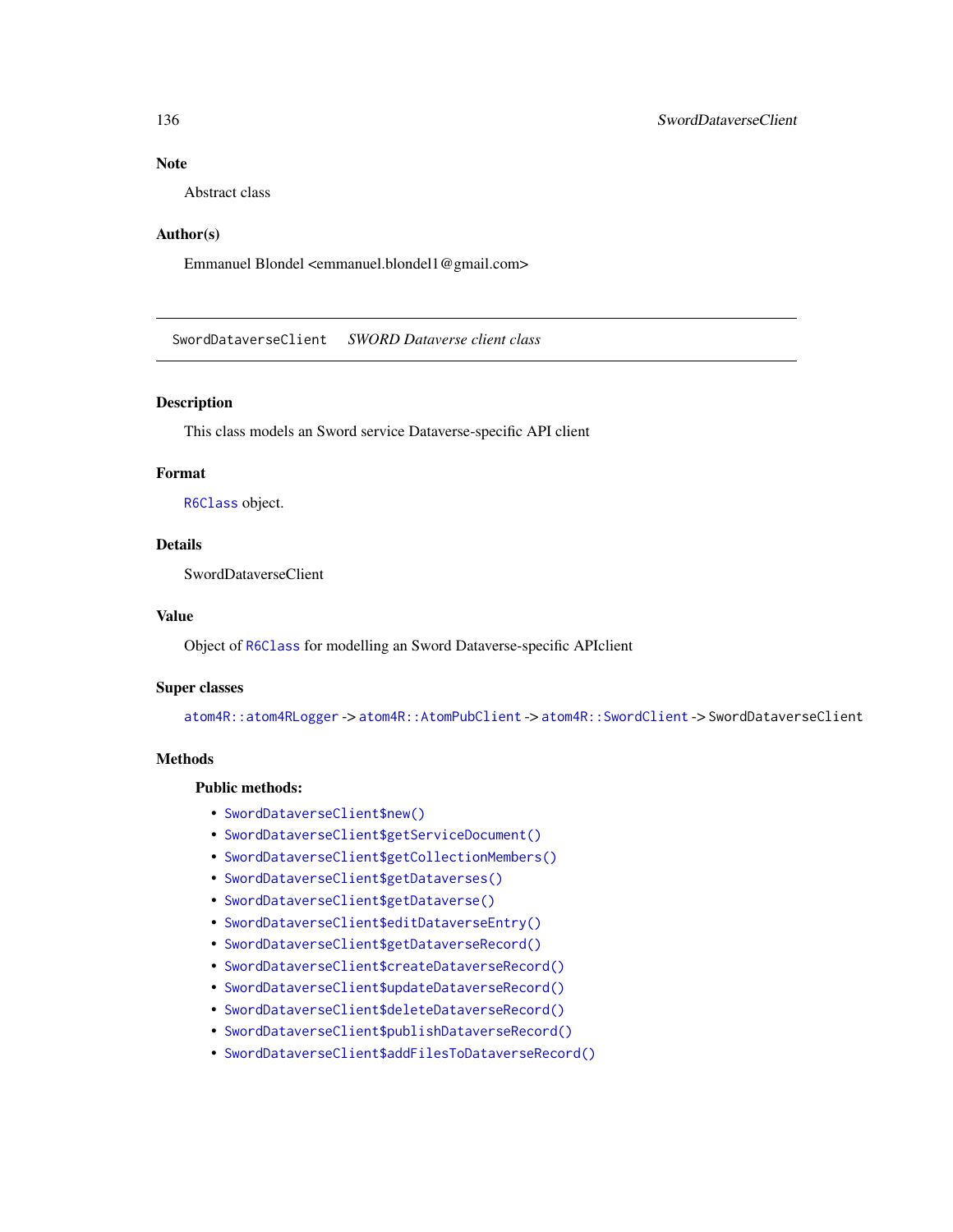# SwordDataverseClient 137

- [SwordDataverseClient\\$deleteFilesFromDataverseRecord\(\)](#page-138-2)
- [SwordDataverseClient\\$clone\(\)](#page-138-3)

<span id="page-136-0"></span>Method new(): This method is to instantiate an Sword API Dataverse-specific Client.

The keyring\_backend can be set to use a different backend for storing the SWORD DataVerse API user token with keyring (Default value is 'env').

The logger allows to specify the level of log (default is NULL), either "INFO" for **atom4R** logs or "DEBUG" for verbose HTTP client (curl) logs.

```
Usage:
SwordDataverseClient$new(
  hostname,
  token = NULL,
  logger = NULL,
  keyring_backend = "env"
)
Arguments:
```
hostname host name token token logger logger keyring\_backend keyring backend. Default is 'env'

<span id="page-136-1"></span>Method getServiceDocument(): Get service document

*Usage:*

SwordDataverseClient\$getServiceDocument(force = FALSE)

*Arguments:*

force force Force getting/refreshing of service document

*Returns:* object of class [SwordServiceDocument](#page-141-0)

<span id="page-136-2"></span>Method getCollectionMembers(): Get collection members

*Usage:*

SwordDataverseClient\$getCollectionMembers(collectionId)

*Arguments:*

collectionId collection ID

*Returns:* a list of [AtomFeed](#page-19-0)

<span id="page-136-3"></span>Method getDataverses(): Get dataverses. Equivalent to listCollections() from [Atom-](#page-32-0)[PubClient](#page-32-0)

*Usage:*

SwordDataverseClient\$getDataverses(pretty = FALSE)

*Arguments:*

pretty prettify output as data.frame. Default is FALSE

<span id="page-136-4"></span>*Returns:* an object of class data.frame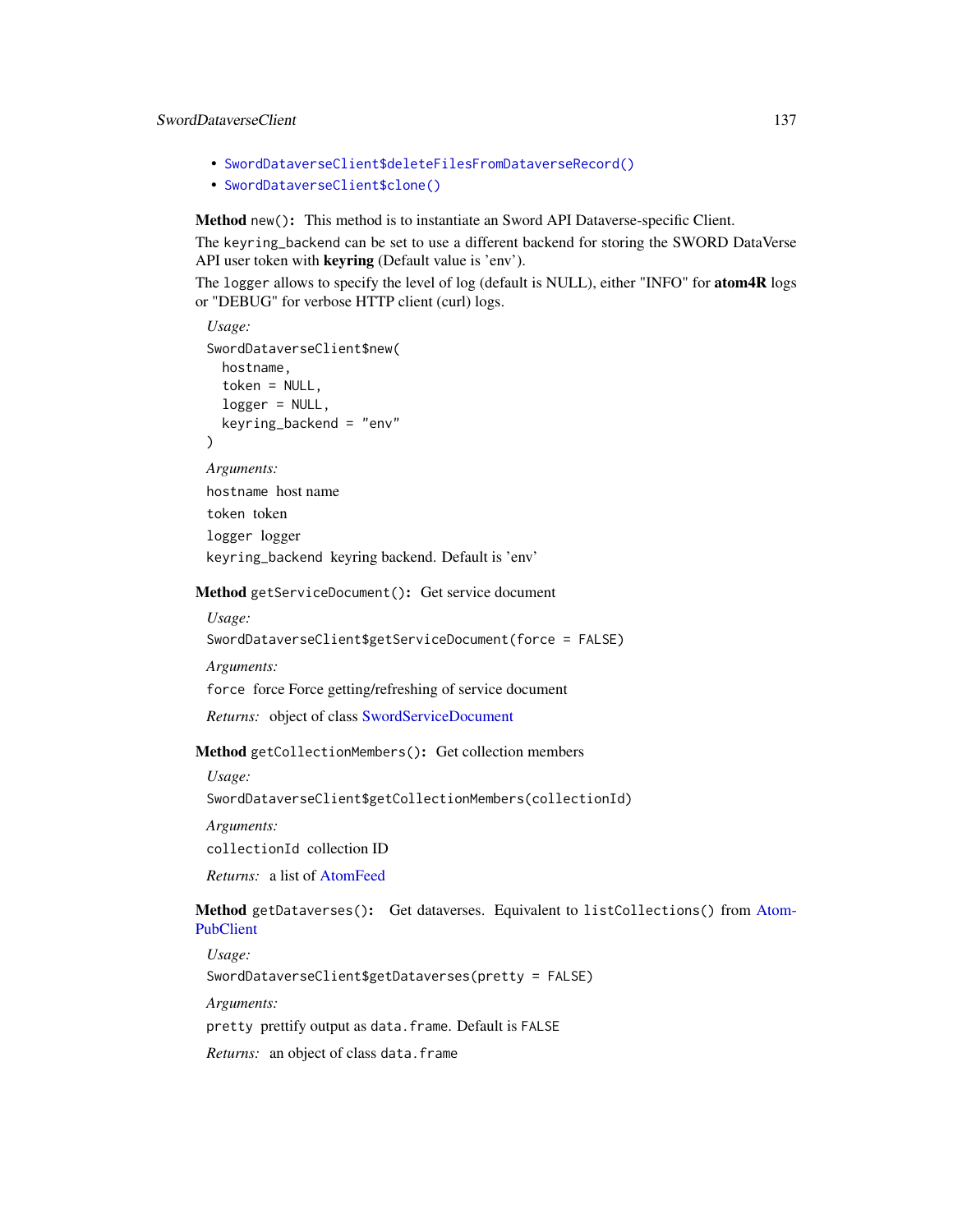Method getDataverse(): Get dataverse members by dataverse name. Equivlaent to getCollectionMembers()

*Usage:*

SwordDataverseClient\$getDataverse(dataverse)

*Arguments:*

dataverse dataverse name

*Returns:* a list of [AtomFeed](#page-19-0)

<span id="page-137-0"></span>Method editDataverseEntry(): Edits a dataverse entry

*Usage:*

SwordDataverseClient\$editDataverseEntry(identifier)

*Arguments:*

identifier identifier

*Returns:* an object of class [AtomEntry](#page-14-0)

# <span id="page-137-1"></span>Method getDataverseRecord(): Get dataverse record

*Usage:*

SwordDataverseClient\$getDataverseRecord(identifier)

*Arguments:*

identifier identifier

*Returns:* an object of class [AtomFeed](#page-19-0)

## <span id="page-137-2"></span>Method createDataverseRecord(): Creates a dataverse record

*Usage:* SwordDataverseClient\$createDataverseRecord(dataverse, entry) *Arguments:* dataverse dataverse name entry entry

the created [AtomEntry](#page-14-0)

#### <span id="page-137-3"></span>Method updateDataverseRecord(): Updates a dataverse record

*Usage:*

SwordDataverseClient\$updateDataverseRecord(dataverse, entry, identifier)

*Arguments:*

dataverse dataverse name

entry entry

identifier identifier of the entry to update

the created [AtomEntry](#page-14-0)

# <span id="page-137-4"></span>Method deleteDataverseRecord(): Deletes a dataverse record

*Usage:*

SwordDataverseClient\$deleteDataverseRecord(identifier)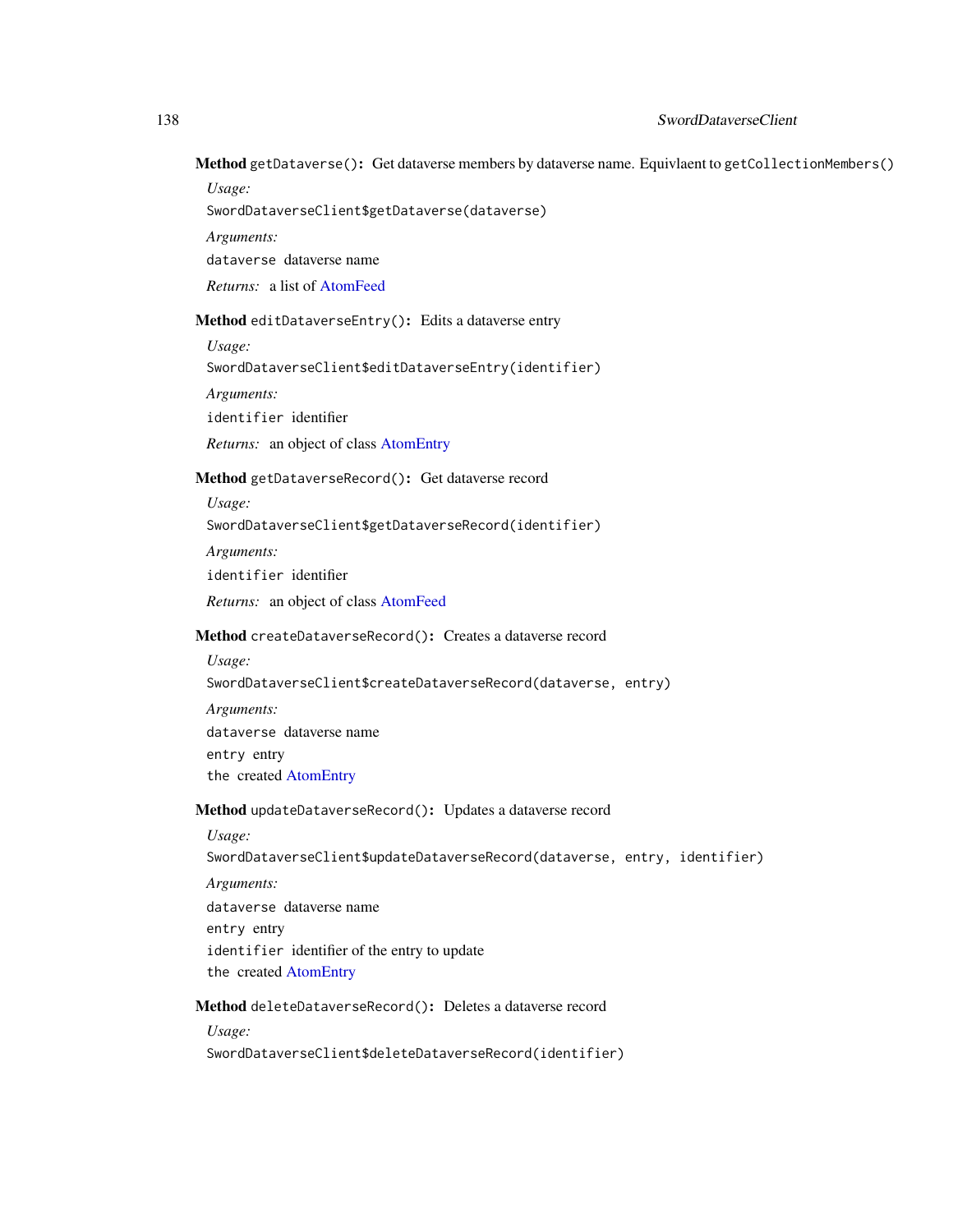<span id="page-138-1"></span><span id="page-138-0"></span>*Arguments:* identifier identifier *Returns:* TRUE if deleted, or returns an error otherwise Method publishDataverseRecord(): Publishes a dataverse record *Usage:* SwordDataverseClient\$publishDataverseRecord(identifier) *Arguments:* identifier identifier *Returns:* the published [AtomEntry](#page-14-0) Method addFilesToDataverseRecord(): Add files to a dataverse record *Usage:* SwordDataverseClient\$addFilesToDataverseRecord(identifier, files) *Arguments:* identifier identifier files files Method deleteFilesFromDataverseRecord(): Deletes files from a Dataverse record *Usage:* SwordDataverseClient\$deleteFilesFromDataverseRecord(identifier, files = NULL) *Arguments:* identifier identifier files files *Returns:* an object of class data. frame giving each file and it's deletion status Method clone(): The objects of this class are cloneable with this method. *Usage:* SwordDataverseClient\$clone(deep = FALSE) *Arguments:*

<span id="page-138-3"></span><span id="page-138-2"></span>deep Whether to make a deep clone.

#### Author(s)

Emmanuel Blondel <emmanuel.blondel1@gmail.com>

# Examples

```
## Not run:
   #connect to SWORD Dataverse API
   SWORD <- SwordDataverseClient$new(
    hostname = "localhost:8085",
    token = "<token>",
    logger = "DEBUG"
```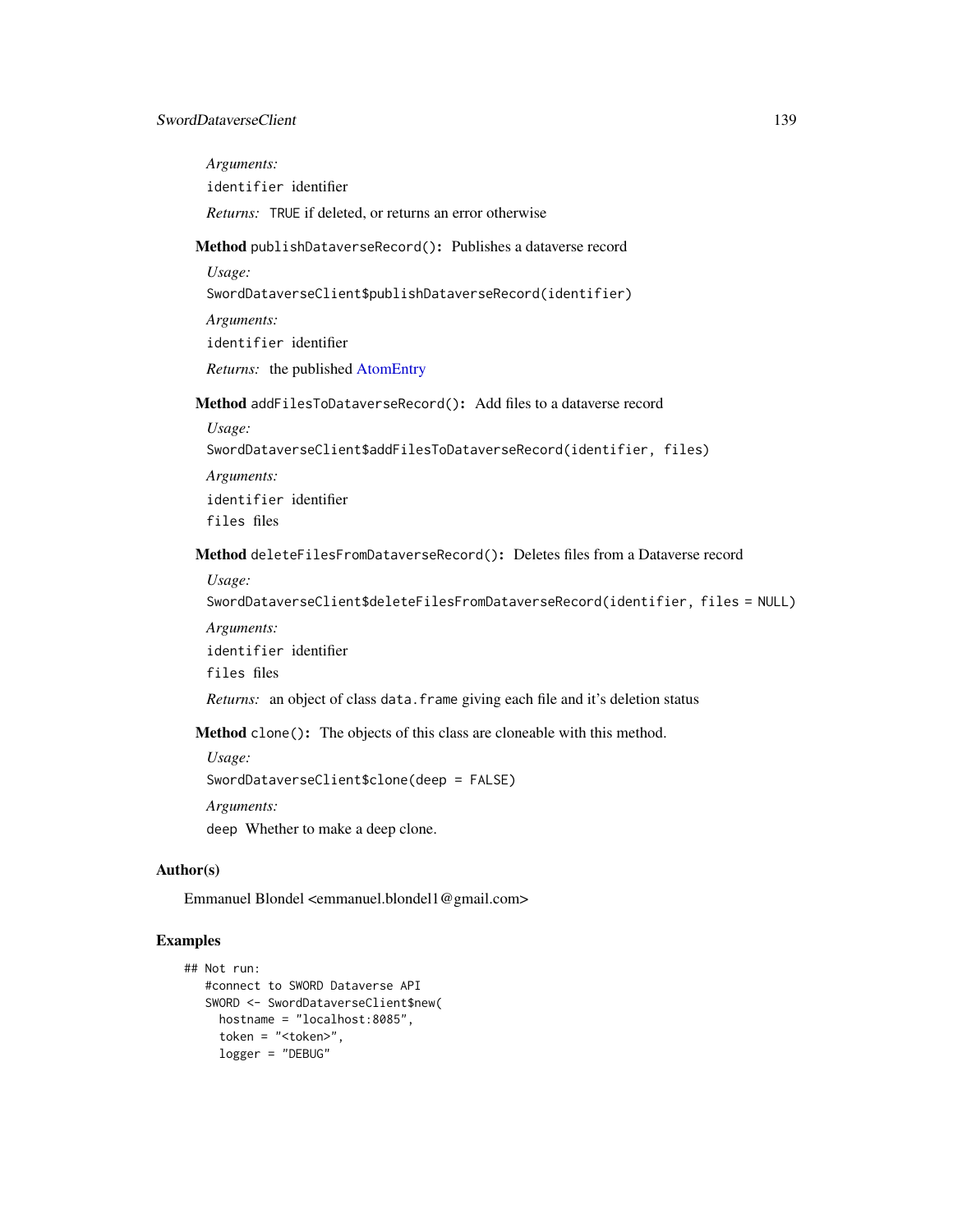$\mathcal{L}$ #for detailed operations check the wiki at: #https://github.com/eblondel/atom4R/wiki#atom4R-publish-sword-dataverse

## End(Not run)

SwordHalClient *SwordHalClient class*

## Description

This class models an Sword service client for HAL (Archives Houvertes)

# Format

[R6Class](#page-0-0) object.

#### Details

SwordHalClient

# Value

Object of [R6Class](#page-0-0) for modelling an Sword client

#### Super classes

[atom4R::atom4RLogger](#page-0-0) -> [atom4R::AtomPubClient](#page-0-0) -> [atom4R::SwordClient](#page-0-0) -> SwordHalClient

# Methods

#### Public methods:

- [SwordHalClient\\$new\(\)](#page-139-0)
- [SwordHalClient\\$getServiceDocument\(\)](#page-140-0)
- [SwordHalClient\\$getCollectionMembers\(\)](#page-140-1)
- [SwordHalClient\\$clone\(\)](#page-140-2)

<span id="page-139-0"></span>Method new(): This method is to instantiate an Sword HAL (Archive Ouvertes - [https://hal.](https://hal.archives-ouvertes.fr/) [archives-ouvertes.fr/](https://hal.archives-ouvertes.fr/)) Client. By default the version is set to "2".

The keyring\_backend can be set to use a different backend for storing the SWORD API user token with keyring (Default value is 'env').

The logger allows to specify the level of log (default is NULL), either "INFO" for **atom4R** logs or "DEBUG" for verbose HTTP client (curl) logs.

*Usage:*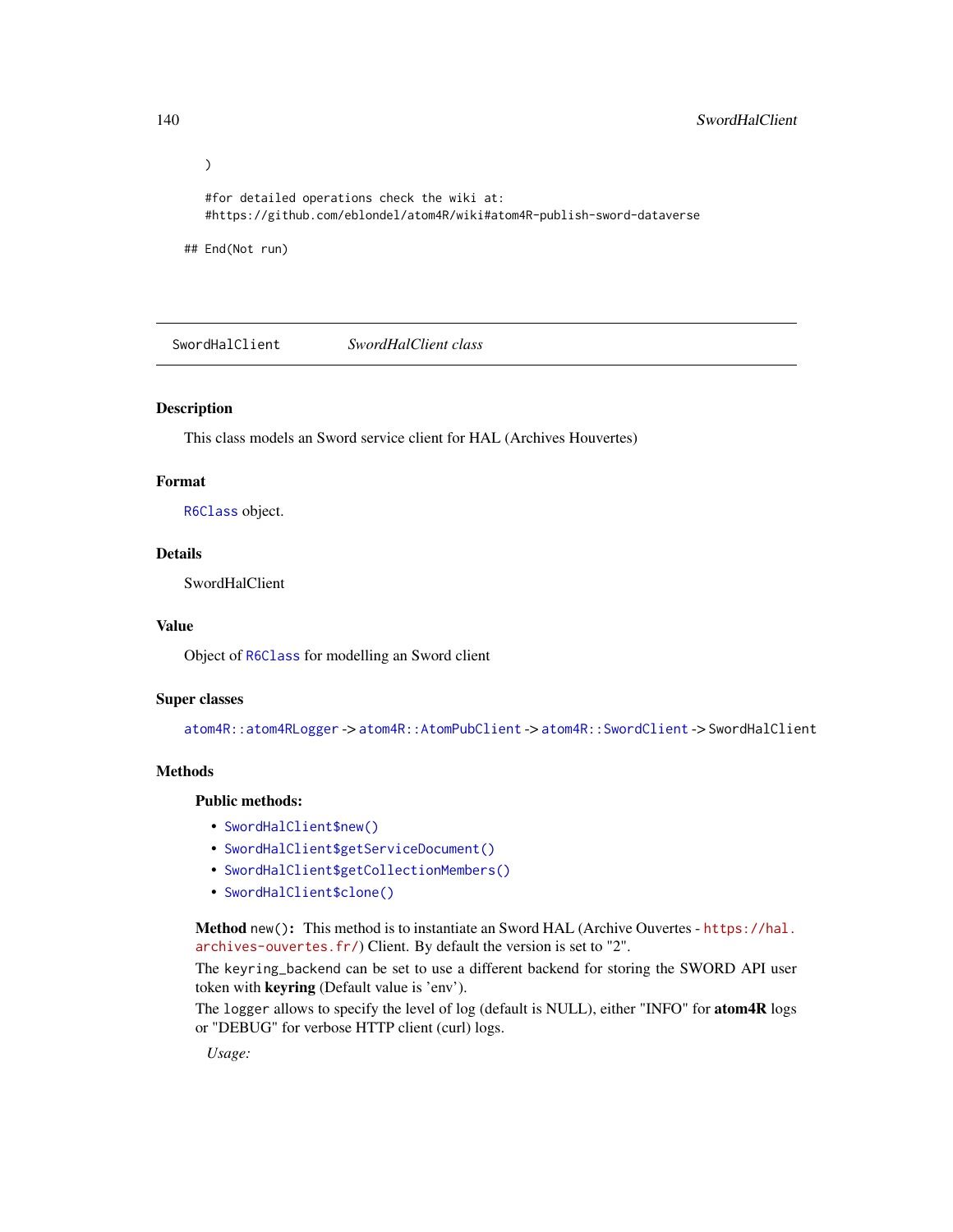# SwordHalClient 141

```
SwordHalClient$new(
   url,
   user = NULL,
   pwd = NULL,logger = NULL,
   keyring_backend = "env"
 )
 Arguments:
 url url
 user user
 pwd pwd
 logger logger
 keyring_backend keyring backend. Default value is 'env'
Method getServiceDocument(): Get service document
 Usage:
 SwordHalClient$getServiceDocument(force = FALSE)
 Arguments:
 force force Force getting/refreshing of service document
 Returns: object of class SwordServiceDocument
```
<span id="page-140-1"></span><span id="page-140-0"></span>Method getCollectionMembers(): Get collection members

```
Usage:
SwordHalClient$getCollectionMembers(collectionId)
Arguments:
collectionId collection ID
```
*Returns:* a list of [AtomFeed](#page-19-0)

<span id="page-140-2"></span>Method clone(): The objects of this class are cloneable with this method.

*Usage:* SwordHalClient\$clone(deep = FALSE) *Arguments:*

deep Whether to make a deep clone.

# Note

Experimental

# Author(s)

Emmanuel Blondel <emmanuel.blondel1@gmail.com>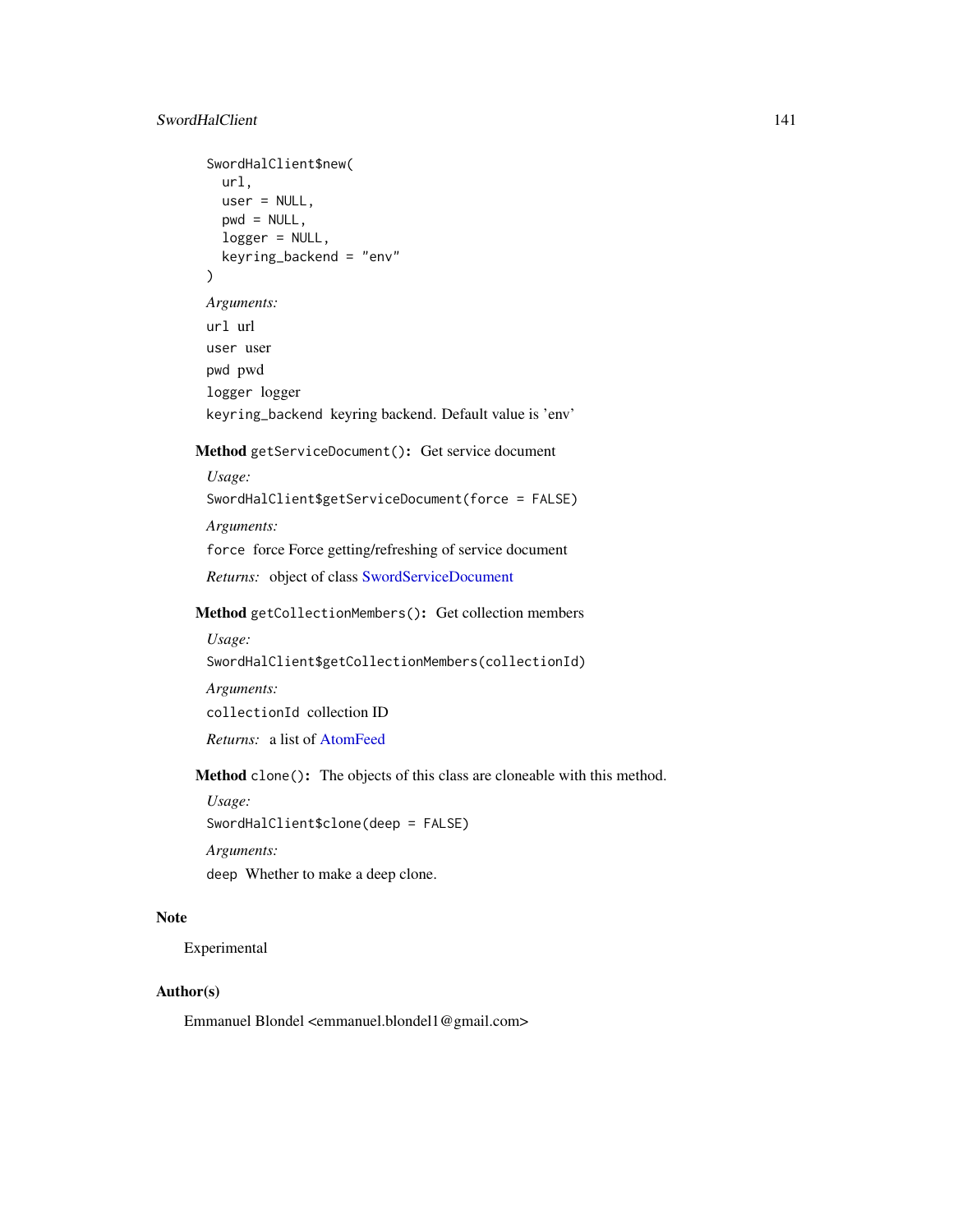<span id="page-141-0"></span>SwordServiceDocument *SwordServiceDocument class*

## Description

This class models an Sword service document

## Format

[R6Class](#page-0-0) object.

# Details

SwordServiceDocument

# Value

Object of [R6Class](#page-0-0) for modelling an Sword service document

# Super class

[atom4R::atom4RLogger](#page-0-0) -> SwordServiceDocument

# Public fields

title title collections collections

# Methods

# Public methods:

- [SwordServiceDocument\\$new\(\)](#page-141-1)
- [SwordServiceDocument\\$getTitle\(\)](#page-141-2)
- [SwordServiceDocument\\$getCollections\(\)](#page-142-0)
- [SwordServiceDocument\\$clone\(\)](#page-142-1)

# <span id="page-141-1"></span>Method new(): Initializes a [SwordServiceDocument](#page-141-0) from XML

# *Usage:*

SwordServiceDocument\$new(xml, logger = NULL)

*Arguments:*

xml object of class [XMLInternalNode-class](#page-0-0) from XML logger logger

# <span id="page-141-2"></span>Method getTitle(): Get title

*Usage:* SwordServiceDocument\$getTitle()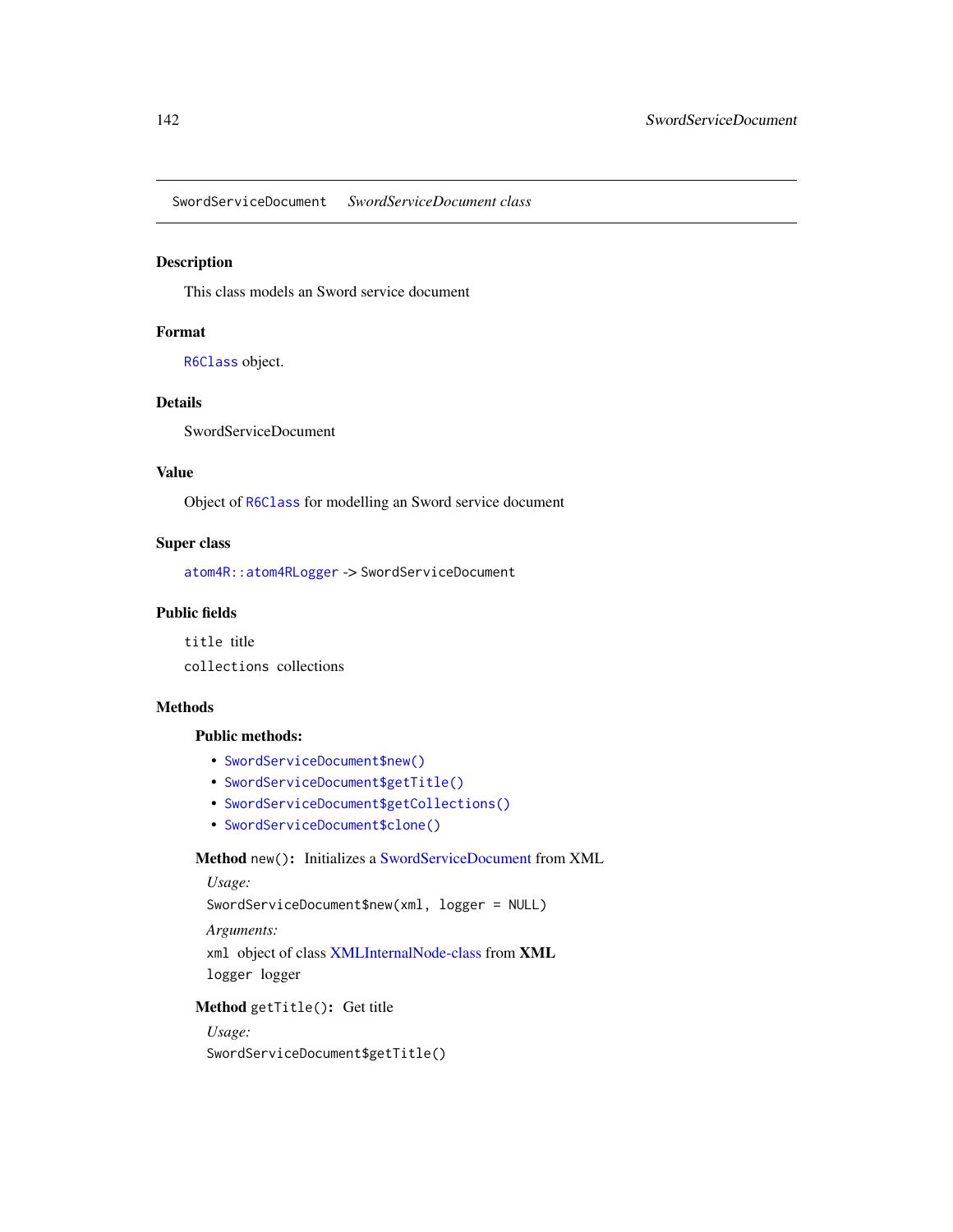# SwordServiceDocument 143

*Returns:* object of class character

<span id="page-142-0"></span>Method getCollections(): Get collections

*Usage:*

SwordServiceDocument\$getCollections()

*Returns:* object of class character

<span id="page-142-1"></span>Method clone(): The objects of this class are cloneable with this method.

*Usage:* SwordServiceDocument\$clone(deep = FALSE) *Arguments:*

deep Whether to make a deep clone.

# Note

class used internally by atom4R

# Author(s)

Emmanuel Blondel <emmanuel.blondel1@gmail.com>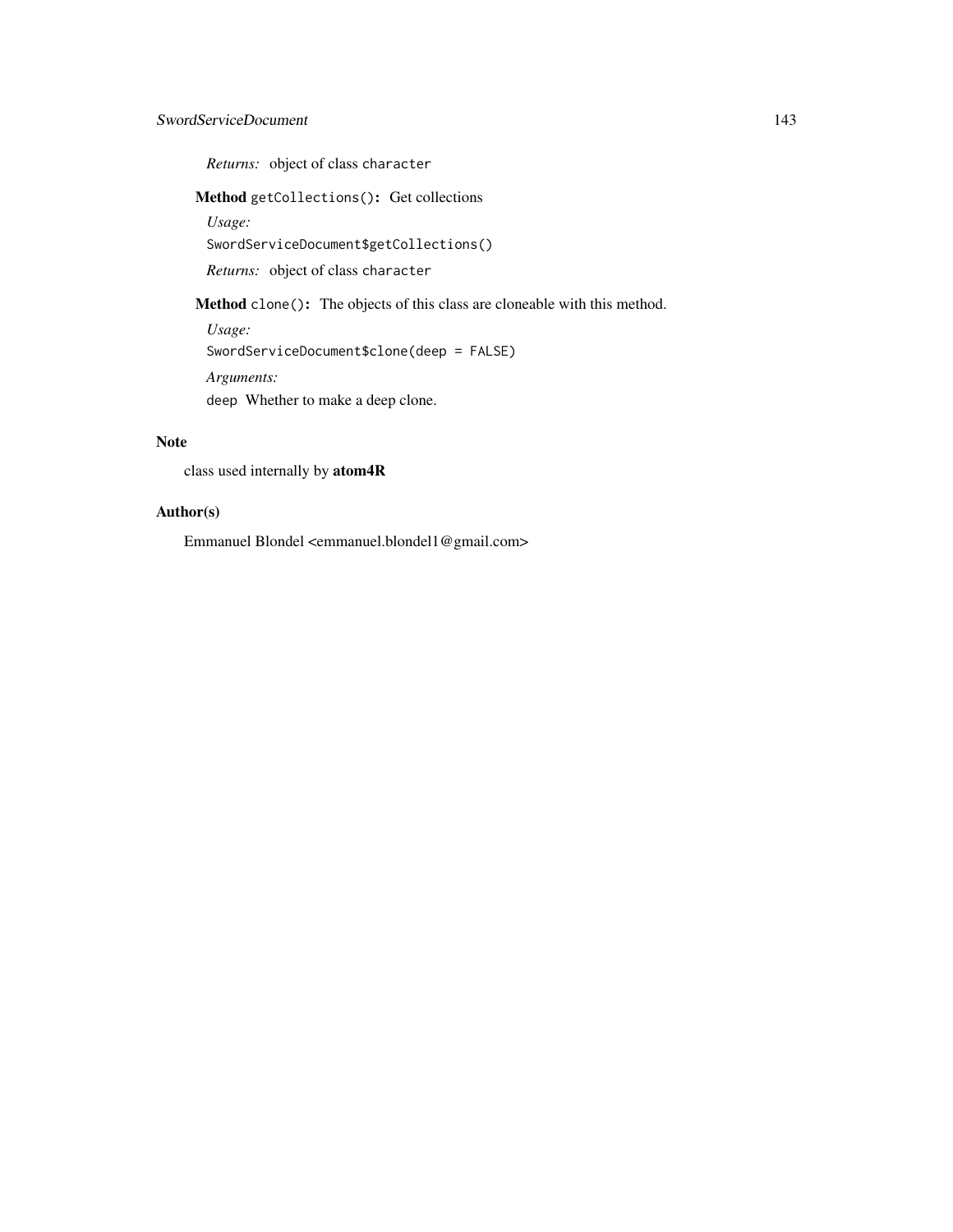# **Index**

∗ 'abstract' DCAbstract, [36](#page-35-0) ∗ 'accessRights' DCAccessRights, [37](#page-36-0) ∗ 'accrualMethod' DCAccrualMethod, [38](#page-37-0) ∗ 'accrualPeriodicity' DCAccrualPeriodicity, [39](#page-38-0) ∗ 'accrualPolicy' DCAccrualPolicy, [40](#page-39-0) ∗ 'alternative' DCAlternative, [41](#page-40-0) ∗ 'audience' DCAudience, [42](#page-41-0) ∗ 'available' DCAvailable, [43](#page-42-0) ∗ 'bibliographicCitation' DCBibliographicCitation, [44](#page-43-0) ∗ 'conformsTo' DCConformsTo, [45](#page-44-0) ∗ 'contributor' DCContributor, [46](#page-45-0) ∗ 'coverage' DCCoverage, [47](#page-46-0) ∗ 'creator' DCCreator, [49](#page-48-0) ∗ 'date' DCCreated, [48](#page-47-0) DCDate, [50](#page-49-0) ∗ 'dateAccepted' DCDateAccepted, [51](#page-50-0) ∗ 'dateCopyrighted' DCDateCopyrighted, [52](#page-51-0) ∗ 'dateSubmitted' DCDateSubmitted, [53](#page-52-0) ∗ 'description' DCDescription, [54](#page-53-0) ∗ 'educationalLevel' DCEducationalLevel, [55](#page-54-0)

∗ 'extent' DCExtent, [94](#page-93-0) ∗ 'format' DCFormat, [95](#page-94-0) ∗ 'hasPart' DCHasPart, [96](#page-95-0) ∗ 'hasVersion' DCHasVersion, [97](#page-96-0) ∗ 'identifier' DCIdentifier, [98](#page-97-0) ∗ 'instructionalMethod' DCInstructionalMethod, [99](#page-98-0) ∗ 'isPartOf' DCIsPartOf, [100](#page-99-0) ∗ 'isReferencedBy' DCIsReferencedBy, [101](#page-100-0) ∗ 'isReplacedBy' DCIsReplacedBy, [102](#page-101-0) ∗ 'isRequiredBy' DCIsRequiredBy, [103](#page-102-0) ∗ 'isVersionOf' DCIsVersionOf, [105](#page-104-0) ∗ 'issued' DCIssued, [104](#page-103-0) ∗ 'language' DCLanguage, [106](#page-105-0) ∗ 'license' DCLicense, [107](#page-106-0) ∗ 'mediator' DCMediator, [108](#page-107-0) ∗ 'medium' DCMedium, [109](#page-108-3) ∗ 'modified' DCModified, [111](#page-110-4) ∗ 'provenance' DCProvenance, [112](#page-111-3) ∗ 'publisher' DCPublisher, [113](#page-112-2) ∗ 'references'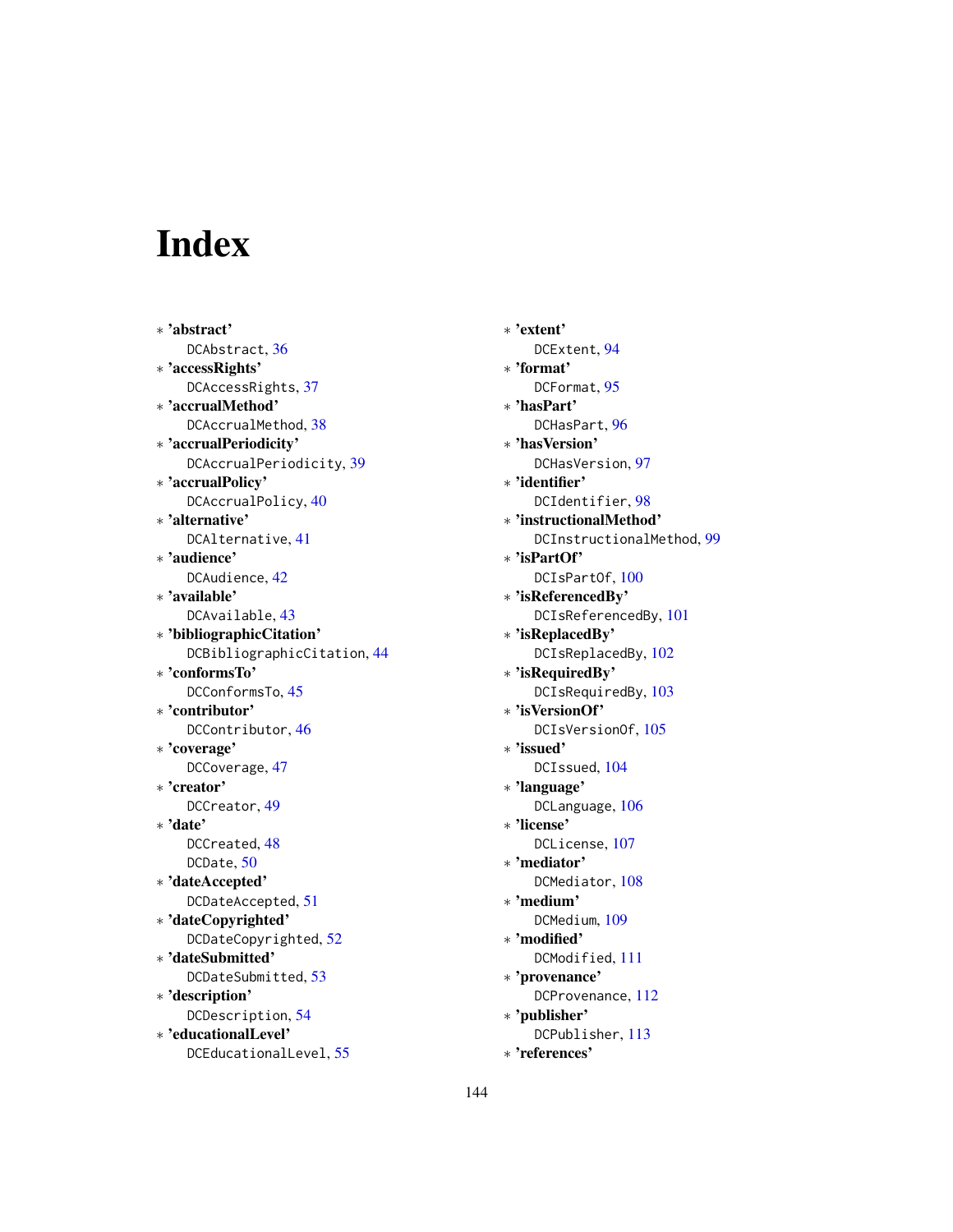## INDEX 145

DCReferences , [114](#page-113-0) ∗ 'relation' DCRelation, [115](#page-114-0) ∗ 'replaces' DCReplaces , [116](#page-115-0) ∗ 'requires' DCRequires , [117](#page-116-0) ∗ 'rights' DCRights, [118](#page-117-0) ∗ 'rightsHolder' DCRightsHolder , [119](#page-118-0) ∗ 'source' DCSource, [120](#page-119-0) ∗ 'spatial' DCSpatial , [121](#page-120-0) ∗ 'subject' DCSubject , [122](#page-121-0) ∗ 'tableOfContents' DCTableOfContents , [123](#page-122-0) ∗ 'temporal' DCTemporal , [124](#page-123-0) ∗ 'title' DCTitle, [125](#page-124-0) ∗ 'type' DCType, [126](#page-125-0) ∗ 'valid' DCValid, [127](#page-126-0) ∗ API SwordClient , [134](#page-133-0) SwordDataverseClient , [136](#page-135-0) SwordHalClient , [140](#page-139-0) ∗ Atom AtomAuthor , [11](#page-10-0) AtomContributor , [14](#page-13-0) AtomPerson , [31](#page-30-0) AtomPubClient, [33](#page-32-0) SwordServiceDocument , [142](#page-141-0) ∗ Author AtomAuthor , [11](#page-10-0) AtomContributor , [14](#page-13-0) ∗ Category AtomCategory, [12](#page-11-0) ∗ Client SwordClient , [134](#page-133-0) SwordDataverseClient , [136](#page-135-0) SwordHalClient , [140](#page-139-0) ∗ Core DCAbstract, [36](#page-35-0)

DCAccessRights, [37](#page-36-0) DCAccrualMethod, [38](#page-37-0) DCAccrualPeriodicity, [39](#page-38-0) DCAccrualPolicy, [40](#page-39-0) DCAlternative , [41](#page-40-0) DCAudience , [42](#page-41-0) DCAvailable, [43](#page-42-0) DCBibliographicCitation , [44](#page-43-0) DCConformsTo, [45](#page-44-0) DCContributor, [46](#page-45-0) DCCoverage , [47](#page-46-0) DCCreated, [48](#page-47-0) DCCreator , [49](#page-48-0) DCDate , [50](#page-49-0) DCDateAccepted , [51](#page-50-0) DCDateCopyrighted, [52](#page-51-0) DCDateSubmitted , [53](#page-52-0) DCDescription, [54](#page-53-0) DCEducationalLevel , [55](#page-54-0) DCElement , [56](#page-55-0) DCEntry, [57](#page-56-0) DCExtent , [94](#page-93-0) DCFormat, [95](#page-94-0) DCHasPart , [96](#page-95-0) DCHasVersion, [97](#page-96-0) DCIdentifier , [98](#page-97-0) DCInstructionalMethod, [99](#page-98-0) DCIsPartOf,  $100$ DCIsReferencedBy , [101](#page-100-0) DCIsReplacedBy,  $102$ DCIsRequiredBy, [103](#page-102-0) DCIssued, [104](#page-103-0) DCIsVersionOf, [105](#page-104-0) DCLanguage, [106](#page-105-0) DCLicense , [107](#page-106-0) DCMediator, [108](#page-107-0) DCMedium , [109](#page-108-0) DCMIVocabulary, [110](#page-109-0) DCModified , [111](#page-110-0) DCProvenance, [112](#page-111-0) DCPublisher , [113](#page-112-0) DCReferences , [114](#page-113-0) DCRelation, [115](#page-114-0) DCReplaces , [116](#page-115-0) DCRequires , [117](#page-116-0) DCRights, [118](#page-117-0) DCRightsHolder , [119](#page-118-0) DCSource, [120](#page-119-0)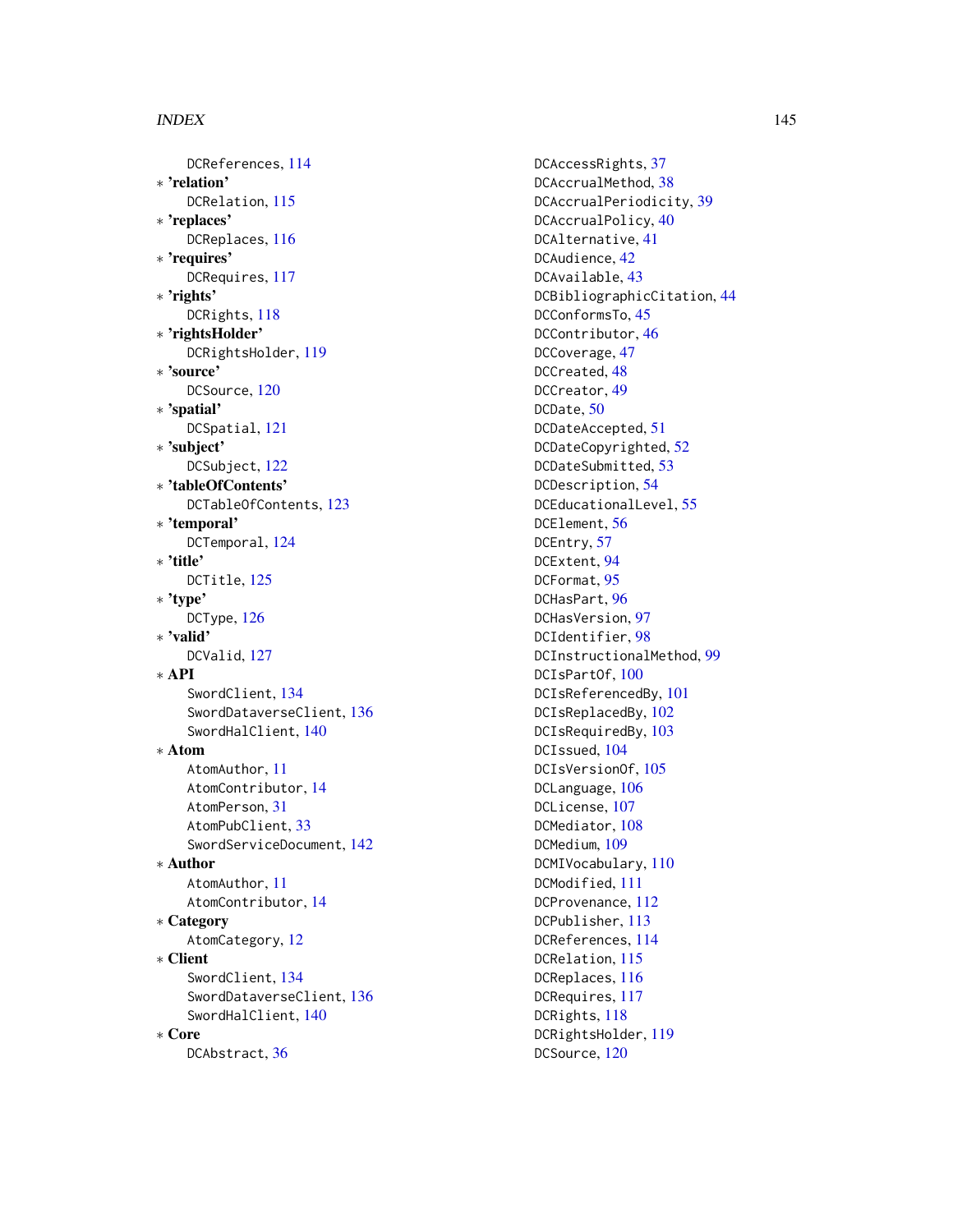DCSpatial, [121](#page-120-0) DCSubject, [122](#page-121-0) DCTableOfContents, [123](#page-122-0) DCTemporal, [124](#page-123-0) DCTitle, [125](#page-124-0) DCType, [126](#page-125-0) DCValid, [127](#page-126-0) ∗ Dataverse SwordDataverseClient, [136](#page-135-0) ∗ Dublin DCAbstract, [36](#page-35-0) DCAccessRights, [37](#page-36-0) DCAccrualMethod, [38](#page-37-0) DCAccrualPeriodicity, [39](#page-38-0) DCAccrualPolicy, [40](#page-39-0) DCAlternative, [41](#page-40-0) DCAudience, [42](#page-41-0) DCAvailable, [43](#page-42-0) DCBibliographicCitation, [44](#page-43-0) DCConformsTo, [45](#page-44-0) DCContributor, [46](#page-45-0) DCCoverage, [47](#page-46-0) DCCreated, [48](#page-47-0) DCCreator, [49](#page-48-0) DCDate, [50](#page-49-0) DCDateAccepted, [51](#page-50-0) DCDateCopyrighted, [52](#page-51-0) DCDateSubmitted, [53](#page-52-0) DCDescription, [54](#page-53-0) DCEducationalLevel, [55](#page-54-0) DCElement, [56](#page-55-0) DCEntry, [57](#page-56-0) DCExtent, [94](#page-93-0) DCFormat, [95](#page-94-0) DCHasPart, [96](#page-95-0) DCHasVersion, [97](#page-96-0) DCIdentifier, [98](#page-97-0) DCInstructionalMethod, [99](#page-98-0) DCIsPartOf, [100](#page-99-0) DCIsReferencedBy, [101](#page-100-0) DCIsReplacedBy, [102](#page-101-0) DCIsRequiredBy, [103](#page-102-0) DCIssued, [104](#page-103-0) DCIsVersionOf, [105](#page-104-0) DCLanguage, [106](#page-105-0) DCLicense, [107](#page-106-0) DCMediator, [108](#page-107-0) DCMedium, [109](#page-108-0)

DCMIVocabulary, [110](#page-109-0) DCModified, [111](#page-110-0) DCProvenance, [112](#page-111-0) DCPublisher, [113](#page-112-0) DCReferences, [114](#page-113-0) DCRelation, [115](#page-114-0) DCReplaces, [116](#page-115-0) DCRequires, [117](#page-116-0) DCRights, [118](#page-117-0) DCRightsHolder, [119](#page-118-0) DCSource, [120](#page-119-0) DCSpatial, [121](#page-120-0) DCSubject, [122](#page-121-0) DCTableOfContents, [123](#page-122-0) DCTemporal, [124](#page-123-0) DCTitle, [125](#page-124-0) DCType, [126](#page-125-0) DCValid, [127](#page-126-0) ∗ Entry AtomEntry, [15](#page-14-0) DCEntry, [57](#page-56-0) ∗ ISO AtomNamespace, [30](#page-29-0) ∗ Link AtomLink, [27](#page-26-0) ∗ Person AtomPerson, [31](#page-30-0) AtomPubClient, [33](#page-32-0) SwordServiceDocument, [142](#page-141-0) ∗ SWORD SwordClient, [134](#page-133-0) SwordDataverseClient, [136](#page-135-0) SwordHalClient, [140](#page-139-0) ∗ atom AtomAbstractObject, [6](#page-5-0) AtomCategory, [12](#page-11-0) AtomEntry, [15](#page-14-0) AtomFeed, [20](#page-19-0) AtomLink, [27](#page-26-0) ∗ dc DCEntry, [57](#page-56-0) ∗ element DCAbstract, [36](#page-35-0) DCAccessRights, [37](#page-36-0) DCAccrualMethod, [38](#page-37-0) DCAccrualPeriodicity, [39](#page-38-0) DCAccrualPolicy, [40](#page-39-0) DCAlternative, [41](#page-40-0)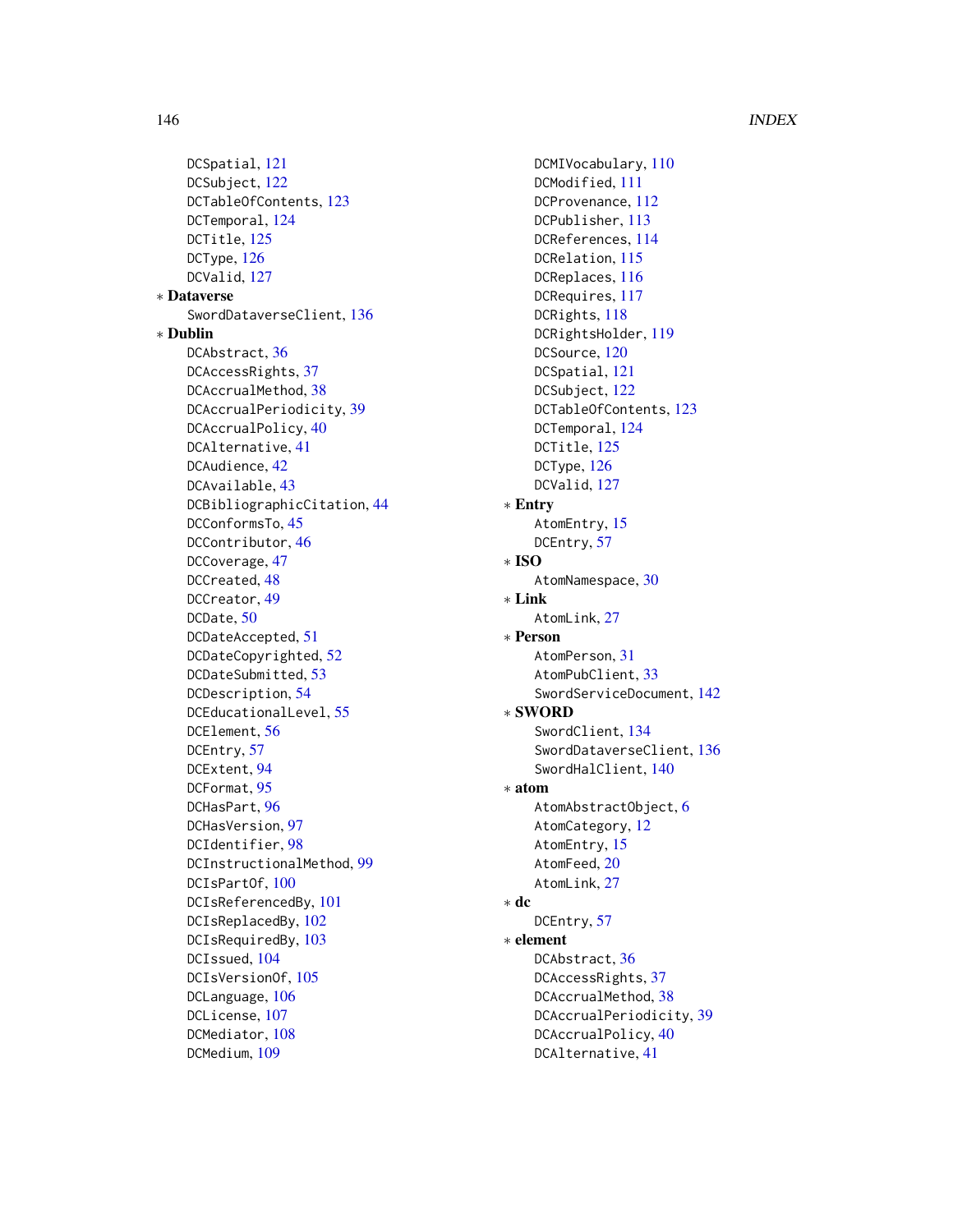### INDEX 147

DCAudience, [42](#page-41-0) DCAvailable, [43](#page-42-0) DCBibliographicCitation, [44](#page-43-0) DCConformsTo, [45](#page-44-0) DCContributor, [46](#page-45-0) DCCoverage, [47](#page-46-0) DCCreated, [48](#page-47-0) DCCreator, [49](#page-48-0) DCDate, [50](#page-49-0) DCDateAccepted, [51](#page-50-0) DCDateCopyrighted, [52](#page-51-0) DCDateSubmitted, [53](#page-52-0) DCDescription, [54](#page-53-0) DCEducationalLevel, [55](#page-54-0) DCElement, [56](#page-55-0) DCExtent, [94](#page-93-0) DCFormat, [95](#page-94-0) DCHasPart, [96](#page-95-0) DCHasVersion, [97](#page-96-0) DCIdentifier, [98](#page-97-0) DCInstructionalMethod, [99](#page-98-0) DCIsPartOf, [100](#page-99-0) DCIsReferencedBy, [101](#page-100-0) DCIsReplacedBy, [102](#page-101-0) DCIsRequiredBy, [103](#page-102-0) DCIssued, [104](#page-103-0) DCIsVersionOf, [105](#page-104-0) DCLanguage, [106](#page-105-0) DCLicense, [107](#page-106-0) DCMediator, [108](#page-107-0) DCMedium, [109](#page-108-0) DCMIVocabulary, [110](#page-109-0) DCModified, [111](#page-110-0) DCProvenance, [112](#page-111-0) DCPublisher, [113](#page-112-0) DCReferences, [114](#page-113-0) DCRelation, [115](#page-114-0) DCReplaces, [116](#page-115-0) DCRequires, [117](#page-116-0) DCRights, [118](#page-117-0) DCRightsHolder, [119](#page-118-0) DCSource, [120](#page-119-0) DCSpatial, [121](#page-120-0) DCSubject, [122](#page-121-0) DCTableOfContents, [123](#page-122-0) DCTemporal, [124](#page-123-0) DCTitle, [125](#page-124-0) DCType, [126](#page-125-0)

DCValid, [127](#page-126-0) ∗ feed AtomFeed, [20](#page-19-0) ∗ logger atom4RLogger, [4](#page-3-0) ∗ metadata AtomNamespace, [30](#page-29-0) ∗ namespace AtomNamespace, [30](#page-29-0) atom4R, [3](#page-2-0) atom4R-package *(*atom4R*)*, [3](#page-2-0) atom4R::atom4RLogger, *[6](#page-5-0)*, *[11,](#page-10-0) [12](#page-11-0)*, *[14,](#page-13-0) [15](#page-14-0)*, *[21](#page-20-0)*, *[28](#page-27-0)*, *[31](#page-30-0)*, *[33](#page-32-0)*, *[36](#page-35-0)[–57](#page-56-0)*, *[94](#page-93-0)[–109](#page-108-0)*, *[111](#page-110-0)[–127](#page-126-0)*, *[134](#page-133-0)*, *[136](#page-135-0)*, *[140](#page-139-0)*, *[142](#page-141-0)* atom4R::AtomAbstractObject, *[11,](#page-10-0) [12](#page-11-0)*, *[14,](#page-13-0) [15](#page-14-0)*, *[21](#page-20-0)*, *[28](#page-27-0)*, *[31](#page-30-0)*, *[36](#page-35-0)[–57](#page-56-0)*, *[94](#page-93-0)[–109](#page-108-0)*, *[111](#page-110-0)[–127](#page-126-0)* atom4R::AtomEntry, *[57](#page-56-0)* atom4R::AtomPerson, *[11](#page-10-0)*, *[14](#page-13-0)* atom4R::AtomPubClient, *[134](#page-133-0)*, *[136](#page-135-0)*, *[140](#page-139-0)* atom4R::DCAudience, *[55](#page-54-0)*, *[108](#page-107-0)* atom4R::DCCoverage, *[121](#page-120-0)*, *[124](#page-123-0)* atom4R::DCDate, *[43](#page-42-0)*, *[48](#page-47-0)*, *[51–](#page-50-0)[53](#page-52-0)*, *[104](#page-103-0)*, *[111](#page-110-0)*, *[127](#page-126-0)* atom4R::DCDescription, *[36](#page-35-0)*, *[123](#page-122-0)* atom4R::DCElement, *[36](#page-35-0)[–55](#page-54-0)*, *[94](#page-93-0)[–109](#page-108-0)*, *[111](#page-110-0)[–127](#page-126-0)* atom4R::DCFormat, *[94](#page-93-0)*, *[109](#page-108-0)* atom4R::DCIdentifier, *[44](#page-43-0)* atom4R::DCRelation, *[45](#page-44-0)*, *[114](#page-113-0)*, *[116,](#page-115-0) [117](#page-116-0)*, *[120](#page-119-0)* atom4R::DCRights, *[37](#page-36-0)*, *[107](#page-106-0)* atom4R::DCTitle, *[41](#page-40-0)* atom4R::SwordClient, *[136](#page-135-0)*, *[140](#page-139-0)* atom4RLogger, [4](#page-3-0) AtomAbstractObject, [6,](#page-5-0) *[7](#page-6-0)*, *[128](#page-127-0)* AtomAuthor, *[11](#page-10-0)*, [11,](#page-10-0) *[17,](#page-16-0) [18](#page-17-0)*, *[24](#page-23-0)* AtomCategory, [12,](#page-11-0) *[13](#page-12-0)* AtomContributor, *[14](#page-13-0)*, [14,](#page-13-0) *[18](#page-17-0)*, *[24,](#page-23-0) [25](#page-24-0)* AtomEntry, [15,](#page-14-0) *[16](#page-15-0)*, *[26](#page-25-0)*, *[138,](#page-137-0) [139](#page-138-0)* AtomFeed, [20,](#page-19-0) *[22](#page-21-0)*, *[137,](#page-136-0) [138](#page-137-0)*, *[141](#page-140-0)* AtomLink, [27,](#page-26-0) *[28](#page-27-0)* AtomNamespace, *[30](#page-29-0)*, [30](#page-29-0) AtomPerson, *[31](#page-30-0)*, [31](#page-30-0) AtomPubClient, [33,](#page-32-0) *[35](#page-34-0)*, *[137](#page-136-0)* character, *[63](#page-62-0)[–92](#page-91-0)*

Date, *[68](#page-67-0)*, *[71](#page-70-0)[–73](#page-72-0)*, *[81](#page-80-0)*, *[84](#page-83-0)* DCAbstract, *[36](#page-35-0)*, [36,](#page-35-0) *[63,](#page-62-0) [64](#page-63-0)*